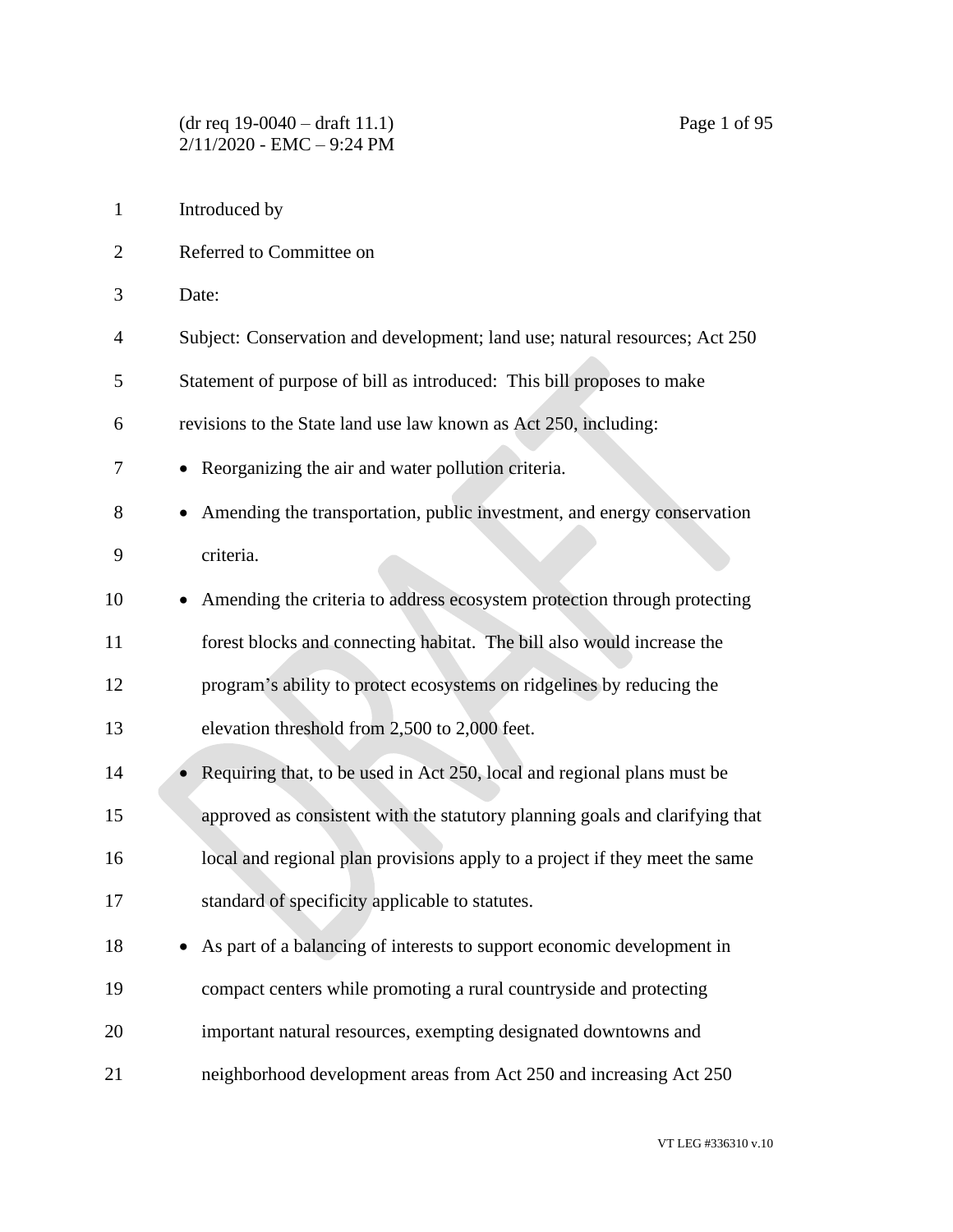## (dr req 19-0040 – draft 11.1) Page 2 of 95 2/11/2020 - EMC – 9:24 PM

| $\mathbf{1}$   | jurisdiction at interstate interchanges and over new roads. Because the            |
|----------------|------------------------------------------------------------------------------------|
| $\overline{2}$ | designation under 24 V.S.A. chapter 76A would affect jurisdiction, the bill        |
| 3              | provides for appeal of designation decisions.                                      |
| 4              | • Clarifying the definition of "commercial purpose" so that it is not necessary    |
| 5              | to determine whether monies received are essential to sustain a project.           |
| 6              | Increasing the per diem rate for District Commissioners and the Board to           |
| 7              | \$100.                                                                             |
| 8              | Amending the permit process by giving the Natural Resources Board the              |
| 9              | power to issue major permits, in addition to the NRB's current duties.             |
| 10             | Appeals of Act 250 permits would go to the Supreme Court. The                      |
| 11             | Environmental Division of the Superior Court would continue to hear other          |
| 12             | permit appeals and enforcement.                                                    |
| 13             | Reaffirming the supervisory authority in environmental matters of the<br>$\bullet$ |
| 14             | Board and District Commissions, in accordance with the original intent of          |
| 15             | Act 250 as determined by the Vermont Supreme Court.                                |
| 16             | Revising and clarifying the statutory authority on the use of other permits to     |
| 17             | demonstrate compliance with the criteria, including ensuring the reliability       |
| 18             | of those other permits.                                                            |
| 19             | Creating a process that would allow properties to be released from Act 250         |
| 20             | jurisdiction.                                                                      |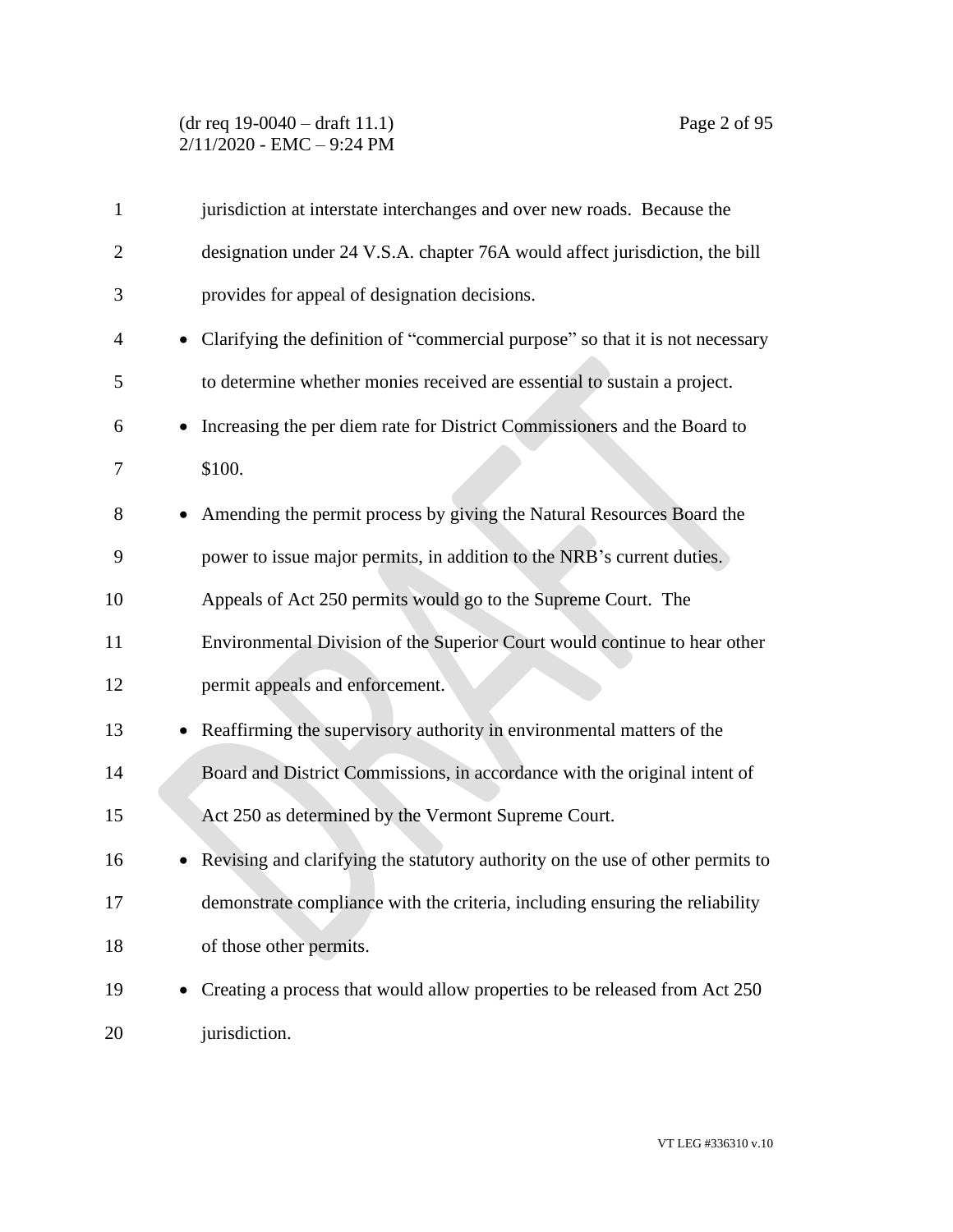# (dr req 19-0040 – draft 11.1) Page 3 of 95 2/11/2020 - EMC – 9:24 PM

| $\mathbf{1}$   | An act relating to changes to Act 250                                           |
|----------------|---------------------------------------------------------------------------------|
| $\overline{2}$ | It is hereby enacted by the General Assembly of the State of Vermont:           |
| 3              | *** Revisions to Capability and Development Plan ***                            |
| 4              | Sec. 1. 1973 Acts and Resolves No. 85, Sec. $7(a)(20)$ is added to read:        |
| 5              | (20) GREENHOUSE GAS EMISSIONS AND CLIMATE CHANGE                                |
| 6              | Climate change poses serious risks to human health and safety, functioning      |
| 7              | ecosystems that support a diversity of species and economic growth, and         |
| 8              | Vermont's tourist, forestry, and agricultural industries. The primary driver of |
| 9              | climate change in Vermont and elsewhere is the increase of atmospheric          |
| 10             | carbon dioxide from the burning of fossil fuels, which has a warming effect     |
| 11             | that is amplified because atmospheric water vapor, another greenhouse gas,      |
| 12             | increases as temperature rises. Vermont should minimize its emission of         |
| 13             | greenhouse gases and, because the climate is changing, ensure that the design   |
| 14             | and materials used in development enable projects to withstand an increase in   |
| 15             | extreme weather events and adapt to other changes in the weather and            |
| 16             | environment.                                                                    |
| 17             | Sec. 2. 1973 Acts and Resolves No. 85, Sec. 7(a)(2) is amended to read:         |
| 18             | (2) ECOSYSTEM PROTECTION AND UTILIZATION OF NATURAL                             |
| 19             | <b>RESOURCES</b>                                                                |
| 20             | (A) Healthy ecosystems clean water, purify air, maintain soil,                  |
| 21             | regulate the climate, recycle nutrients, and provide food. They provide raw     |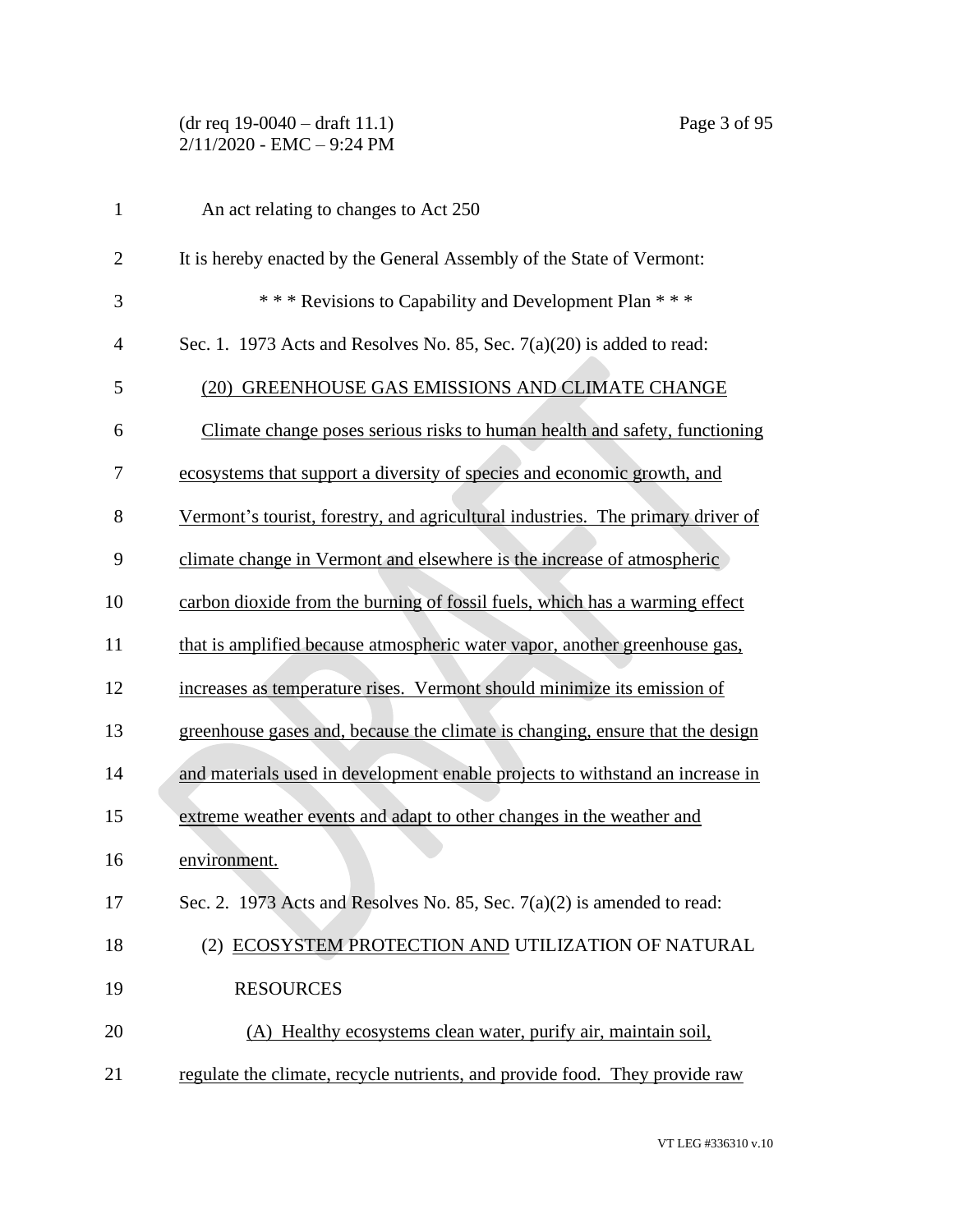# (dr req 19-0040 – draft 11.1) Page 4 of 95  $2/11/2020$  - EMC - 9:24 PM

| $\mathbf{1}$   | materials and resources for medicines and other purposes. They are at the          |
|----------------|------------------------------------------------------------------------------------|
| $\overline{2}$ | foundation of civilization and sustain the economy. These ecosystem services       |
| 3              | are the state's natural capital.                                                   |
| 4              | (B) Biodiversity is the key indicator of an ecosystem's health. A                  |
| 5              | wide variety of species copes better with threats than a limited number of         |
| 6              | species in large populations.                                                      |
| 7              | (C) Products of the land and the stone and minerals under the land, as             |
| 8              | well as the beauty of our landscape are principal natural resources of the state.  |
| 9              | (D) Preservation Protection of healthy ecosystems in Vermont,                      |
| 10             | preservation of the agricultural and forest productivity of the land, and the      |
| 11             | economic viability of agricultural units, conservation of the recreational         |
| 12             | opportunity afforded by the state's hills, forests, streams and lakes, wise use of |
| 13             | the state's non-renewable earth and mineral reserves, and protection of the        |
| 14             | beauty of the landscape are matters of public good. Uses which threaten or         |
| 15             | significantly inhibit these healthy ecosystems and the state's natural and scenic  |
| 16             | resources should be permitted only when the public interest is clearly benefited   |
| 17             | thereby.                                                                           |
| 18             | *** Revisions to State Land Use Law ***                                            |
| 19             | Sec. 3. 10 V.S.A. chapter 151 is amended to read:                                  |
| 20             | CHAPTER 151. STATE LAND USE AND DEVELOPMENT PLANS                                  |
| 21             | Subchapter 1. General Provisions                                                   |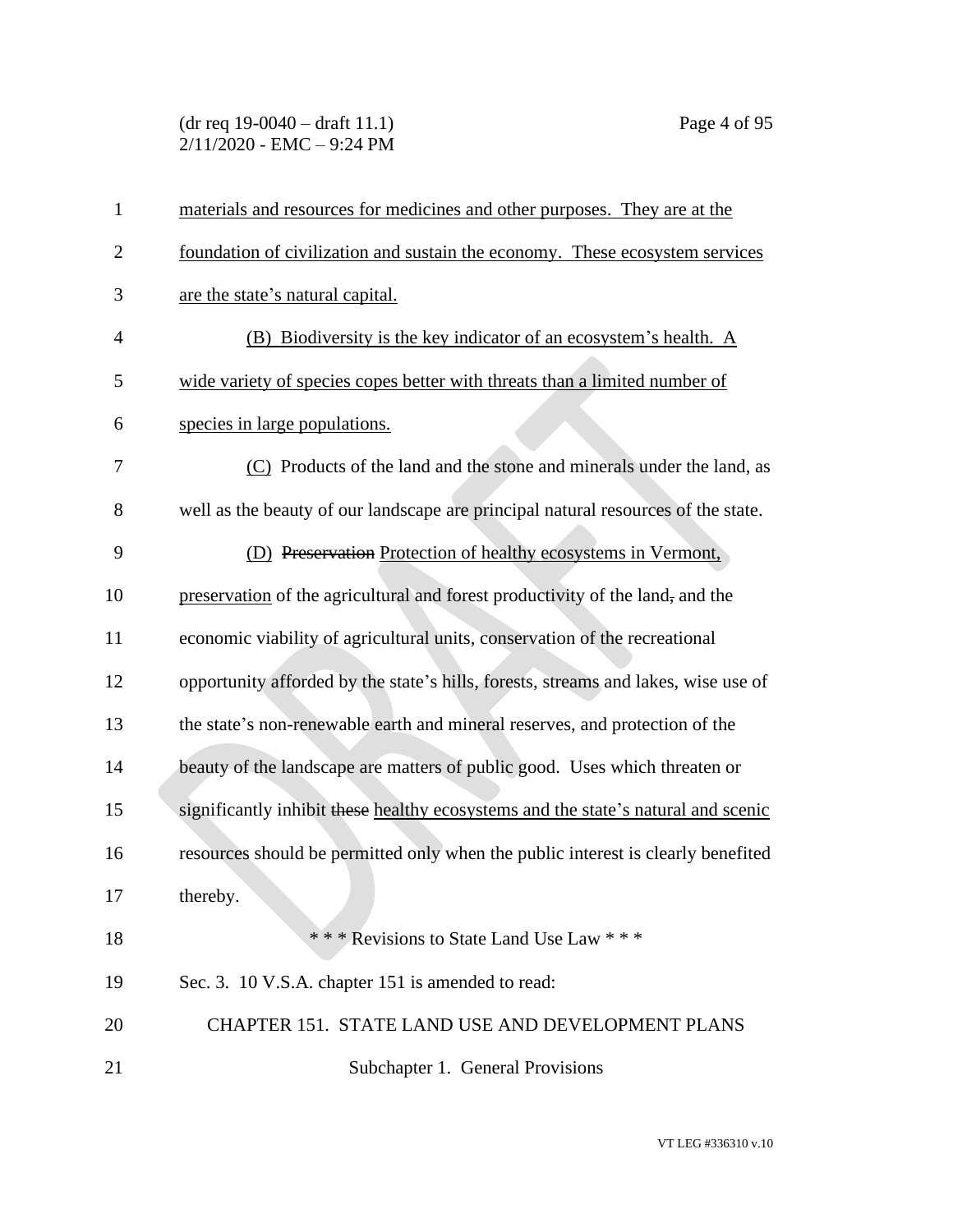(dr req 19-0040 – draft 11.1) Page 5 of 95 2/11/2020 - EMC – 9:24 PM

| 1              | § 6000. PURPOSE; CONSTRUCTION                                                   |
|----------------|---------------------------------------------------------------------------------|
| $\overline{2}$ | The purposes of this chapter are to protect and conserve the environment of     |
| 3              | the State and to support the achievement of the goals of the Capability and     |
| 4              | Development Plan and of 24 V.S.A. $\S$ 4302(c). The chapter shall be construed  |
| 5              | broadly to effect these purposes.                                               |
| 6              | § 6001. DEFINITIONS                                                             |
| 7              | In As used in this chapter:                                                     |
| 8              | (1) "Board" means the <b>Natural Resources</b> Board.                           |
| 9              | (2) "Capability and Development Plan" means the Plan prepared                   |
| 10             | pursuant to section 6042 of this title and adopted pursuant to 1973 Acts and    |
| 11             | Resolves No. 85, Secs. 6 and 7, as amended by this act.                         |
| 12             | (3)(A) "Development" means each of the following:                               |
| 13             | * * *                                                                           |
| 14             | (vi) The construction of improvements for commercial, industrial,               |
| 15             | or residential use at or above the elevation of $2,500$ 2,000 feet.             |
| 16             | * * *                                                                           |
| 17             | The construction of improvements for commercial or<br>$(x_i)$                   |
| 18             | industrial use within 2,000 feet of a point of access to or exit from the       |
| 19             | interstate highway system as measured from the midpoint of the                  |
| 20             | interconnecting roadways, unless a regional planning commission has             |
| 21             | determined, at the request of the municipality where the interchange is located |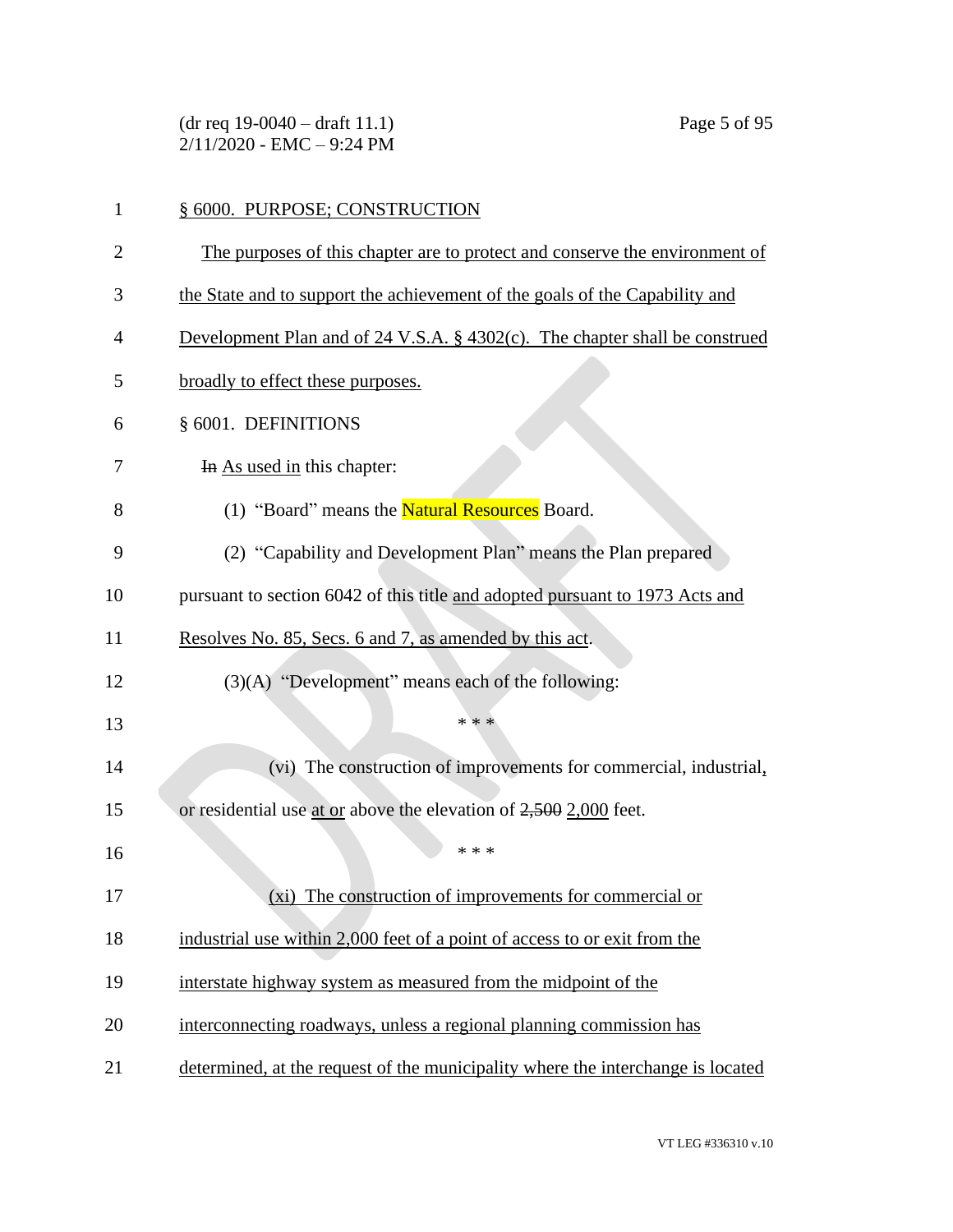(dr req 19-0040 – draft 11.1) Page 6 of 95 2/11/2020 - EMC – 9:24 PM

| $\mathbf{1}$   | or any municipality with land in the 2,000-foot radius, that municipal             |
|----------------|------------------------------------------------------------------------------------|
| $\overline{c}$ | ordinances or bylaws applicable to properties around the interchange:              |
| 3              | Ensure that planned development patterns will maintain the<br>(D                   |
| $\overline{4}$ | safety and function of the interchange area for all road users, including          |
| 5              | nonmotorized, for example, by limiting curb cuts, and by sharing parking and       |
| 6              | access points and parcels will be interconnected to adjoining parcels wherever     |
| 7              | physically possible.                                                               |
| 8              | (II) Ensure that development will be undertaken in a way that                      |
| 9              | preserves scenic characteristics both at and beyond the project site. This shall   |
| 10             | include a determination that site and building design fit the context of the area. |
| 11             | (III) Ensure that development does not destroy or compromise                       |
| 12             | necessary wildlife habitat or endangered species.                                  |
| 13             | (IV) Ensure that uses allowed in the area will not impose a                        |
| 14             | burden on the financial capacity of a town or the State.                           |
| 15             | (V) Ensure that allowed uses be of a type, scale, and design that                  |
| 16             | complement rather than compete with uses that exist in designated downtowns,       |
| 17             | village centers, growth centers, or other regional growth areas. Principle retail  |
| 18             | should be discouraged or prohibited in highway interchange areas.                  |
| 19             | (VI) Ensure that development in this area not establish or                         |
| 20             | contribute to a pattern of strip development. Where strip development already      |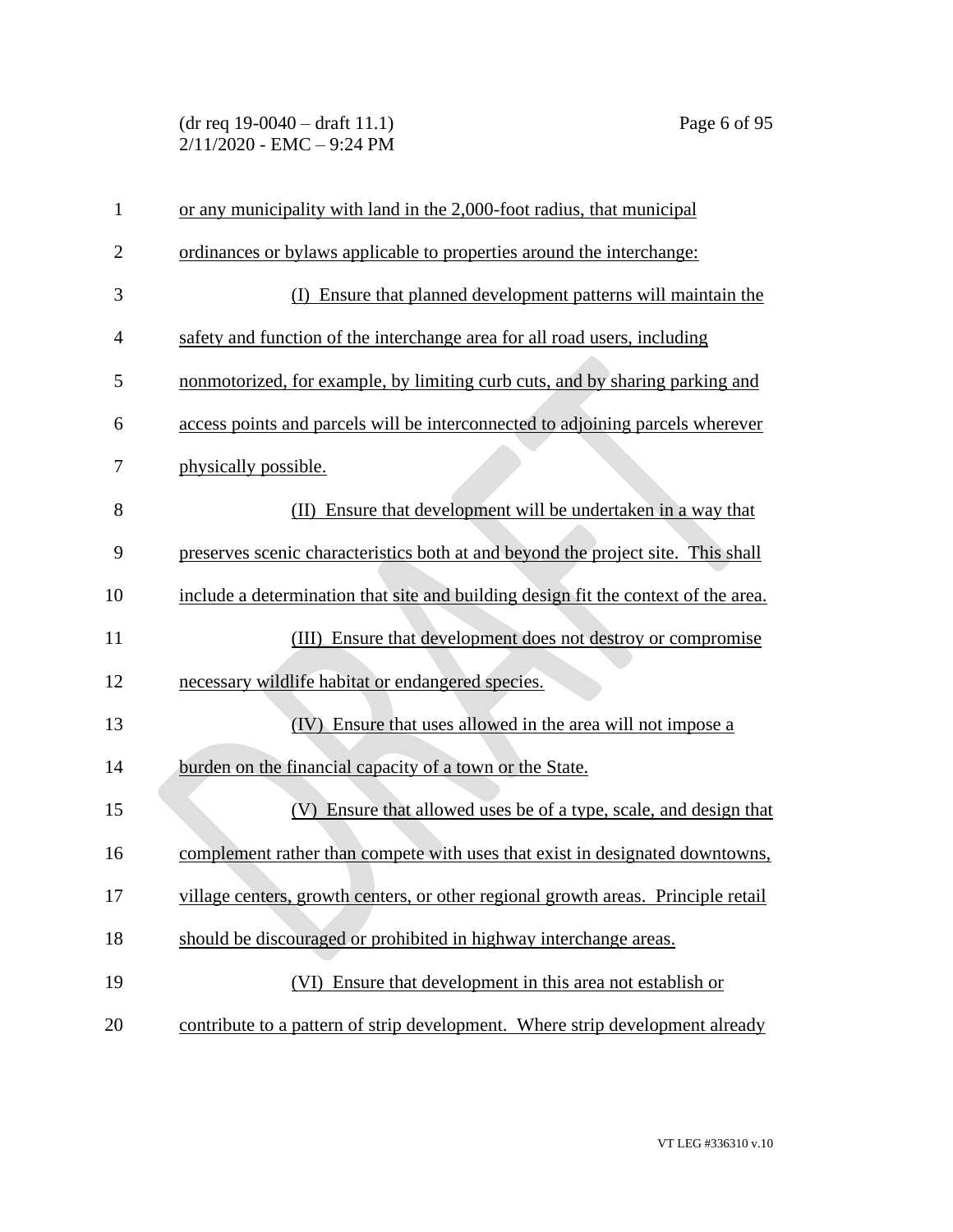(dr req 19-0040 – draft 11.1) Page 7 of 95 2/11/2020 - EMC – 9:24 PM

| $\mathbf{1}$   | exists, development in this area must be infill that minimizes the characteristics |
|----------------|------------------------------------------------------------------------------------|
| $\overline{2}$ | of strip development.                                                              |
| 3              | (VII) Require site design to use space efficiently by siting                       |
| $\overline{4}$ | buildings close together; minimizing paved services; locating parking to           |
| 5              | consider aesthetics, neighborhoods, and new corridors; and minimizing the use      |
| 6              | of one-story buildings.                                                            |
| 7              | (VIII) Require the permitted uses, patterns of development, and                    |
| 8              | aesthetics of development in these areas to conform with the regional plan and     |
| 9              | be consistent with the goals of 24 V.S.A. § 4302.                                  |
| 10             | (xii) The construction of a road or roads and any associated                       |
| 11             | driveways to provide access to or within a tract of land of more than one acre     |
| 12             | owned or controlled by a person. For the purposes of determining jurisdiction      |
| 13             | under this subdivision, any parcel of land that will be provided access by the     |
| 14             | road and associated driveways is land involved in the construction of the road.    |
| 15             | Jurisdiction under this subdivision shall not apply unless the length of road and  |
| 16             | any associated driveways, in combination, is greater than 2,000 feet. For the      |
| 17             | purpose of determining the length of any road and associated driveways, the        |
| 18             | length of all other roads and driveways within the tract of land constructed       |
| 19             | within any continuous period of 10 years commencing after July 1, 2020 shall       |
| 20             | be included.                                                                       |
|                |                                                                                    |

21  $***$ 

VT LEG #336310 v.10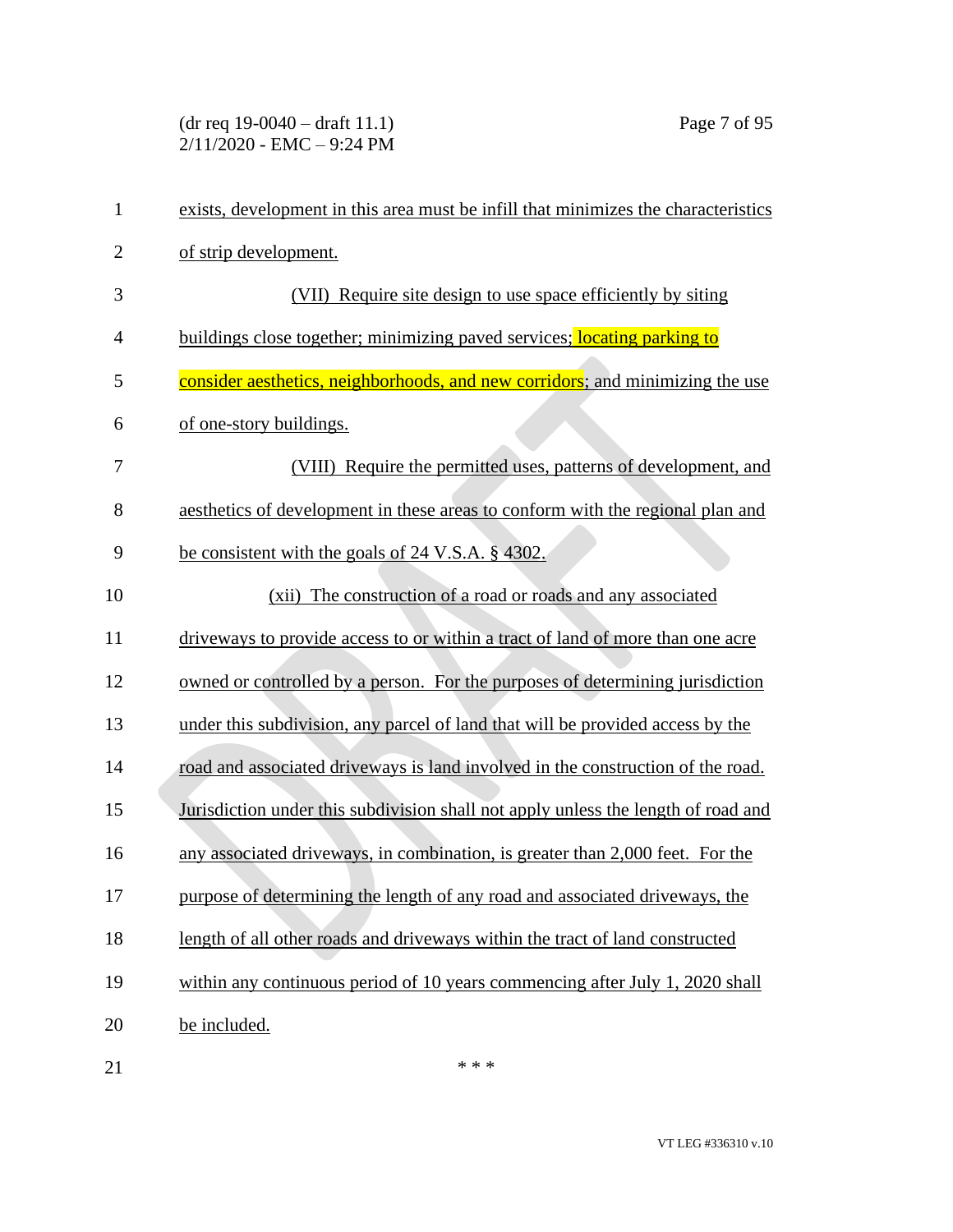## (dr req 19-0040 – draft 11.1) Page 8 of 95 2/11/2020 - EMC – 9:24 PM

| 1  | (D) The word "development" does not include:                                       |
|----|------------------------------------------------------------------------------------|
| 2  | (i) The construction of improvements for farming, logging, or                      |
| 3  | forestry purposes below the elevation of 2,500 feet.                               |
| 4  | * * *                                                                              |
| 5  | (6) "Floodway" means the channel of a watercourse which is expected to             |
| 6  | flood on an average of at least once every 100 years and the adjacent land areas   |
| 7  | which are required to carry and discharge the flood of the watercourse, as         |
| 8  | determined by the Secretary of Natural Resources with full consideration given     |
| 9  | to upstream impoundments and flood control projects. "Flood hazard area" has       |
| 10 | the same meaning as under section 752 of this title.                               |
| 11 | (7) "Floodway fringe" means an area which is outside a floodway and is             |
| 12 | flooded with an average frequency of once or more in each 100 years as             |
| 13 | determined by the Secretary of Natural Resources with full consideration given     |
| 14 | to upstream impoundments and flood control projects. "River corridor" has the      |
| 15 | same meaning as under section 752 of this title.                                   |
| 16 | * * *                                                                              |
| 17 | (12) "Necessary wildlife habitat" means concentrated habitat which that            |
| 18 | is identifiable and is demonstrated as being decisive to the survival of a species |
| 19 | of wildlife at any period in its life, including breeding and migratory periods.   |
| 20 | * * *                                                                              |
| 21 | $(19)(A)$ "Subdivision" means each of the following:                               |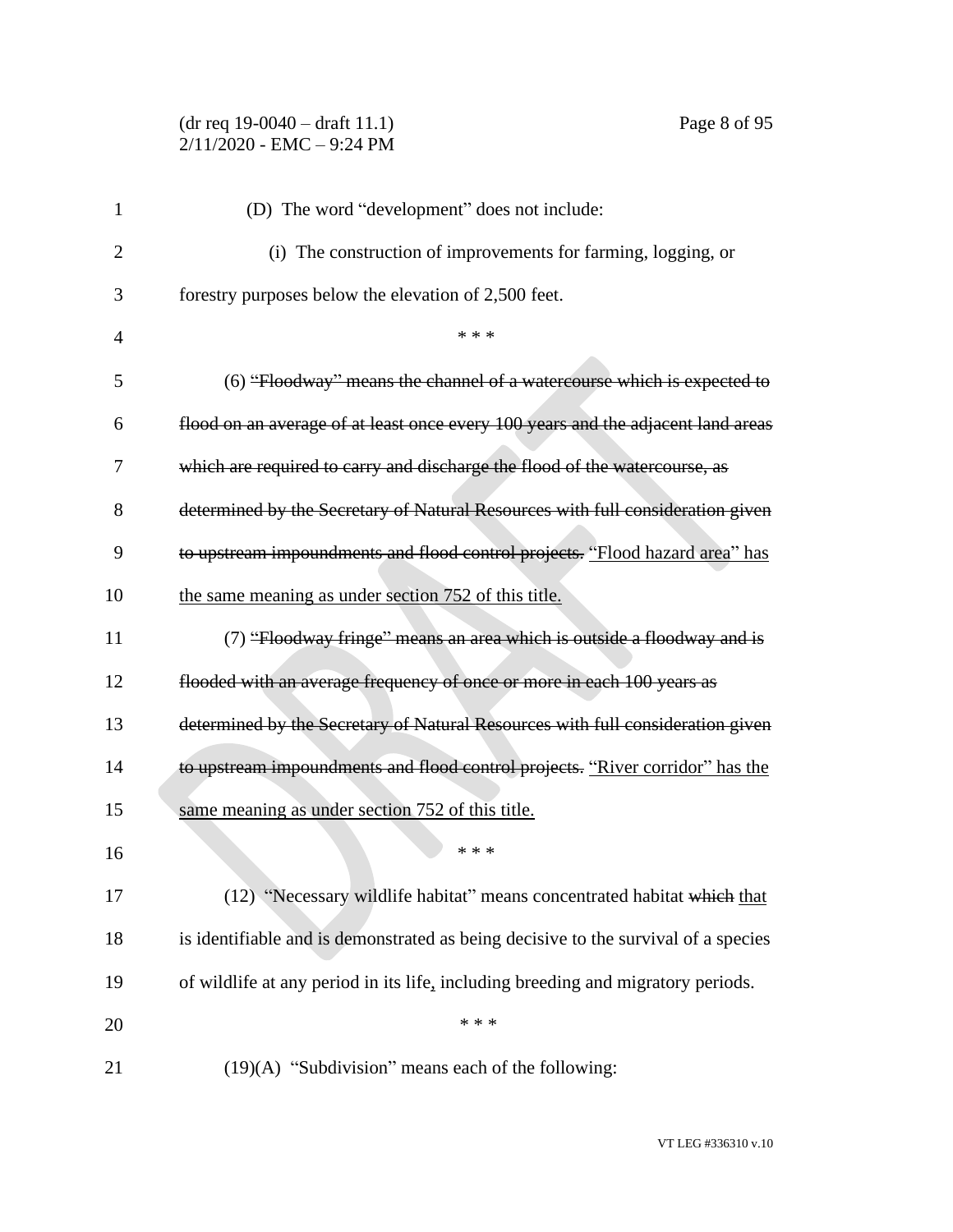## (dr req 19-0040 – draft 11.1) Page 9 of 95 2/11/2020 - EMC – 9:24 PM

| $\mathbf{1}$   | (i) A tract or tracts of land, owned or controlled by a person,                  |
|----------------|----------------------------------------------------------------------------------|
| $\overline{c}$ | which located outside of a designated downtown or neighborhood development       |
| 3              | area, that the person has partitioned or divided for the purpose of resale into  |
| $\overline{4}$ | 10 or more lots within a radius of five miles of any point on any lot, or within |
| 5              | the jurisdictional area of the same District Commission, within any continuous   |
| 6              | period of five years. In determining the number of lots, a lot shall be counted  |
| 7              | if any portion is outside such an area and within five miles or within the       |
| 8              | jurisdictional area of the same District Commission.                             |
| 9              | (ii) A tract or tracts of land, owned or controlled by a person,                 |
| 10             | which that the person has partitioned or divided for the purpose of resale into  |
| 11             | six or more lots, within a continuous period of five years, in a municipality    |
| 12             | which that does not have duly adopted permanent zoning and subdivision           |
| 13             | bylaws.                                                                          |
| 14             | (iii) A tract or tracts of land, owned or controlled by a person,                |
| 15             | which that have been partitioned or divided for the purpose of resale into five  |
| 16             | or more separate parcels of any size within a radius of five miles of any point  |
| 17             | on any such parcel, and within any period of ten years, by public auction.       |
| 18             | (I) $\overline{I}$ As used in this subdivision (iii), "public auction" means     |
| 19             | any auction advertised or publicized in any manner, or to which more than ten    |
| 20             | persons have been invited.                                                       |
| 21             | * * *                                                                            |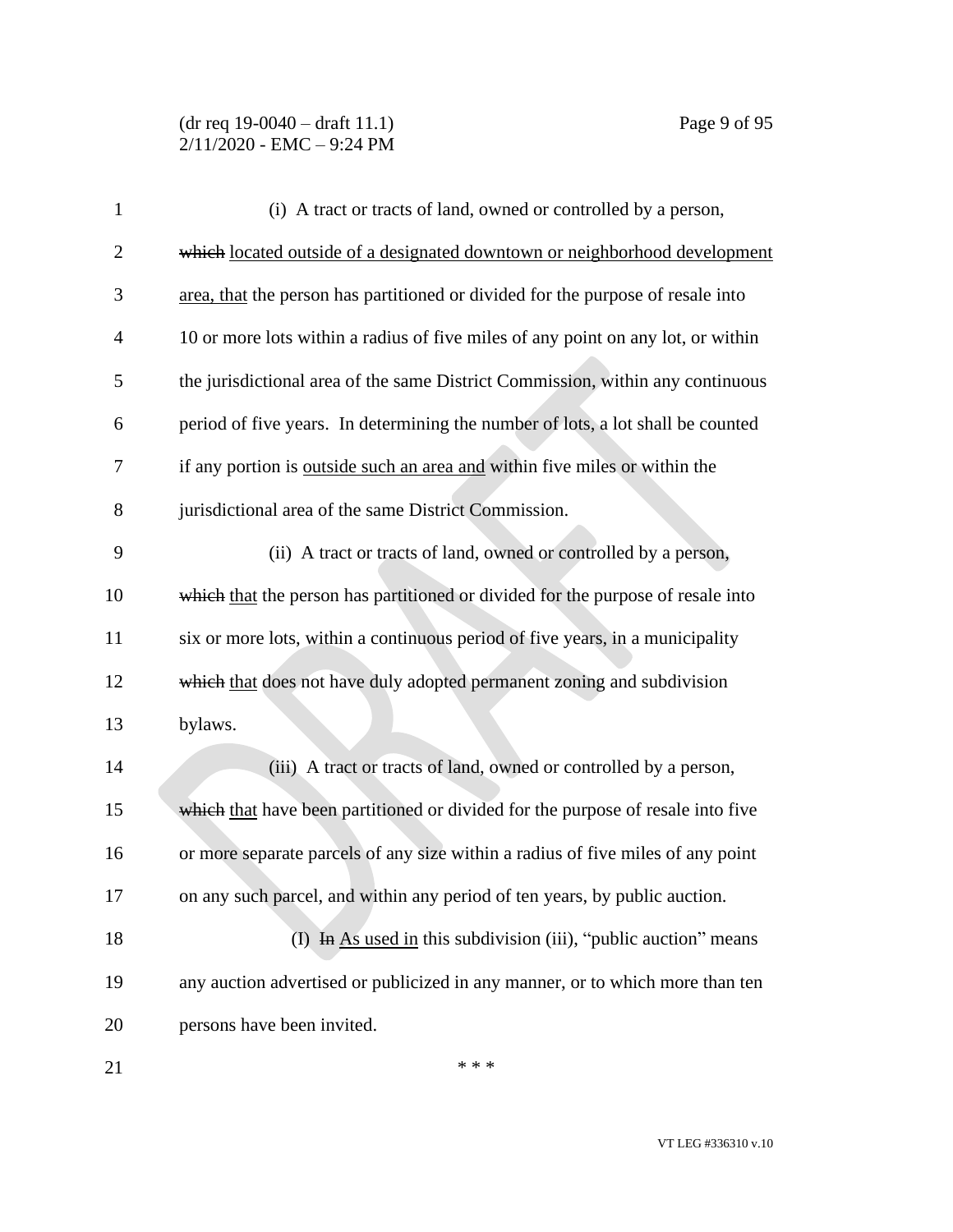(dr req 19-0040 – draft 11.1) Page 10 of 95 2/11/2020 - EMC – 9:24 PM

| $\mathbf{1}$   | (38) "Connecting habitat" refers to land or water, or both, that links            |
|----------------|-----------------------------------------------------------------------------------|
| $\overline{2}$ | patches of habitat within a landscape, allowing the movement, migration, and      |
| 3              | dispersal of wildlife and plants and the functioning of ecological processes. A   |
| $\overline{4}$ | connecting habitat may include recreational trails and improvements               |
| 5              | constructed for farming, logging, or forestry purposes.                           |
| 6              | (39) "Forest block" means a contiguous area of forest in any stage of             |
| 7              | succession and not currently developed for nonforest use. A forest block may      |
| 8              | include recreational trails, wetlands, or other natural features that do not      |
| 9              | themselves possess tree cover and improvements constructed for farming,           |
| 10             | logging, or forestry purposes.                                                    |
| 11             | (40) "Fragmentation" means the division or conversion of a forest block           |
| 12             | or connecting habitat by the separation of a parcel into two or more parcels; the |
| 13             | construction, conversion, relocation, or enlargement of any building or other     |
| 14             | structure, or of any mining, excavation, or landfill; and any change in the use   |
| 15             | of any building or other structure, or land, or extension of use of land.         |
| 16             | However, fragmentation does not include the division or conversion of a forest    |
| 17             | block or connecting habitat by a recreational trail or by improvements            |
| 18             | constructed for farming, logging, or forestry purposes below the elevation of     |
| 19             | 2,500 feet.                                                                       |
| 20             | (41) "Habitat" means the physical and biological environment in which             |
| 21             | a particular species of plant or wildlife lives.                                  |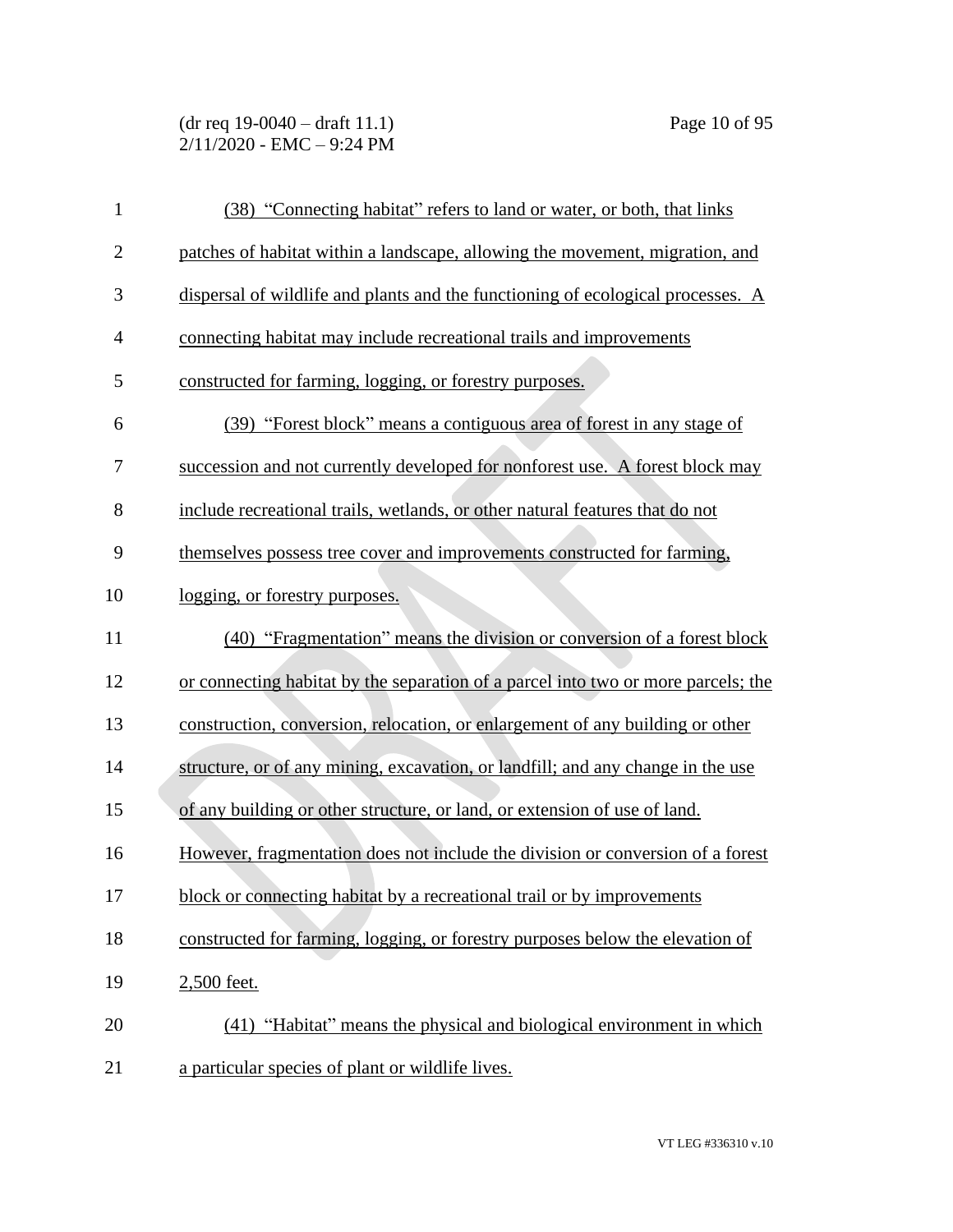(dr req 19-0040 – draft 11.1) Page 11 of 95 2/11/2020 - EMC – 9:24 PM

| $\mathbf{1}$   | $(42)$ As used in subdivisions $(38)$ , $(39)$ , and $(40)$ of this section,       |
|----------------|------------------------------------------------------------------------------------|
| $\overline{2}$ | "recreational trail" means a corridor that is not paved and that is used for       |
| 3              | recreational purposes, including hiking, walking, bicycling, cross-country         |
| $\overline{4}$ | skiing, snowmobiling, all-terrain vehicle riding, and horseback riding.            |
| 5              | (43) "Air contaminant" has the same meaning as under section 552 of                |
| 6              | this title.                                                                        |
| 7              | (44) "Commercial purpose" means the provision of facilities, goods, or             |
| 8              | services by a person other than for a municipal or State purpose to others in      |
| 9              | exchange for payment of a purchase price, fee, contribution, donation, or other    |
| 10             | object or service having value, regardless of whether the payment is essential     |
| 11             | to sustain the provision of the facilities, goods, or services.                    |
| 12             | (45) "Greenhouse gas" means carbon dioxide, methane, nitrous oxide,                |
| 13             | hydrofluorocarbons, perfluorocarbons, sulfur hexafluoride, and any other           |
| 14             | chemical or physical substance that is emitted into the air and that the           |
| 15             | Secretary of Natural Resources or District Commission reasonably anticipates       |
| 16             | to cause or contribute to climate change.                                          |
| 17             | (46) "Technical determination" means a decision that results from the              |
| 18             | application of scientific, engineering, or other similar expertise to the facts to |
| 19             | determine whether activity for which a permit is requested meets the standards     |
| 20             | for issuing the permit under statute and rule. The term does not include an        |
| 21             | interpretation of a statute or rule.                                               |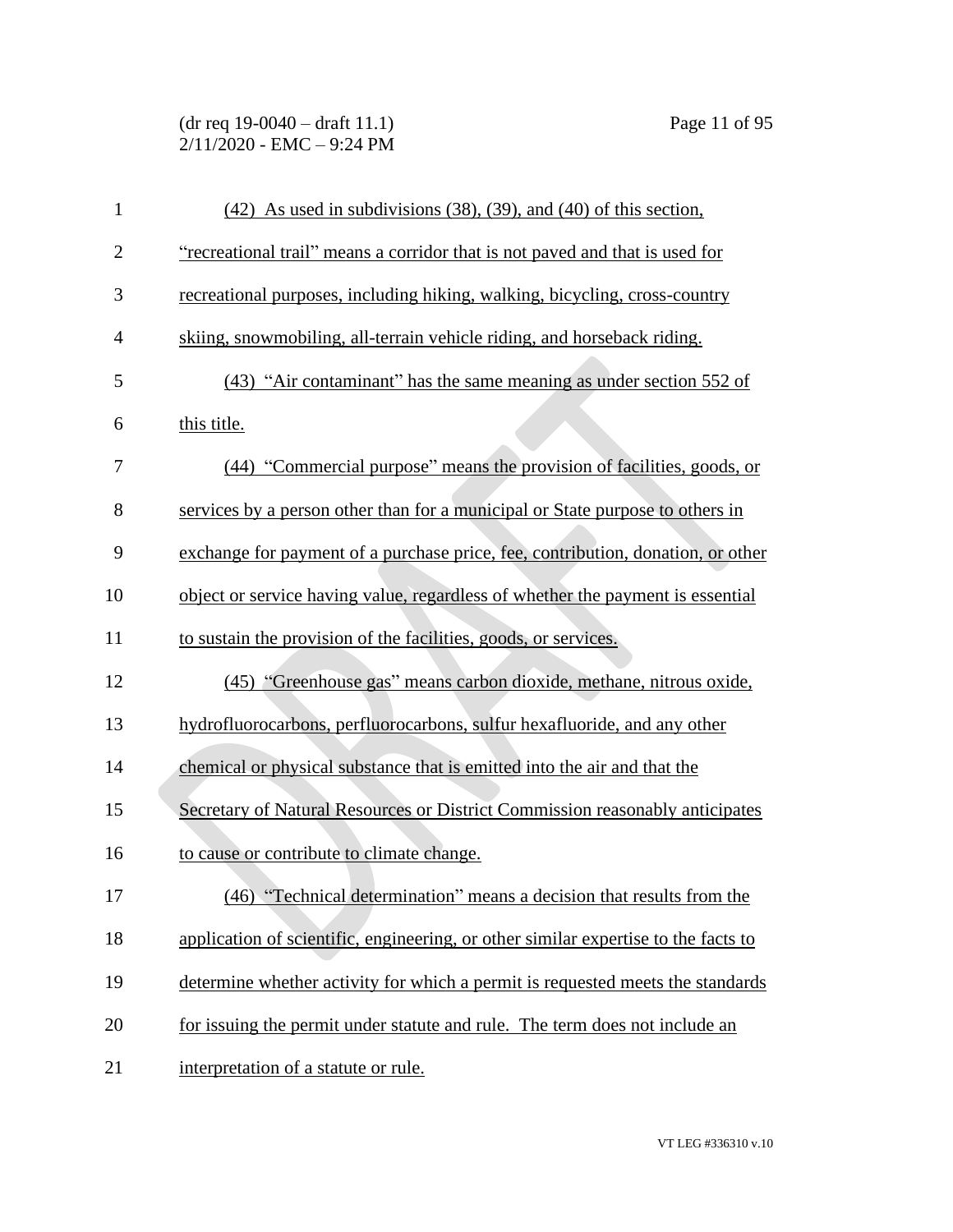(dr req 19-0040 – draft 11.1) Page 12 of 95 2/11/2020 - EMC – 9:24 PM

| $\mathbf{1}$   | (47) "Forest-based enterprise" means an enterprise that aggregates forest       |
|----------------|---------------------------------------------------------------------------------|
| $\overline{2}$ | products from forestry operations and adds value through processing or          |
| 3              | marketing in the forest products supply chain or directly to consumers through  |
| 4              | retail sales. "Forest-based enterprise" includes sawmills; veneer mills; pulp   |
| 5              | mills; pellet mills; producers of firewood, woodchips, mulch and fuel wood;     |
| 6              | and log and pulp concentration yards. "Forest-based enterprise" does not        |
| 7              | include facilities that purchase, market, and resell finished goods, such as    |
| 8              | wood furniture, wood pellets, and milled lumber, without first receiving forest |
| 9              | products from forestry operations.                                              |
| 10             | (48) "Forest product" means logs, pulpwood, veneer wood, bolt wood,             |
| 11             | wood chips, stud wood, poles, pilings, biomass, fuel wood, maple sap, and       |
| 12             | bark.                                                                           |
| 13             | (49) "Environmental justice" means that all people and communities              |
| 14             | have the right to equal environmental protection under the law and the right to |
| 15             | live, work, and play in communities that are safe, healthy, and free of life-   |
| 16             | threatening conditions.                                                         |
| 17             | (50) "Road" means a shared right-of way serving two or more lots that           |
| 18             | vehicles can use and any new road or improvement to a Class IV road by a        |
| 19             | private person for the purpose of accessing a parcel, including roads that will |
| 20             | be transferred to or maintained by a municipality after their construction or   |
| 21             | improvement. It shall not include:                                              |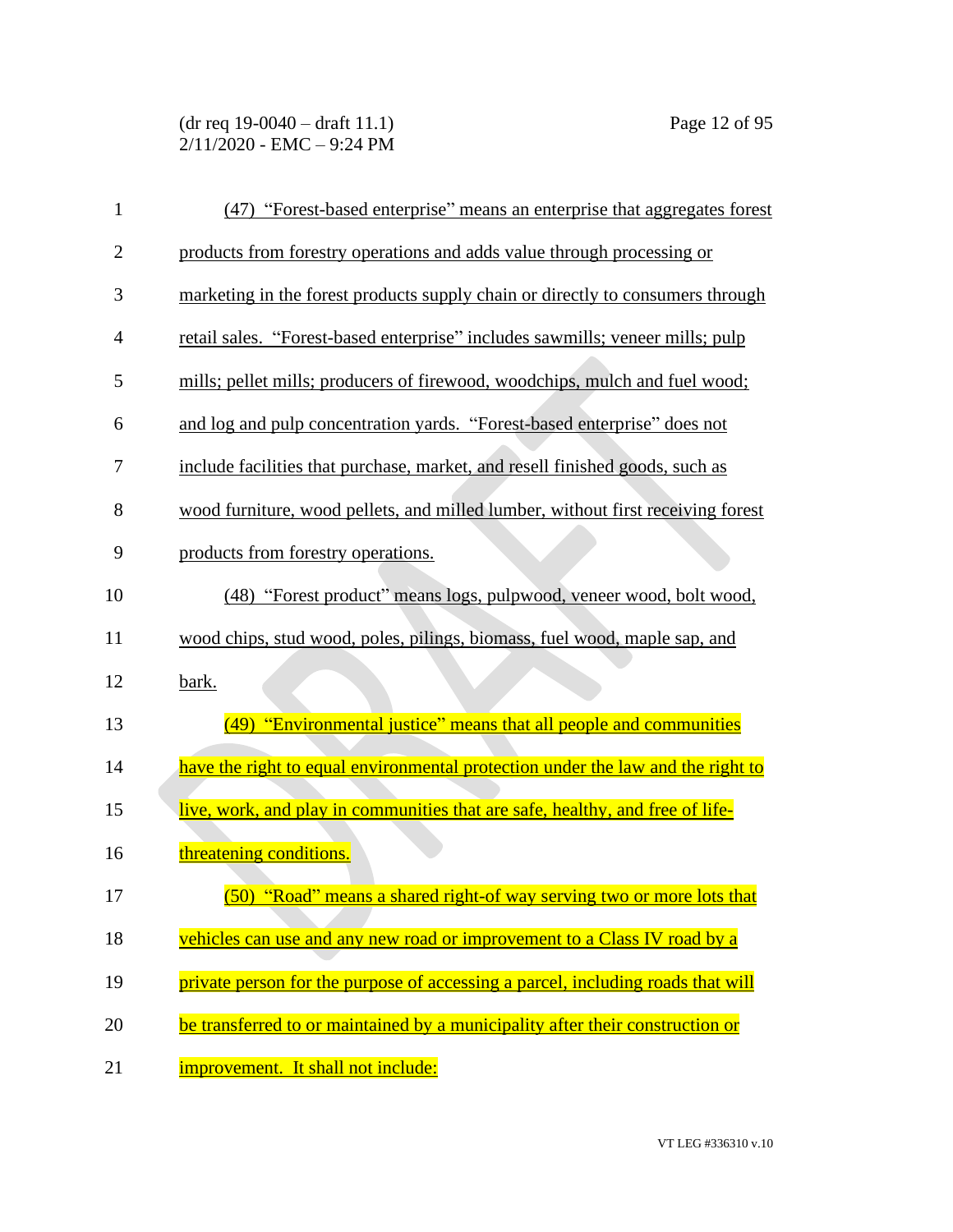| 1  | (A) a State or municipal road;                                                   |
|----|----------------------------------------------------------------------------------|
| 2  | (B) a utility corridor of an electric transmission or distribution               |
| 3  | company;                                                                         |
| 4  | a road used exclusively by a farm regulated by the Required<br>$\left( C\right)$ |
| 5  | <b>Agricultural Practices; or</b>                                                |
| 6  | a road regulated by the Acceptable Management Practices for<br>(D)               |
| 7  | Maintaining Water Quality on Logging Jobs in Vermont as adopted by the           |
| 8  | Commissioner under 10 V.S.A. § 2622.                                             |
| 9  | * * *                                                                            |
| 10 | Subchapter 2. Administration                                                     |
| 11 | § 6021. BOARD; VACANCY, REMOVAL                                                  |
| 12 | (a) A Natural Resources Board is created.                                        |
| 13 | (4) The Board shall consist of five three members nominated, appointed           |
| 14 | by the Governor, with the advice and consent of the Senate, and confirmed in     |
| 15 | the manner of a Superior judge so that one each appointment expires in each a    |
| 16 | different year. The Board members shall be full-time employees. In making        |
| 17 | these appointments, the Governor and the Senate shall give consideration to      |
| 18 | candidates shall be sought who have experience, expertise, or skills relating to |
| 19 | the environment or land use environmental science, natural resources law and     |
| 20 | policy, land use planning, community development, environmental justice, or      |
| 21 | racial equity.                                                                   |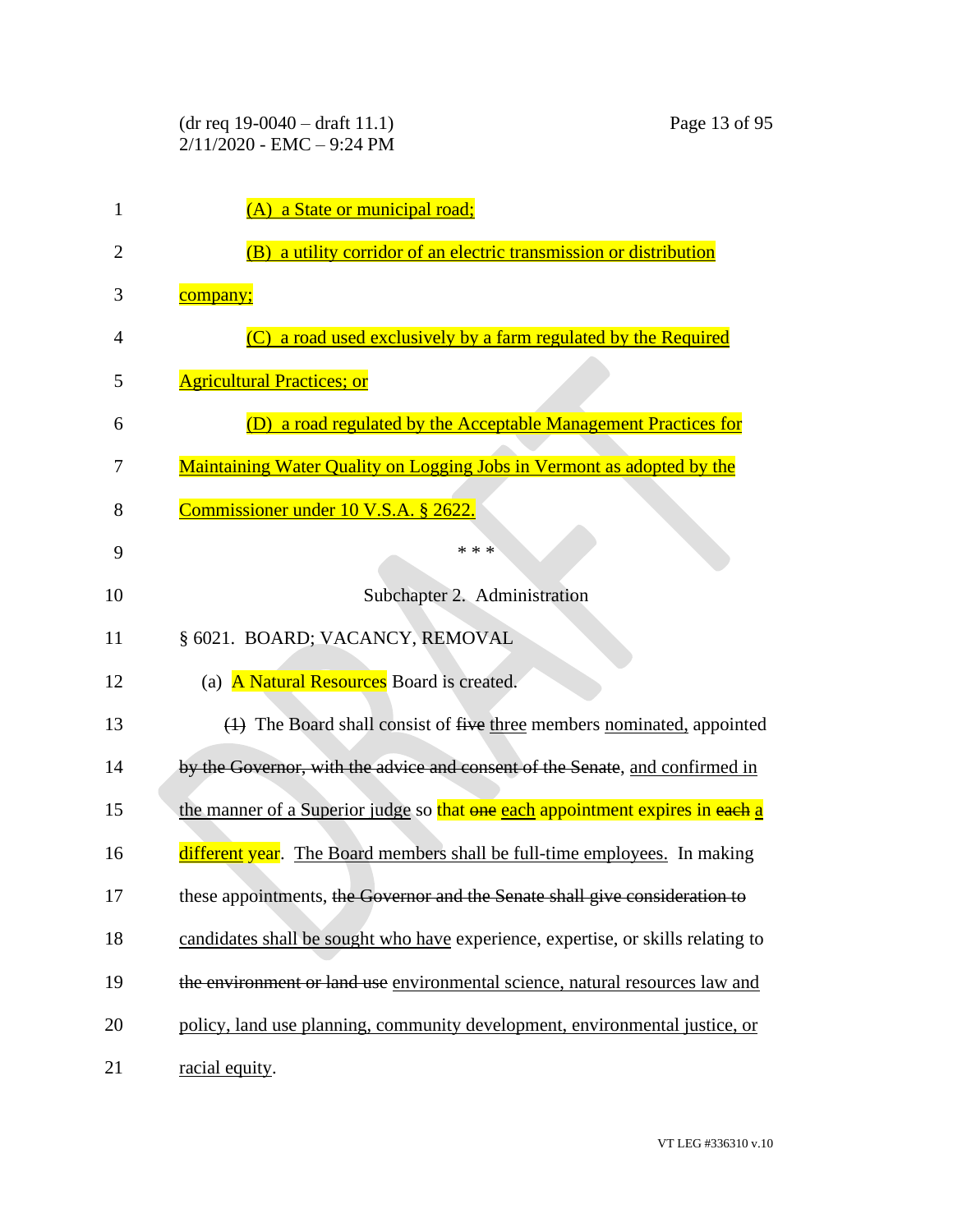(dr req 19-0040 – draft 11.1) Page 14 of 95 2/11/2020 - EMC – 9:24 PM

| 1  | (A) The Governor shall appoint a chair of the Board, a position that                  |
|----|---------------------------------------------------------------------------------------|
| 2  | shall be a full-time position appointing authority shall ensure, to the extent        |
| 3  | possible, that the Board membership reflects the racial, ethnic, gender, and          |
| 4  | geographic diversity of the State.                                                    |
| 5  | (B) Following initial appointments, the members, except for the                       |
| 6  | Chair, shall be appointed for terms of four six years.                                |
| 7  | (2) The Governor shall appoint up to five persons, with preference given              |
| 8  | to former Environmental Board, Natural Resources Board, or District                   |
| 9  | Commission members, with the advice and consent of the Senate, to serve as            |
| 10 | alternates for Board members.                                                         |
| 11 | (A) Alternates shall be appointed for terms of four years, with initial               |
| 12 | appointments being staggered.                                                         |
| 13 | (B) The Chair of the Board may assign alternates District                             |
| 14 | <b>Commissioners</b> to sit on specific matters before the Board, in situations where |
| 15 | fewer than five members are available to serve.                                       |
| 16 | (b) Any vacancy occurring in the membership of the Board shall be filled              |
| 17 | by the Governor for the unexpired portion of the term. Terms; vacancy;                |
| 18 | succession. The term of each appointment subsequent to the initial                    |
| 19 | appointments described in subsection (a) of this section shall be four years.         |
| 20 | Any appointment to fill a vacancy shall be for the unexpired portion of the           |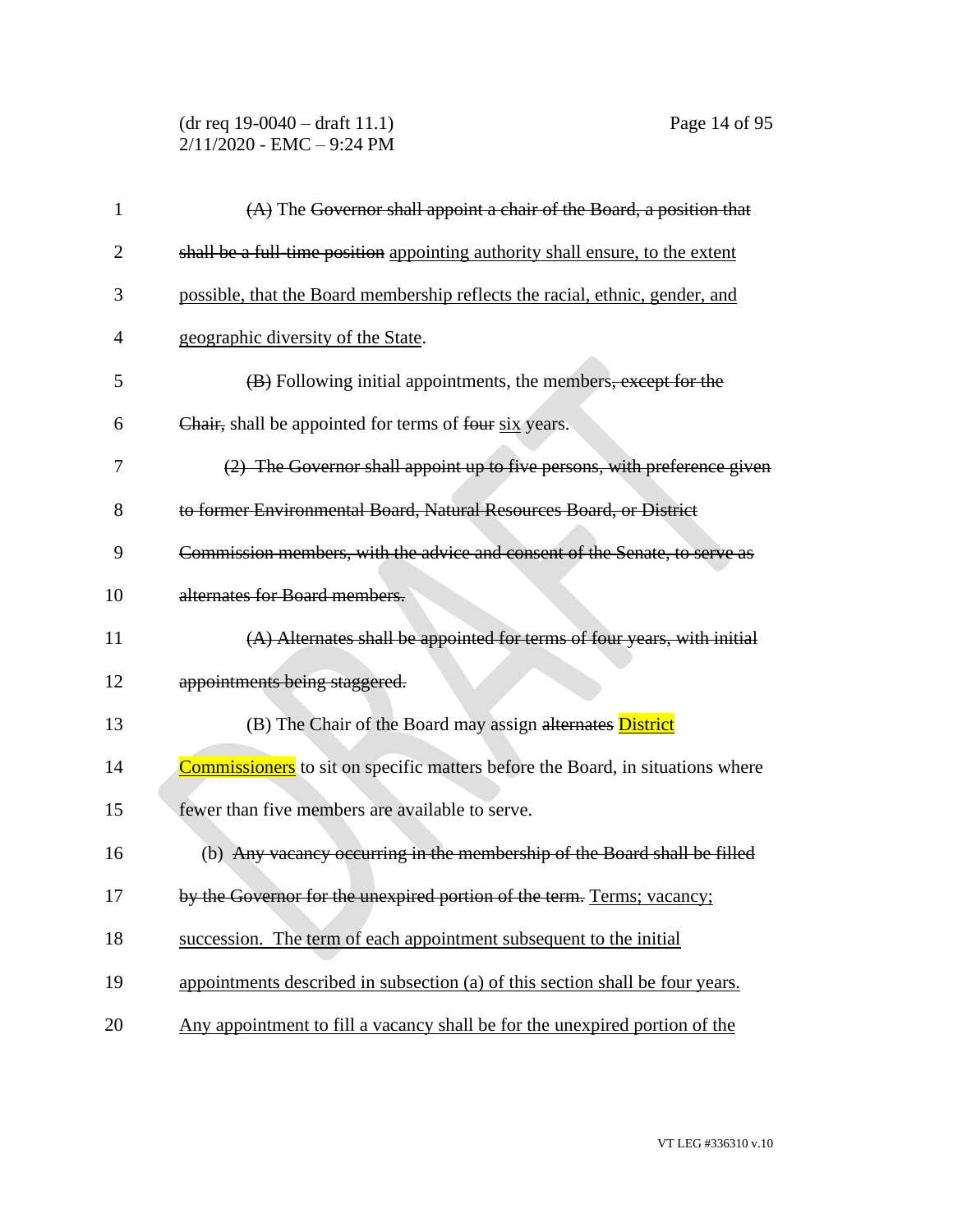(dr req 19-0040 – draft 11.1) Page 15 of 95 2/11/2020 - EMC – 9:24 PM

| 1              | term vacated. A member wishing to succeed himself or herself in office may         |
|----------------|------------------------------------------------------------------------------------|
| $\overline{2}$ | seek reappointment under the terms of this section.                                |
| 3              | (c) Removal. Notwithstanding the provisions of 3 V.S.A. § 2004, the Chair          |
| $\overline{4}$ | and members shall be removable for cause only, except the Chair, who shall         |
| 5              | serve at the pleasure of the Governor.                                             |
| 6              | (d) The Chair of the Board, upon request of the Chair of a District                |
| 7              | Commission, may appoint and assign former Commission members to sit on             |
| 8              | specific Commission cases when some or all of the regular members and              |
| 9              | alternates of the District Commission are disqualified or otherwise unable to      |
| 10             | serve. Retirement from office. When a Board member who hears all or a              |
| 11             | substantial part of a case retires from office before the case is completed, he or |
| 12             | she shall remain a member of the Board for the purpose of concluding and           |
| 13             | deciding that case and signing the findings and judgments involved. A retiring     |
| 14             | Chair shall also remain a member for the purpose of certifying questions of law    |
| 15             | if a party appeals to the Supreme Court.                                           |
| 16             | § 6022. PERSONNEL                                                                  |
| 17             | (a) Regular personnel. The Board may appoint retain legal counsel.                 |
| 18             | scientists, engineers, experts, investigators, temporary employees, and            |
| 19             | administrative personnel, as it finds necessary in carrying out its duties, unless |
| 20             | the Governor shall otherwise provide and may authorize the District                |
| 21             | Commissions to retain personnel to assist on matters within its jurisdiction,      |
|                |                                                                                    |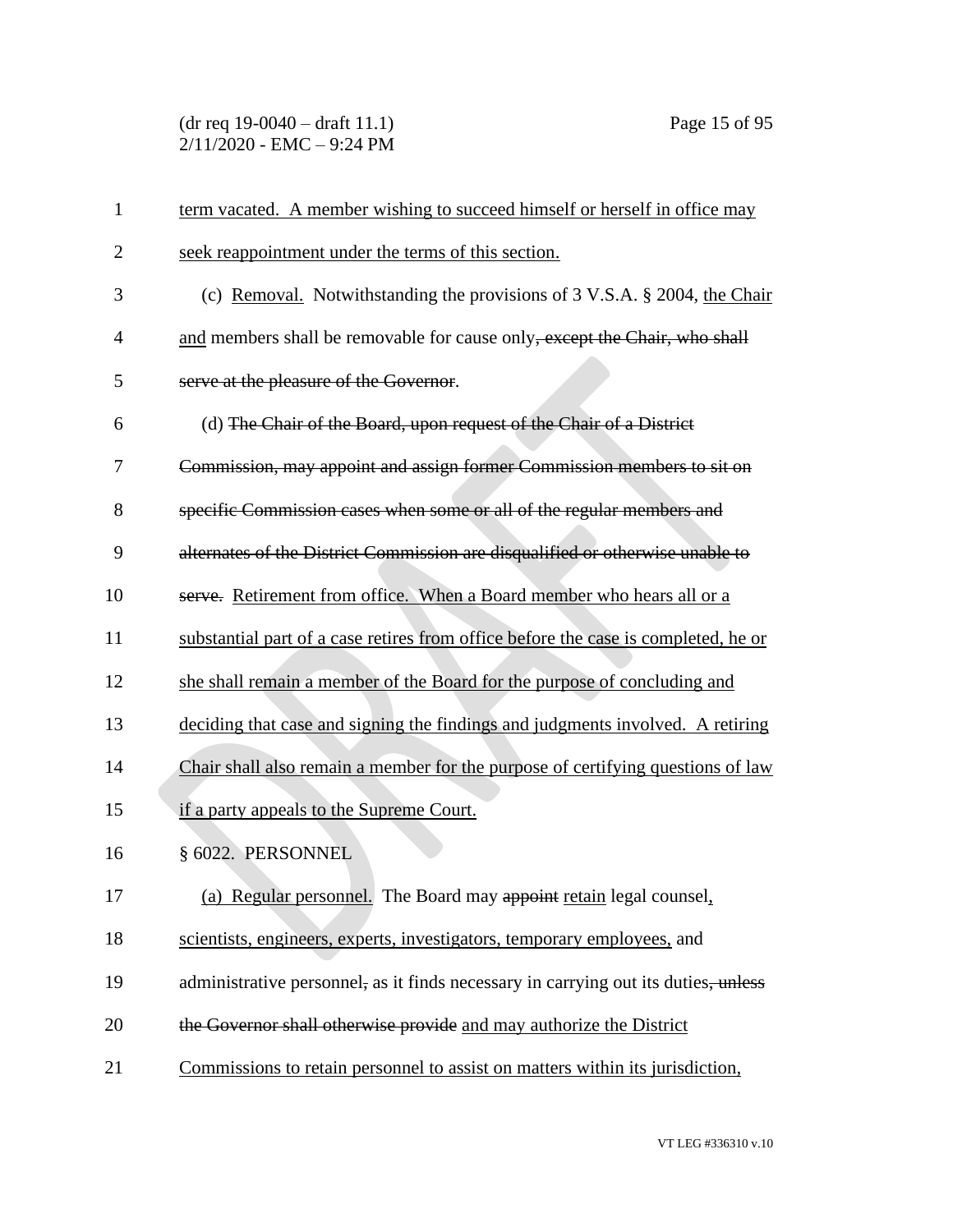(dr req 19-0040 – draft 11.1) Page 16 of 95 2/11/2020 - EMC – 9:24 PM

| $\mathbf{1}$ | including oversight and monitoring of permit compliance. Personnel          |
|--------------|-----------------------------------------------------------------------------|
| 2            | employed by the District Commissions pursuant to this subsection, shall not |
| 3            | report to the Board.                                                        |
| 4            | (b) Personnel for particular proceedings.                                   |
| 5            | (1) The Board may authorize or retain legal counsel, official               |
| 6            | stenographers, expert witnesses, advisors, temporary employees, and other   |
| 7            | research services:                                                          |
| 8            | (A) to assist the Board in any proceeding before it under this              |
| 9            | chapter; and                                                                |
| 10           | (B) to monitor compliance with any formal opinion of the Board              |
| 11           | or a District Commission.                                                   |
| 12           | (2) The personnel authorized by this section shall be in addition to the    |
| 13           | regular personnel of the Board. The Board shall fix the amount of           |
| 14           | compensation and expenses to be paid to such additional personnel.          |
| 15           | * * *                                                                       |
| 16           | § 6026. DISTRICT COMMISSIONERS                                              |
| 17           | (a) For the purposes of the administration of this chapter, the State is    |
| 18           | divided into nine districts.                                                |
| 19           | * * *                                                                       |
| 20           | (b) A District Environmental Commission is created for each district. Each  |
| 21           | District Commission shall consist of three members from that district       |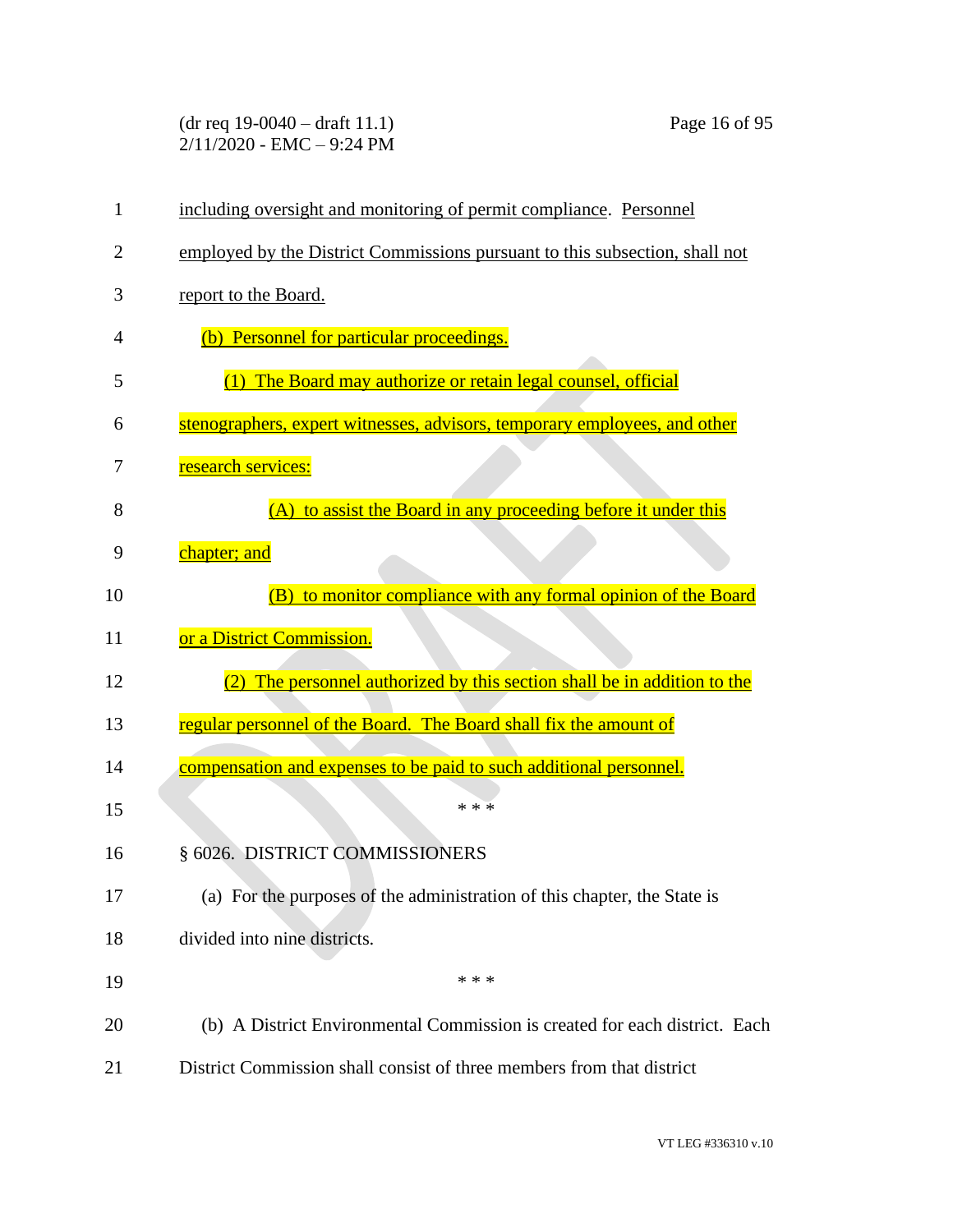(dr req 19-0040 – draft 11.1) Page 17 of 95 2/11/2020 - EMC – 9:24 PM

| 1              | appointed in the month of February by the Governor so that two appointments     |
|----------------|---------------------------------------------------------------------------------|
| $\overline{2}$ | expire in each odd-numbered year. Two of the members shall be appointed for     |
| 3              | a term of four years, and the Chair (third member) of each District shall be    |
| 4              | appointed for a two-year term. In any district, the Governor may appoint not    |
| 5              | more than four alternate members from that district whose terms shall not       |
| 6              | exceed two years, who may hear any case when a regular member is                |
| 7              | disqualified or otherwise unable to serve. The Governor shall ensure, to the    |
| 8              | extent possible, that appointments are made in a timely manner and that each    |
| 9              | District Commission reflects the racial, ethnic, gender, and geographic         |
| 10             | diversity of the State.                                                         |
| 11             | (c) Members shall be removable for cause only, except the Chair, who shall      |
| 12             | serve at the pleasure of the Governor.                                          |
| 13             | (d) Any vacancy shall be filled by the Governor for the unexpired period of     |
| 14             | the term.                                                                       |
| 15             | (e) The Chair of the Board may appoint and assign District Commissioners        |
| 16             | to sit on specific cases when some or all of the regular members and alternates |
| 17             | of the Board are disqualified or otherwise unable to serve.                     |
| 18             | § 6027. POWERS                                                                  |
| 19             | (a) The Board and District Commissions shall have supervisory authority in      |
| 20             | environmental matters respecting projects within their jurisdiction and shall   |
| 21             | apply their independent judgment in determining facts and interpreting law.     |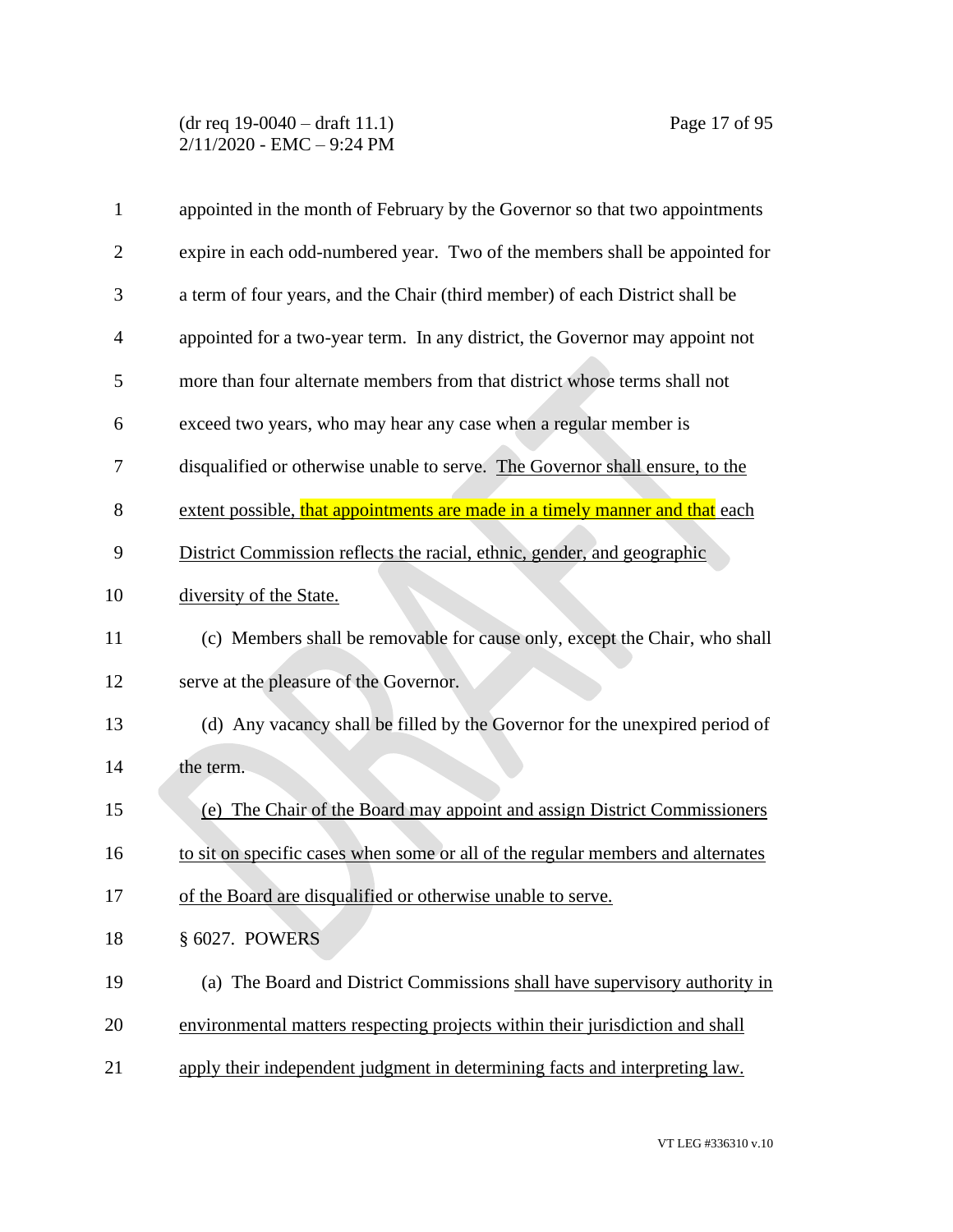## (dr req 19-0040 – draft 11.1) Page 18 of 95 2/11/2020 - EMC – 9:24 PM

| $\mathbf{1}$   | They each shall have the power, with respect to any matter within its            |
|----------------|----------------------------------------------------------------------------------|
| $\overline{2}$ | jurisdiction, to:                                                                |
| 3              | (1) administer oaths, take depositions, subpoena and compel the                  |
| 4              | attendance of witnesses, and require the production of evidence;                 |
| 5              | (2) allow parties to enter upon lands of other parties for the purposes of       |
| 6              | inspecting and investigating conditions related to the matter before the Board   |
| 7              | or Commission;                                                                   |
| 8              | (3) enter upon lands for the purpose of conducting inspections,                  |
| 9              | investigations, examinations, tests, and site evaluations as it deems necessary  |
| 10             | to verify information presented in any matter within its jurisdiction; and       |
| 11             | (4) apply for and receive grants from the federal government and from            |
| 12             | other sources.                                                                   |
| 13             | (b) The powers granted under this chapter are additional to any other            |
| 14             | powers which that may be granted by other legislation.                           |
| 15             | (c) The Natural Resources Board may designate or establish such regional         |
| 16             | offices as it deems necessary to implement the provisions of this chapter and    |
| 17             | the rules adopted hereunder. The Natural Resources Board may designate or        |
| 18             | require a regional planning commission to receive applications, provide          |
| 19             | administrative assistance, perform investigations, and make recommendations.     |
| 20             | (d) At the request of a District Commission, if the Board Chair determines       |
| 21             | that the workload in the requesting district is likely to result in unreasonable |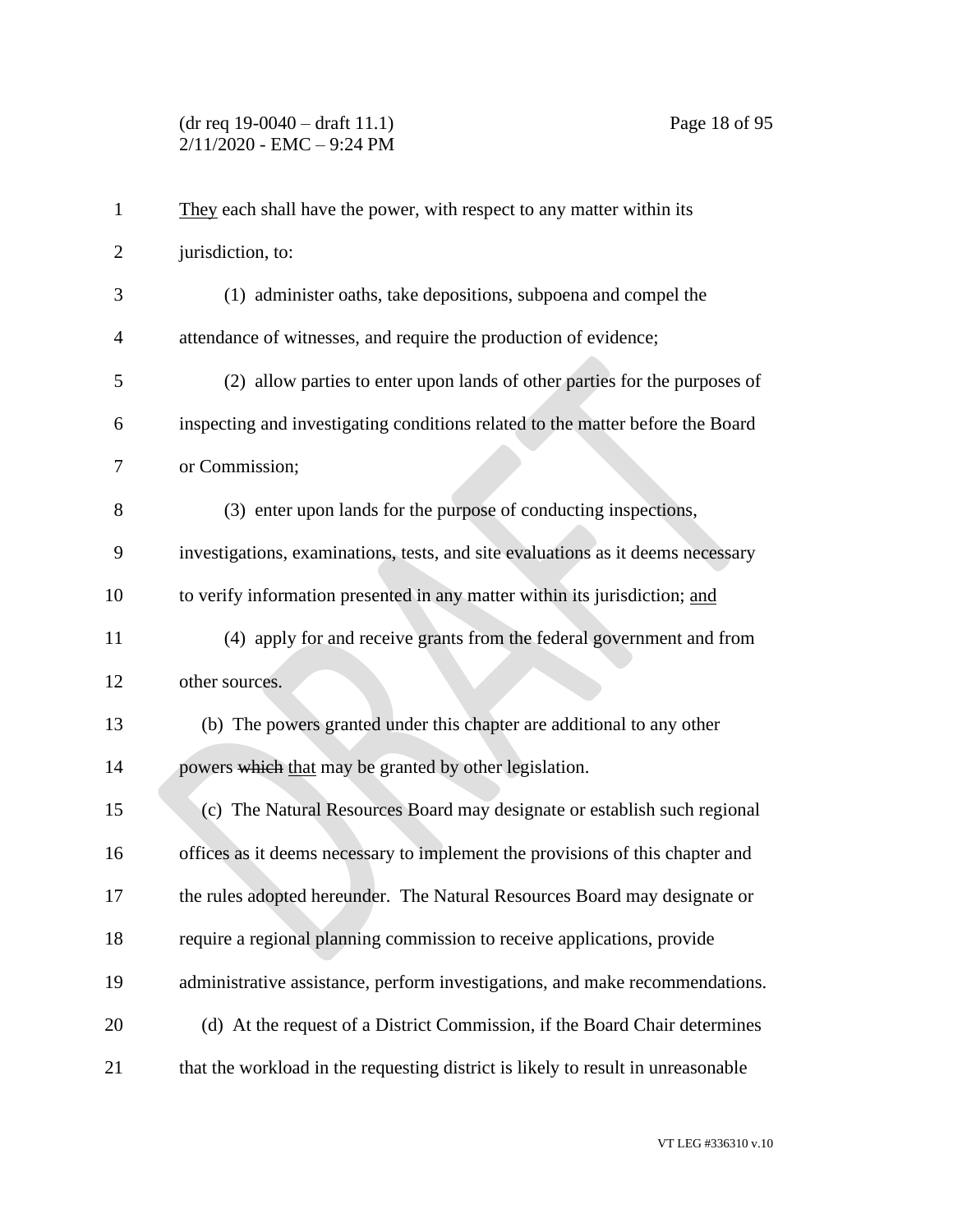## (dr req 19-0040 – draft 11.1) Page 19 of 95 2/11/2020 - EMC – 9:24 PM

| $\mathbf{1}$   | delays or that the requesting District Commission is disqualified to hear a case, |
|----------------|-----------------------------------------------------------------------------------|
| $\overline{2}$ | the Chair may authorize the District Commission of another district to sit in the |
| 3              | requesting district to consider one or more applications.                         |
| 4              | (e) The Natural Resources Board may by rule allow joint hearings to be            |
| 5              | conducted with specified State agencies or specified municipalities.              |
| 6              | (f) The Board may publish or contract to publish annotations and indices of       |
| 7              | the decisions of the Environmental Division, and the text of those decisions.     |
| 8              | The published product shall be available at a reasonable rate to the general      |
| 9              | public and at a reduced rate to libraries and governmental bodies within the      |
| 10             | State.                                                                            |
| 11             | (g) The Natural Resources Board shall manage the process by which land            |
| 12             | use permits are issued under section 6086 of this title, may initiate enforcement |
| 13             | on related matters, under the provisions of chapters 201 and 211 of this title,   |
| 14             | and may petition the <b>Environmental Division</b> for revocation of land use     |
| 15             | permits issued under this chapter. Grounds for revocation are:                    |
| 16             | (1) noncompliance with this chapter, rules adopted under this chapter, or         |
| 17             | an order that is issued that relates to this chapter;                             |
| 18             | (2) noncompliance with any permit or permit condition;                            |
| 19             | (3) failure to disclose all relevant and material facts in the application or     |
| 20             | during the permitting process;                                                    |
| 21             | (4) misrepresentation of any relevant and material fact at any time;              |
|                |                                                                                   |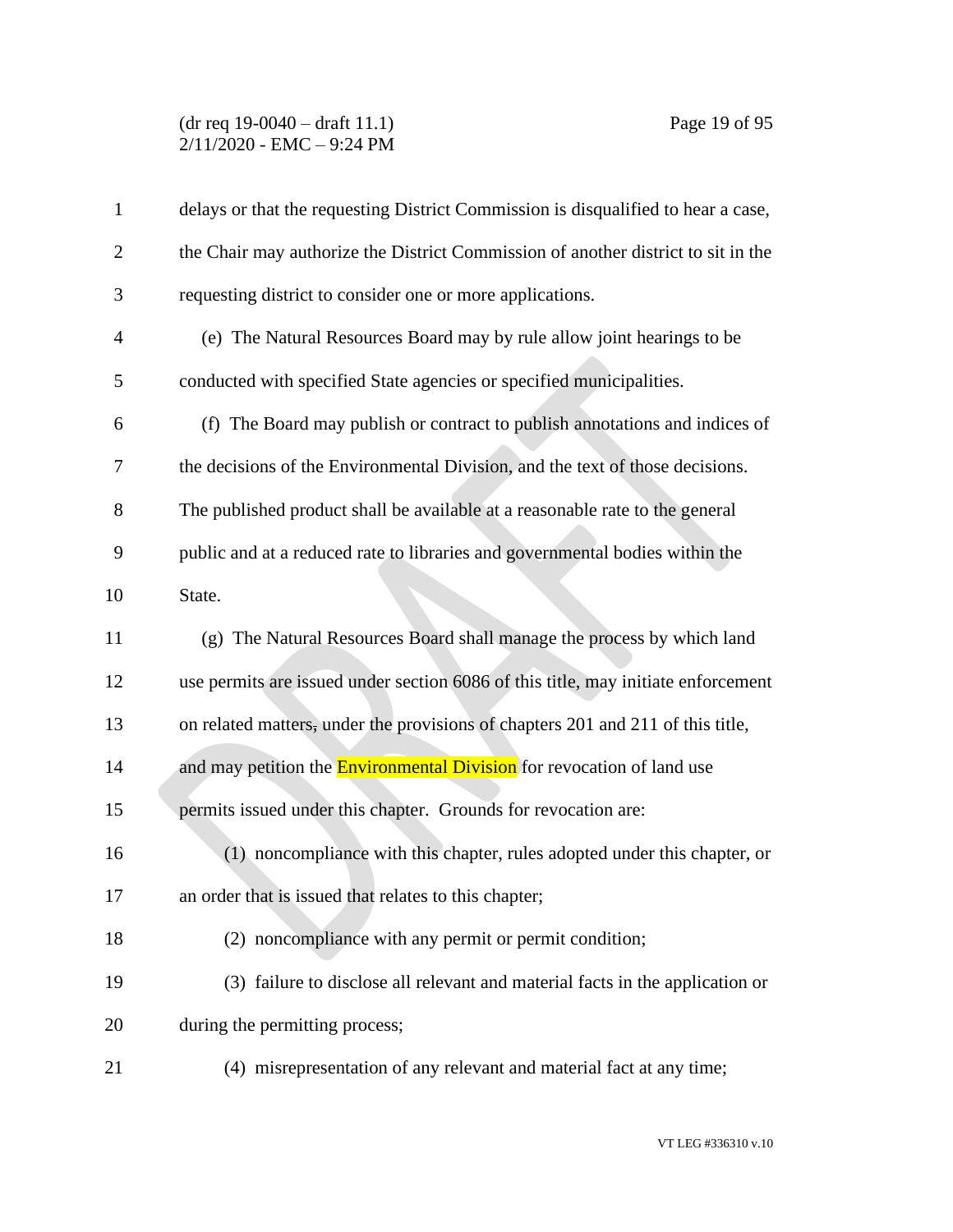# (dr req 19-0040 – draft 11.1) Page 20 of 95 2/11/2020 - EMC – 9:24 PM

| $\mathbf{1}$ | (5) failure to pay a penalty or other sums owed pursuant to, or other           |
|--------------|---------------------------------------------------------------------------------|
| 2            | failure to comply with, court order, stipulation agreement, schedule of         |
| 3            | compliance, or other order issued under Vermont statutes and related to the     |
| 4            | permit; or                                                                      |
| 5            | (6) failure to provide certification of construction costs, as required         |
| 6            | under subsection 6083a(a) of this title, or failure to pay supplemental fees as |
| 7            | required under that section.                                                    |
| 8            | (h) The Natural Resources Board may hear appeals of fee refund requests         |
| 9            | under section 6083a of this title.                                              |
| 10           | (i) The Chair, subject to the direction of the Board, shall have general        |
| 11           | charge of the offices and employees of the Board and the offices and            |
| 12           | employees of the District Commissions.                                          |
| 13           | (j) The Natural Resources Board may participate as a party in all matters       |
| 14           | before the Environmental Division that relate to land use permits issued under  |
| 15           | this chapter. [Repealed.]                                                       |
| 16           | * * *                                                                           |
| 17           | $(n)(1)$ The Board may delegate to district coordinators authority:             |
| 18           | (A) to determine whether an application is for a major or minor                 |
| 19           | permit; and                                                                     |
| 20           | to issue minor permits, minor permit amendments, and<br>(B)                     |
| 21           | administrative amendments.                                                      |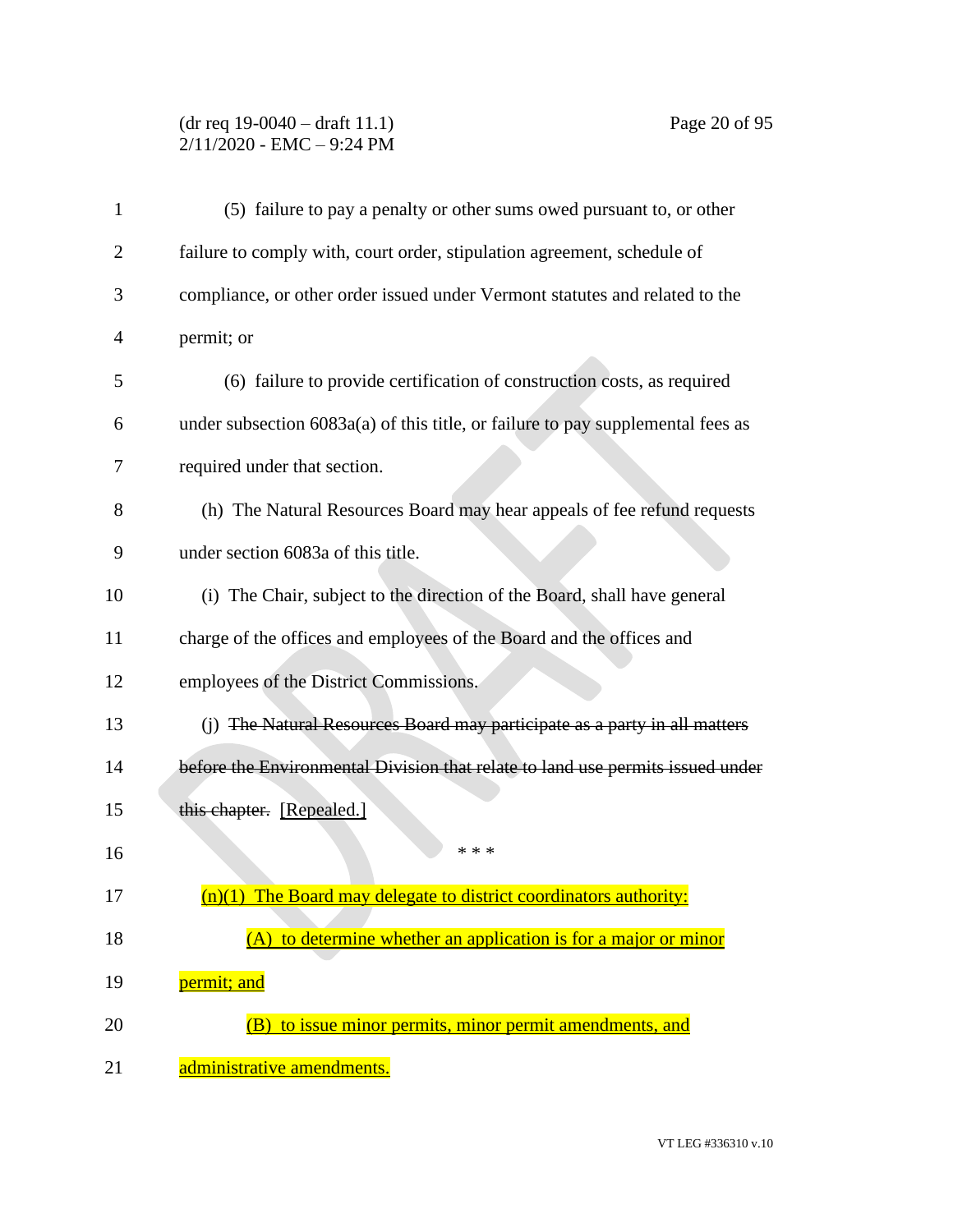| 1  | (2) The Board may delegate to District Commissions or district                    |
|----|-----------------------------------------------------------------------------------|
| 2  | coordinators any additional authority necessary for the effective administration  |
| 3  | of this chapter.                                                                  |
| 4  | § 6028. COMPENSATION                                                              |
| 5  | Members of the Board and District Commissions shall receive per diem pay          |
| 6  | of \$100.00 and all necessary and actual expenses in accordance with 32 V.S.A.    |
| 7  | \$1010.                                                                           |
| 8  | * * *                                                                             |
| 9  | § 6031. ETHICAL STANDARDS                                                         |
| 10 | (a) The Chair and members of the Board and the Chair and members of               |
| 11 | each District Commission shall comply with the following ethical standards:       |
| 12 | (1) The provisions of 12 V.S.A. § 61 (disqualification for interest).             |
| 13 | (2) The Chair and each member shall conduct the affairs of his or her             |
| 14 | office in such a manner as to instill public trust and confidence and shall take  |
| 15 | all reasonable steps to avoid any action or circumstance that might result in any |
| 16 | one of the following:                                                             |
| 17 | (A) undermining his or her independence or impartiality of action;                |
| 18 | (B) taking official action on the basis of unfair considerations;                 |
| 19 | (C) giving preferential treatment to any private interest on the basis            |
| 20 | of unfair considerations;                                                         |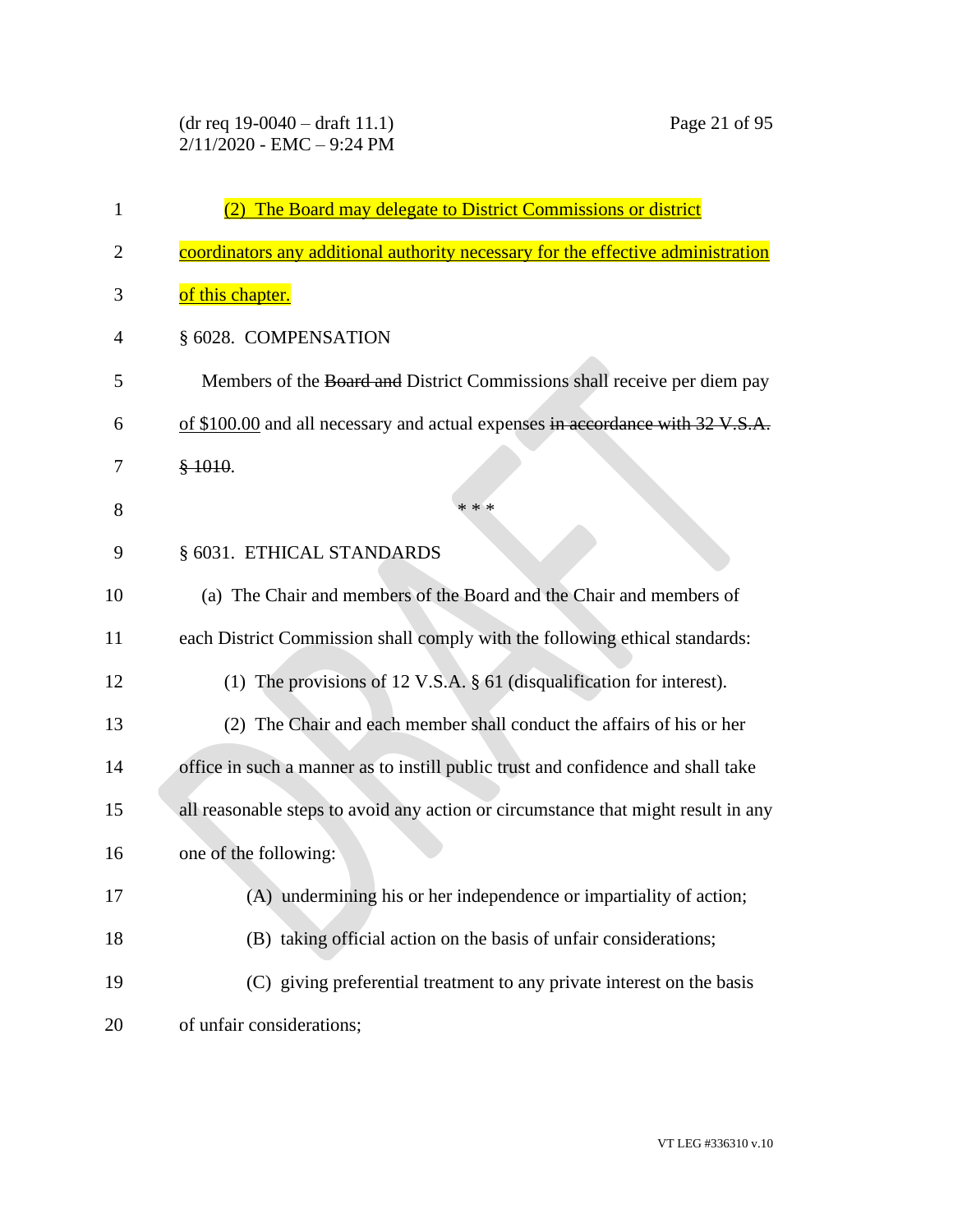# (dr req 19-0040 – draft 11.1) Page 22 of 95 2/11/2020 - EMC – 9:24 PM

| $\mathbf{1}$   | (D) giving preferential treatment to any family member or member of            |
|----------------|--------------------------------------------------------------------------------|
| $\overline{2}$ | his or her household;                                                          |
| 3              | (E) using his or her office for the advancement of personal interest or        |
| $\overline{4}$ | to secure special privileges or exemptions; or                                 |
| 5              | (F) adversely affecting the confidence of the public in the integrity of       |
| 6              | the Board or District Commission.                                              |
| 7              | (4) The District Commission shall not initiate, permit, or consider ex         |
| 8              | parte communications, or consider other communications made to the District    |
| 9              | Commission outside the presence of the parties concerning a pending or         |
| 10             | impending proceeding except that:                                              |
| 11             | (A) Where circumstances require, ex parte communications for                   |
| 12             | scheduling, administrative purposes or emergencies that do not deal with       |
| 13             | substantive matters or issues on the merits are authorized; provided:          |
| 14             | (i) the District Commission reasonably believes that no party will             |
| 15             | gain a procedural or tactical advantage as a result of the ex parte            |
| 16             | communication, and                                                             |
| 17             | (ii) the District Commission makes provision promptly to notify                |
| 18             | all other parties of the substance of the ex parte communication and allows an |
| 19             | opportunity to respond.                                                        |
| 20             | (B) The District Commission may obtain the advice of a disinterested           |
| 21             | expert on the law applicable to a proceeding if the District Commission gives  |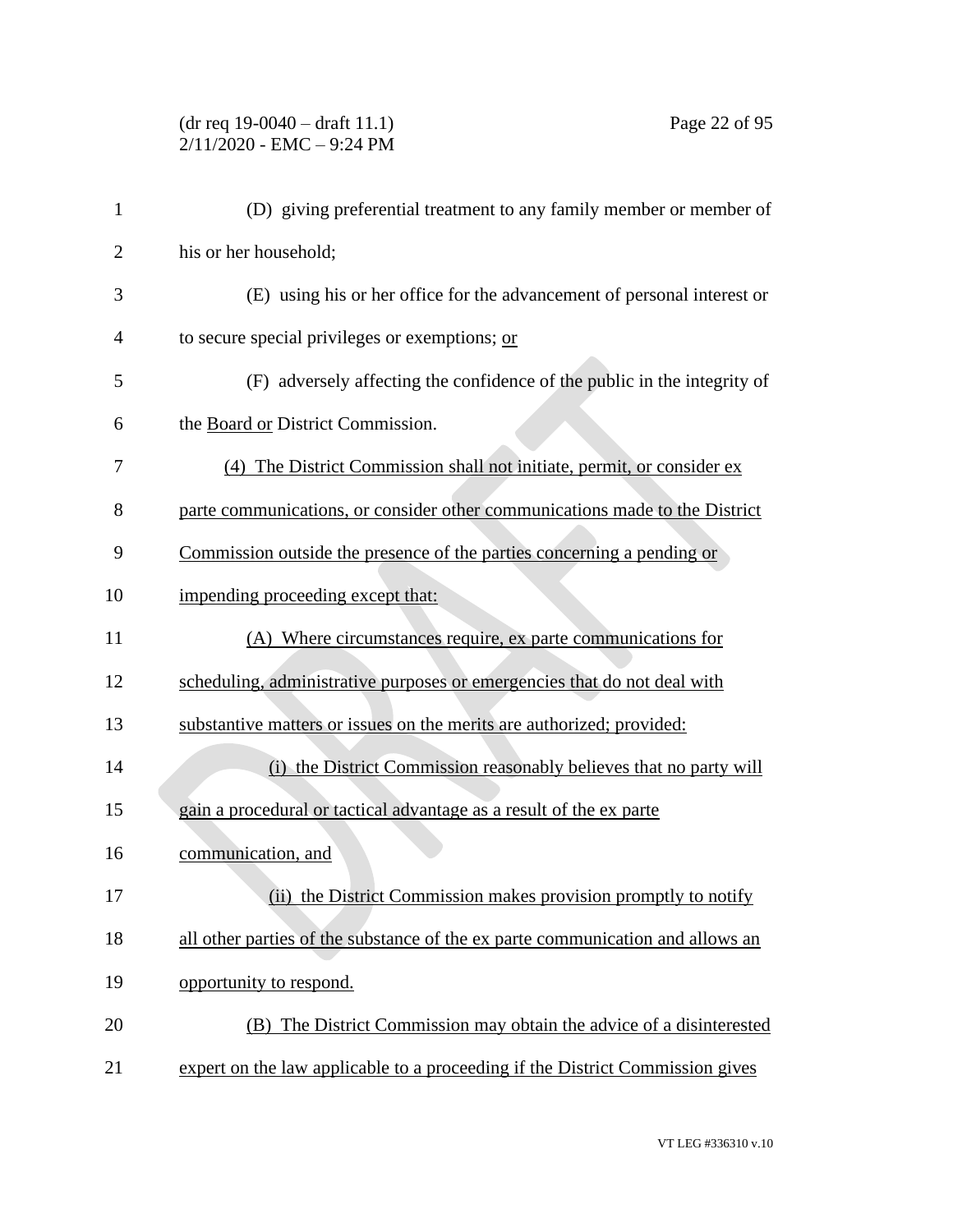(dr req 19-0040 – draft 11.1) Page 23 of 95 2/11/2020 - EMC – 9:24 PM

| $\mathbf{1}$   | notice to the parties of the person consulted and the substance of the advice,     |
|----------------|------------------------------------------------------------------------------------|
| $\overline{2}$ | and affords the parties reasonable opportunity to respond.                         |
| 3              | (C) The District Commission may consult with personnel whose                       |
| 4              | function is to aid the District Commission in carrying out its adjudicative        |
| 5              | responsibilities.                                                                  |
| 6              | (D) The District Commission may, with the consent of the parties,                  |
| 7              | confer separately with the parties and their lawyers in an effort to mediate or    |
| 8              | settle matters pending before the District Commission.                             |
| 9              | The District Commission may initiate or consider any ex parte<br>(E)               |
| 10             | communications when expressly authorized by law to do so.                          |
| 11             | (b) As soon as practicable after grounds become known, a party may move            |
| 12             | to disqualify a Board member or District Commissioner from a particular            |
| 13             | matter before the Board or District Commission.                                    |
| 14             | (1) The motion shall contain a clear statement of the specific grounds             |
| 15             | for disqualification and when such grounds were first known.                       |
| 16             | (2) On receipt of the motion, a District Commissioner who is the subject           |
| 17             | of the motion shall disqualify himself or herself or shall refer the motion to the |
| 18             | Chair of the Board.                                                                |
| 19             | (A) The Chair of the Board may disqualify the District Commissioner                |
| 20             | from the matter before the District Commission if, on review of the motion, the    |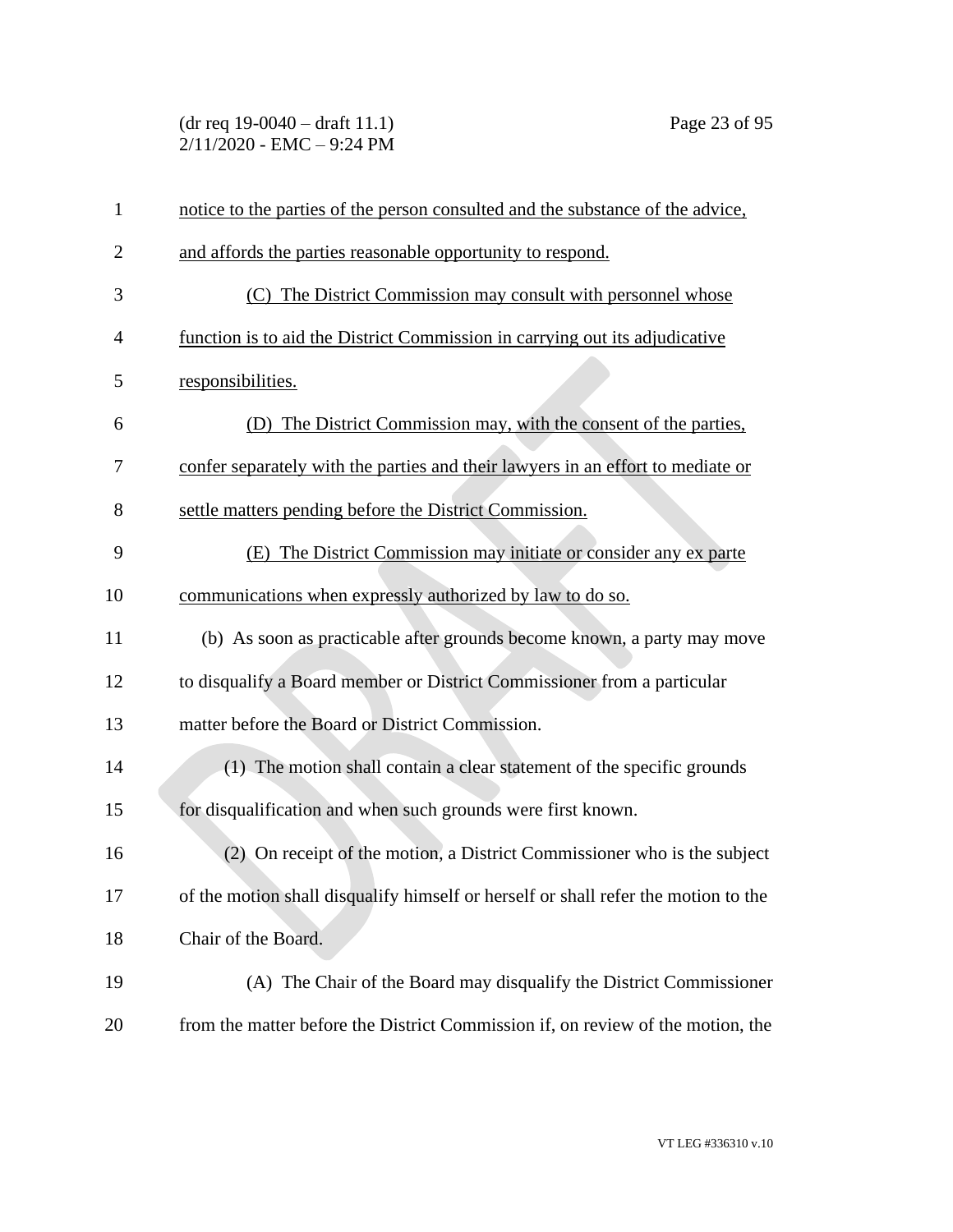(dr req 19-0040 – draft 11.1) Page 24 of 95 2/11/2020 - EMC – 9:24 PM

| $\mathbf{1}$   | Chair determines that such disqualification is necessary to ensure compliance    |
|----------------|----------------------------------------------------------------------------------|
| $\overline{2}$ | with subsection (a)(ethical standards) of this section.                          |
| 3              | (B) On disqualification of a District Commissioner under this                    |
| $\overline{4}$ | subsection, the Chair of the Board shall assign another District Commissioner    |
| 5              | to take the place of the disqualified Commissioner. The Chair shall consider     |
| 6              | making such an assignment from among the members of the same District            |
| 7              | Commission before assigning a member of another District Commission.             |
| 8              | (3) On receipt of the motion, a Board member who is the subject of the           |
| 9              | motion shall disqualify himself or herself or shall refer the motion to the full |
| 10             | Board. The Board may disqualify a member from the matter before the Board        |
| 11             | if, on review of the motion, the Board determines that such disqualification is  |
| 12             | necessary to ensure compliance with subsection (a) (ethical standards) of this   |
| 13             | section. The Board member who is the subject of the motion shall not be          |
| 14             | eligible to vote on the motion.                                                  |
| 15             | (c) For one year after leaving office, a former appointee to the Board or a      |
| 16             | District Commission shall not, for pecuniary gain:                               |
| 17             | (1) be an advocate on any matter before the Board or the District                |
| 18             | Commission to which he or she was appointed; or                                  |
| 19             | (2) be an advocate before any other public body or the General                   |
| 20             | Assembly or its committees regarding any matter in which, while an appointee,    |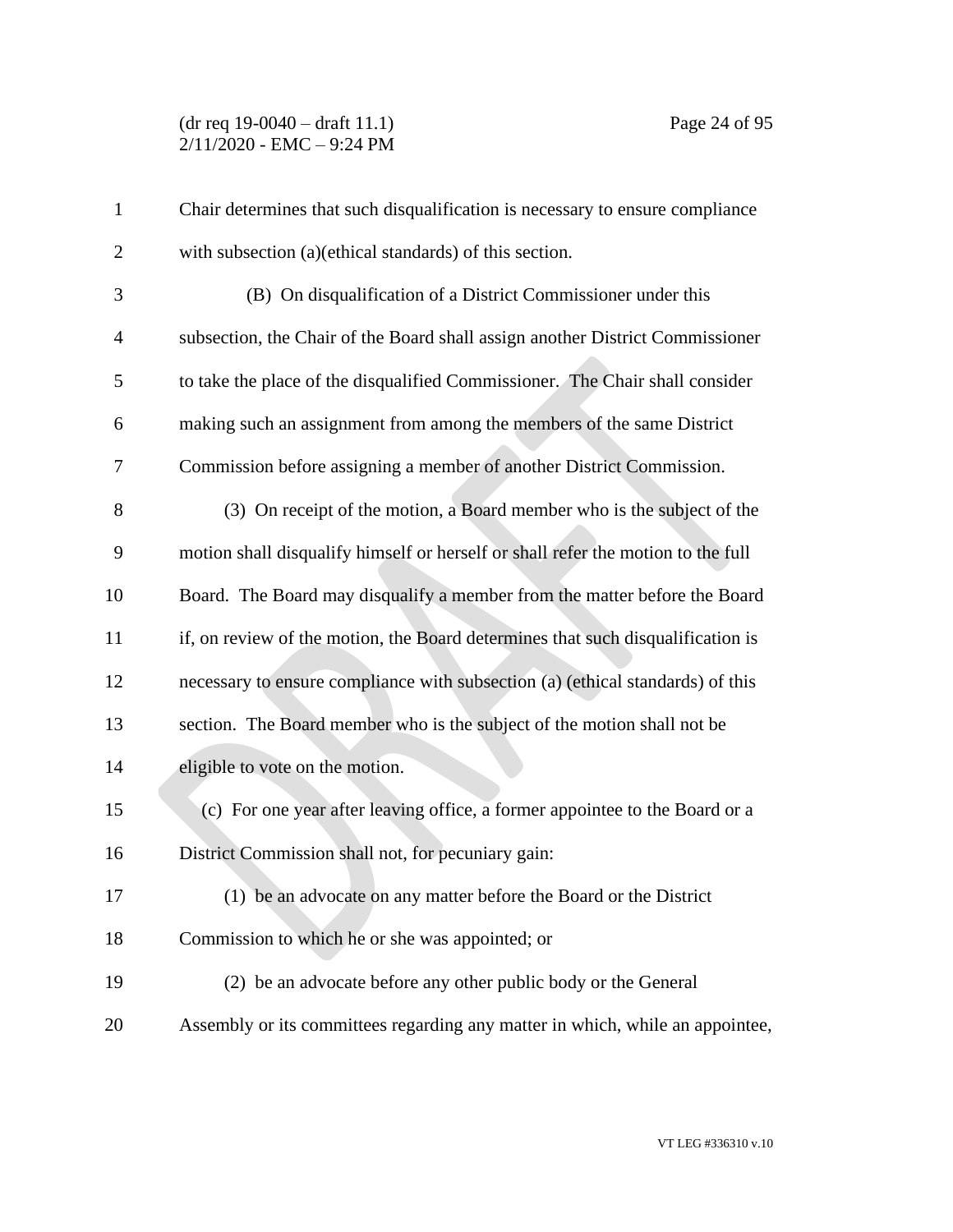# 2/11/2020 - EMC – 9:24 PM he or she exercised any official responsibility or participated personally and substantively.  $***$  Subchapter 4. Permits **\* \* \*** § 6081. PERMITS REQUIRED; EXEMPTIONS  $* * *$  (l)(1) By no later than January 1, 1997, any owner of land or mineral rights or any owner of slate quarry leasehold rights on a parcel of land on which a slate quarry was located as of June 1, 1970, may register the existence of the slate quarry with the District Commission and with the clerk of the municipality in which the slate quarry is located, while also providing each with a map which indicates the boundaries of the parcel which contains the slate quarry. \*\*\* (6) Registered slate quarries shall be added to the Agency of Natural Resources Natural Resource Atlas. \*\*\* (o) If a designation pursuant to 24 V.S.A. chapter 76A is removed, subsection (a) of this section shall apply to any subsequent substantial change 21 to a priority housing project development or subdivision that was originally

(dr req 19-0040 – draft 11.1) Page 25 of 95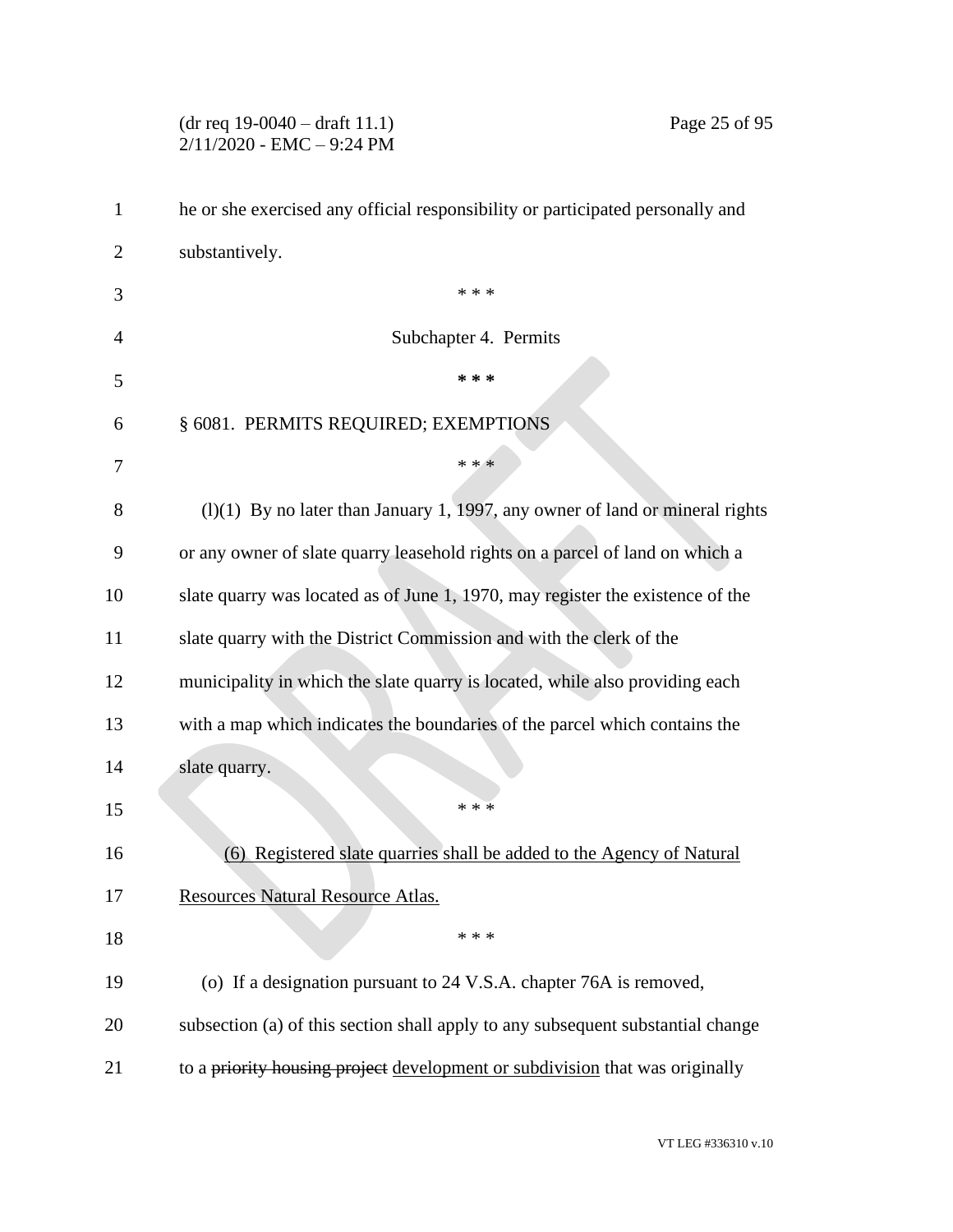(dr req 19-0040 – draft 11.1) Page 26 of 95 2/11/2020 - EMC – 9:24 PM

| $\mathbf{1}$   | exempt pursuant to subdivision $6001(3)(A)(iv)(I)$ of this title <u>or subsection (p)</u> |
|----------------|-------------------------------------------------------------------------------------------|
| $\overline{2}$ | of this section on the basis of that designation.                                         |
| 3              | $(p)(1)$ No permit or permit amendment is required for any subdivision,                   |
| $\overline{4}$ | development, or change to a project that is located entirely within a downtown            |
| 5              | development district designated pursuant to 24 V.S.A. § 2793 if the change                |
| 6              | consists exclusively of any combination of mixed use and mixed income                     |
| 7              | housing, and the cumulative changes within any continuous period of five                  |
| 8              | years, commencing on or after the effective date of this subsection, remain               |
| 9              | below any applicable jurisdictional threshold specified in subdivision                    |
| 10             | $6001(3)(A)(iv)(I)$ of this title or a neighborhood development area designated           |
| 11             | pursuant to 24 V.S.A. § 2793e. Upon receiving notice and a copy of the permit             |
| 12             | issued by the appropriate municipal panel pursuant to 24 V.S.A. § 4460(f) a               |
| 13             | previously issued permit for a development or subdivision located in a                    |
| 14             | downtown development area or a new neighborhood area shall be                             |
| 15             | extinguished.                                                                             |
| 16             | * * *                                                                                     |
| 17             | (v) A permit or permit amendment shall not be required for a development                  |
| 18             | or subdivision in a designated downtown development district for which the                |
| 19             | District Commission has issued positive findings and conclusions under                    |
| 20             | section 6086b of this title on all the criteria listed in that section. A person shall    |
| 21             | obtain new or amended findings and conclusions from the District Commission               |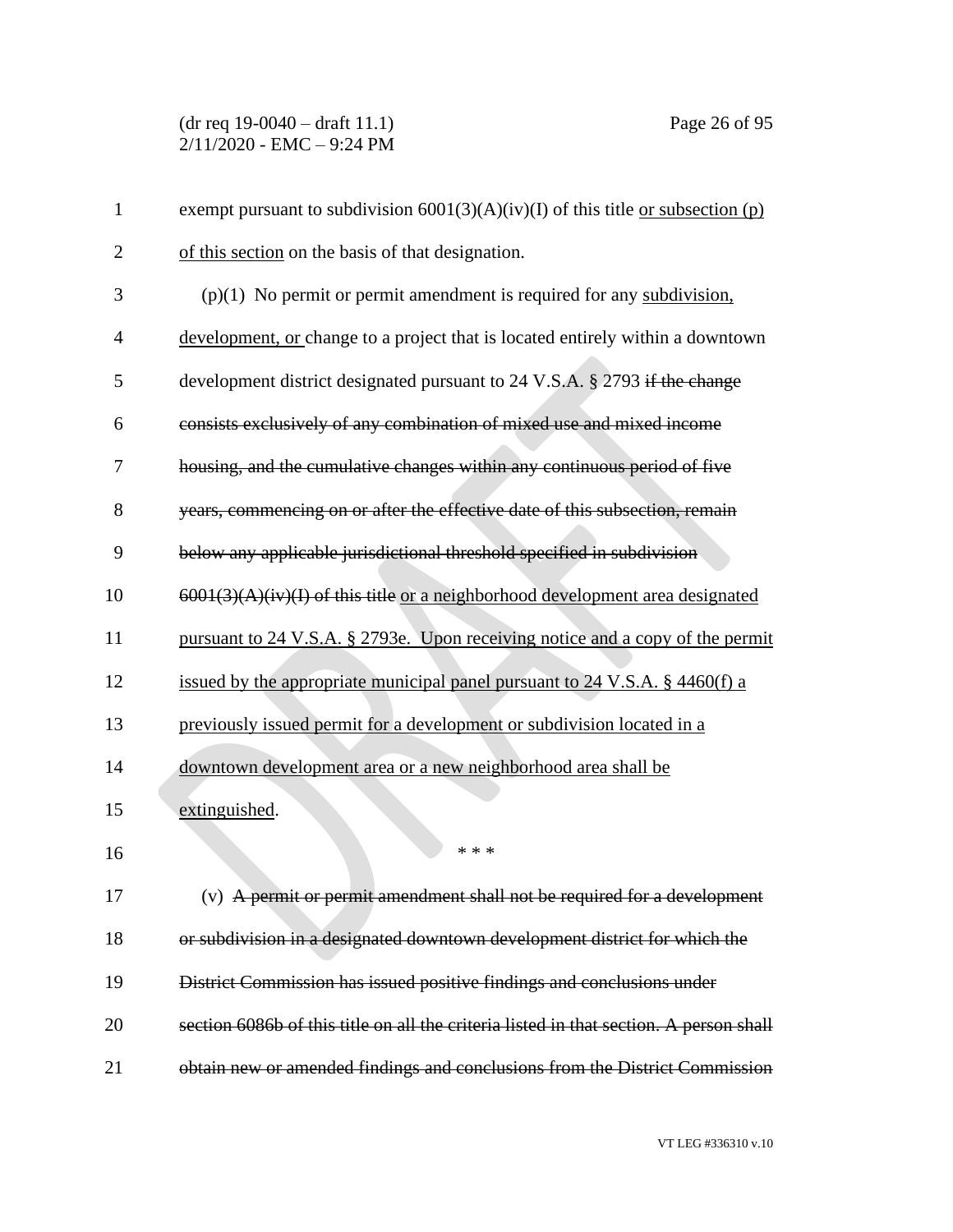(dr req 19-0040 – draft 11.1) Page 27 of 95  $2/11/2020$  - EMC - 9:24 PM

| $\mathbf{1}$   | under section 6086b of this title prior to commencement of a material change,   |
|----------------|---------------------------------------------------------------------------------|
| $\overline{2}$ | as defined in the rules of the Board, to a development or subdivision for which |
| 3              | the District Commission has issued such findings and conclusions. A person      |
| 4              | may seek a jurisdictional opinion under section 6007 of this title concerning   |
| 5              | whether such a change is a material change. [Repealed.]                         |
| 6              | * * *                                                                           |
| 7              | § 6083. APPLICATIONS                                                            |
| 8              | * * *                                                                           |
| 9              | (e) The <b>Board and</b> District Commissions shall give priority to municipal  |
| 10             | projects that have been mandated by the State through a permit, enforcement     |
| 11             | order, court order, enforcement settlement agreement, statute, rule, or policy. |
| 12             | * * *                                                                           |
| 13             | $(g)(1)$ A District Commission The Board, pending resolution of                 |
| 14             | noncompliance, may stay the issuance of a permit or amendment if it finds, by   |
| 15             | clear and convincing evidence, that a person who is an applicant:               |
| 16             | (A) is not in compliance with a court order, an administrative order,           |
| 17             | or an assurance of discontinuance with respect to a violation that is directly  |
| 18             | related to the activity which is the subject of the application; or             |
| 19             | (B) has one or more current violations of this chapter, or any rules,           |
| 20             | permits, assurances of discontinuance, court order, or administrative orders    |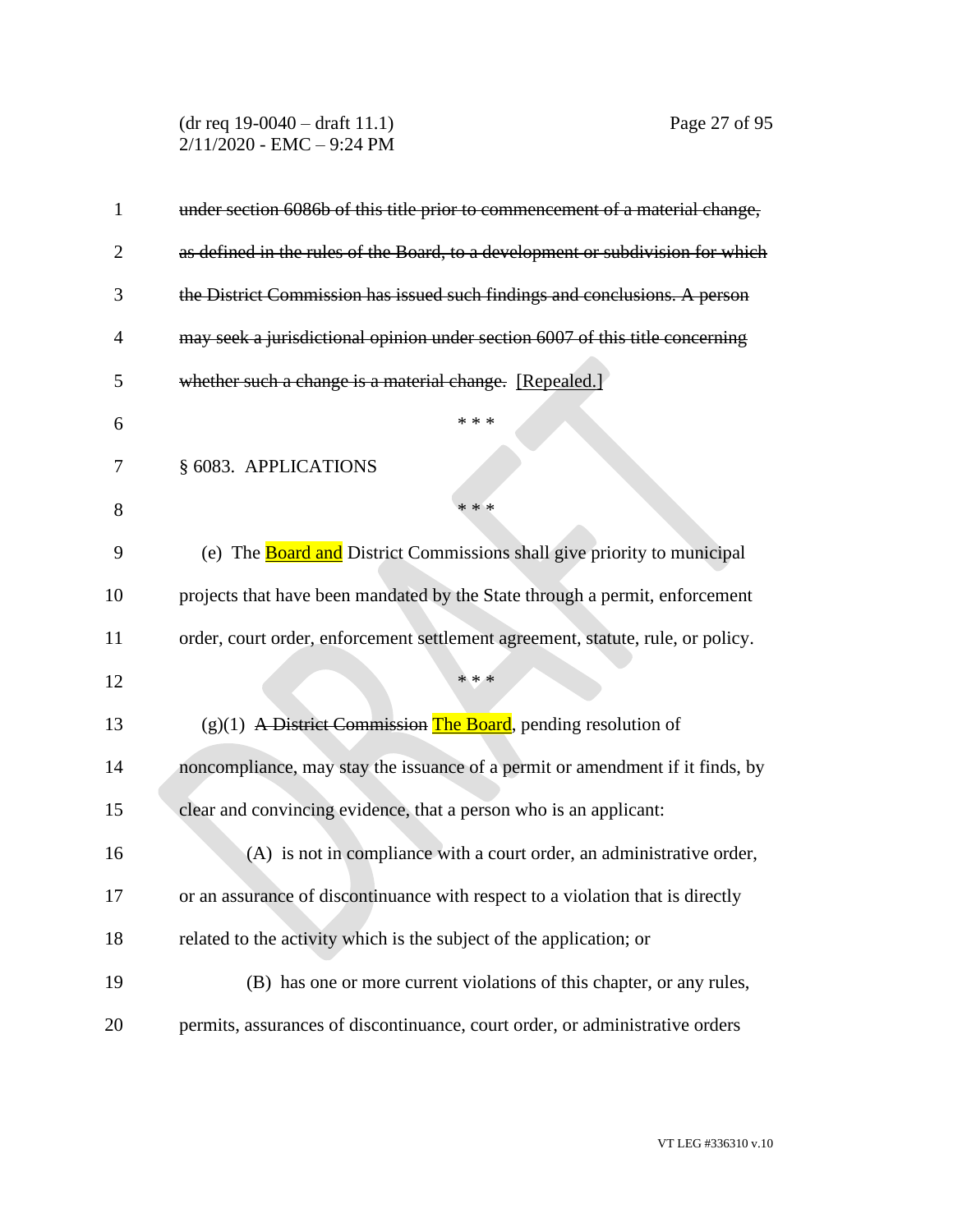## (dr req 19-0040 – draft 11.1) Page 28 of 95 2/11/2020 - EMC – 9:24 PM

| $\mathbf{1}$   | related to this chapter, which, when viewed together, constitute substantial       |
|----------------|------------------------------------------------------------------------------------|
| $\overline{2}$ | noncompliance.                                                                     |
| 3              | (2) Any decision under this subsection to issue a stay may be subject to           |
| $\overline{4}$ | review by the Environmental Division, as provided by rule of the Supreme           |
| 5              | Court.                                                                             |
| 6              | (3) If the same violation is the subject of an enforcement action under            |
| 7              | chapter 201 of this title, then jurisdiction over the issuance of a stay shall     |
| 8              | remain with the Environmental Division and shall not reside with the District      |
| 9              | Commission Board.                                                                  |
| 10             | § 6083a. ACT 250 FEES                                                              |
| 11             | (a) All applicants for a land use permit under section 6086 of this title shall    |
| 12             | be directly responsible for the costs involved in the publication of notice in a   |
| 13             | newspaper of general circulation in the area of the proposed development or        |
| 14             | subdivision and the costs incurred in recording any permit or permit               |
| 15             | amendment in the land records. In addition, applicants shall be subject to the     |
| 16             | following fees for the purpose of compensating the State of Vermont for the        |
| 17             | direct and indirect costs incurred with respect to the administration of the       |
| 18             | Act 250 program:                                                                   |
| 19             | (1) For projects involving construction, $$6.65$ \$9.65 for each \$1,000.00        |
| 20             | of the first \$15,000,000.00 of construction costs, and \$3.12 for each \$1,000.00 |
| 21             | of construction costs above \$15,000,000.00. An additional \$0.75 for each         |

VT LEG #336310 v.10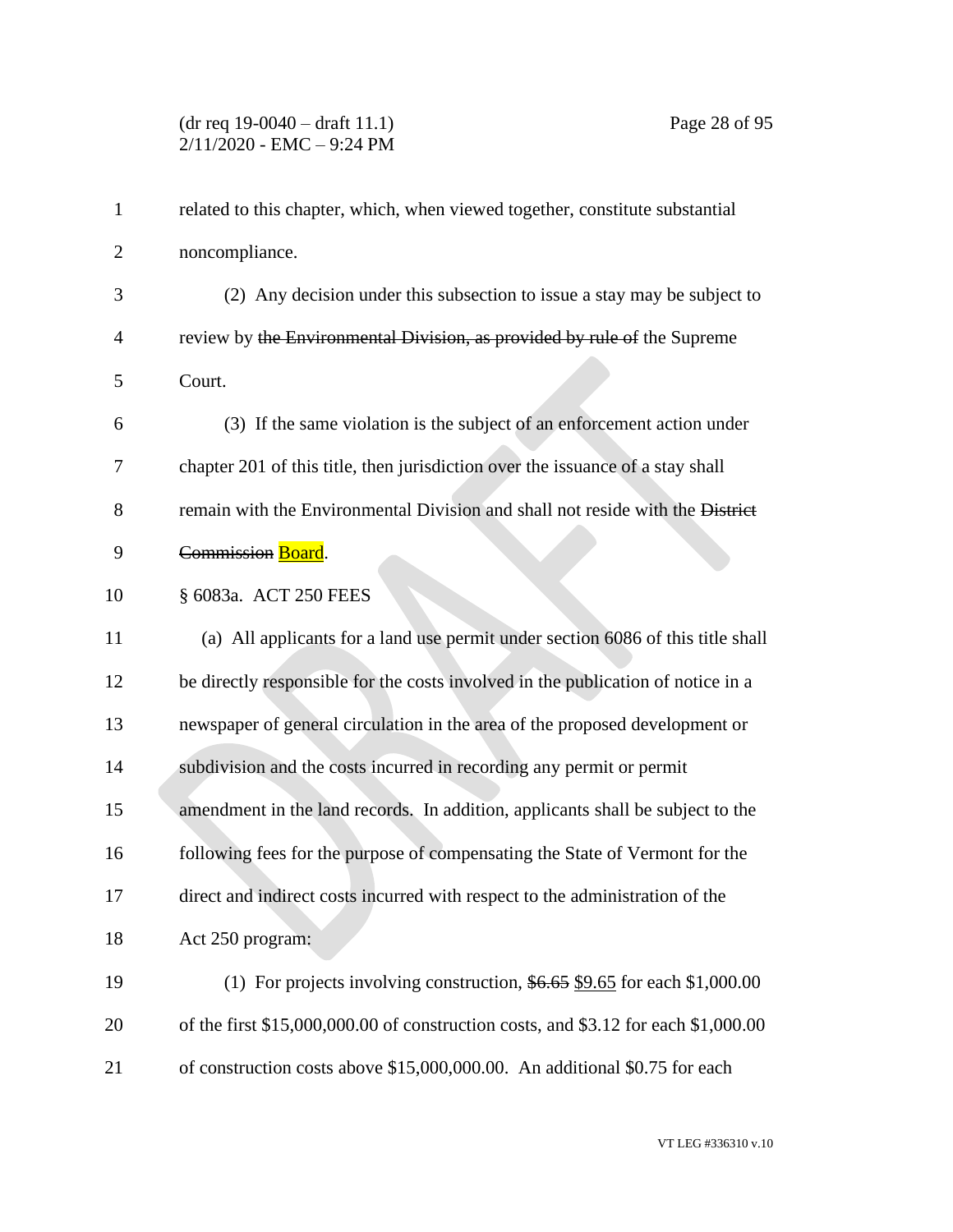## (dr req 19-0040 – draft 11.1) Page 29 of 95 2/11/2020 - EMC – 9:24 PM

| $\mathbf{1}$   | \$1,000.00 of the first \$15,000,000.00 of construction costs shall be paid to the   |
|----------------|--------------------------------------------------------------------------------------|
| $\mathbf{2}$   | Agency of National Resources to account for the Agency of Natural                    |
| 3              | Resources' review of Act 250 applications.                                           |
| $\overline{4}$ | (2) For projects involving the creation of lots, \$125.00 for each lot.              |
| 5              | (3) For projects involving exploration for or removal of oil, gas, and               |
| 6              | fissionable source materials, a fee as determined under subdivision (1) of this      |
| 7              | subsection or \$1,000.00 for each day of Commission hearings required for            |
| 8              | such projects, whichever is greater.                                                 |
| 9              | (4) For projects involving the extraction of earth resources, including              |
| 10             | sand, gravel, peat, topsoil, crushed stone, or quarried material, the greater of:    |
| 11             | a fee as determined under subdivision (1) of this subsection; or a fee equivalent    |
| 12             | to the rate of $$0.02$ \$0.03 per cubic yard of the first million cubic yards of the |
| 13             | total volume of earth resources to be extracted over the life of the permit, and     |
| 14             | \$.01 per cubic yard of any such earth resource extraction above one million         |
| 15             | cubic yards. Extracted material that is not sold or does not otherwise enter the     |
| 16             | commercial marketplace shall not be subject to the fee. The fee assessed under       |
| 17             | this subdivision for an amendment to a permit shall be based solely upon any         |
| 18             | additional volume of earth resources to be extracted under the amendment.            |
| 19             | (5) For projects involving the review of a master plan, the fee                      |
| 20             | established in subdivision (1) of this section shall be due for any portion of the   |
| 21             | proposed project for which construction approval is sought and a fee                 |
|                |                                                                                      |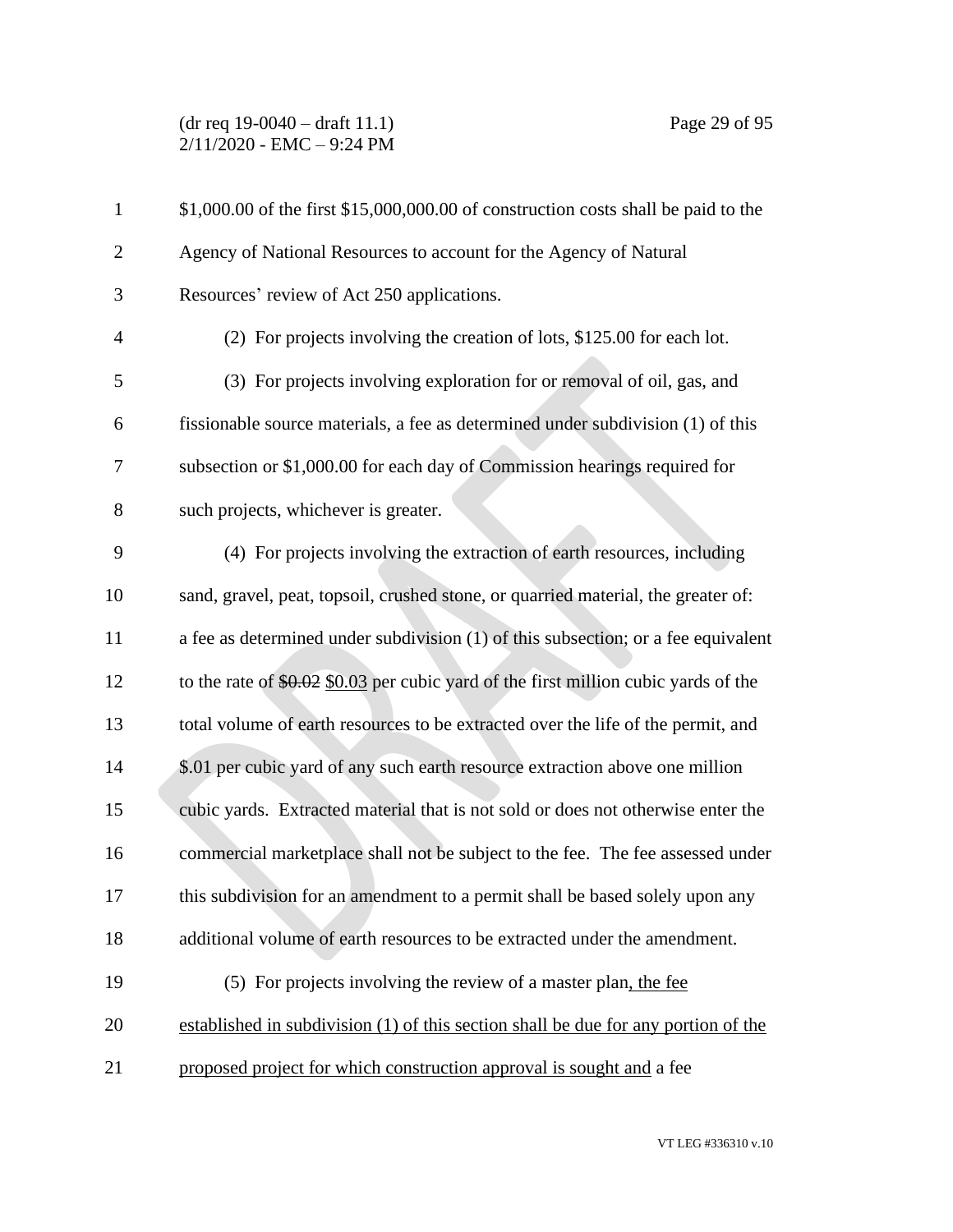(dr req 19-0040 – draft 11.1) Page 30 of 95 2/11/2020 - EMC – 9:24 PM

| $\mathbf{1}$   | equivalent to \$0.10 per \$1,000.00 of total estimated construction costs in     |
|----------------|----------------------------------------------------------------------------------|
| $\overline{2}$ | current dollars in addition to the fee established in subdivision (1) of this    |
|                |                                                                                  |
| 3              | subsection for any portion of the project seeking construction approval shall be |
| 4              | due for all other portions of the proposed project. If construction approval is  |
| 5              | sought in future permit applications, the fee established in subdivision (1) of  |
| 6              | this subsection shall be due, except to the extent that it is waived pursuant to |
| 7              | subsection (f) of this section.                                                  |
| 8              | (6) In no event shall a permit application fee exceed \$165,000.00.              |
| 9              | (b) Notwithstanding the provisions of subsection (a) of this section, there      |
| 10             | shall be a minimum fee of \$187.50 for original applications and \$62.50 for     |
| 11             | amendment applications, in addition to publication and recording costs. These    |
| 12             | costs shall be in addition to any other fee established by statute, unless       |
| 13             | otherwise expressly stated.                                                      |
| 14             | (c) Fees_shall not be required for projects undertaken by municipal              |
| 15             | agencies or by State governmental agencies, except for publication and           |
| 16             | recording costs.                                                                 |
| 17             | (d) Neighborhood development area fees. Fees for residential development         |
| 18             | in a Vermont neighborhood or neighborhood development area designated            |
| 19             | according to 24 V.S.A. § 2793e shall be no more than 50 percent of the fee       |
| 20             | otherwise charged under this section. The fee shall be paid within 30 days after |
| 21             | the permit is issued or denied. [Repealed.]                                      |

VT LEG #336310 v.10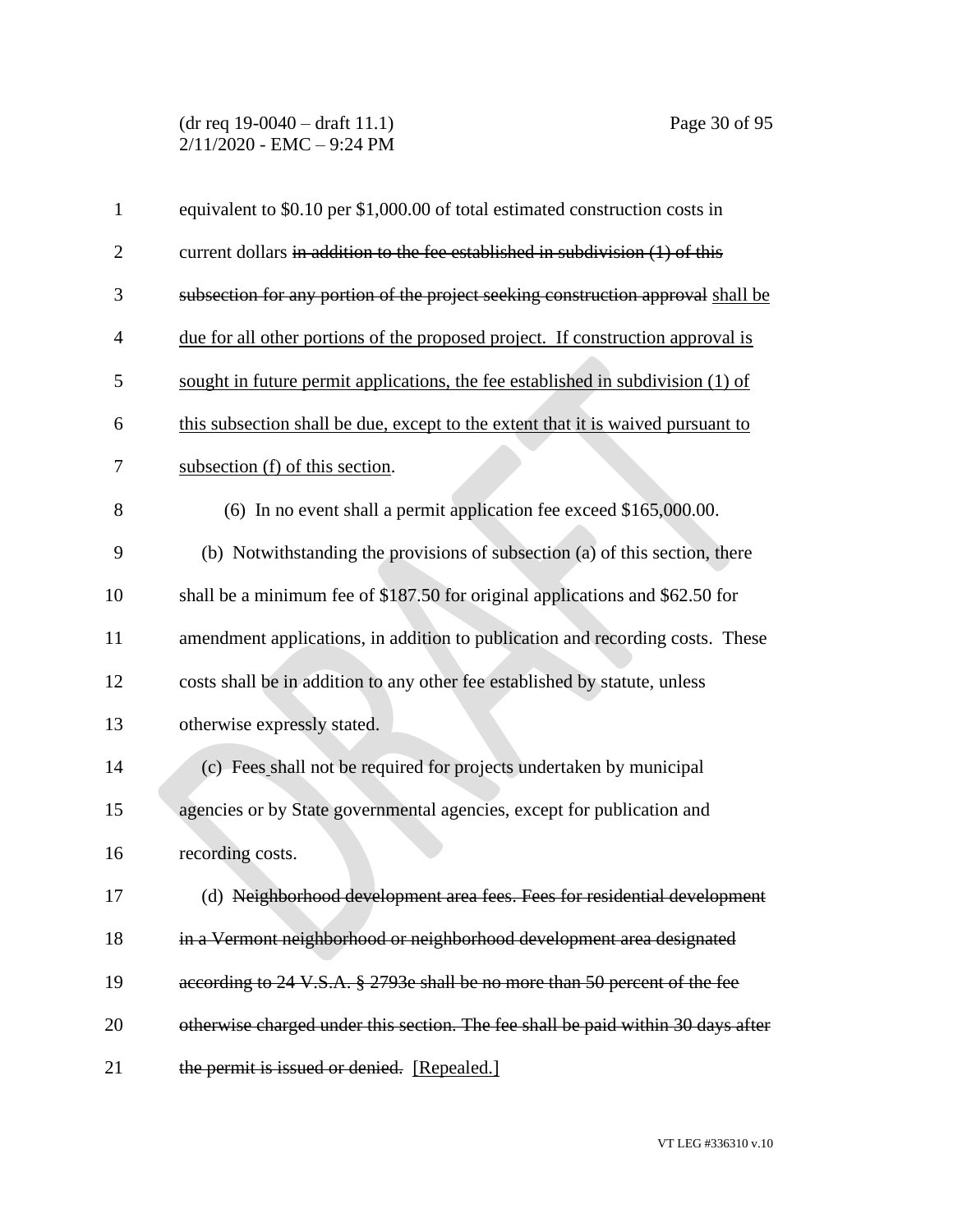# (dr req 19-0040 – draft 11.1) Page 31 of 95 2/11/2020 - EMC – 9:24 PM

| 1              | (e) A written request for an application fee refund shall be submitted to the     |
|----------------|-----------------------------------------------------------------------------------|
| $\overline{2}$ | District Commission to which the fee was paid within 90 days of the               |
| 3              | withdrawal of the application.                                                    |
| $\overline{4}$ | * * *                                                                             |
| 5              | (4) District Commission decisions regarding application fee refunds               |
| 6              | may be appealed to the Natural Resources Board in accordance with Board           |
| 7              | rules.                                                                            |
| 8              | $* * *$                                                                           |
| 9              | * * *                                                                             |
| 10             | (f) In the event that an application involves a project or project impacts that   |
| 11             | previously have been reviewed, the An applicant may petition the Chair of the     |
| 12             | District Commission to waive all or part of the application fee. If an            |
| 13             | application fee was paid previously in accordance with subdivisions $(a)(1)$      |
| 14             | through (4) of this section, the Chair may waive all or part of the fee for a new |
| 15             | or revised project if the Chair finds that the impacts of the project have been   |
| 16             | reviewed in an applicable master permit application, or that the project is not   |
| 17             | significantly altered from a project previously reviewed, or that there will be   |
| 18             | substantial savings in the review process due to the scope of review of the       |
| 19             | previous applications.                                                            |
| 20             | (1) In reviewing this petition, the District Commission shall consider the        |
| 21             | following:                                                                        |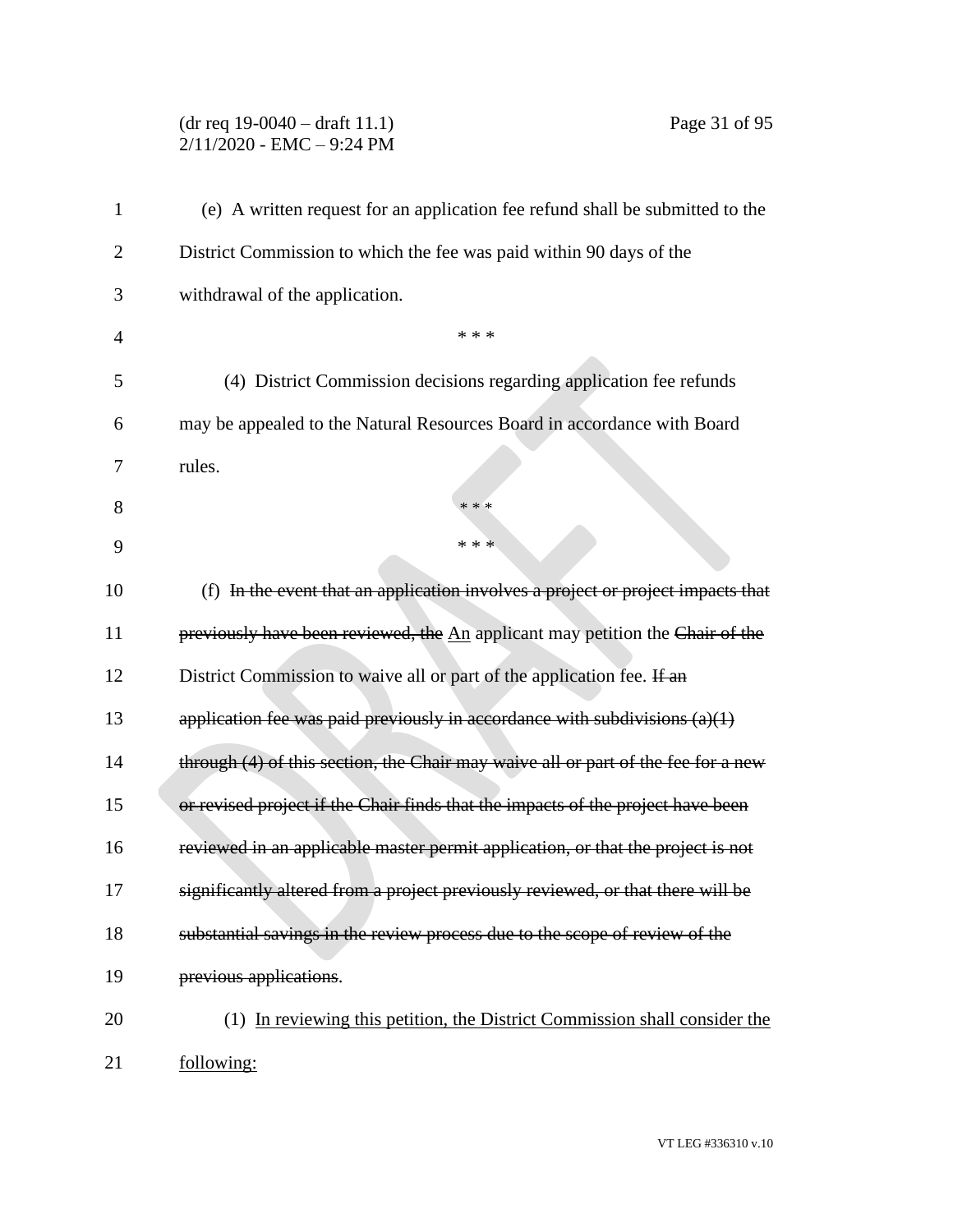(dr req 19-0040 – draft 11.1) Page 32 of 95  $2/11/2020$  - EMC - 9:24 PM

| $\mathbf{1}$   | (A) Whether a portion of the project's impacts have been reviewed in              |
|----------------|-----------------------------------------------------------------------------------|
| $\overline{2}$ | a previous permit;                                                                |
| 3              | (B) Whether the project is being reviewed as a major application,                 |
| $\overline{4}$ | minor application, or administrative amendment;                                   |
| 5              | (C) Whether the applicant relies on any presumptions permitted                    |
| 6              | under subsection $6086(d)$ of this title and has, at the time of the permit       |
| 7              | application, already obtained the permits necessary to trigger such               |
| 8              | presumptions. If a presumption is rebutted, the District Commission may           |
| 9              | require the applicant to pay the previously waived fee.                           |
| 10             | (D) Whether the applicant has engaged in any preapplication                       |
| 11             | planning that will result in a decrease in the amount of time the District        |
| 12             | Commission will have to consider the application.                                 |
| 13             | (2) The District Commission shall issue a written decision in response to         |
| 14             | any application for a fee waiver. The written decision shall address each of the  |
| 15             | factors in subdivision (1) of this subsection.                                    |
| 16             | (3) If the classification of an application is changed from an                    |
| 17             | administrative amendment or minor application to a major application, the         |
| 18             | Board may require the applicant to pay the previously waived fee.                 |
| 19             | (g) A Commission or the Natural Resources Board may require any                   |
| 20             | permittee to file a certification of actual construction costs and may direct the |
| 21             | payment of a supplemental fee in the event that an application understated a      |
|                |                                                                                   |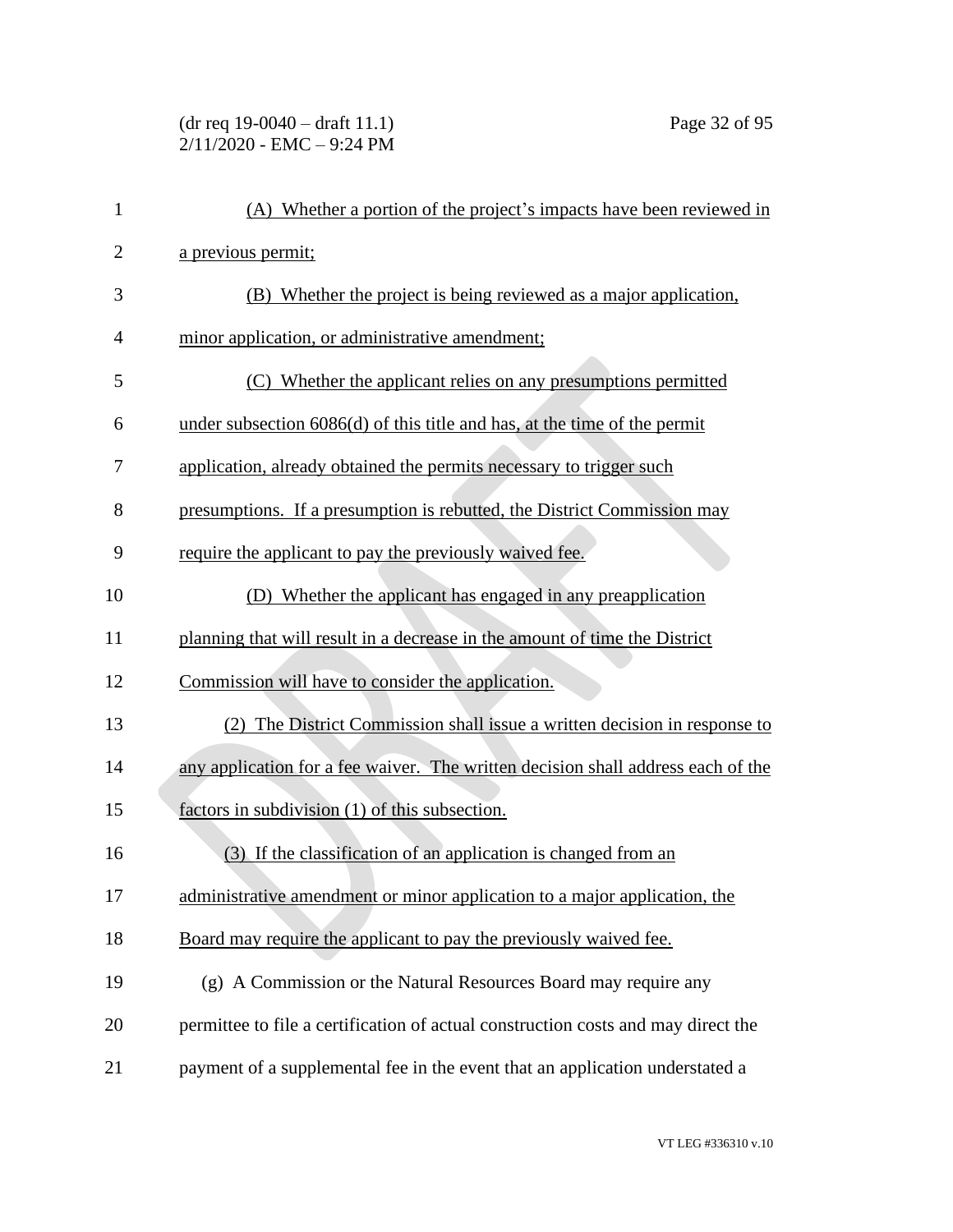# (dr req 19-0040 – draft 11.1) Page 33 of 95 2/11/2020 - EMC – 9:24 PM

| $\mathbf{1}$   | project's construction costs. Failure to file a certification or to pay a       |
|----------------|---------------------------------------------------------------------------------|
| $\overline{2}$ | supplemental fee shall be grounds for permit revocation.                        |
| 3              | * * *                                                                           |
| $\overline{4}$ | § 6084. NOTICE OF APPLICATION; <b>PREAPPPLICATION PROCESS;</b>                  |
| 5              | HEARINGS; COMMENCEMENT OF REVIEW                                                |
| 6              | (a) The plans for the construction of any development or subdivision            |
| 7              | subject to the permitting requirements of this chapter must be submitted by the |
| 8              | applicant to the District Commission, municipal and regional planning           |
| 9              | commissions, affected State agencies, and adjoining landowners no less than     |
| 10             | 30 days prior to filing an application under this chapter, unless the municipal |
| 11             | and regional planning commissions and affected state agencies waive such        |
| 12             | requirement.                                                                    |
| 13             | The District Commission may hold a meeting on the proposed plans<br>(1)         |
| 14             | and the municipal or regional planning commission may take one or more of       |
| 15             | the following actions:                                                          |
| 16             | (A) Make recommendations to the applicant within 30 days.                       |
| 17             | (B) Once the application is filed with the District Commission, make            |
| 18             | recommendations to the District Commission by the deadline established in the   |
| 19             | applicable provision of this section, Board rule, or scheduling order issued by |
| 20             | the District Commission.                                                        |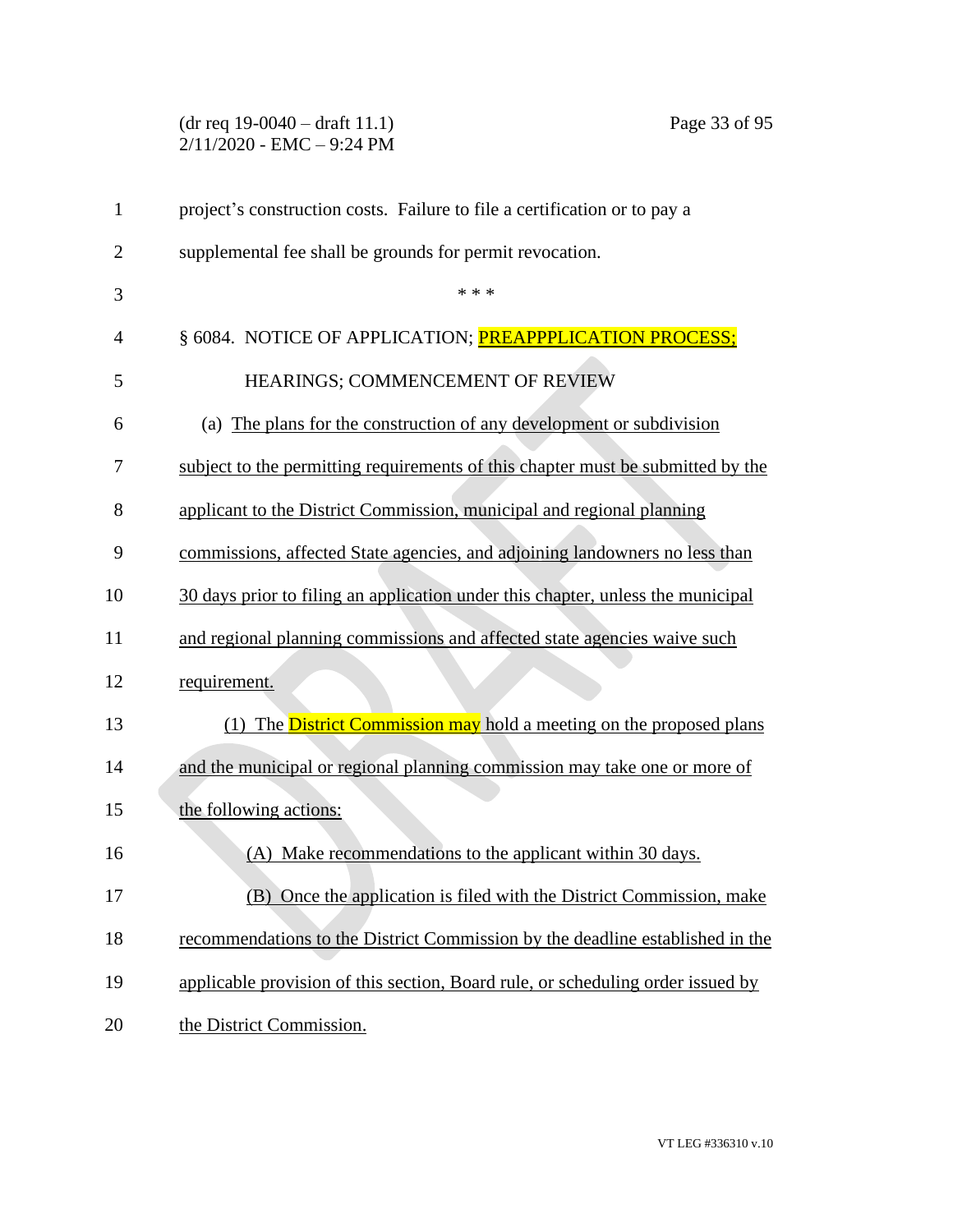(dr req 19-0040 – draft 11.1) Page 34 of 95 2/11/2020 - EMC – 9:24 PM

| 1              | (2) The application shall address the substantive written comments and            |
|----------------|-----------------------------------------------------------------------------------|
| $\overline{2}$ | recommendations made by the planning commissions related to the criteria of       |
| 3              | subsection $6086(a)$ of this title received by the applicant and the substantive  |
| $\overline{4}$ | oral comments related to those criteria made at a public hearing under            |
| 5              | subdivision (1) of this subsection.                                               |
| 6              | This subsection shall not apply to a project that have been designated<br>(3)     |
| 7              | as using simplified procedures pursuant to $6025(b)(1)$ or an administrative      |
| 8              | amendment.                                                                        |
| 9              | (b) On or before the date of Upon the filing of an application with the           |
| 10             | District Commission, the applicant District Commission shall send, by             |
| 11             | electronic means, notice and a copy of the initial application to the owner of    |
| 12             | the land if the applicant is not the owner; the municipality in which the land is |
| 13             | located; the municipal and regional planning commissions for the municipality     |
| 14             | in which the land is located; the Vermont Agency of Natural Resources; and        |
| 15             | any adjacent Vermont municipality and municipal and regional planning             |
| 16             | commission if the land is located on a municipal or regional boundary. The        |
| 17             | applicant shall furnish to the District Commission the names of those furnished   |
| 18             | notice by affidavit, and shall post, send by electronic means a copy of the       |
| 19             | notice in to the town clerk's office of the town or towns in which the project    |
| 20             | lies. The town clerk shall post the notice in the town office. The applicant      |
| 21             | shall also provide a list of adjoining landowners to the District Commission.     |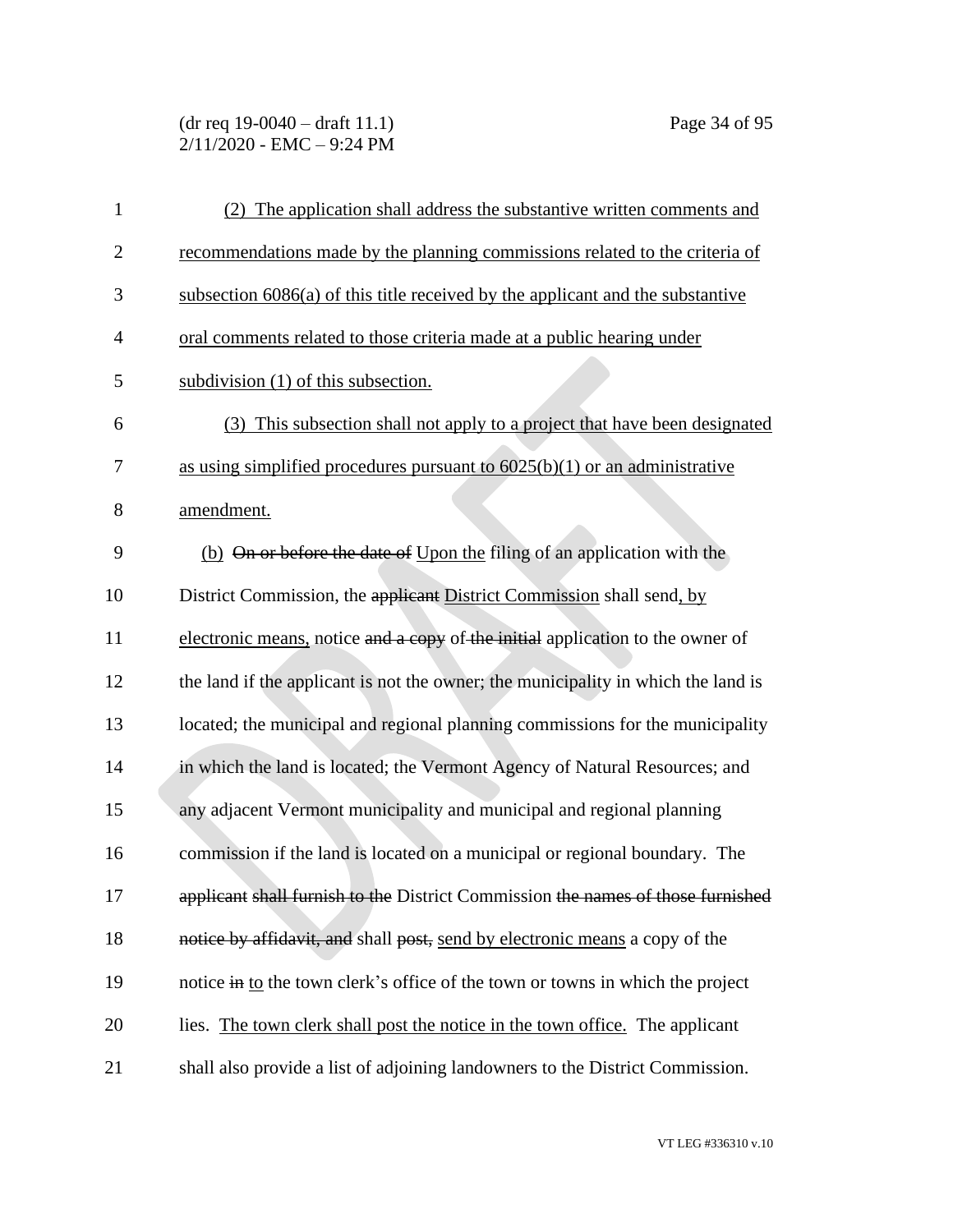## (dr req 19-0040 – draft 11.1) Page 35 of 95 2/11/2020 - EMC – 9:24 PM

| $\mathbf{1}$   | Upon request and for good cause, the District Commission may authorize the                         |
|----------------|----------------------------------------------------------------------------------------------------|
| $\overline{2}$ | applicant to provide a partial list of adjoining landowners in accordance with                     |
| 3              | Board rules.                                                                                       |
| $\overline{4}$ | $\overline{(b)(c)}$ Upon an application being ruled complete, the District Commission              |
| 5              | shall determine whether to process the application as a major application with                     |
| 6              | a required public hearing or process the application as a minor application with                   |
| 7              | the potential for a public hearing in accordance with Board rules.                                 |
| 8              | (1) For major applications, the District Commission Board shall provide                            |
| 9              | notice not less than 10 days prior to any scheduled hearing or prehearing                          |
| 10             | conference to: the applicant; the owner of the land if the applicant is not the                    |
| 11             | owner; the municipality in which the land is located; the municipal and                            |
| 12             | regional planning commissions for the municipality in which the land is                            |
| 13             | located; any adjacent Vermont municipality and municipal and regional                              |
| 14             | planning commission if the land is located on a municipal or regional                              |
| 15             | boundary; adjoining landowners as deemed appropriate by the District                               |
| 16             | Commission Board pursuant to the rules of the Board, and any other person the                      |
| 17             | District Commission Board deems appropriate.                                                       |
| 18             | $* * *$                                                                                            |
| 19             | $\left(\frac{e}{d}\right)$ Anyone required to receive notice of commencement of minor              |
| 20             | application review pursuant to subsection $\left(\frac{b}{c}\right)$ of this section may request a |
| 21             | hearing that an application be treated as a major by filing a request within the                   |
|                |                                                                                                    |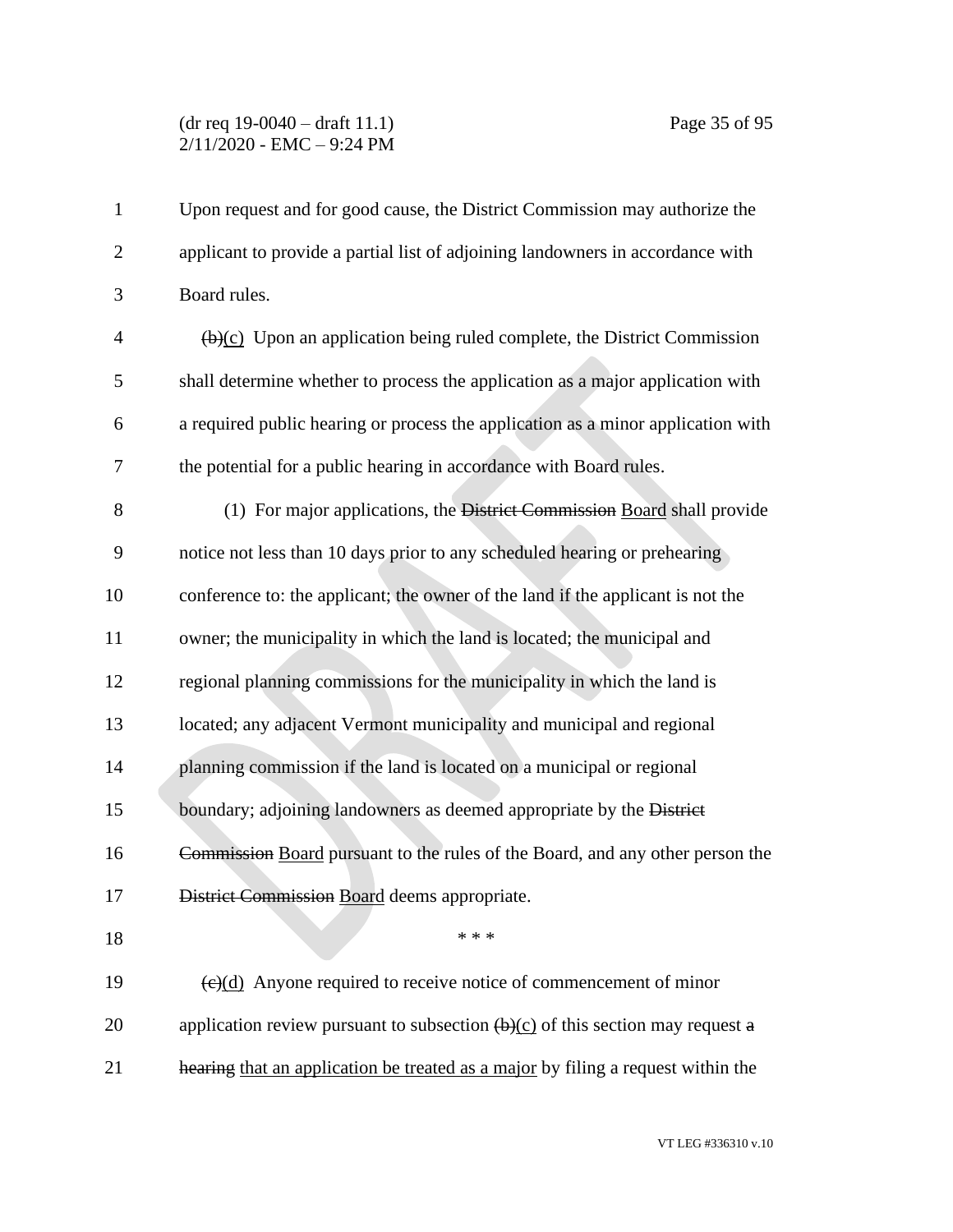## (dr req 19-0040 – draft 11.1) Page 36 of 95 2/11/2020 - EMC – 9:24 PM

| 1              | public comment period specified in the notice pursuant to Board rules. The                  |
|----------------|---------------------------------------------------------------------------------------------|
| $\overline{2}$ | District Commission Board, on its own motion, may order a hearing that an                   |
| 3              | application be treated as a major within 20 days of notice of commencement of               |
| 4              | minor application review.                                                                   |
| 5              | $\frac{d}{e}$ Any hearing or prehearing conference for a major application shall            |
| 6              | be held within 40 days of receipt of a complete application; or within 20 days              |
| 7              | of the end of the public comment period specified in the notice of minor                    |
| 8              | application review if the District Commission determines that it is appropriate             |
| 9              | to hold a hearing for a minor application treat the application as a major                  |
| 10             | application. Any hearing required shall be held in the municipality where the               |
| 11             | project is located unless the parties agree to an alternate location. When                  |
| 12             | conducting hearings and prehearing conferences, the Board shall exercise                    |
| 13             | reasonable flexibility with its rules of procedure and of evidence to maximize              |
| 14             | pro se participation while ensuring the fairness of the proceeding.                         |
| 15             | $\left(\frac{e}{f}\right)$ Any notice for a major or minor application, as required by this |
| 16             | section, shall also be published by the District Commission in a local                      |
| 17             | newspaper generally circulating in the area where the development or                        |
| 18             | subdivision is located and on the Board's website not more than ten days after              |
| 19             | receipt of a complete application.                                                          |
| 20             | * * *                                                                                       |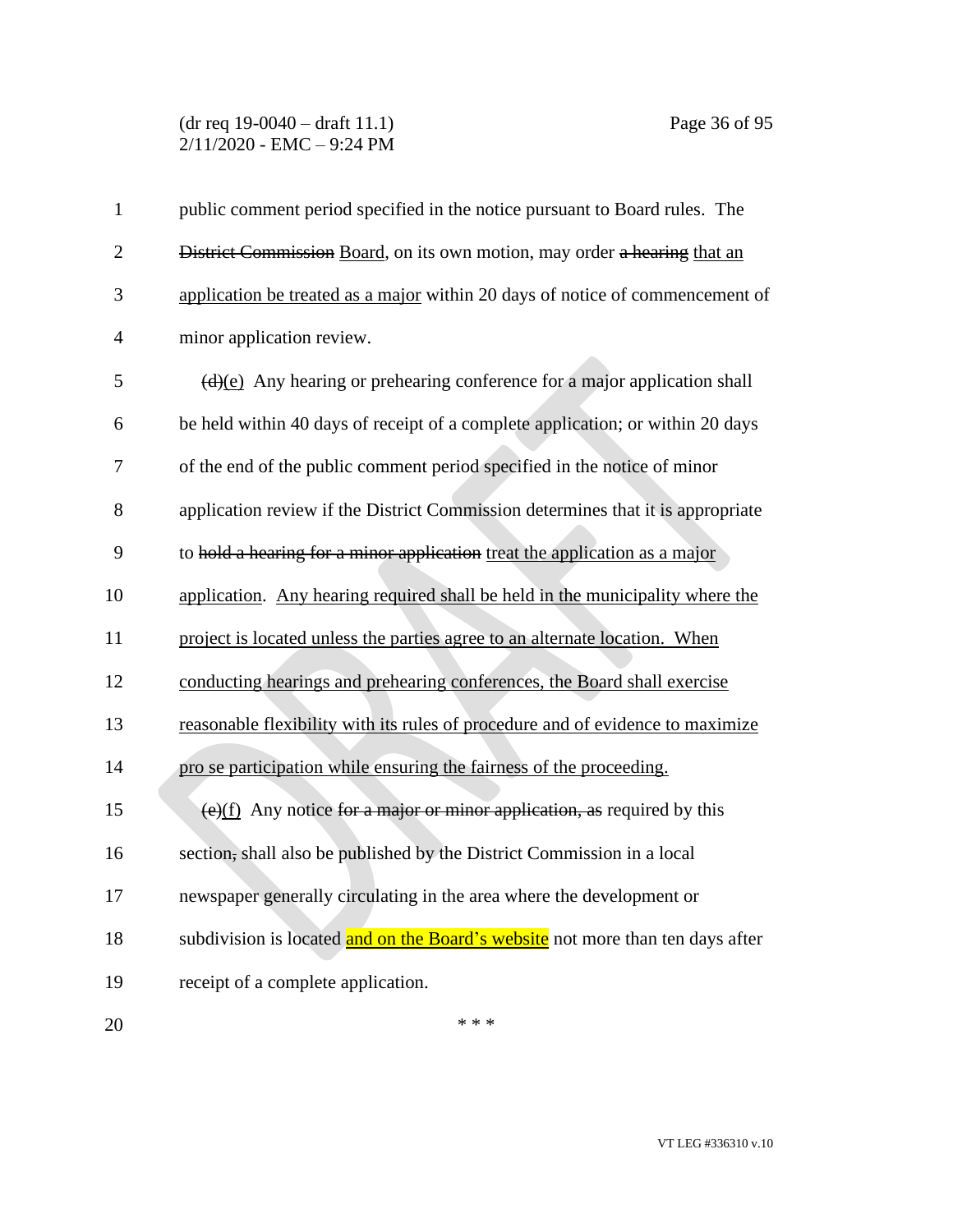## (dr req 19-0040 – draft 11.1) Page 37 of 95 2/11/2020 - EMC – 9:24 PM

| 1              | $(f)(g)$ This subsection concerns an application for a new permit amendment                                   |
|----------------|---------------------------------------------------------------------------------------------------------------|
| $\overline{2}$ | to change the conditions of an existing permit or existing permit amendment in                                |
| 3              | order to authorize the construction of a priority housing project described in                                |
| 4              | subdivision $6081(p)(2)$ of this title.                                                                       |
| 5              | * * *                                                                                                         |
| 6              | $\frac{g(h)}{h}$ When an application concerns the construction of improvements for                            |
| 7              | one of the following, the application shall be processed as a minor application                               |
| 8              | in accordance with subsections $\left(\frac{b}{c}\right)$ through $\left(\frac{e}{f}\right)$ of this section: |
| 9              | * * *                                                                                                         |
| 10             | § 6084a. PERMIT HEARINGS                                                                                      |
| 11             | (a) When an application is deemed to be for a major permit, the Board shall                                   |
| 12             | convene a hearing in the municipality where the project is located.                                           |
| 13             | (b) The Board and two members of the District Commission from the                                             |
| 14             | District where the project is located shall hear the parties to the application and                           |
| 15             | decide the findings of fact and questions of law. The Board and the two                                       |
| 16             | District Commissioners shall issue a decision on the permit.                                                  |
| 17             | (c) Upon appeal to the Supreme Court, its findings of fact shall be accepted                                  |
| 18             | unless clearly erroneous.                                                                                     |
| 19             | $(d)(1)$ The Board shall allow all members of the public to attend each of its                                |
| 20             | hearings unless the hearing is for the sole purpose of considering information                                |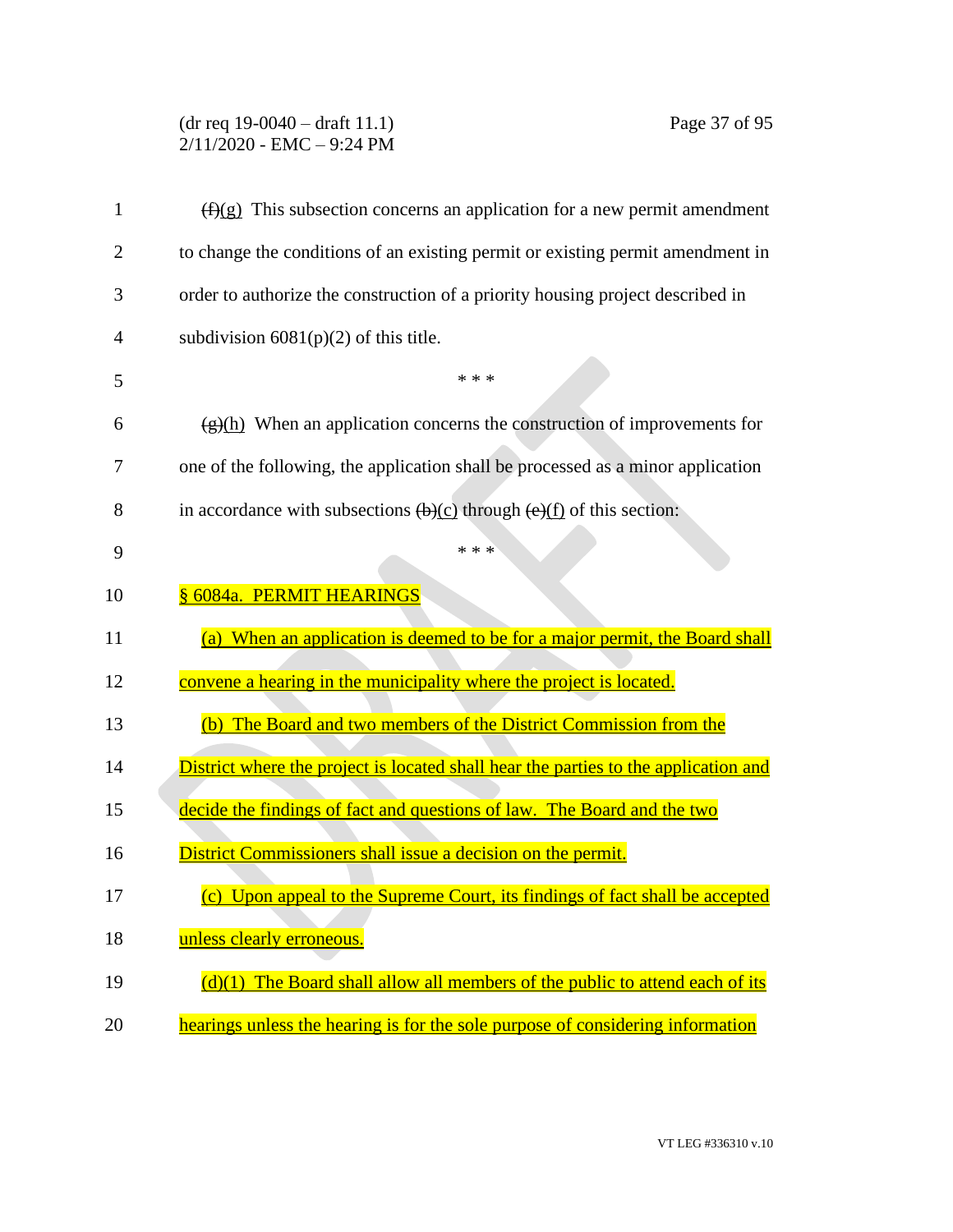| 1  | to be treated as confidential pursuant to a protective order duly adopted by the  |
|----|-----------------------------------------------------------------------------------|
| 2  | Board.                                                                            |
| 3  | The Board shall make all reasonable efforts to ensure that the<br>(2)             |
| 4  | location of each hearing is sufficient to accommodate all members of the          |
| 5  | public seeking to attend.                                                         |
| 6  | (3) The Board shall ensure that the public may safely attend the hearing,         |
| 7  | including obtaining such resources as may be necessary to fulfill this            |
| 8  | obligation.                                                                       |
| 9  | (e) Hearing officers. One Board member or any officer or employee of the          |
| 10 | Board duly appointed by the Chair of the Board may inquire into and examine       |
| 11 | any matter within the jurisdiction of the Board.                                  |
| 12 | (1) A hearing officer may hold a hearing on any matter within the                 |
| 13 | jurisdiction of the Board.                                                        |
| 14 | (2) Hearings conducted by a hearing officer shall be in accordance with           |
| 15 | 3 V.S.A. §§ 809–814. A hearing officer may administer oaths and exercise the      |
| 16 | powers of the Board necessary to hear and determine a matter for which the        |
| 17 | officer was appointed. A hearing officer shall report his or her findings of fact |
| 18 | in writing to the Board in the form of a proposal for decision. A copy shall be   |
| 19 | served upon the parties pursuant to 3 V.S.A. § 811. However, judgment on          |
| 20 | those findings shall be rendered only by a majority of the Board and the          |
| 21 | <b>District Commissioners.</b>                                                    |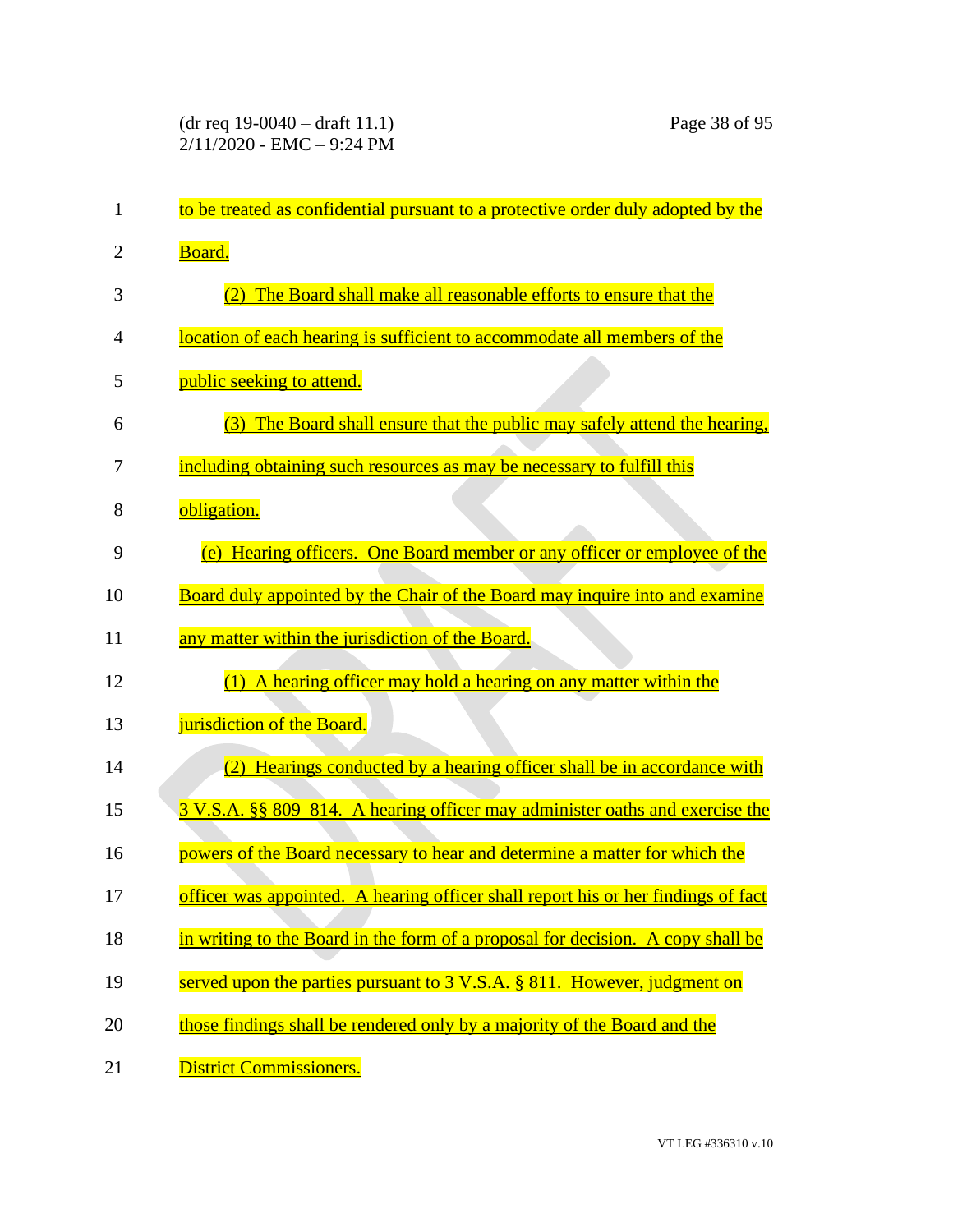(dr req 19-0040 – draft 11.1) Page 39 of 95 2/11/2020 - EMC – 9:24 PM

| $\mathbf{1}$   | (f) Completion of case. A case shall be deemed completed when the Board          |
|----------------|----------------------------------------------------------------------------------|
| $\overline{2}$ | and District Commissioners enter a final decision even though that decision is   |
| 3              | appealed to the Supreme Court and remanded by that Court.                        |
| 4              | (g) Court of record; jurisdiction. The Board shall have the powers of a          |
| 5              | court of record in the determination and adjudication of all matters within its  |
| 6              | jurisdiction. It may initiate proceedings on any matter within its jurisdiction. |
| 7              | It may render judgments and enforce the same by any suitable process issuable    |
| 8              | by courts in this State. An order issued by the Board on any matter within its   |
| 9              | jurisdiction shall have the effect of a judicial order. The Board's jurisdiction |
| 10             | shall include:                                                                   |
| 11             | (1) the issuance of declaratory rulings on the applicability of this chapter     |
| 12             | and rules or orders issued under this chapter, pursuant to 3 V.S.A. § 808; and   |
| 13             | the issuance of decisions on appeals pursuant to section 6089 of this            |
| 14             | title.                                                                           |
| 15             | § 6085. HEARINGS; PARTY STATUS                                                   |
| 16             | * * *                                                                            |
| 17             | (c)(1) Party status. In proceedings before the District Commissions Board,       |
| 18             | the following persons shall be entitled to party status:                         |
| 19             | (A) the applicant;                                                               |
| 20             | (B) the landowner, if the applicant is not the landowner;                        |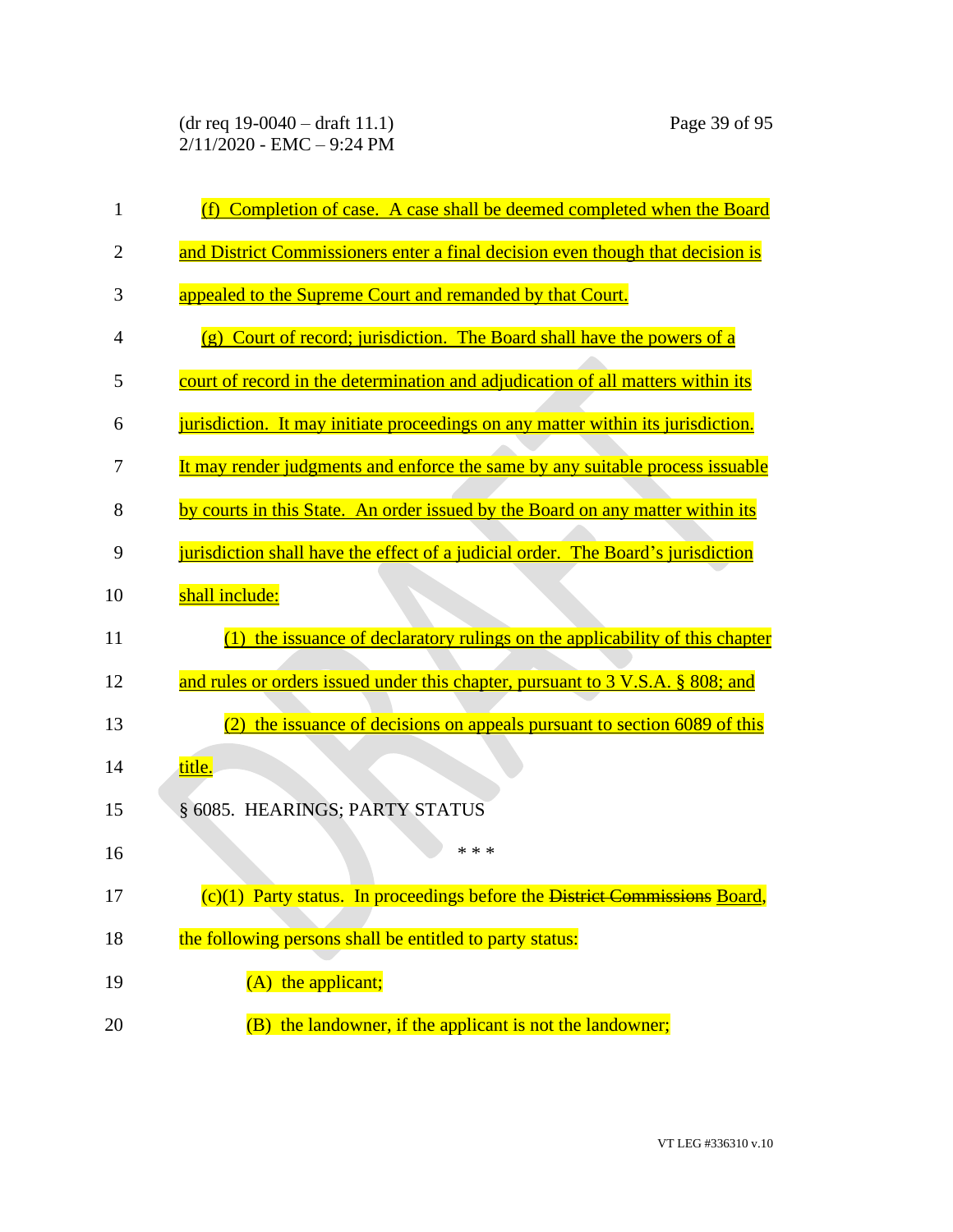| $\mathbf{1}$   | (C) the municipality in which the project site is located, and the               |
|----------------|----------------------------------------------------------------------------------|
| $\overline{2}$ | municipal and regional planning commissions for that municipality; if the        |
| 3              | project site is located on a boundary, any Vermont municipality adjacent to      |
| 4              | that border and the municipal and regional planning commissions for that         |
| 5              | municipality; and the solid waste management district in which the land is       |
| 6              | located, if the development or subdivision constitutes a facility pursuant to    |
| 7              | subdivision $6602(10)$ of this title;                                            |
| 8              | (D) any State agency affected by the proposed project;                           |
| 9              | (E) any adjoining property owner or other person who has a                       |
| 10             | particularized interest protected by this chapter that may be affected by an act |
| 11             | or decision by a District Commission the Board.                                  |
| 12             | (2) Content of petitions. All persons seeking to participate in                  |
| 13             | proceedings before the District Commission Board as parties pursuant to          |
| 14             | subdivision $(c)(1)(E)$ of this section must petition for party status. Any      |
| 15             | petition for party status may be made orally or in writing to the District       |
| 16             | Commission Board. All petitions must include:                                    |
| 17             | (A) A detailed statement of the petitioner's interest under the relevant         |
| 18             | criteria of the proceeding, including, if known, whether the petitioner's        |
| 19             | position is in support of or in opposition to the relief sought by the permit    |
| 20             | applicant, or petitioner.                                                        |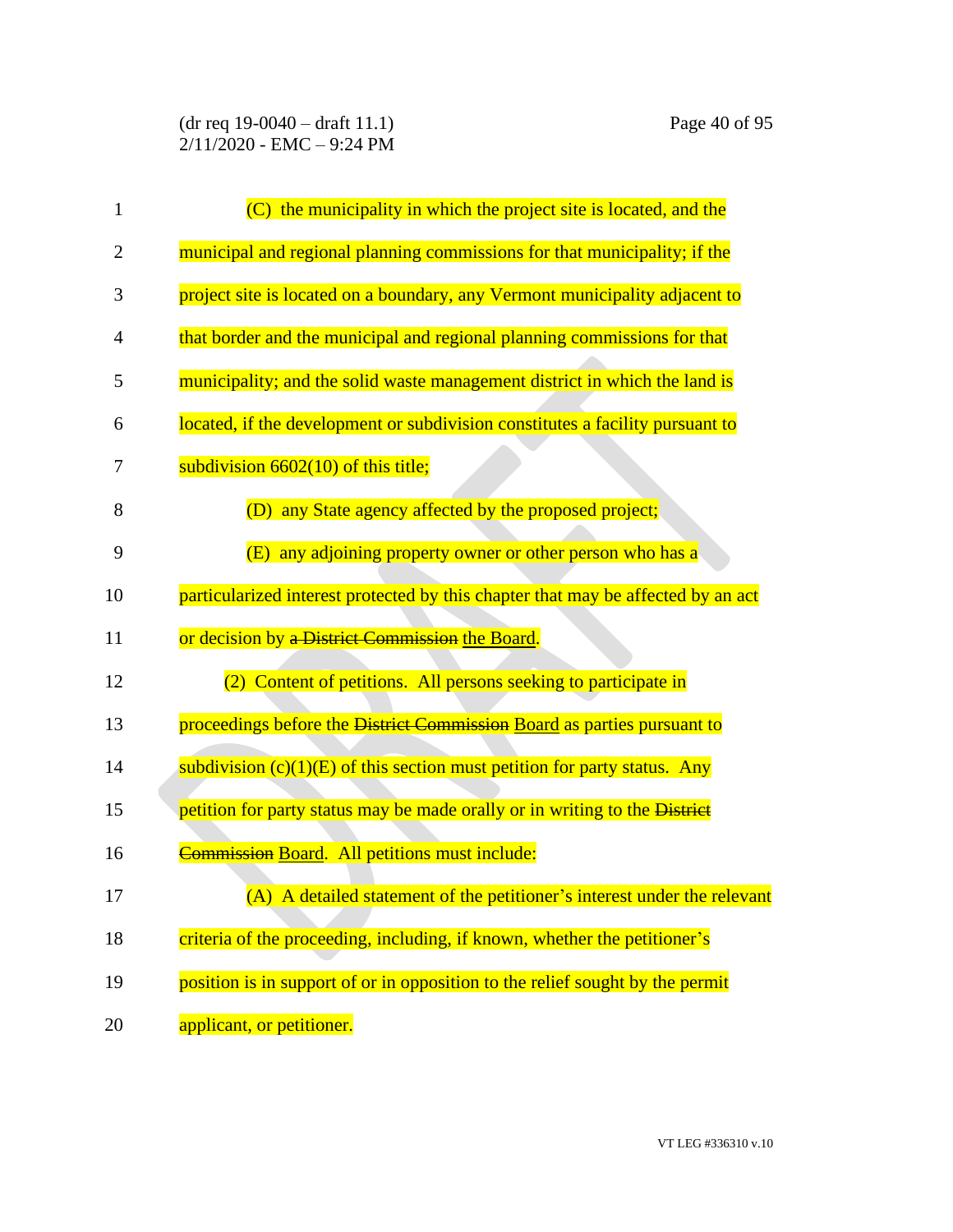(dr req 19-0040 – draft 11.1) Page 41 of 95 2/11/2020 - EMC – 9:24 PM

| 1  | (B) In the case of an organization, a description of the organization,           |
|----|----------------------------------------------------------------------------------|
| 2  | its purposes, and the nature of its membership.                                  |
| 3  | (C) A statement of the reasons the petitioner believes the District              |
| 4  | <b>Commission Board should allow the petitioner party status in the pending</b>  |
| 5  | proceeding.                                                                      |
| 6  | (D) In the case of a person seeking party status under subdivision               |
| 7  | $(c)(1)(E)$ of this section:                                                     |
| 8  | (i) If applicable, a description of the location of the petitioner's             |
| 9  | property in relation to the proposed project, including a map, if available;     |
| 10 | (ii) A description of the potential effect of the proposed project               |
| 11 | upon the petitioner's interest with respect to each of the relevant criteria or  |
| 12 | subcriteria under which party status is being requested.                         |
| 13 | (3) Timeliness. A petition for party status pursuant to subdivision              |
| 14 | $(c)(1)(E)$ of this section must be made at or prior to an initial prehearing    |
| 15 | conference held pursuant to Board rule or at the commencement of the hearing,    |
| 16 | whichever shall occur first, unless the District Commission Board directs        |
| 17 | otherwise. The District Commission Board may grant an untimely petition if it    |
| 18 | finds that the petitioner has demonstrated good cause for failure to request     |
| 19 | party status in a timely fashion, and that the late appearance will not unfairly |
| 20 | delay the proceedings or place an unfair burden on the parties.                  |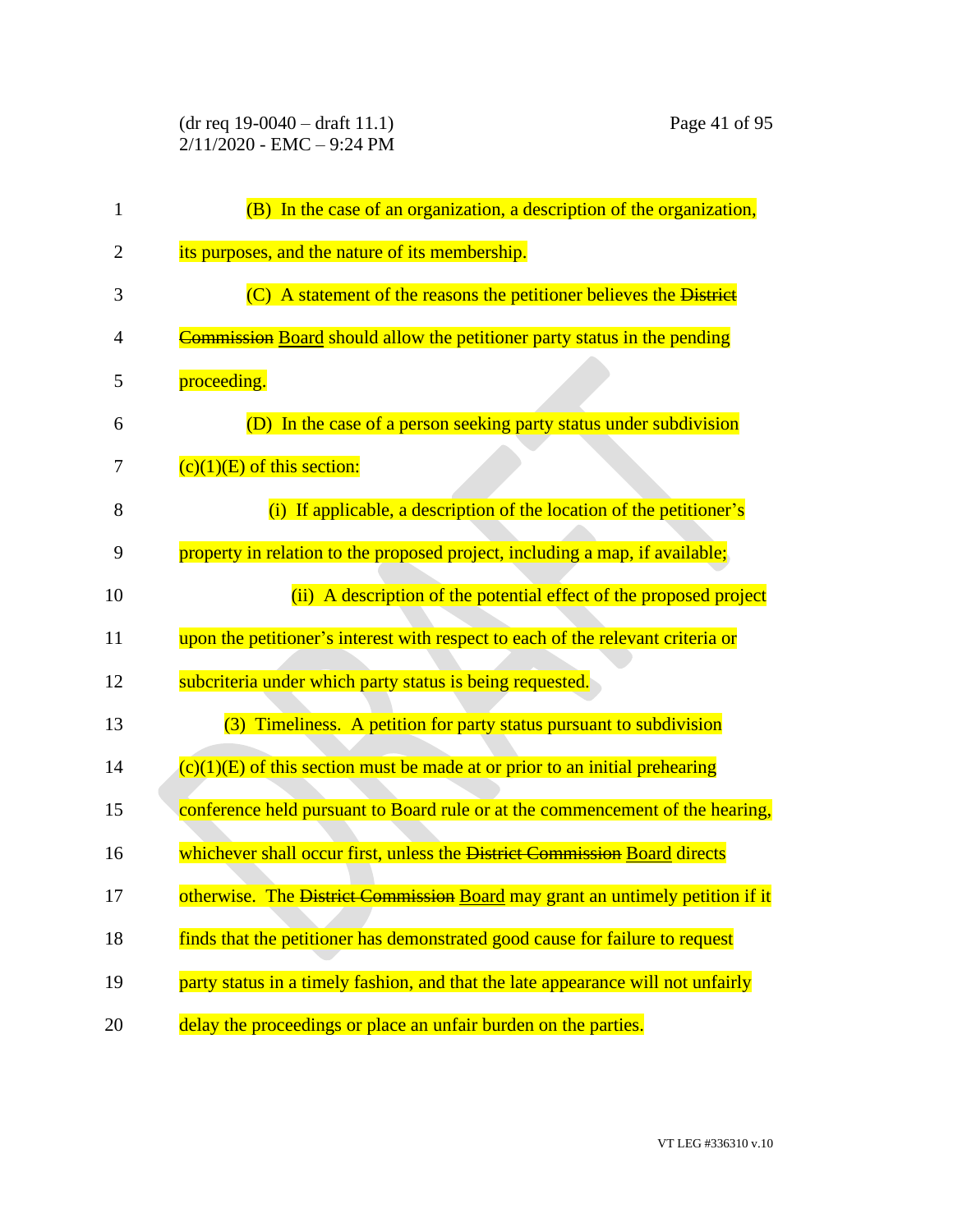| $\mathbf{1}$   | (4) Conditions. Where a person has been granted party status pursuant              |
|----------------|------------------------------------------------------------------------------------|
| $\overline{2}$ | to subdivision $(c)(1)(E)$ of this section, the District Commission Board shall    |
| 3              | restrict the person's participation to only those issues in which the person has   |
| 4              | demonstrated an interest, and may encourage the person to join with other          |
| 5              | persons with respect to representation, presentation of evidence, or other         |
| 6              | matters in the interest of promoting judicial efficiency.                          |
| 7              | (5) Friends of the Commission Board. The District Commission Board,                |
| 8              | on its own motion or by petition, may allow nonparties to participate in any of    |
| 9              | its proceedings, without being accorded party status. Participation may be         |
| 10             | limited to the filing of memoranda, proposed findings of fact and conclusions      |
| 11             | of law, and argument on legal issues. However, if approved by the District         |
| 12             | Commission Board, participation may be expanded to include the provision of        |
| 13             | testimony, the filing of evidence, or the cross examination of witnesses. A        |
| 14             | petition for leave to participate as a friend of the Commission Board shall        |
| 15             | identify the interest of the petitioner and the desired scope of participation and |
| 16             | shall state the reasons why the participation of the petitioner will be beneficial |
| 17             | to the District Commission Board. Except where all parties consent or as           |
| 18             | otherwise ordered by the District Commission or by the Chair of the District       |
| 19             | Commission Board, all friends of the Commission Board shall file their             |
| 20             | memoranda, testimony, or evidence within the times allowed the parties.            |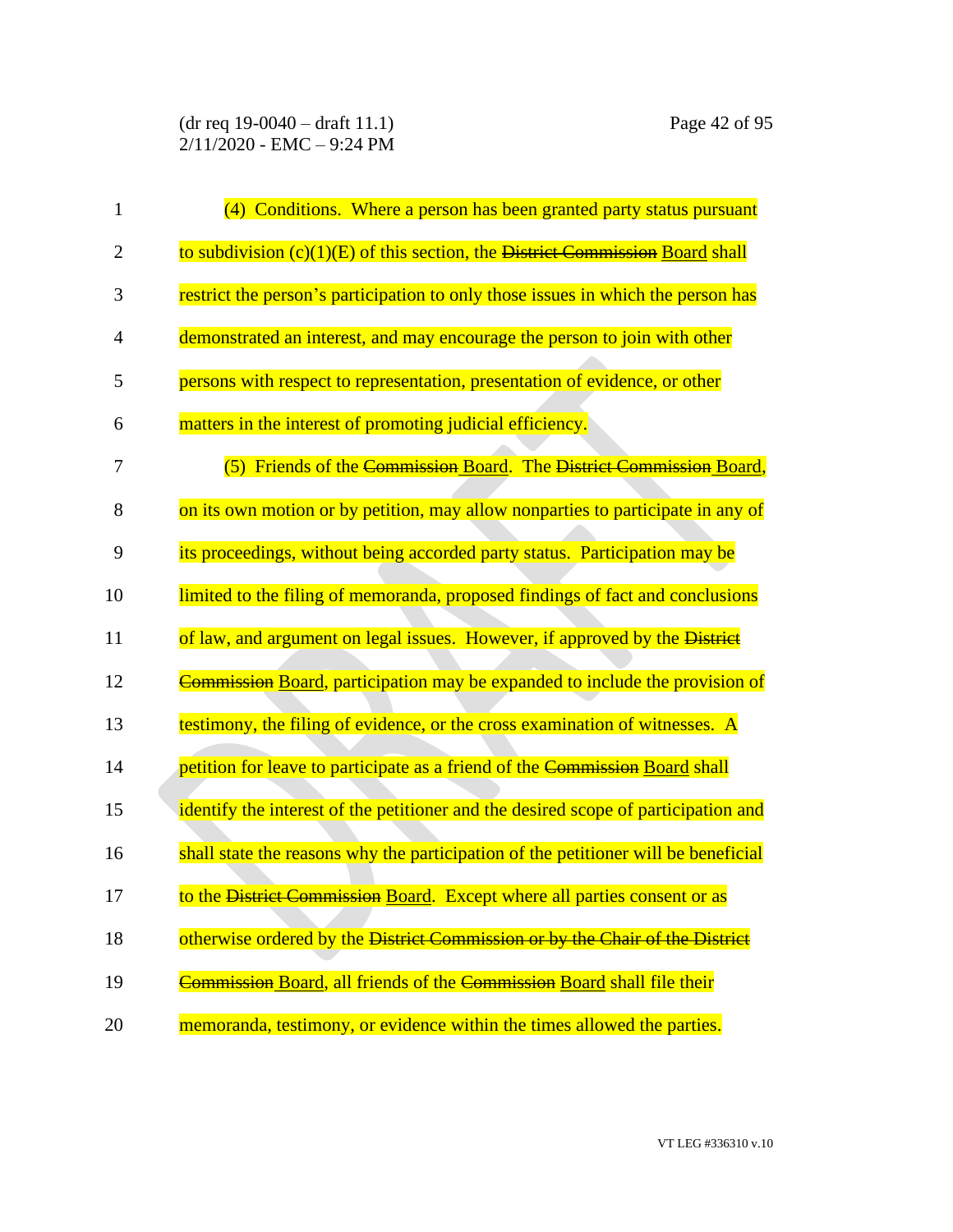| $\mathbf{1}$ | (6) Reexamination of party status. A District Commission The Board                    |
|--------------|---------------------------------------------------------------------------------------|
| 2            | shall reexamine party status determinations before the close of hearings and          |
| 3            | state the results of that reexamination in the District Commission Board              |
| 4            | decision. In the reexamination of party status coming before the close of             |
| 5            | <b>District Commission</b> hearings, persons having attained party status up to that  |
| 6            | point in the proceedings shall be presumed to retain party status. However, on        |
| 7            | motion of a party, or on its own motion, a Commission the Board shall                 |
| 8            | consider the extent to which parties continue to qualify for party status.            |
| 9            | Determinations made before the close of <del>District Commission</del> hearings shall |
| 10           | supersede any preliminary determinations of party status.                             |
| 11           | (d) If no hearing has been requested or ordered within the prescribed period          |
| 12           | no hearing need be held by the District Commission Board. In such an event a          |
| 13           | permit shall be granted or denied within 60 days of receipt; otherwise, it shall      |
| 14           | be deemed approved and a permit shall be issued.                                      |
| 15           | (e) The Natural Resources Board and any District Commission, acting                   |
| 16           | through one or more duly authorized representatives at any prehearing                 |
| 17           | conference or at any other times deemed appropriate by the Natural Resources          |
| 18           | Board or by the District Commission, shall promote expeditious, informal, and         |
| 19           | nonadversarial resolution of issues, require the timely exchange of information       |
| 20           | concerning the application, and encourage participants to settle differences.         |
| 21           | No District Commissioner who is participating as a decision maker decision            |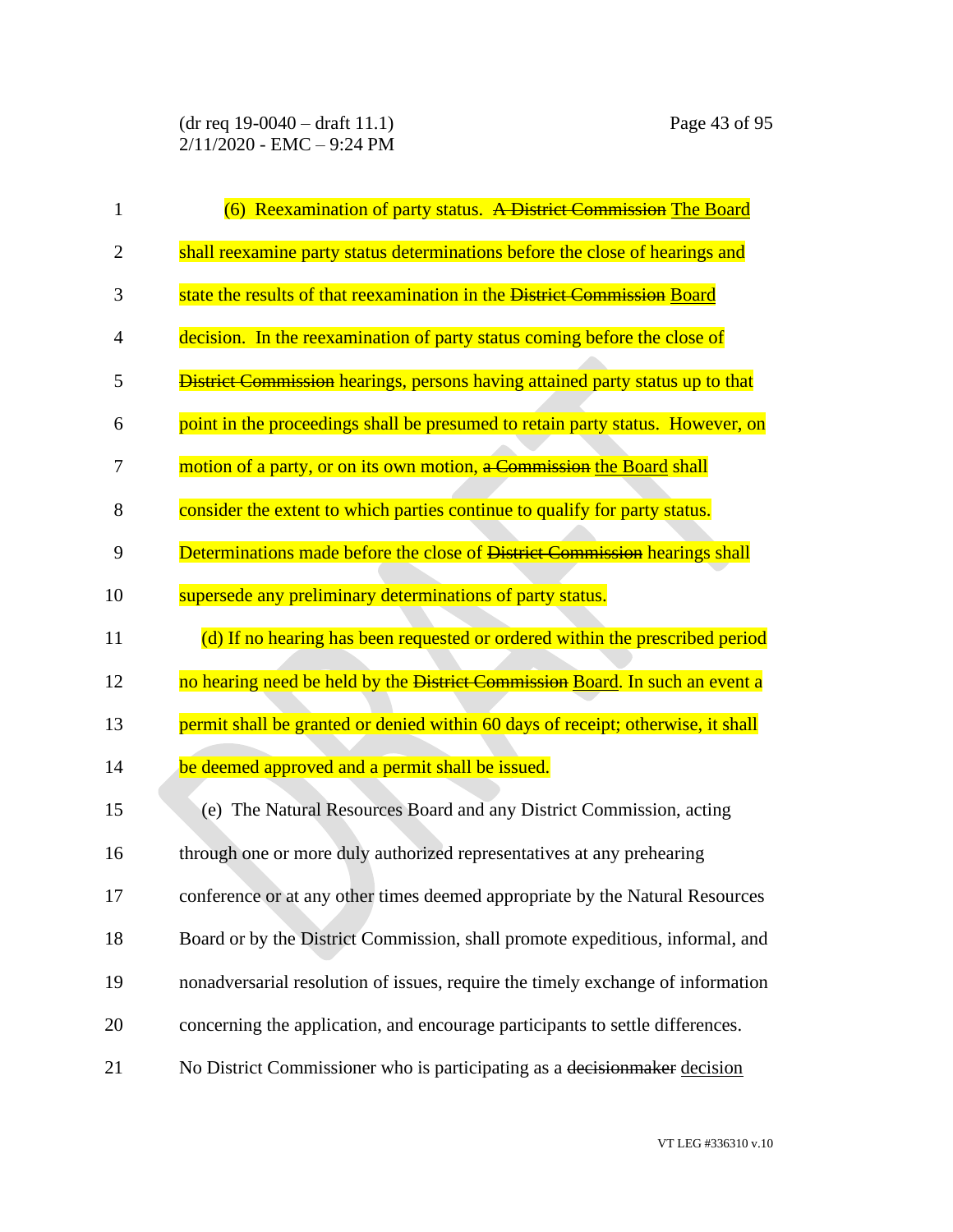### (dr req 19-0040 – draft 11.1) Page 44 of 95 2/11/2020 - EMC – 9:24 PM

| $\mathbf{1}$   | maker in a particular case may act as a duly authorized representative for the    |
|----------------|-----------------------------------------------------------------------------------|
| $\overline{2}$ | purposes of this subsection. These efforts at dispute resolution shall not affect |
| 3              | the burden of proof on issues before a Commission or the Environmental            |
| $\overline{4}$ | Division Board, nor shall they affect the requirement that a permit may be        |
| 5              | issued only after the issuance of affirmative findings under the criteria         |
| 6              | established in section 6086 of this title.                                        |
| 7              | (f) A hearing shall not be closed until a Commission provides an                  |
| 8              | opportunity to all parties to respond to the last permit or evidence submitted.   |
| 9              | Once a hearing has been closed, a Commission shall conclude deliberations as      |
| 10             | soon as is reasonably practicable. A decision of a Commission shall be issued     |
| 11             | within 20 days of the completion of deliberations.                                |
| 12             | § 6086. ISSUANCE OF PERMIT; CONDITIONS AND CRITERIA                               |
| 13             | (a) Criteria. Before granting a permit, the District Commission shall find        |
| 14             | that the subdivision or development:                                              |
| 15             | (1) Air pollution. Will not result in undue water or air pollution. In            |
| 16             | making this determination, the Board or District Commission shall at least        |
| 17             | consider: the air contaminants, greenhouse gas emissions, and noise to be         |
| 18             | emitted by the development or subdivision, if any; the proximity of the           |
| 19             | emission source to residences, population centers, and other sensitive            |
| 20             | receptors; and emission dispersion characteristics at or near the source.         |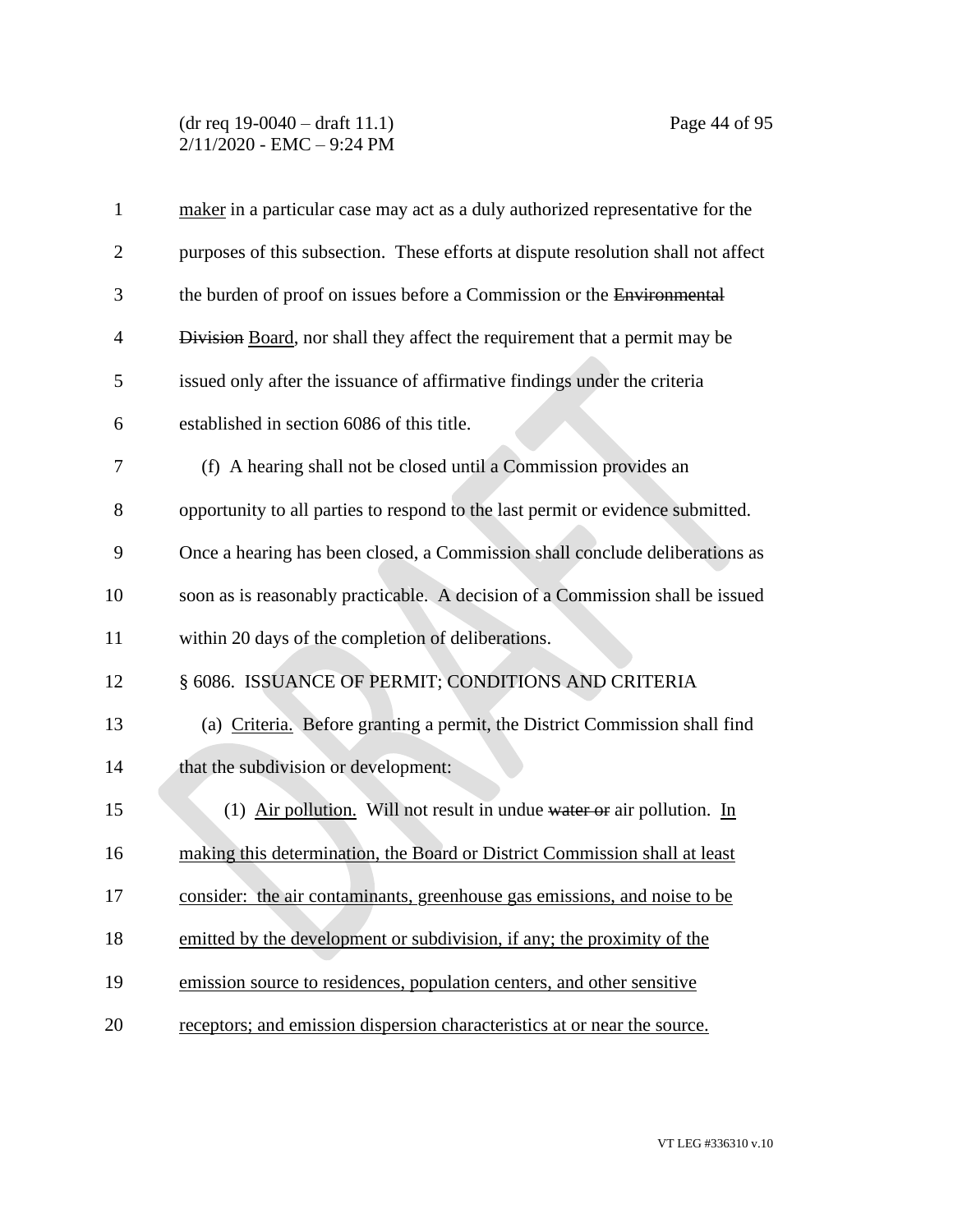(dr req 19-0040 – draft 11.1) Page 45 of 95  $2/11/2020$  - EMC - 9:24 PM

| $\mathbf{1}$ | (A) Air contaminants. A permit will be granted whenever it is                     |
|--------------|-----------------------------------------------------------------------------------|
| $\mathbf{2}$ | demonstrated by the applicant that, in addition to all other applicable criteria, |
| 3            | the emission, if any, of air contaminants by the development or subdivision       |
| 4            | will meet any applicable requirement under the Clean Air Act, 42 U.S.C.           |
| 5            | chapter 85, and the air pollution control regulations of the Department of        |
| 6            | <b>Environmental Conservation.</b>                                                |
| 7            | (2) Water pollution. Will not result in undue water pollution. In making          |
| 8            | this determination it, the Board or District Commission shall at least consider:  |
| 9            | the elevation of land above sea level; and in relation to the flood plains, the   |
| 10           | nature of soils and subsoils and their ability to adequately support waste        |
| 11           | disposal; the slope of the land and its effect on effluents; the availability of  |
| 12           | streams for disposal of effluents; and the applicable Health and Environmental    |
| 13           | <b>Conservation Department regulations.</b>                                       |
| 14           | (A) Headwaters. A permit will be granted whenever it is                           |
| 15           | demonstrated by the applicant that, in addition to all other applicable criteria, |
| 16           | the development or subdivision will meet any applicable Health and                |
| 17           | Environmental Conservation Department regulation regarding reduction of the       |
| 18           | quality of the ground or surface waters flowing through or upon lands which       |
| 19           | that are not devoted to intensive development, and which lands are:               |
| 20           | (i) headwaters of watersheds characterized by steep slopes and                    |
| 21           | shallow soils; or                                                                 |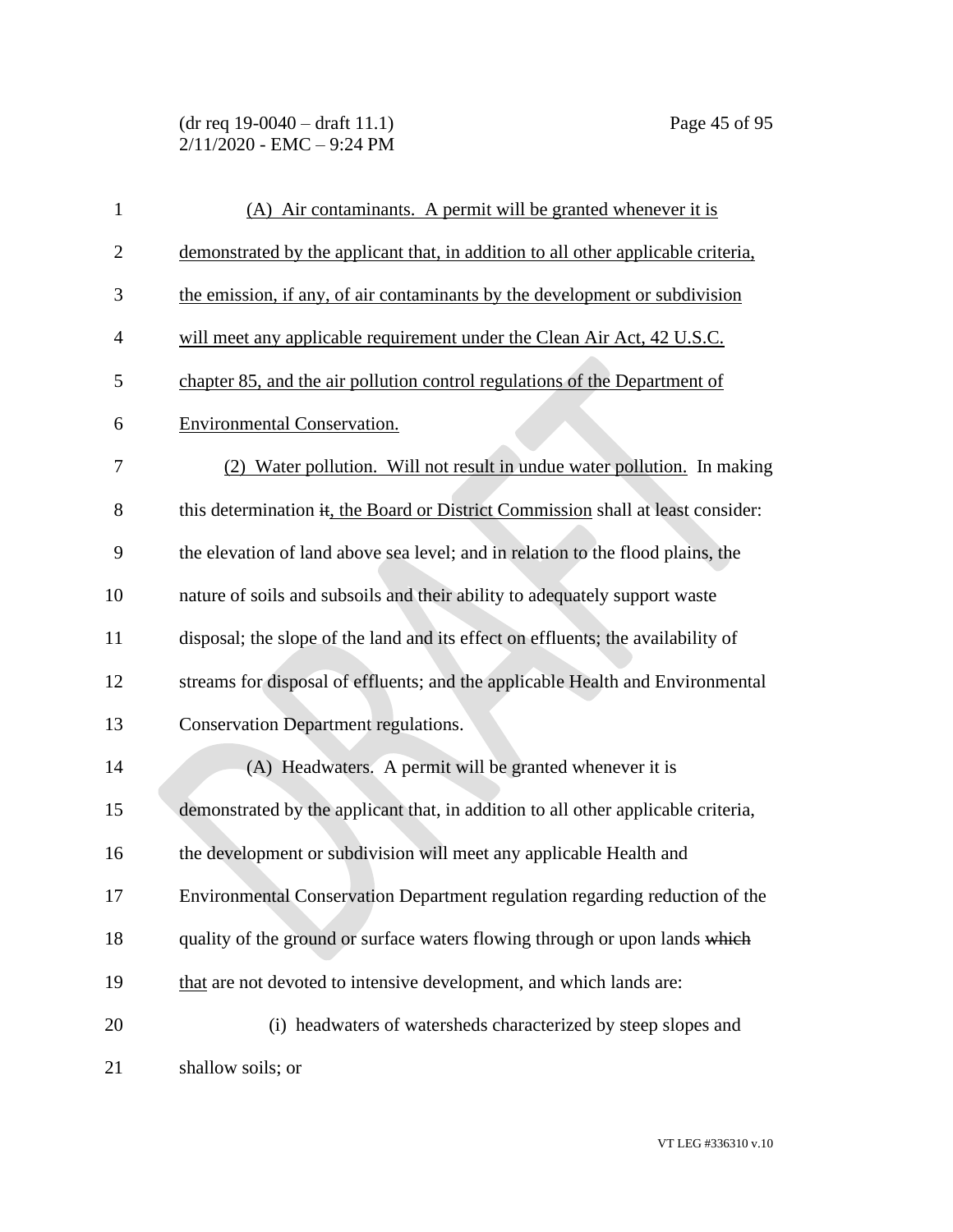# (dr req 19-0040 – draft 11.1) Page 46 of 95  $2/11/2020$  - EMC - 9:24 PM

| $\mathbf{1}$   | (ii) drainage areas of 20 square miles or less; or                                |
|----------------|-----------------------------------------------------------------------------------|
| 2              | (iii) above 1,500 feet elevation; or                                              |
| 3              | (iv) watersheds of public water supplies designated by the Agency                 |
| $\overline{4}$ | of Natural Resources; or                                                          |
| 5              | (v) areas supplying significant amounts of recharge waters to                     |
| 6              | aquifers.                                                                         |
| 7              | (B) Waste disposal. A permit will be granted whenever it is                       |
| 8              | demonstrated by the applicant that, in addition to all other applicable criteria, |
| 9              | the development or subdivision will meet any applicable Health and                |
| 10             | Environmental Conservation Department regulations regarding the disposal of       |
| 11             | wastes, and will not involve the injection of waste materials or any harmful or   |
| 12             | toxic substances into ground water or wells.                                      |
| 13             | (C) Water conservation. A permit will be granted whenever it is                   |
| 14             | demonstrated by the applicant that, in addition to all other applicable criteria, |
| 15             | the design has considered water conservation, incorporates multiple use or        |
| 16             | recycling where technically and economically practical, utilizes the best         |
| 17             | available technology for such applications, and provides for continued efficient  |
| 18             | operation of these systems.                                                       |
| 19             | (D) Floodways Flood hazard areas; river corridors. A permit will be               |

 granted whenever it is demonstrated by the applicant that, in addition to all 21 other applicable criteria: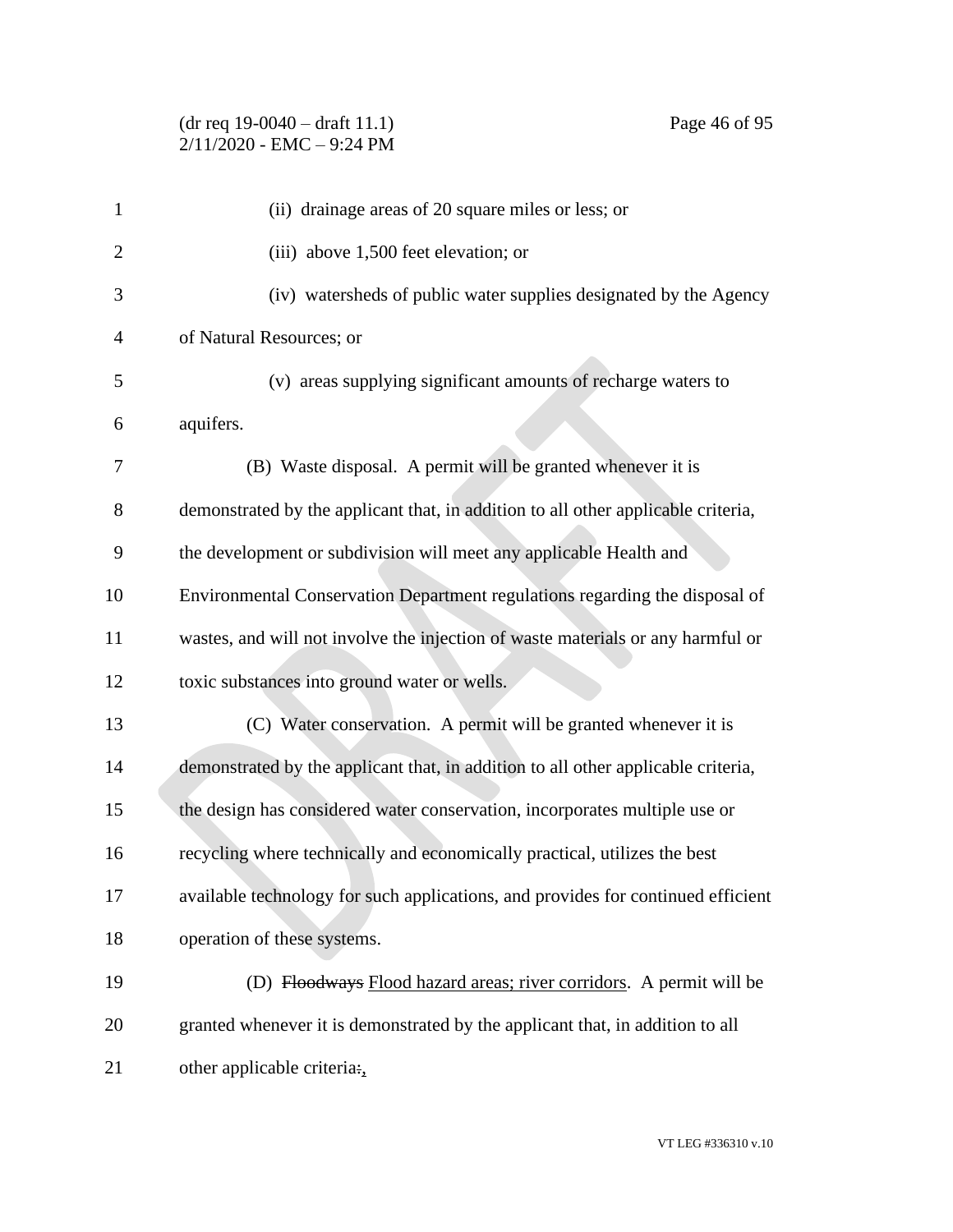## (dr req 19-0040 – draft 11.1) Page 47 of 95 2/11/2020 - EMC – 9:24 PM

| $\mathbf{1}$   | $\overrightarrow{H}$ the development or subdivision of lands within a flood way   |
|----------------|-----------------------------------------------------------------------------------|
| $\overline{c}$ | flood hazard area or river corridor will not restrict or divert the flow of flood |
| 3              | waters, cause or contribute to fluvial erosion, and endanger the health, safety,  |
| 4              | and welfare of the public or of riparian owners during flooding; and              |
| 5              | (ii) the development or subdivision of lands within a floodway                    |
| 6              | fringe will not significantly increase the peak discharge of the river or stream  |
| 7              | within or downstream from the area of development and endanger the health,        |
| 8              | safety, or welfare of the public or riparian owners during flooding.              |
| 9              | (E) Streams. A permit will be granted whenever it is demonstrated                 |
| 10             | by the applicant that, in addition to all other applicable criteria, the          |
| 11             | development or subdivision of lands on or adjacent to the banks of a stream       |
| 12             | will, whenever feasible, maintain the natural condition of the stream, and will   |
| 13             | not endanger the health, safety, or welfare of the public or of adjoining         |
| 14             | landowners.                                                                       |
| 15             | (F) Shorelines. A permit will be granted whenever it is demonstrated              |
| 16             | by the applicant that, in addition to all other criteria, the development or      |
| 17             | subdivision of shorelines must of necessity be located on a shoreline in order to |
| 18             | fulfill the purpose of the development or subdivision, and the development or     |
| 19             | subdivision will, insofar as possible and reasonable in light of its purpose:     |
| 20             | (i) retain the shoreline and the waters in their natural condition;               |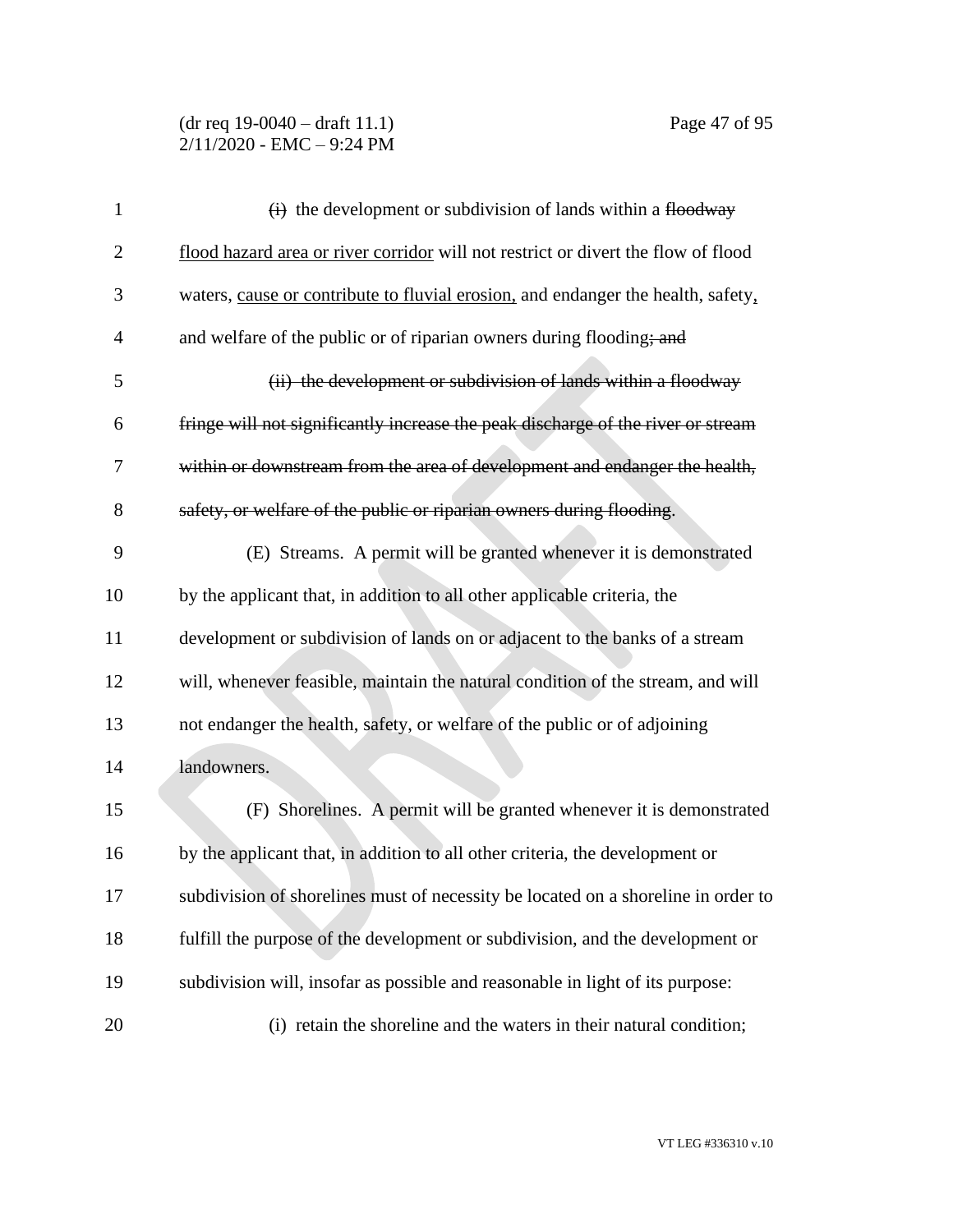## (dr req 19-0040 – draft 11.1) Page 48 of 95 2/11/2020 - EMC – 9:24 PM

| 1  | (ii) allow continued access to the waters and the recreational                   |
|----|----------------------------------------------------------------------------------|
| 2  | opportunities provided by the waters;                                            |
| 3  | (iii) retain or provide vegetation which that screen the                         |
| 4  | development or subdivision from the waters; and                                  |
| 5  | (iv) stabilize the bank from erosion, as necessary, with vegetation              |
| 6  | cover.                                                                           |
| 7  | (G) Wetlands. A permit will be granted whenever it is demonstrated               |
| 8  | by the applicant, in addition to other criteria, that the development or         |
| 9  | subdivision will not violate the rules of the Secretary of Natural Resources, as |
| 10 | adopted under chapter 37 of this title, relating to significant wetlands.        |
| 11 | $(2)(3)$ Water supply.                                                           |
| 12 | (A) Does have sufficient water available for the reasonably                      |
| 13 | foreseeable needs of the subdivision or development.                             |
| 14 | $\overline{(3)(B)}$ Will not cause an unreasonable burden on an existing water   |
| 15 | supply, if one is to be utilized.                                                |
| 16 | * * *                                                                            |
| 17 | $(5)(A)$ Transportation. Will not cause unreasonable congestion or               |
| 18 | unsafe conditions with respect to use of the highways,; waterways,; railways,;   |
| 19 | airports and airways, bicycle, pedestrian, and other transit infrastructure; and |
| 20 | other means of transportation existing or proposed.                              |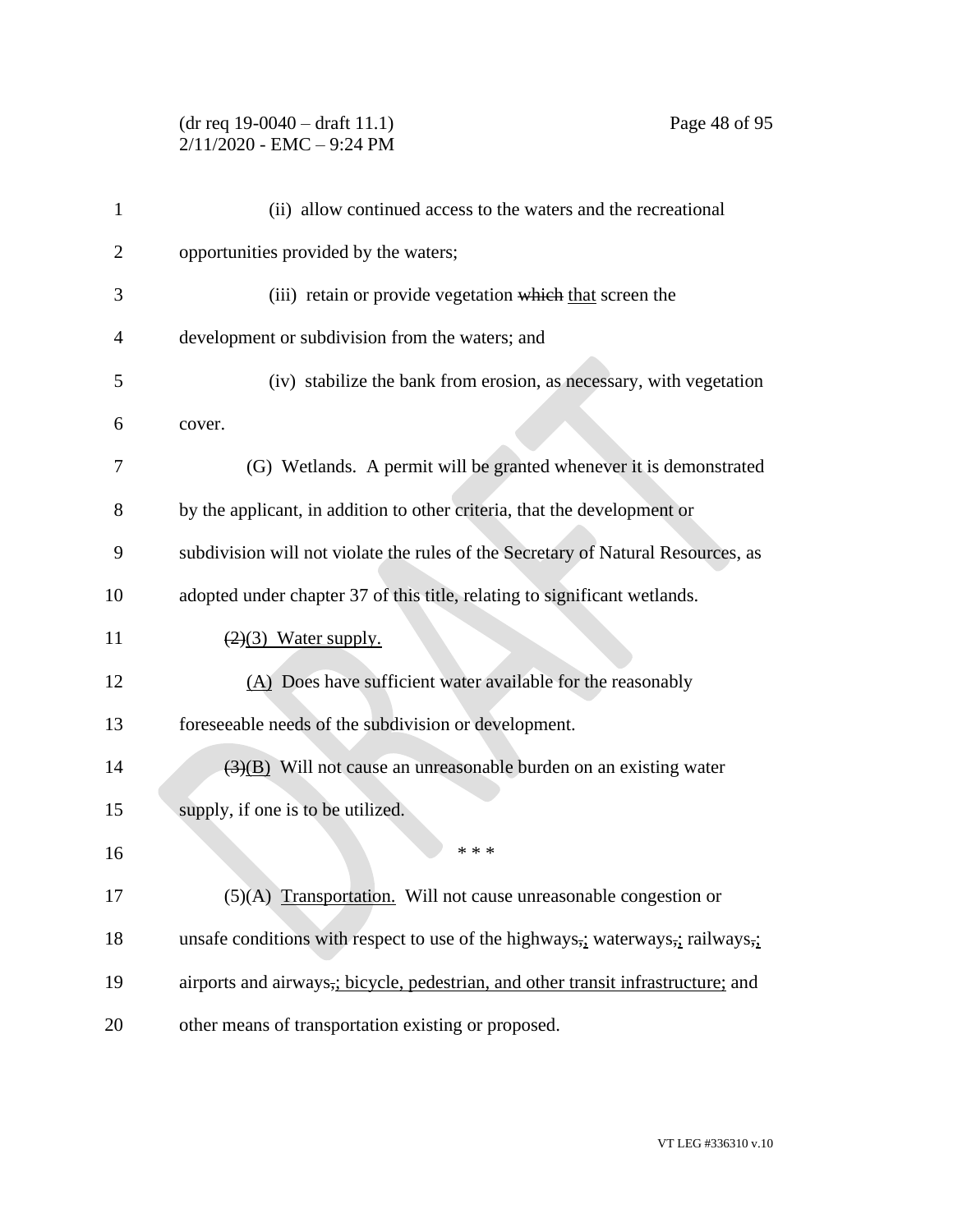## (dr req 19-0040 – draft 11.1) Page 49 of 95  $2/11/2020$  - EMC - 9:24 PM

| $\mathbf{1}$   | (B) As appropriate, will Will incorporate transportation demand                     |
|----------------|-------------------------------------------------------------------------------------|
| $\overline{2}$ | management strategies and provide safe <u>use</u> , access, and connections to      |
| 3              | adjacent lands and facilities and to existing and planned pedestrian, bicycle,      |
| 4              | and transit networks and services. In determining appropriateness under this        |
| 5              | subdivision (B) However, the Board or District Commission shall consider            |
| 6              | whether may decline to require such a strategy, access, or connection               |
| 7              | constitutes a measure if it finds that a reasonable person would take not           |
| 8              | undertake the measure given the type, scale, and transportation impacts of the      |
| 9              | proposed development or subdivision.                                                |
| 10             | (6) Will not cause an unreasonable burden on the ability of a                       |
| 11             | municipality to provide educational services.                                       |
| 12             | (7) Will not place an unreasonable burden on the ability of the local               |
| 13             | governments to provide municipal or governmental services.                          |
| 14             | (8) Ecosystem protection; scenic beauty; historic sites.                            |
| 15             | (A) Will not have an undue adverse effect on the scenic or natural                  |
| 16             | beauty of the area, aesthetics, or historic sites or rare and irreplaceable natural |
| 17             | <del>areas</del> .                                                                  |
| 18             | (A)(B) Necessary wildlife habitat and endangered species. A permit                  |
| 19             | will not be granted if unless it is demonstrated by any party opposing the          |
| 20             | applicant that a development or subdivision will not destroy or significantly       |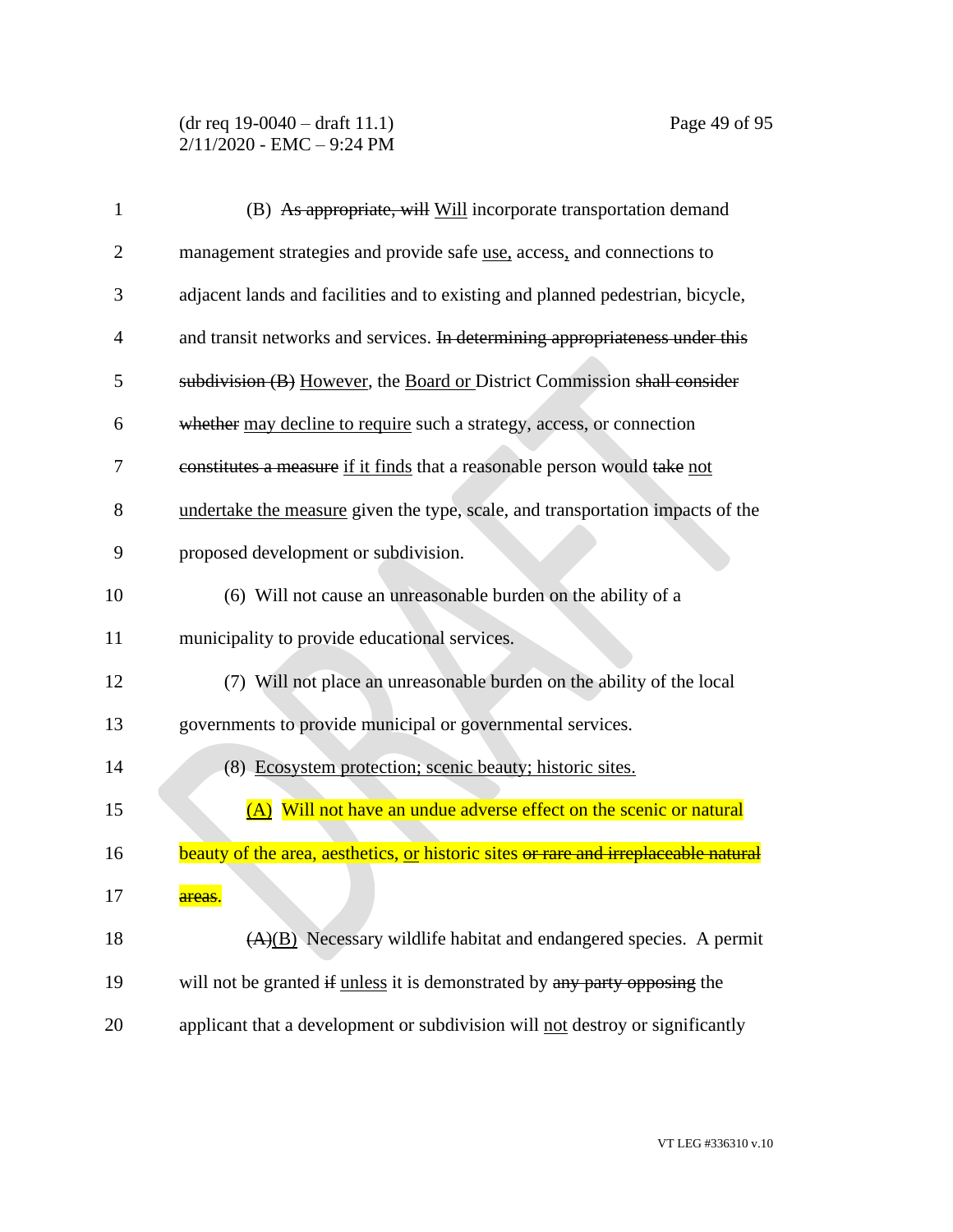## (dr req 19-0040 – draft 11.1) Page 50 of 95 2/11/2020 - EMC – 9:24 PM

| $\mathbf{1}$ | imperil necessary wildlife habitat or any endangered species; and or, if such  |
|--------------|--------------------------------------------------------------------------------|
| 2            | destruction or imperilment will occur:                                         |
| 3            | (i) the economic, social, cultural, recreational, or other benefit to          |
| 4            | the public from the development or subdivision will not outweigh the           |
| 5            | economic, environmental, or recreational loss to the public from the           |
| 6            | destruction or imperilment of the habitat or species; or                       |
| 7            | (ii) all feasible and reasonable means of preventing or lessening              |
| 8            | the destruction, diminution, or imperilment of the habitat or species have not |
| 9            | been or will not continue to be applied; or                                    |
| 10           | (iii) a reasonably acceptable alternative site is not owned or                 |
| 11           | controlled by the applicant which that would allow the development or          |
| 12           | subdivision to fulfill its intended purpose.                                   |
| 13           | (C) Will not result in an undue adverse impact on forest blocks,               |
| 14           | connecting habitat, or rare and irreplaceable natural areas. If a project as   |
| 15           | <u>proposed would result in an undue adverse impact, a permit may only be</u>  |
| 16           | granted if effects are avoided, minimized, and mitigated in accordance with    |
| 17           | rules adopted by the Board.                                                    |
| 18           |                                                                                |
| 19           | * * *                                                                          |
| 20           | (9) Capability and development plan. Is in conformance with a duly             |
| 21           | adopted capability and development plan, and land use plan when adopted.       |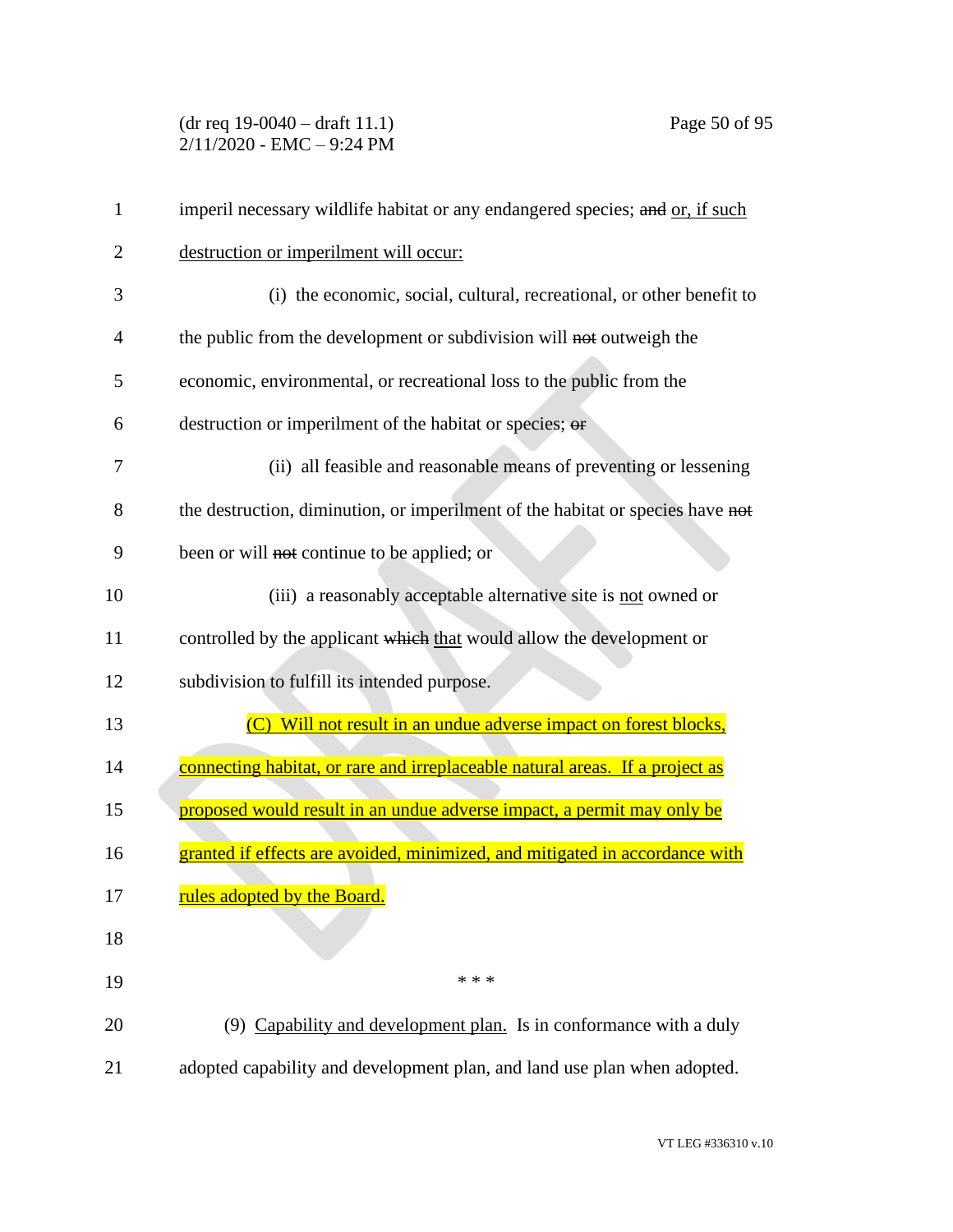(dr req 19-0040 – draft 11.1) Page 51 of 95 2/11/2020 - EMC – 9:24 PM

| $\mathbf{1}$   | However, the legislative findings of subdivisions $7(a)(1)$ through (19) of Act  |
|----------------|----------------------------------------------------------------------------------|
| $\overline{2}$ | 85 of 1973 shall not be used as criteria in the consideration of applications by |
| 3              | the Board or a District Commission.                                              |
| 4              | (A) Impact of growth. In considering an application, the <b>Board or</b>         |
| 5              | District Commission shall take into consideration the growth in population       |
| 6              | experienced by the town and region in question and whether or not the            |
| 7              | proposed development would significantly affect their existing and potential     |
| 8              | financial capacity to reasonably accommodate both the total growth and the       |
| 9              | rate of growth otherwise expected for the town and region and the total growth   |
| 10             | and rate of growth which would result from the development if approved. After    |
| 11             | considering anticipated costs for education, highway access and maintenance,     |
| 12             | sewage disposal, water supply, police and fire services, and other factors       |
| 13             | relating to the public health, safety, and welfare, the <b>Board or</b> District |
| 14             | Commission shall impose conditions which prevent undue burden upon the           |
| 15             | town and region in accommodating growth caused by the proposed                   |
| 16             | development or subdivision. Notwithstanding section 6088 of this title, the      |
| 17             | burden of proof that proposed development will significantly affect existing or  |
| 18             | potential financial capacity of the town and region to accommodate such          |
| 19             | growth is upon any party opposing an application, excepting however, where       |
| 20             | the town has a duly adopted capital improvement program the burden shall be      |
| 21             | on the applicant.                                                                |

VT LEG #336310 v.10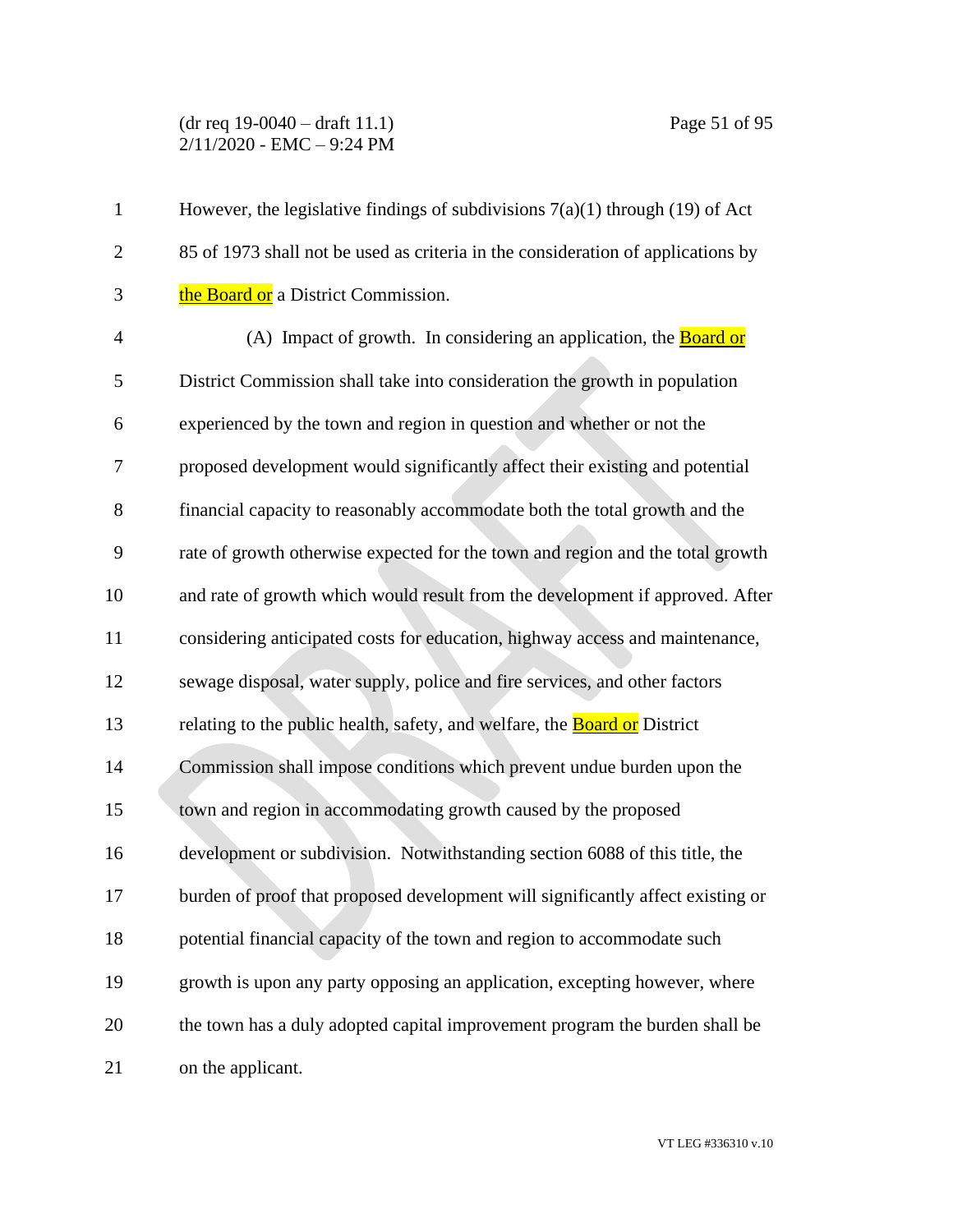| 1              | * * *                                                                             |
|----------------|-----------------------------------------------------------------------------------|
| $\overline{2}$ | (E) Extraction of earth resources. A permit will be granted for the               |
| 3              | extraction or processing of mineral and earth resources, including fissionable    |
| $\overline{4}$ | source material:                                                                  |
| 5              | * * *                                                                             |
| 6              | (ii) Upon approval by the <b>Board or</b> District Commission of a site           |
| 7              | rehabilitation plan that ensures that upon completion of the extracting or        |
| 8              | processing operation the site will be left by the applicant in a condition suited |
| 9              | for an approved alternative use or development. A permit will not be granted      |
| 10             | for the recovery or extraction of mineral or earth resources from beneath         |
| 11             | natural water bodies or impoundments within the State, except that gravel, silt,  |
| 12             | and sediment may be removed pursuant to the rules of the Agency of Natural        |
| 13             | Resources, and natural gas and oil may be removed pursuant to the rules of the    |
| 14             | Natural Gas and Oil Resources Board.                                              |
| 15             | (F) Energy conservation and efficiency. A permit will be granted                  |
| 16             | when it has been demonstrated by the applicant that, in addition to all other     |
| 17             | applicable criteria, the planning and design of the subdivision or development    |
| 18             | reflect the principles of energy conservation and energy efficiency, including    |
| 19             | reduction of greenhouse gas emissions from the use of energy, and incorporate     |
| 20             | the best available technology for efficient use or recovery of energy. An         |
| 21             | applicant seeking an affirmative finding under this criterion shall provide       |

VT LEG #336310 v.10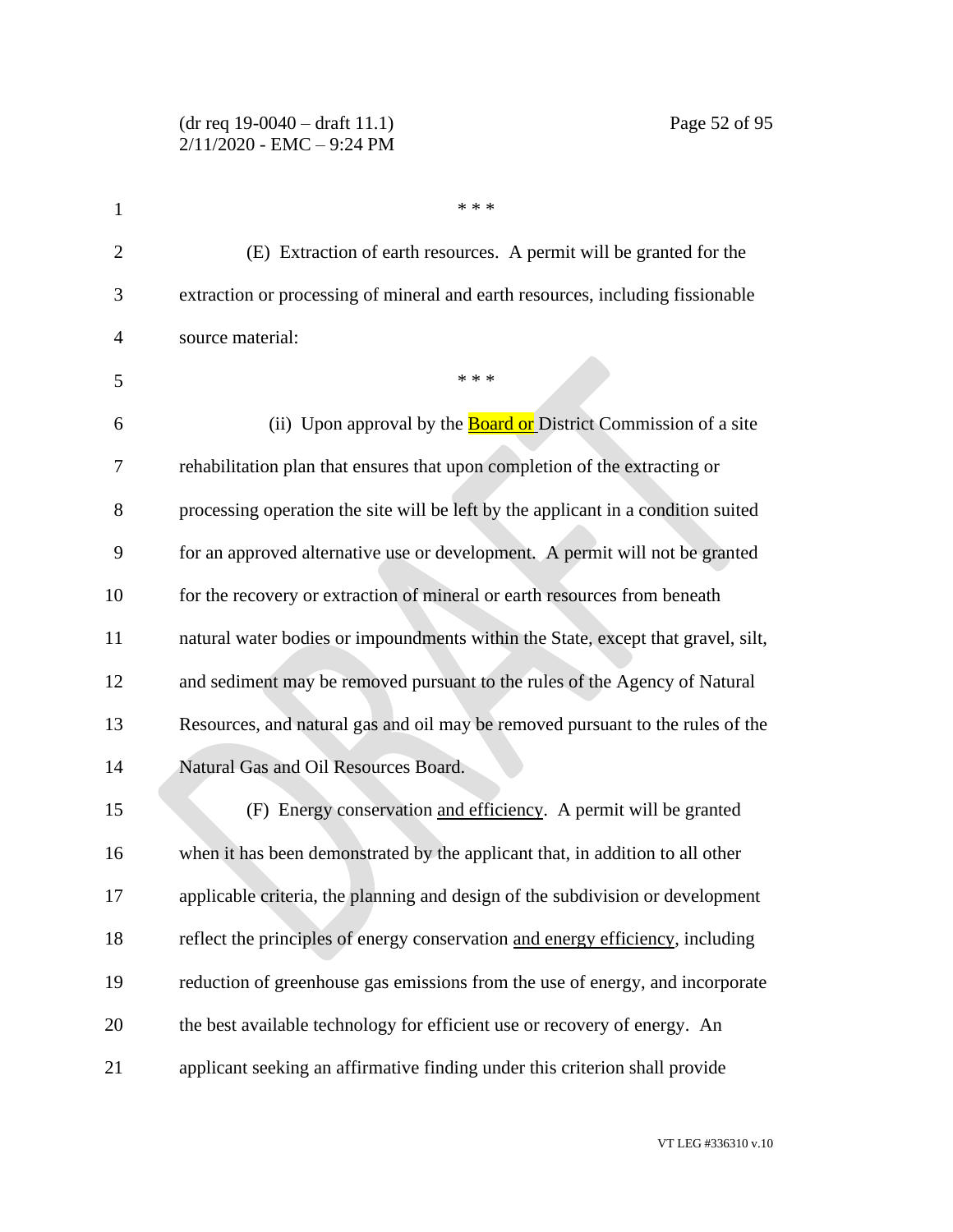#### (dr req 19-0040 – draft 11.1) Page 53 of 95 2/11/2020 - EMC – 9:24 PM

| $\mathbf{1}$   | evidence, by certification and established through inspection, that the             |
|----------------|-------------------------------------------------------------------------------------|
| $\overline{2}$ | subdivision or development complies with the applicable building energy             |
| 3              | standards and stretch codes under 30 V.S.A. § 51 or 53.                             |
| $\overline{4}$ | * * *                                                                               |
| 5              | (H) Costs of scattered development. The <b>Board or</b> District                    |
| 6              | Commission will grant a permit for a development or subdivision which is not        |
| 7              | physically contiguous to an existing settlement whenever it is demonstrated         |
| 8              | that, in addition to all other applicable criteria, the additional costs of public  |
| 9              | services and facilities caused directly or indirectly by the proposed               |
| 10             | development or subdivision do not outweigh the tax revenue and other public         |
| 11             | benefits of the development or subdivision such as increased employment             |
| 12             | opportunities or the provision of needed and balanced housing accessible to         |
| 13             | existing or planned employment centers.                                             |
| 14             | * * *                                                                               |
| 15             | (K) Development affecting public investments. A permit will be                      |
| 16             | granted for the development or subdivision of lands adjacent to governmental        |
| 17             | and public utility facilities, services, and lands, including highways, airports,   |
| 18             | waste disposal facilities, office and maintenance buildings, fire and police        |
| 19             | stations, universities, schools, hospitals, prisons, jails, electric generating and |
| 20             | transmission facilities, oil and gas pipe lines, parks, hiking trails, and forest   |
| 21             | and game lands, lands conserved under chapter 155 of this title, and facilities     |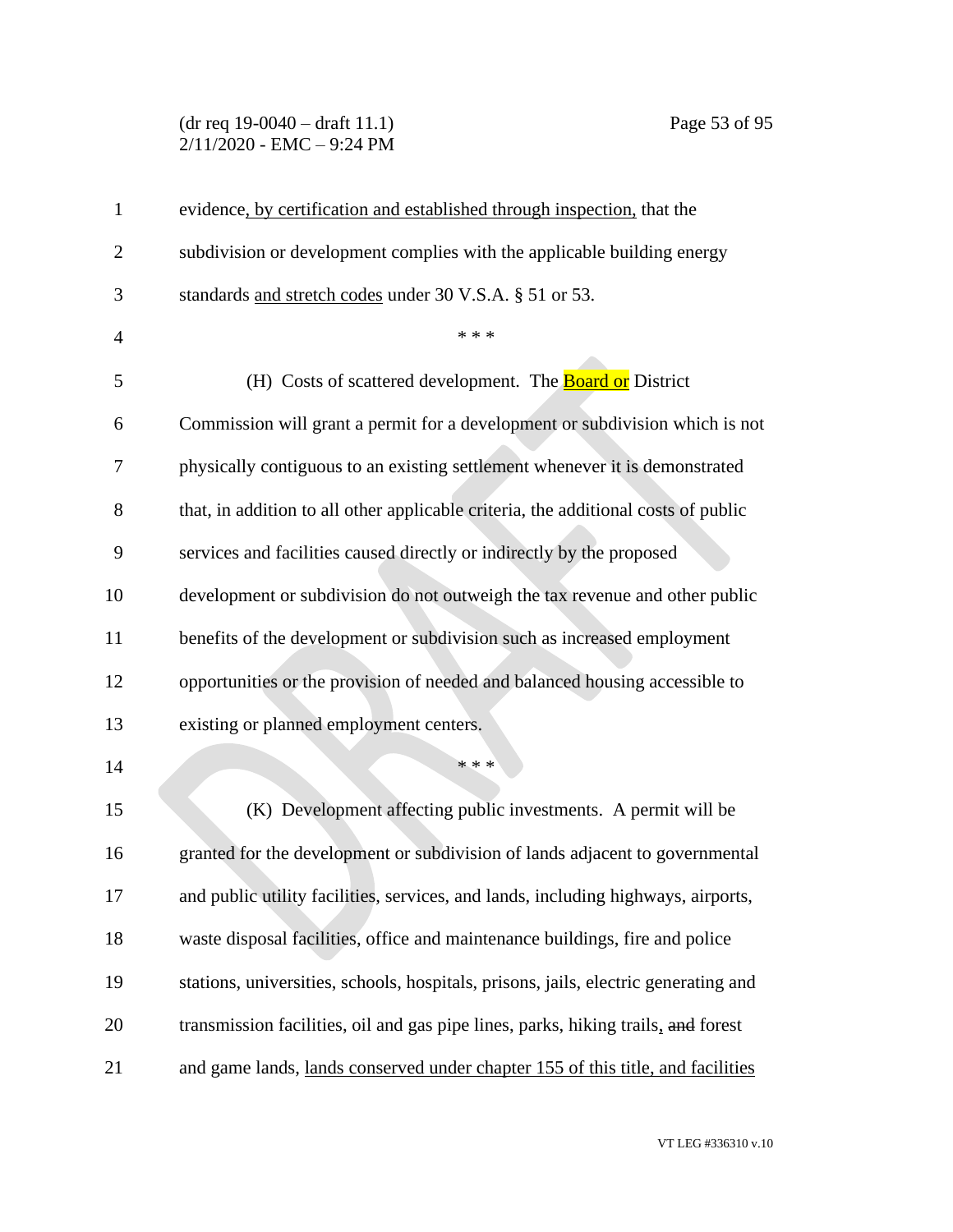## (dr req 19-0040 – draft 11.1) Page 54 of 95 2/11/2020 - EMC – 9:24 PM

| $\mathbf{1}$   | or lands protected in perpetuity and funded by the Vermont Housing and               |
|----------------|--------------------------------------------------------------------------------------|
| $\overline{2}$ | Conservation Board under chapter 15 of this title, when it is demonstrated that,     |
| 3              | in addition to all other applicable criteria, the development or subdivision will    |
| $\overline{4}$ | not unnecessarily or unreasonably endanger the public or quasi-public                |
| 5              | investment in the facility, service, or lands, or materially jeopardize or interfere |
| 6              | with the function, efficiency, or safety of, or the public's use or enjoyment of     |
| 7              | or access to the facility, service, or lands.                                        |
| 8              | * * *                                                                                |
| 9              | (M) Climate adaptation. A permit will be granted for the                             |
| 10             | development or subdivision when it has been demonstrated that, in addition to        |
| 11             | all other applicable criteria, the development or subdivision will employ            |
| 12             | building orientation, site and landscape design, and building design that are        |
| 13             | sufficient to enable the improvements to be sited and constructed, including         |
| 14             | buildings, roads, and other infrastructure, to withstand and adapt to the effects    |
| 15             | of climate change, including extreme temperature events, wind, and                   |
| 16             | precipitation reasonably projected at the time of application.                       |
| 17             | (N) Environmental justice. A permit will be granted for the                          |
| 18             | development or subdivision when it has been demonstrated by the applicant            |
| 19             | that, in addition to all other applicable criteria, no group of people or            |
| 20             | municipality will bear a disproportionate share of the negative environmental        |
| 21             | consequences of the development or subdivision.                                      |
|                |                                                                                      |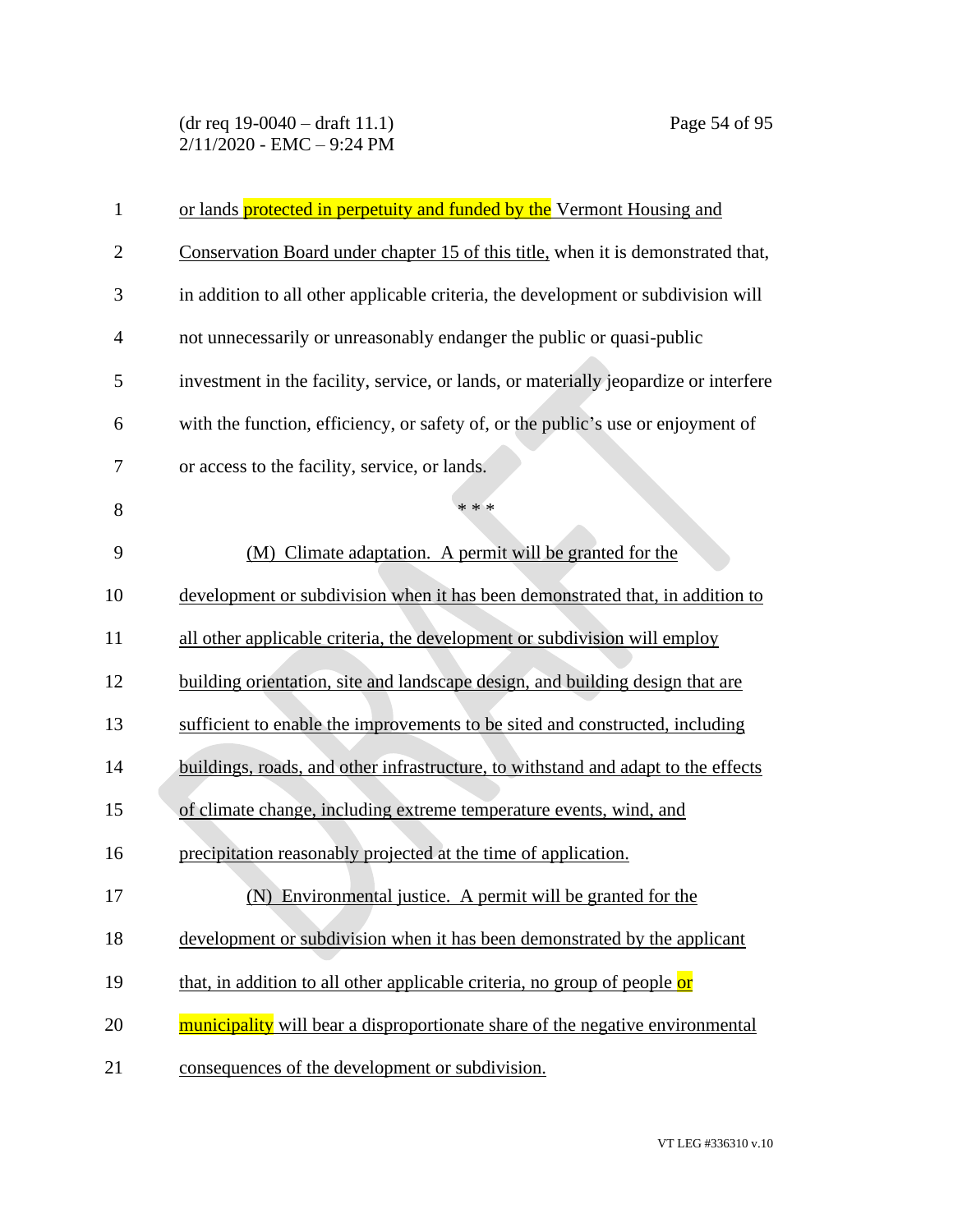#### (dr req 19-0040 – draft 11.1) Page 55 of 95 2/11/2020 - EMC – 9:24 PM

| $\mathbf{1}$   | (10) Local and regional plans. Is in conformance with any duly adopted                     |
|----------------|--------------------------------------------------------------------------------------------|
| $\mathbf{2}$   | local or plan that has been approved under 24 V.S.A. § 4350, regional plan that            |
| 3              | has been approved by the Board under 24 V.S.A. § 4348, or capital program                  |
| $\overline{4}$ | under 24 V.S.A. chapter $117 \frac{\text{g}}{\text{g}} 4430$ . In making this finding, if: |
| 5              | (A) The Board or District Commission shall require conformance                             |
| 6              | with the future land use maps contained in the local and regional plans and                |
| 7              | with the written provisions of those plans.                                                |
| 8              | (B) The Board or District Commission shall decline to apply a                              |
| 9              | provision of a local or regional plan only if it is persuaded that the provision           |
| 10             | does not afford a person of ordinary intelligence with a reasonable opportunity            |
| 11             | to understand what the provision directs, requires, or proscribes.                         |
| 12             | (C) If the Board or District Commission finds applicable provisions                        |
| 13             | of the town plan to be ambiguous, the Board or District Commission, for                    |
| 14             | interpretive purposes, shall consider bylaws, but only to the extent that they             |
| 15             | implement and are consistent with those provisions, and need not consider any              |
| 16             | other evidence.                                                                            |
| 17             | (b) At the request of an applicant, or upon its own motion, the Board or                   |
| 18             | District Commission shall consider whether to review any criterion or group of             |
| 19             | criteria of subsection (a) of this section before proceeding to or continuing to           |
| 20             | review other criteria. This request or motion may be made at any time prior to             |
| 21             | or during the proceedings. The Board or District Commission, in its sole                   |

VT LEG #336310 v.10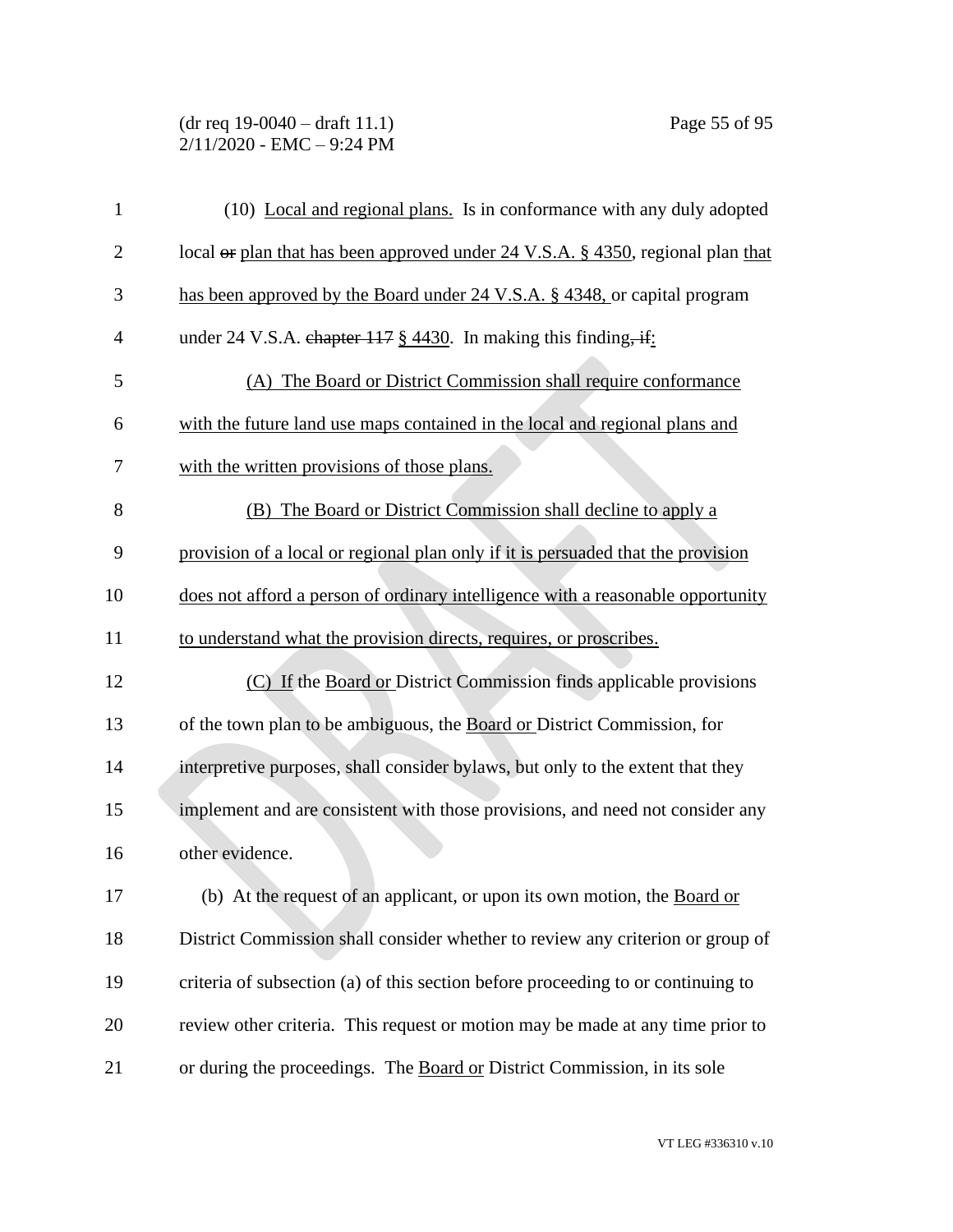# (dr req 19-0040 – draft 11.1) Page 56 of 95 2/11/2020 - EMC – 9:24 PM

| $\mathbf{1}$   | discretion, shall, within 20 days of the completion of deliberations on the           |
|----------------|---------------------------------------------------------------------------------------|
| 2              | criteria that are the subject of the request or motion, either issue its findings     |
| 3              | and decision thereon, or proceed to a consideration of the remaining criteria.        |
| $\overline{4}$ | (c) Permit Conditions.                                                                |
| 5              | (1) A permit may contain such requirements and conditions as are                      |
| 6              | allowable proper exercise of the police power and which that are appropriate          |
| 7              | within the respect to subdivisions $(a)(1)$ through $(10)$ of this section, including |
| 8              | those set forth in 24 V.S.A. §§ 4414(4), 4424(a)(2), 4414(1)(D)(i), 4463(b),          |
| 9              | and 4464, the dedication of lands for public use, and the filing of bonds to          |
| 10             | insure ensure compliance. The requirements and conditions incorporated from           |
| 11             | Title 24 may be applied whether or not a local plan has been adopted. General         |
| 12             | requirements and conditions may be established by rule of the Natural                 |
| 13             | Resources Board.                                                                      |
| 14             | Permit conditions on a forest-based enterprise.<br>(2)                                |
| 15             | (A) A permit condition that sets hours of operation for a forest-based                |
| 16             | enterprise shall only be imposed to mitigate an impact under subdivision              |
| 17             | $(a)(1)$ , $(5)$ , or $(8)$ of this section.                                          |
| 18             | (B) Unless an impact under subdivision (a)(1) or (5) of this section                  |
| 19             | would result, a permit issued to a forest-based enterprise shall allow the            |
| 20             | enterprise to ship and receive forest products outside regular hours of               |
| 21             | operation. These permits shall allow for delivery from the forestry operation to      |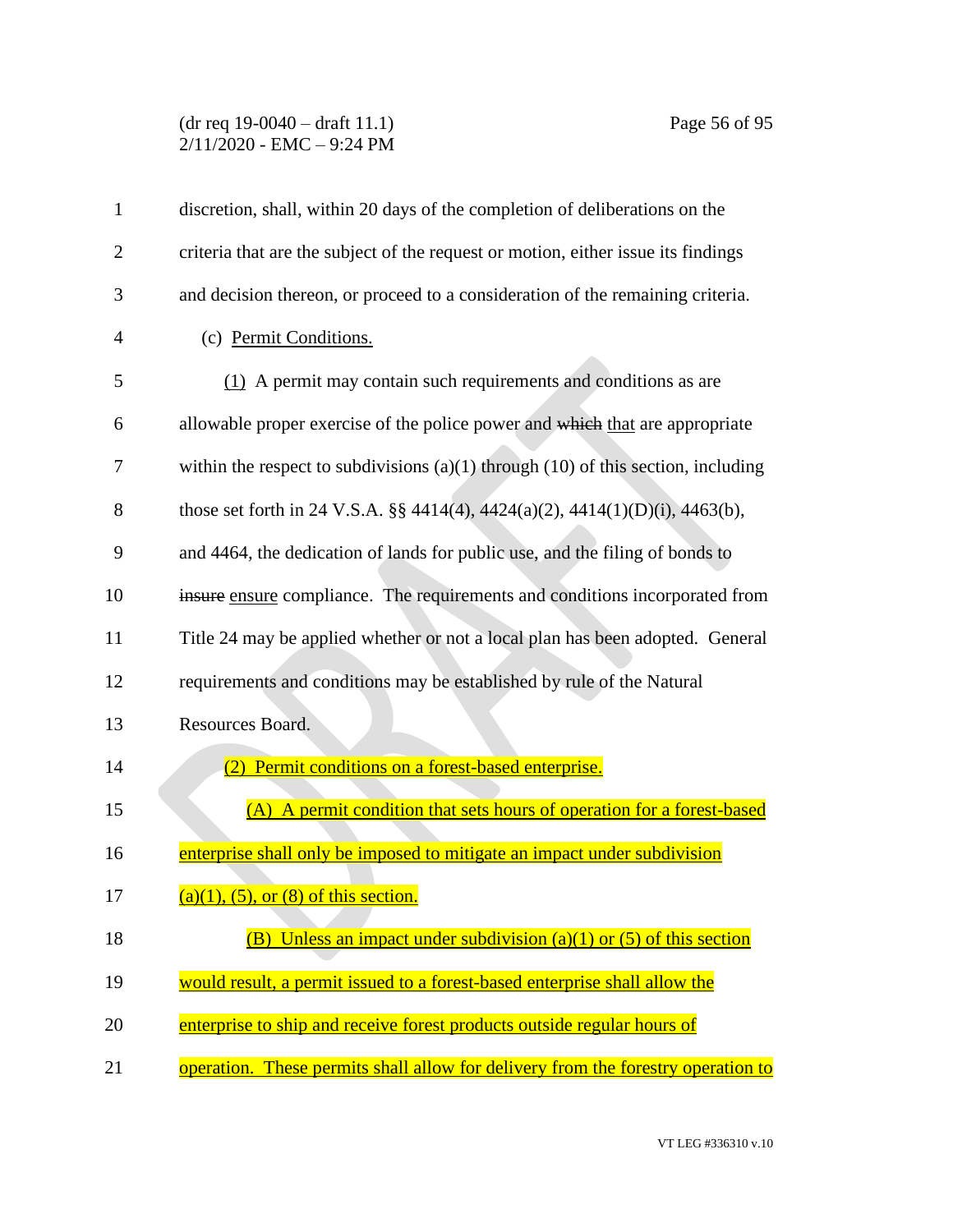| 1              | the enterprise on nights, weekends, and holidays for a minimum of 60 days per     |
|----------------|-----------------------------------------------------------------------------------|
| $\overline{2}$ | year.                                                                             |
| 3              | In making a determination under this subdivision (2) as to                        |
| $\overline{4}$ | whether an impact exists, the Board or District Commission shall consider the     |
| 5              | benefits to forests, the forest resources resulting from the forest-based         |
| 6              | enterprise, and the impact of the permit condition on the forest-based            |
| 7              | enterprise. Conditions shall impose the minimum restriction necessary to          |
| 8              | address the undue adverse impact.                                                 |
| 9              | (3) Permit conditions on the delivery of wood heat fuels. A permit                |
| 10             | issued to a forest-based enterprise that produces wood chips, pellets, cord       |
| 11             | wood, or other fuel wood used for heat shall allow shipment of that fuel wood     |
|                |                                                                                   |
| 12             | from the enterprise to the end user outside regular hours of operation, including |
| 13             | nights, weekends, and holidays from October 1 through April 30 of each year.      |
| 14             | (4) Forest-based enterprises holding a permit may request an                      |
| 15             | amendment to existing permit conditions related to hours of operation and         |
| 16             | seasonal restrictions to be consistent with subdivisions (2) and (3) of this      |
| 17             | subsection. Requests for condition amendments under this subsection shall not     |
| 18             | be subject to Act 250 Rule 34E.                                                   |
| 19             | (d) Other permits and approvals; presumptions. The Natural Resources              |
| 20             | Board may by rule shall allow the acceptance of a permit or permits or            |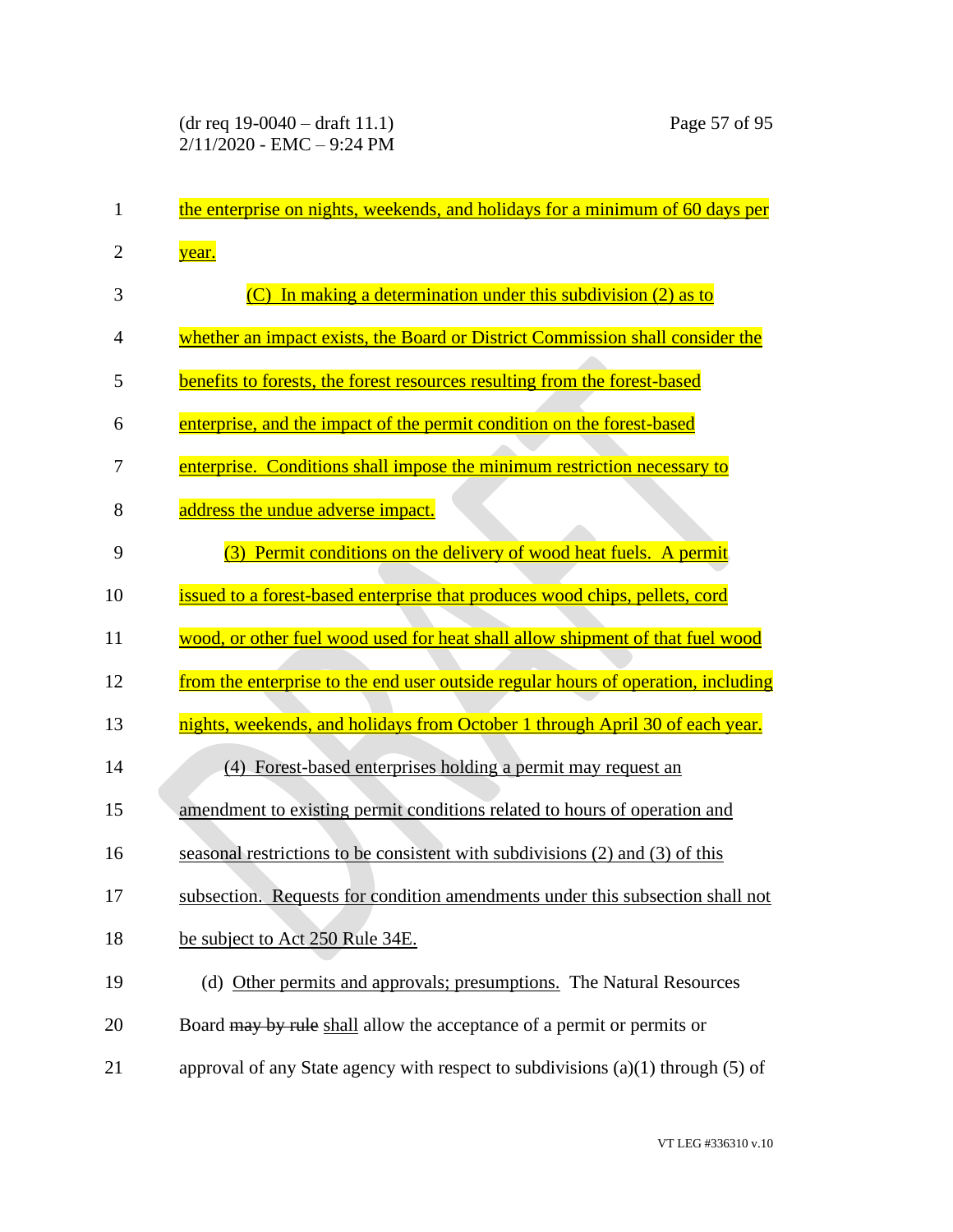(dr req 19-0040 – draft 11.1) Page 58 of 95 2/11/2020 - EMC – 9:24 PM

| $\mathbf{1}$   | this section or a permit or permits of a specified municipal government with       |
|----------------|------------------------------------------------------------------------------------|
| $\overline{2}$ | respect to subdivisions (a)(1) through (7) and (9) and (10) of this section, or a  |
| 3              | combination of such permits or approvals, in lieu of evidence by the applicant.    |
| $\overline{4}$ | A District Commission, in accordance with rules adopted by the Board, shall        |
| 5              | accept determinations issued by a development review board under the               |
| 6              | provisions of 24 V.S.A. § 4420, with respect to local Act 250 review of            |
| 7              | municipal impacts. The acceptance of such approval, positive determinations,       |
| 8              | permit, or permits shall create a presumption that the application is not          |
| 9              | detrimental to the public health and welfare with respect to the specific          |
| 10             | requirement for which it is accepted. In the case of approvals and permits         |
| 11             | issued by the Agency of Natural Resources, technical determinations of the         |
| 12             | Agency shall be accorded substantial deference by the Commissions. The             |
| 13             | acceptance of negative determinations issued by a development review board         |
| 14             | under the provisions of 24 V.S.A. § 4420, with respect to local Act 250 review     |
| 15             | of municipal impacts shall create a presumption that the application is            |
| 16             | detrimental to the public health and welfare with respect to the specific          |
| 17             | requirement for which it is accepted. Any determinations, positive or negative,    |
| 18             | under the provisions of 24 V.S.A. § 4420 shall create presumptions only to the     |
| 19             | extent that the impacts under the criteria are limited to the municipality issuing |
| 20             | the decision. Such a rule may be revoked or amended pursuant to the                |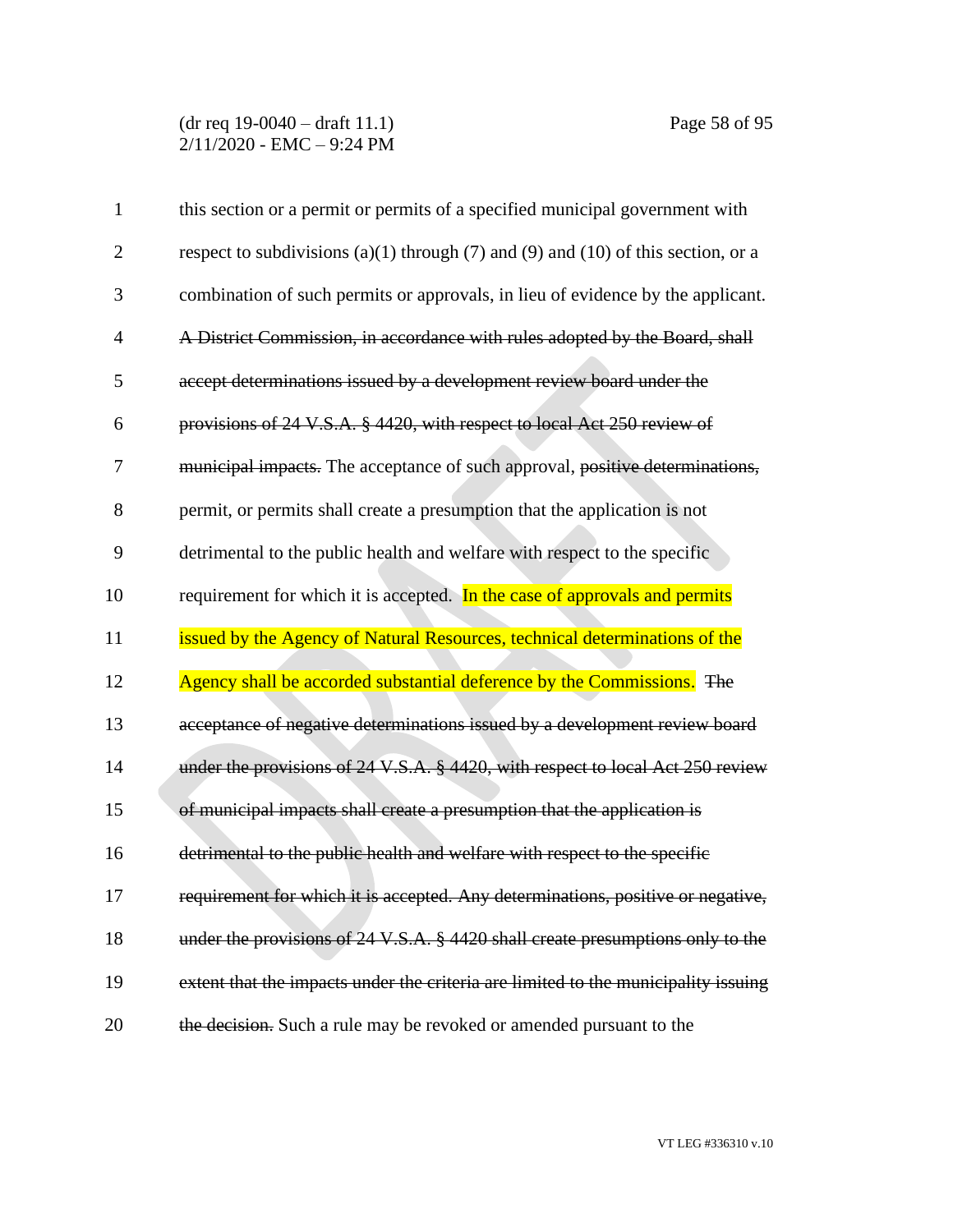| $\mathbf{1}$   | procedures set forth in 3-V.S.A, chapter 25, the Vermont Administrative             |
|----------------|-------------------------------------------------------------------------------------|
| $\overline{2}$ | Procedure Act.                                                                      |
| 3              | (1) The rules adopted by the Board shall not approve the acceptance of a            |
| $\overline{4}$ | permit or approval of such an agency or a permit of a municipal government          |
| 5              | unless it satisfies the appropriate requirements of subsection (a) of this section. |
| 6              | (2) A presumption created under this subsection may be rebutted by the              |
| 7              | introduction of evidence contrary to the presumed fact.                             |
| 8              | (3) The Board or District Commission, in accordance with rules adopted              |
| 9              | by the Board, shall accept determinations issued by a development review            |
| 10             | board under the provisions of 24 V.S.A. § 4420, with respect to local review of     |
| 11             | municipal impacts under criteria of this section. The acceptance of such a          |
| 12             | determination, if positive, shall create a presumption that the application is not  |
| 13             | detrimental to the public health and welfare with respect to the specific           |
| 14             | requirement for which it is accepted and, if negative, shall create a               |
| 15             | presumption that the application is so detrimental. Any determinations,             |
| 16             | positive or negative, under the provisions of 24 V.S.A. § 4420 shall create         |
| 17             | presumptions only to the extent that the impacts under the criteria are limited     |
| 18             | to the municipality issuing the decision. If a municipality fails to respond to a   |
| 19             | request by the applicant within 90 days as to the impacts related to subdivision    |
| 20             | $(a)(6)$ or (7), the application will be presumed not to have an unreasonable       |
| 21             | burden on educational, municipal, or governmental services.                         |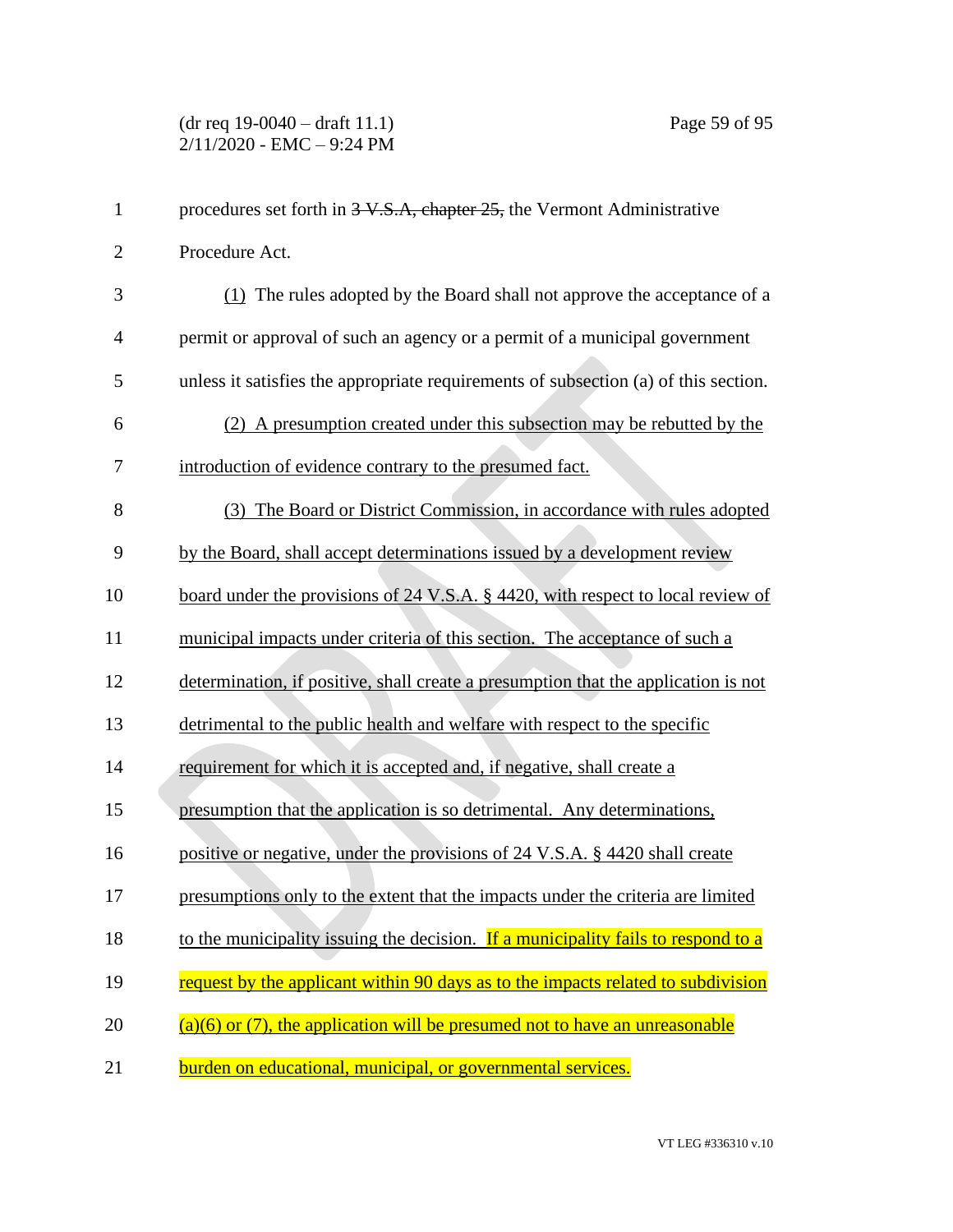| $\mathbf{1}$   | * * *                                                                                 |
|----------------|---------------------------------------------------------------------------------------|
| $\overline{2}$ | (f) Prior to any appeal of a permit issued by the Board or a District                 |
| 3              | Commission, any aggrieved party may file a request for a stay of construction         |
| 4              | with the <b>Board or</b> District Commission together with a declaration of intent to |
| 5              | appeal the permit. The stay request shall be automatically granted for seven          |
| 6              | days upon receipt and notice to all parties and pending a ruling on the merits of     |
| 7              | the stay request pursuant to Board rules. The automatic stay shall not extend         |
| 8              | beyond the 30-day appeal period unless a valid appeal has been filed with the         |
| 9              | Environmental Division Supreme Court. The automatic stay may be granted               |
| 10             | only once under this subsection during the 30-day appeal period. Following            |
| 11             | appeal of the District Commission decision, any stay request must be filed with       |
| 12             | the Environmental Division Supreme Court pursuant to the provisions of                |
| 13             | chapter 220 of this title. A The Board or District Commission shall not stay          |
| 14             | construction authorized by a permit processed under the Board's minor                 |
| 15             | application procedures.                                                               |
| 16             | § 6087. DENIAL OF APPLICATION                                                         |
| 17             | (a) No application shall be denied by the <b>Board or</b> District Commission         |
| 18             | unless it finds the proposed subdivision or development detrimental to the            |
| 19             | public health, safety, or general welfare.                                            |
| 20             | (b) A permit may not be denied solely for the reasons set forth in                    |
| 21             | subdivisions $6086(a)(5)$ , (6), and (7) of this title. However, reasonable           |
|                |                                                                                       |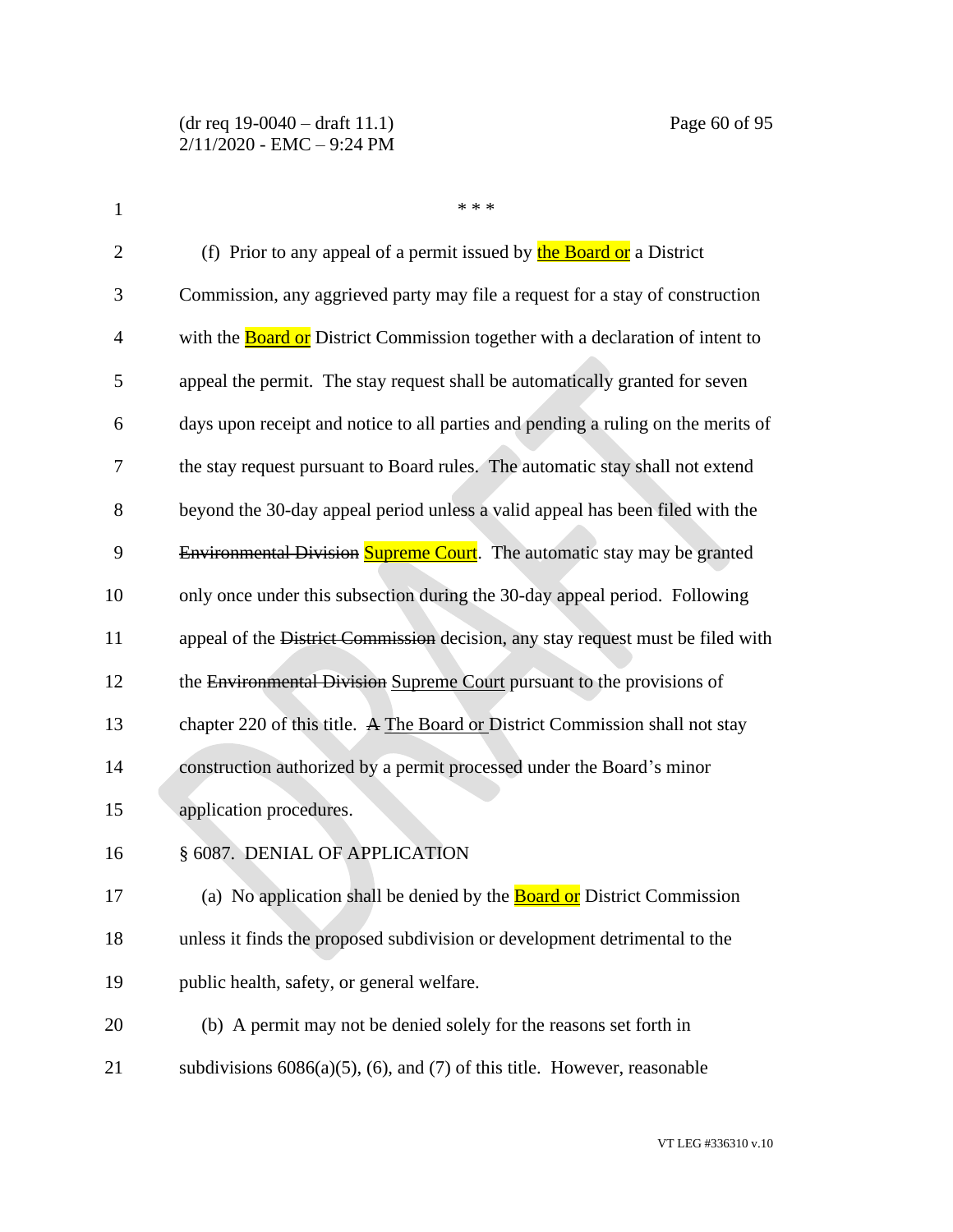(dr req 19-0040 – draft 11.1) Page 61 of 95 2/11/2020 - EMC – 9:24 PM

| $\mathbf{1}$   | conditions and requirements allowable in subsection $6086(c)$ of this title may                |
|----------------|------------------------------------------------------------------------------------------------|
| $\overline{2}$ | be attached to alleviate the burdens created.                                                  |
| 3              | (c) A denial of a permit shall contain the specific reasons for denial. A                      |
| $\overline{4}$ | person may, within six months, apply for reconsideration of his or her permit                  |
| 5              | which application shall include an affidavit to the District Commission Board                  |
| 6              | and all parties of record that the deficiencies have been corrected. The District              |
| 7              | Commission Board shall hold a new hearing upon 25 days days' notice to the                     |
| 8              | parties. The hearing shall be held within 40 days of receipt of the request for                |
| 9              | reconsideration.                                                                               |
| 10             | (d) The Board or Commission may deny an application without prejudice if                       |
|                | the applicant fails to respond to an incomplete determination or recess order                  |
| 11             |                                                                                                |
| 12             | within six months of its issuance.                                                             |
| 13             | § 6088. BURDEN OF PROOF; PRODUCTION AND PERSUASION                                             |
| 14             | (a) The initial burden of production, to produce sufficient evidence for the                   |
| 15             | Board or District Commission to make a factual determination, shall be on the                  |
| 16             | applicant with respect to subdivisions $6086(a)(1)$ through $(10)$ of this title.              |
| 17             | (b) The burden of persuasion, to show that the application meets the                           |
| 18             | relevant standard, shall be on the applicant with respect to subdivisions                      |
| 19             | $6086(a)(1)$ , (2), (3), (4), <u>(8)(A)</u> through (C), (9), and (10) of this title.          |
| 20             | $\left(\frac{b}{c}\right)$ The burden shall be on any party opposing the applicant application |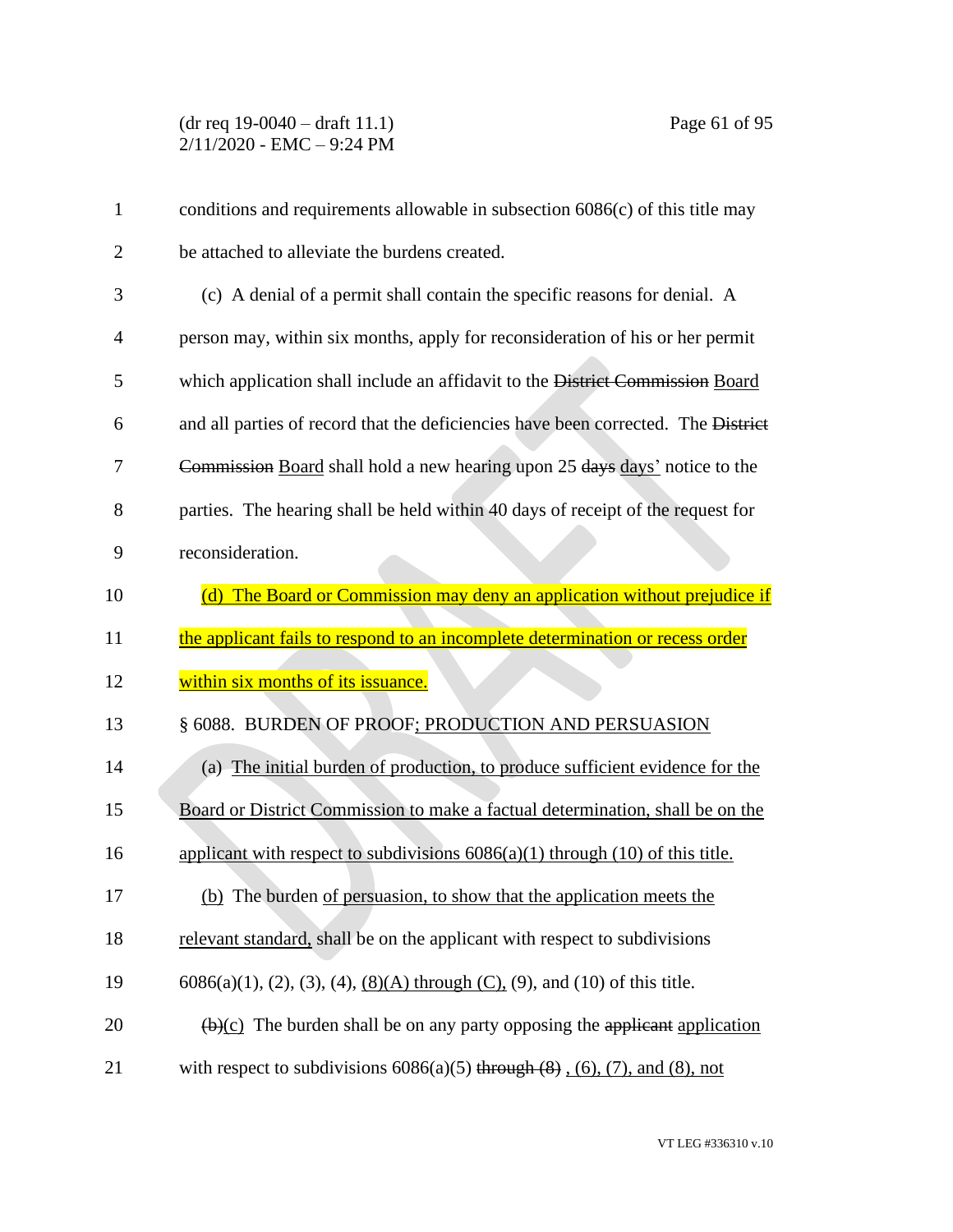(dr req 19-0040 – draft 11.1) Page 62 of 95 2/11/2020 - EMC – 9:24 PM

| $\mathbf{1}$   | including $(8)(A)$ through $(8)(C)$ , of this title to show an unreasonable or    |
|----------------|-----------------------------------------------------------------------------------|
| $\overline{2}$ | adverse effect that the application does not meet the relevant standard.          |
| 3              | § 6089. APPEALS                                                                   |
| $\overline{4}$ | (a) Appeals of any act or decision of a District Commission under this            |
| 5              | chapter or a district coordinator under subsection 6007(c) of this title shall be |
| 6              | made to the Environmental Division in accordance with chapter 220 of this         |
| 7              | title. For the purpose of this section, a decision of the Chair of a District     |
| 8              | Commission under section 6001e of this title on whether action has been taken     |
| 9              | to circumvent the requirements of this chapter shall be considered an act or      |
| 10             | decision of the District Commission Appeals of certain actions to the Natural     |
| 11             | Resources Board.                                                                  |
| 12             | (1) Applicability. The following acts or decisions are appealable de              |
| 13             | novo to the Board:                                                                |
| 14             | (A) A jurisdictional opinion issued by a district coordinator;                    |
| 15             | (B) A determination that an application is a minor application or                 |
| 16             | administrative amendment by a District Commission;                                |
| 17             | (C) A determination by a regional planning as to the sufficiency of               |
| 18             | municipal bylaws pursuant to subdivision $6001(3)(A)(xiii)$ ;                     |
| 19             | (D) A determination by a regional planning made pursuant to                       |
| 20             | <u>24 V.S.A. § 4350;</u>                                                          |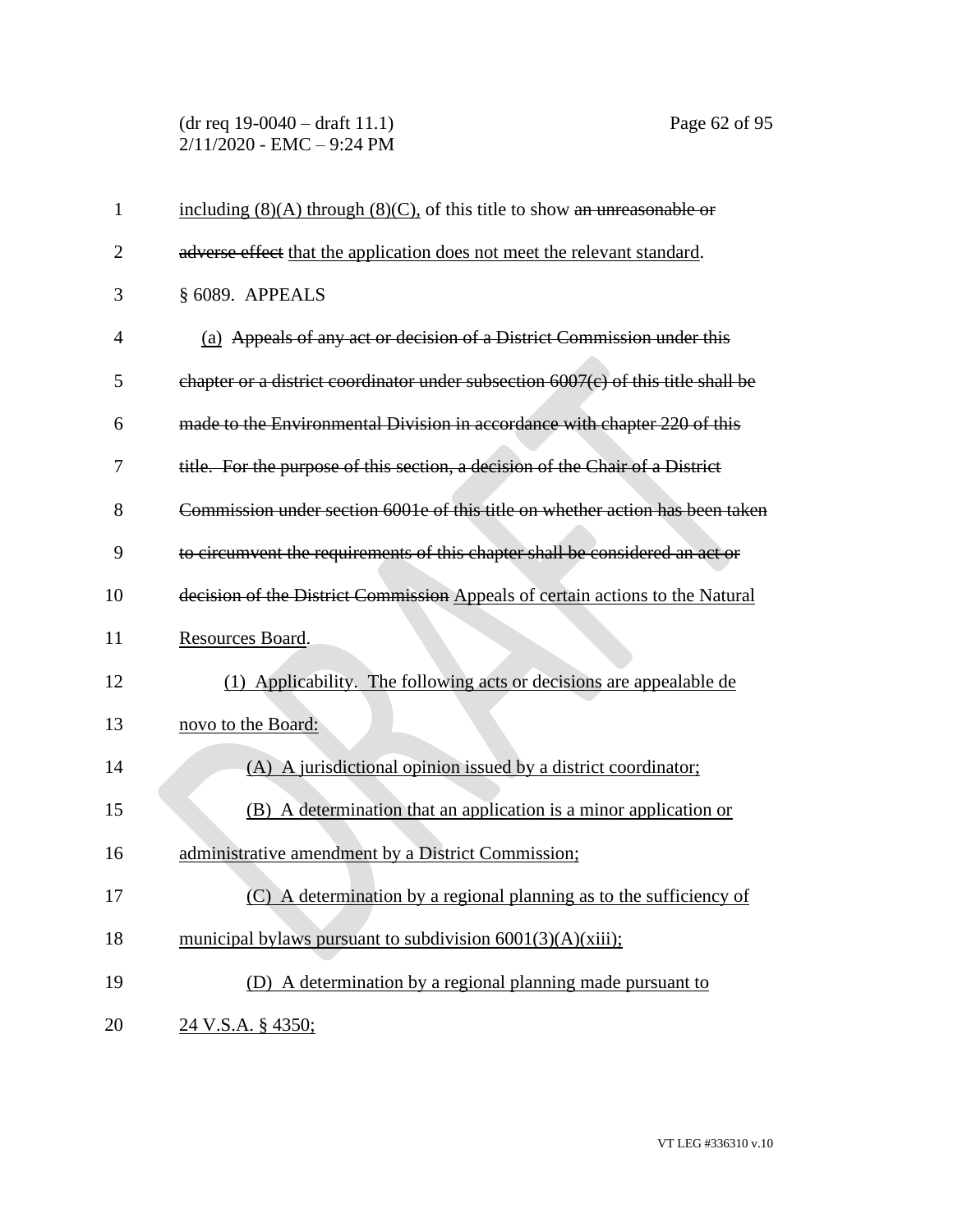## (dr req 19-0040 – draft 11.1) Page 63 of 95 2/11/2020 - EMC – 9:24 PM

| $\mathbf{1}$   | (E) A determination by the Downtown Development Board                             |
|----------------|-----------------------------------------------------------------------------------|
| $\overline{2}$ | designating a downtown development district or neighborhood development           |
| 3              | district pursuant to 24 V.S.A. chapter 76A.                                       |
| 4              | (2) Procedure.                                                                    |
| 5              | (A) An appeal under this subsection may be brought by any person                  |
| 6              | aggrieved. As used in this subdivision, "person aggrieved" means a person         |
| 7              | who alleges an injury to a particularized interest protected by the provisions of |
| 8              | law listed in this chapter, attributable to an act or decision by a district      |
| 9              | coordinator, District Commission, Downtown Development Board, regional            |
| 10             | planning commission or the Board that can be redressed by the Board.              |
| 11             | (B) A notice of appeal must be filed within 30 days of the act or                 |
| 12             | decision.                                                                         |
| 13             | The Board shall conduct all appeals under this section as<br>(C)                  |
| 14             | contested cases pursuant to 3 V.S.A. chapter 25 using the procedural rules        |
| 15             | adopted by the Board.                                                             |
| 16             | (b) Appeals of decisions of the Board. A party aggrieved by the final             |
| 17             | order, judgment, or decree of the Board may appeal to the Supreme Court.          |
| 18             | However, the Board, in its discretion and before final judgment, may permit an    |
| 19             | appeal to be taken by any party to the Supreme Court for determination of         |
| 20             | questions of law in such manner as the Supreme Court may by rule provide for      |
| 21             | appeals before final judgment from a Superior Court.                              |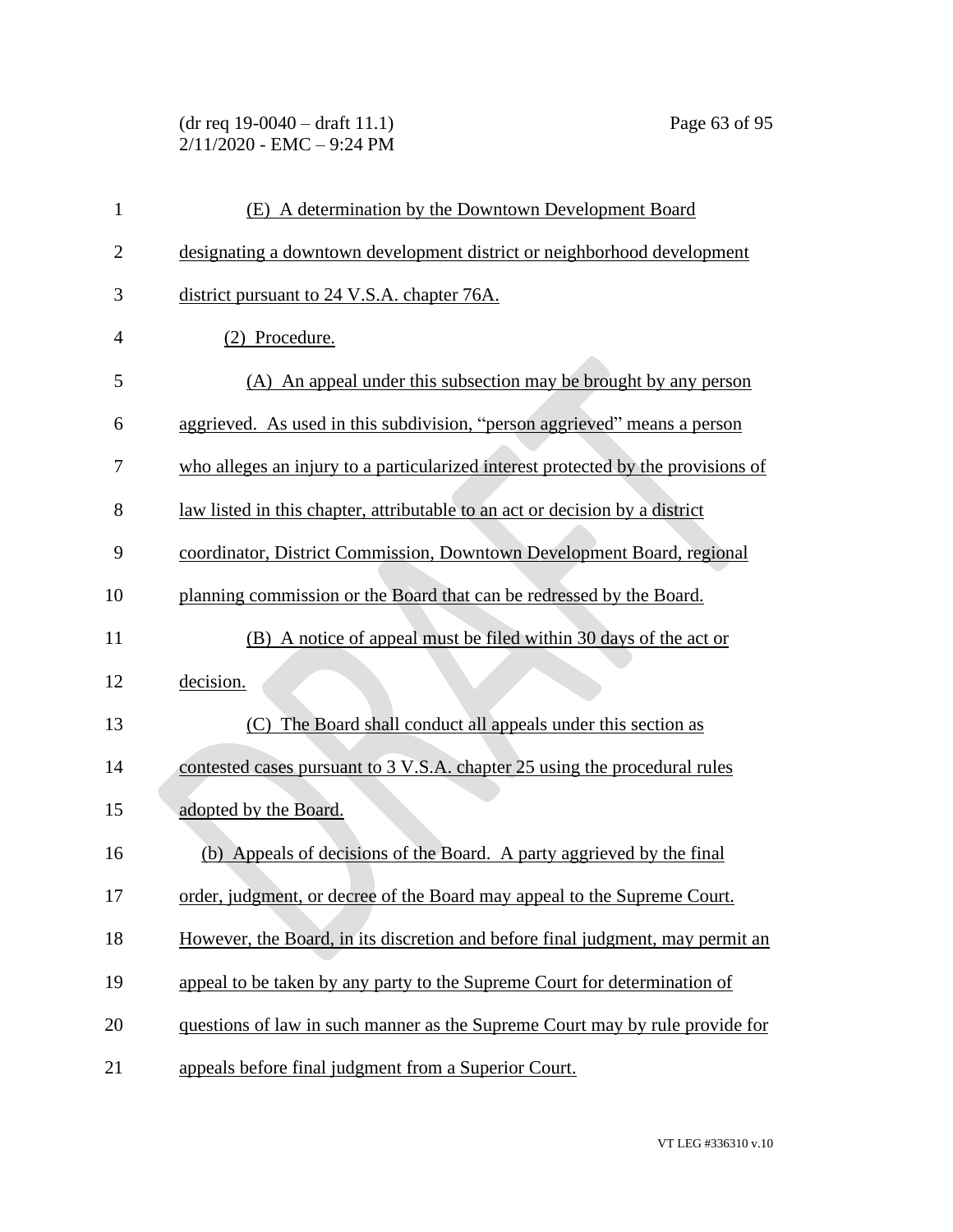| $\mathbf{1}$   | § 6090. RECORDING; DURATION AND REVOCATION OF PERMITS                            |
|----------------|----------------------------------------------------------------------------------|
| $\overline{2}$ | (a) Recording. In order to afford adequate notice of the terms and               |
| 3              | conditions of land use permits, permit amendments, and revocations of            |
| $\overline{4}$ | permits, they shall be recorded in local land records. Recordings under this     |
| 5              | chapter shall be indexed as though the permittee were the grantor of a deed.     |
| 6              | (b) Permits for specified period.                                                |
| 7              | (1) Any permit granted under this chapter for extraction of mineral              |
| 8              | resources, operation of solid waste disposal facilities, or logging above 2,500  |
| 9              | feet, shall be for a specified period determined by the Board in accordance      |
| 10             | with the rules adopted under this chapter as a reasonable projection of the time |
| 11             | during which the land will remain suitable for use if developed or subdivided    |
| 12             | as contemplated in the application, and with due regard for the economic         |
| 13             | considerations attending the proposed development or subdivision. Other          |
| 14             | permits issued under this chapter shall be for an indefinite term, as long as    |
| 15             | there is compliance with the conditions of the permit.                           |
| 16             | (2) Expiration dates contained in permits issued before July 1, 1994             |
| 17             | (involving developments that are not for extraction of mineral resources,        |
| 18             | operation of solid waste disposal facilities, or logging above 2,500 2,000 feet) |
| 19             | are extended for an indefinite term, as long as provided there is compliance     |
| 20             | with the conditions of the permits.                                              |
| 21             | (c) Change to nonjurisdictional use; release from permit.                        |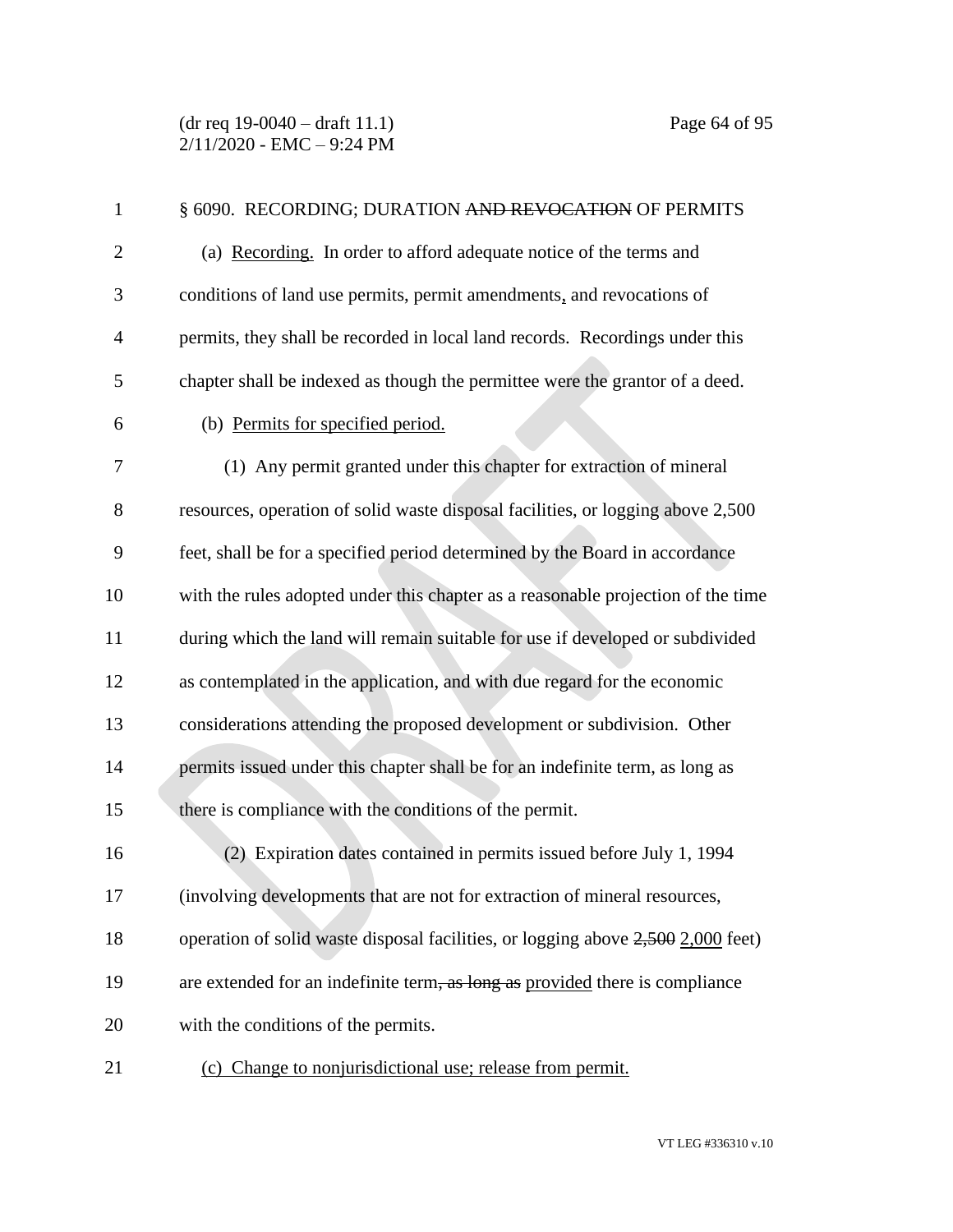## (dr req 19-0040 – draft 11.1) Page 65 of 95 2/11/2020 - EMC – 9:24 PM

| $\mathbf{1}$   | (1) On an application signed by each permittee, the Board may release              |
|----------------|------------------------------------------------------------------------------------|
| $\overline{2}$ | land subject to a permit under this chapter from the obligations of that permit    |
| 3              | and the obligation to obtain amendments to the permit, on finding each of the      |
| 4              | following:                                                                         |
| 5              | (A) The use of the land as of the date of the application is not the               |
| 6              | same as the use of the land that caused the obligation to obtain a permit under    |
| 7              | this chapter or the municipality where the land is located has adopted             |
| 8              | permanent zoning and subdivision bylaws, but had not when the permit was           |
| 9              | issued.                                                                            |
| 10             | (B) The use of the land as of the date of the application does not                 |
| 11             | constitute development or subdivision as defined in section 6001 of this title     |
| 12             | and would not require a permit or permit amendment but for the fact that the       |
| 13             | land is already subject to a permit under this chapter.                            |
| 14             | The permittee or permittees are in compliance with the permit<br>(C)               |
| 15             | and their obligations under this chapter.                                          |
| 16             | (2) It shall be a condition of each affirmative decision under this                |
| 17             | subsection that a subsequent proposal of a development or subdivision on the       |
| 18             | land to which the decision applies shall be subject to this chapter as if the land |
| 19             | had never previously received a permit under the chapter.                          |
| 20             | (3) An application for a decision under this subsection shall be made on           |
| 21             | a form prescribed by the Board. The form shall require evidence                    |
|                |                                                                                    |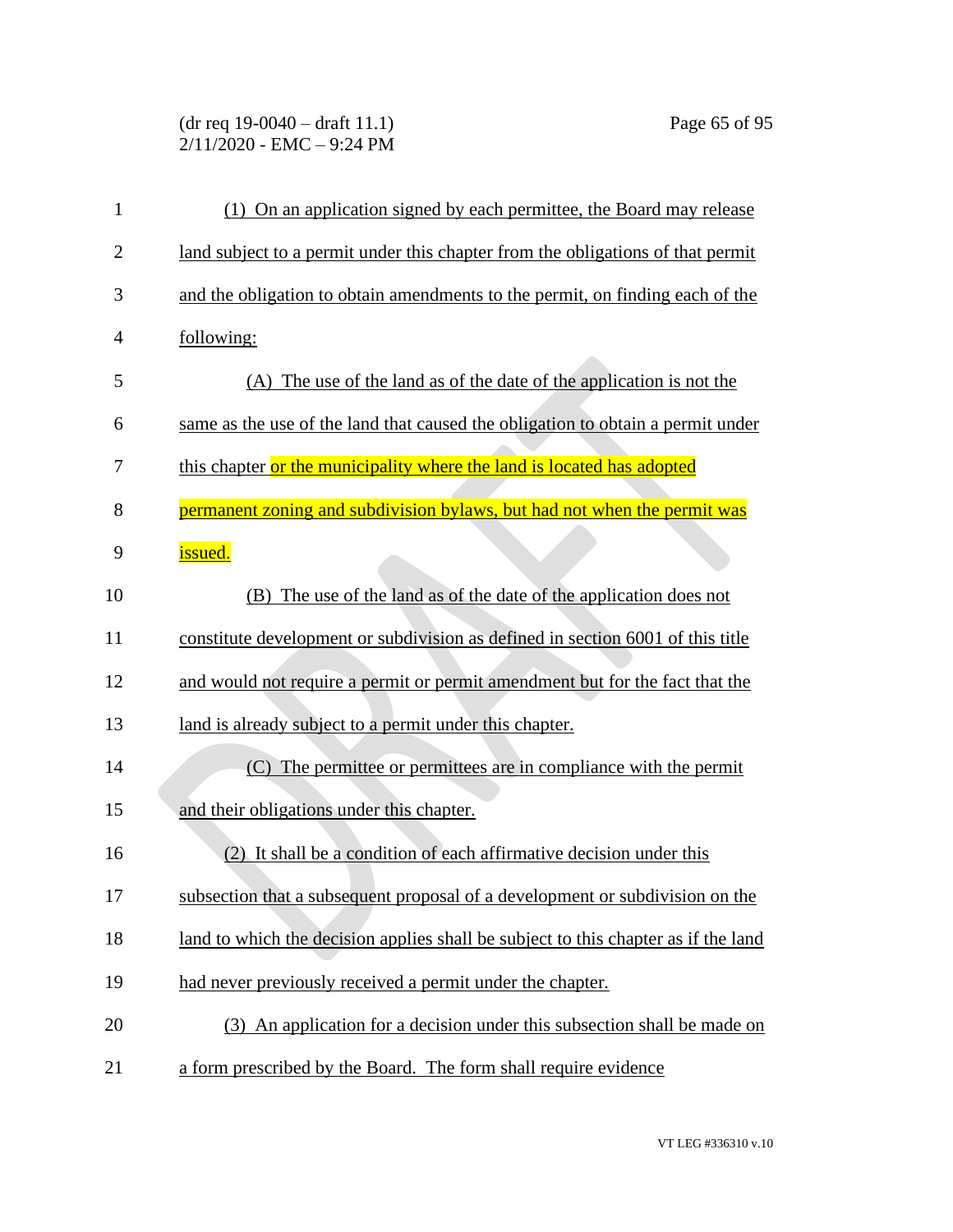(dr req 19-0040 – draft 11.1) Page 66 of 95 2/11/2020 - EMC – 9:24 PM

| $\mathbf{1}$   | demonstrating that the application complies with subdivisions $(1)(A)$             |
|----------------|------------------------------------------------------------------------------------|
| $\overline{2}$ | through (C) of this subsection. The application shall be processed in the          |
| 3              | manner described in section 6084 of this title and may be treated as a minor       |
| 4              | application under that section. In determining whether to treat as minor an        |
| 5              | application under this subsection, the District Commission shall apply the         |
| 6              | criteria of this subsection and not of subsection 6086(a) of this title.           |
| 7              | * * *                                                                              |
| 8              | § 6093. MITIGATION OF PRIMARY AGRICULTURAL SOILS                                   |
| 9              | * * *                                                                              |
| 10             | (c) Mitigation and offsets for forest-based enterprises. Notwithstanding           |
| 11             | any provision of this chapter to the contrary, a conversion of primary             |
| 12             | agricultural soils by a forest-based enterprise permitted under this chapter shall |
| 13             | be entitled to a ratio of 1:1 protected acres to acres of affected primary         |
| 14             | agricultural soil.                                                                 |
| 15             | § 6094. ASSESSMENT OF COSTS                                                        |
| 16             | $(a)(1)$ The Board may authorize itself or the Agency of Agriculture, Food         |
| 17             | and Markets, the Agency of Commerce and Community Development, the                 |
| 18             | Agency of Natural Resources and its Departments, or the Agency of                  |
| 19             | Transportation to retain legal counsel, official stenographers, expert witnesses,  |
| 20             | advisors, temporary employees, and other research, scientific, or engineering      |
| 21             | services in addition to its regular personnel necessary for the review,            |
|                |                                                                                    |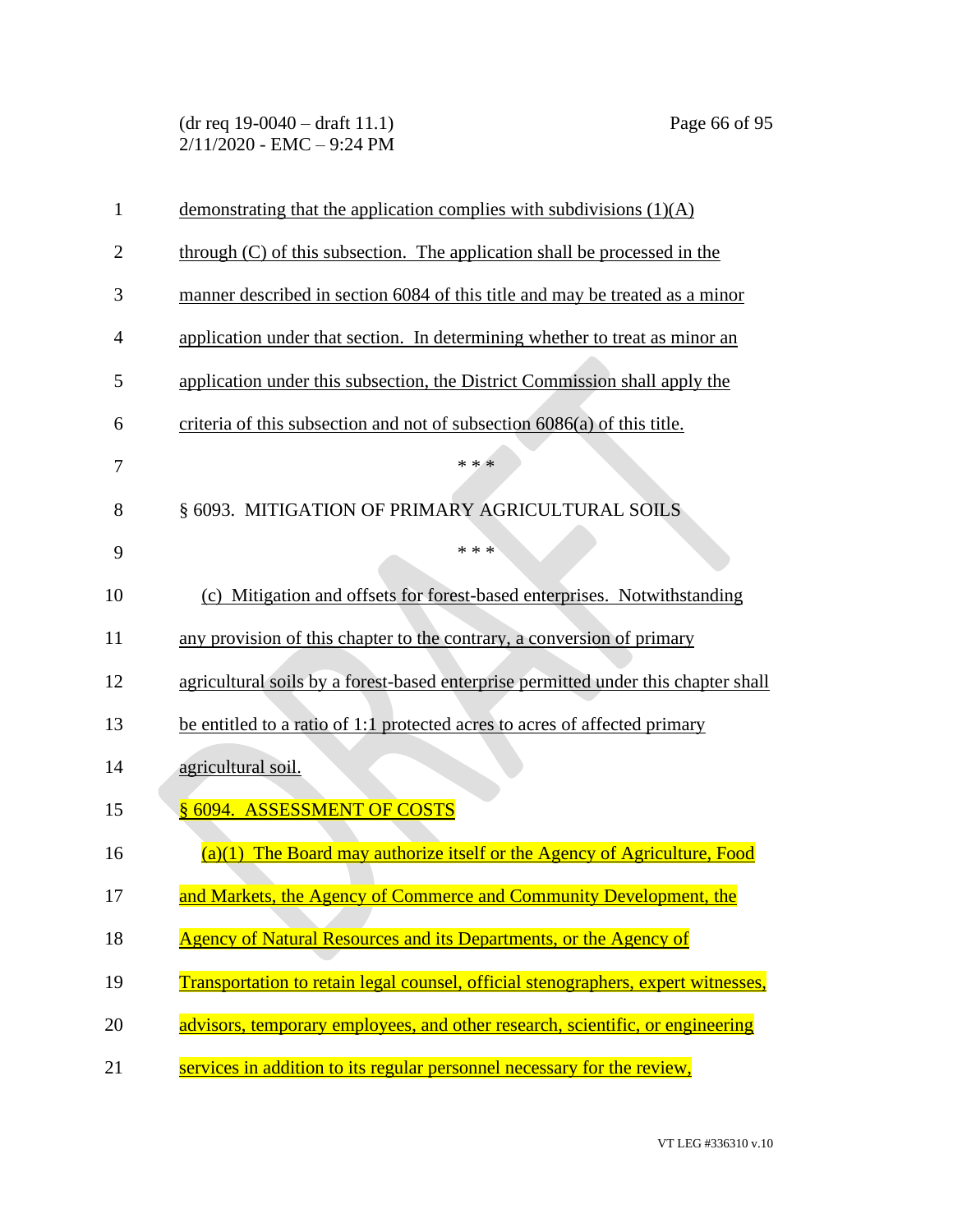| $\mathbf{1}$   | processing, and adjudication of any permit application specific proceeding.     |
|----------------|---------------------------------------------------------------------------------|
| $\overline{2}$ | With respect to the Agencies:                                                   |
| 3              | (A) additional personal may be retained only after approval of the              |
| $\overline{4}$ | Governor; and                                                                   |
| 5              | after notice to the applicant, including an estimate of the duration<br>(B)     |
| 6              | and costs of the personnel and services.                                        |
| 7              | The Agency retaining the additional personnel shall fix the amount              |
| 8              | of compensation and expenses to be paid to the personnel retained under this    |
| 9              | subdivision. Costs of additional personnel obtained under this subdivision      |
| 10             | may be allocated to the applicant by the Agency or the Board.                   |
| 11             | Notwithstanding any other provision of law, the Agency of<br>(3)                |
| 12             | <b>Agriculture, Food, and Markets, Agency of Commerce and Community</b>         |
| 13             | Development, Agency of Natural Resources and its Departments, or Agency of      |
| 14             | Transportation shall have the authority to bill the applicant for the costs of  |
| 15             | participating in any major proceeding before the Board, including the costs of  |
| 16             | employee application review, submissions, comments and testimony before the     |
| 17             | Board. An Agency may recover those costs from the applicant after notice to     |
| 18             | the applicant, including an estimate of the costs of the personnel or services. |
| 19             | From time to time, the Board or Agency charging an applicant for                |
| 20             | personnel of services under this section shall provide the applicant with       |
| 21             | detailed statements showing the amount of money expended or contracted for      |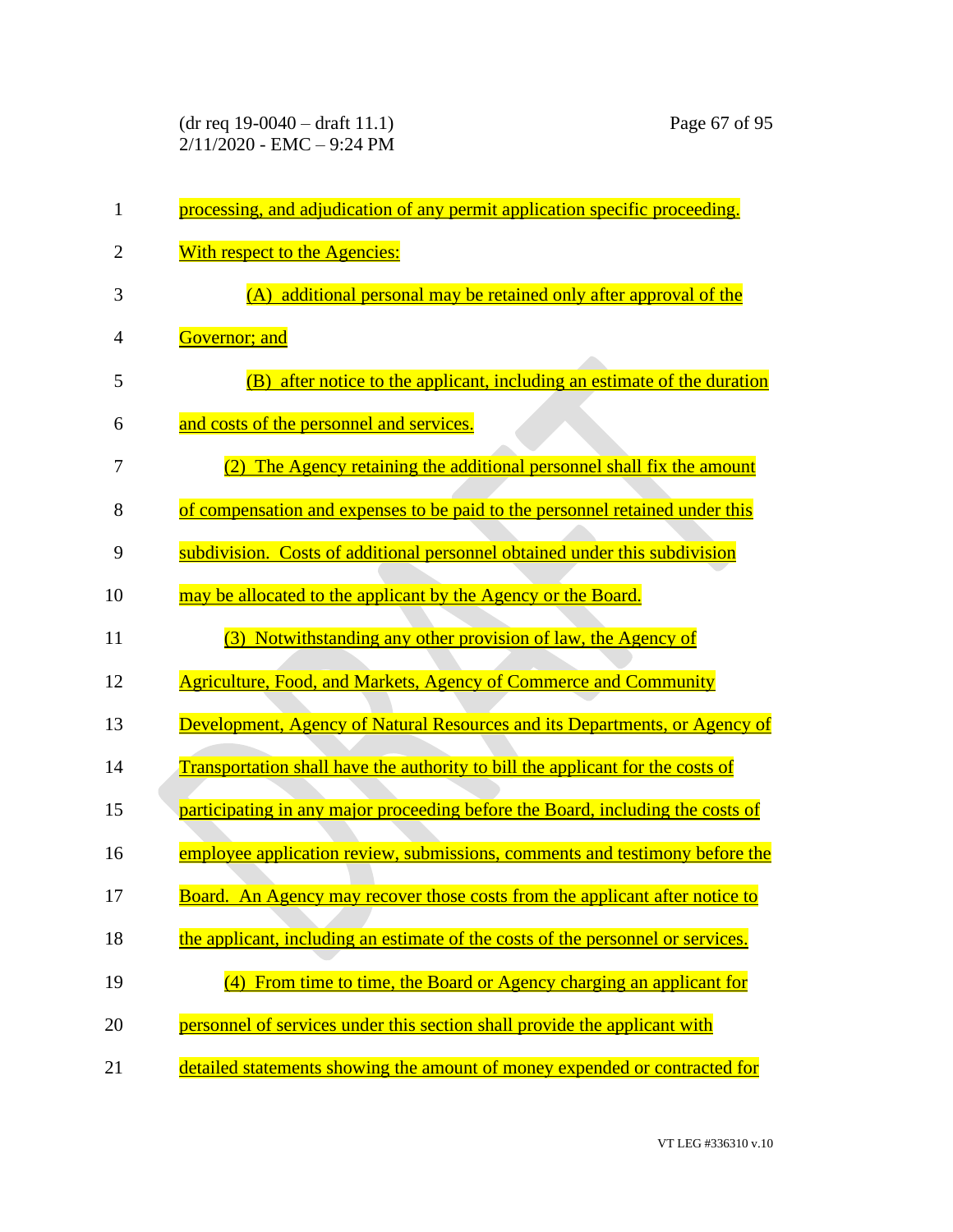(dr req 19-0040 – draft 11.1) Page 68 of 95 2/11/2020 - EMC – 9:24 PM

| 1              | in the work of such personnel and services. All funds collected from           |
|----------------|--------------------------------------------------------------------------------|
| $\overline{2}$ | applicants under this section shall be paid directly to the Board, Agency, or  |
| 3              | Department.                                                                    |
| 4              | (5) The Board shall, upon petition of an applicant to which costs are          |
| 5              | allocated, review and determine, after opportunity for hearing, the            |
| 6              | reasonableness of such costs. The Board shall consider the size and            |
| 7              | complexity of the project and may revise such cost allocations if determined   |
| 8              | unreasonable.                                                                  |
| 9              | (6) Nothing in this section shall confer authority on the Board to select      |
| 10             | or hire the personnel unless such personnel are retained by the Board.         |
| 11             | (b) Prior to allocating costs, the Board shall make a determination of the     |
| 12             | purpose and use of the funds, identify the recipient of the funds, provide for |
| 13             | allocation of costs to the applicant, indicate an estimated duration of the    |
| 14             | retention of personnel whose costs are being allocated, and estimate the total |
| 15             | costs to be imposed. With the approval of the Board, such estimates may be     |
| 16             | <u>revised as necessary.</u>                                                   |
| 17             | * * *                                                                          |
| 18             | *** Resource Mapping; Forest Blocks ***                                        |
| 19             | Sec. 4. 10 V.S.A. § 127 is amended to read:                                    |
| 20             | § 127. RESOURCE MAPPING                                                        |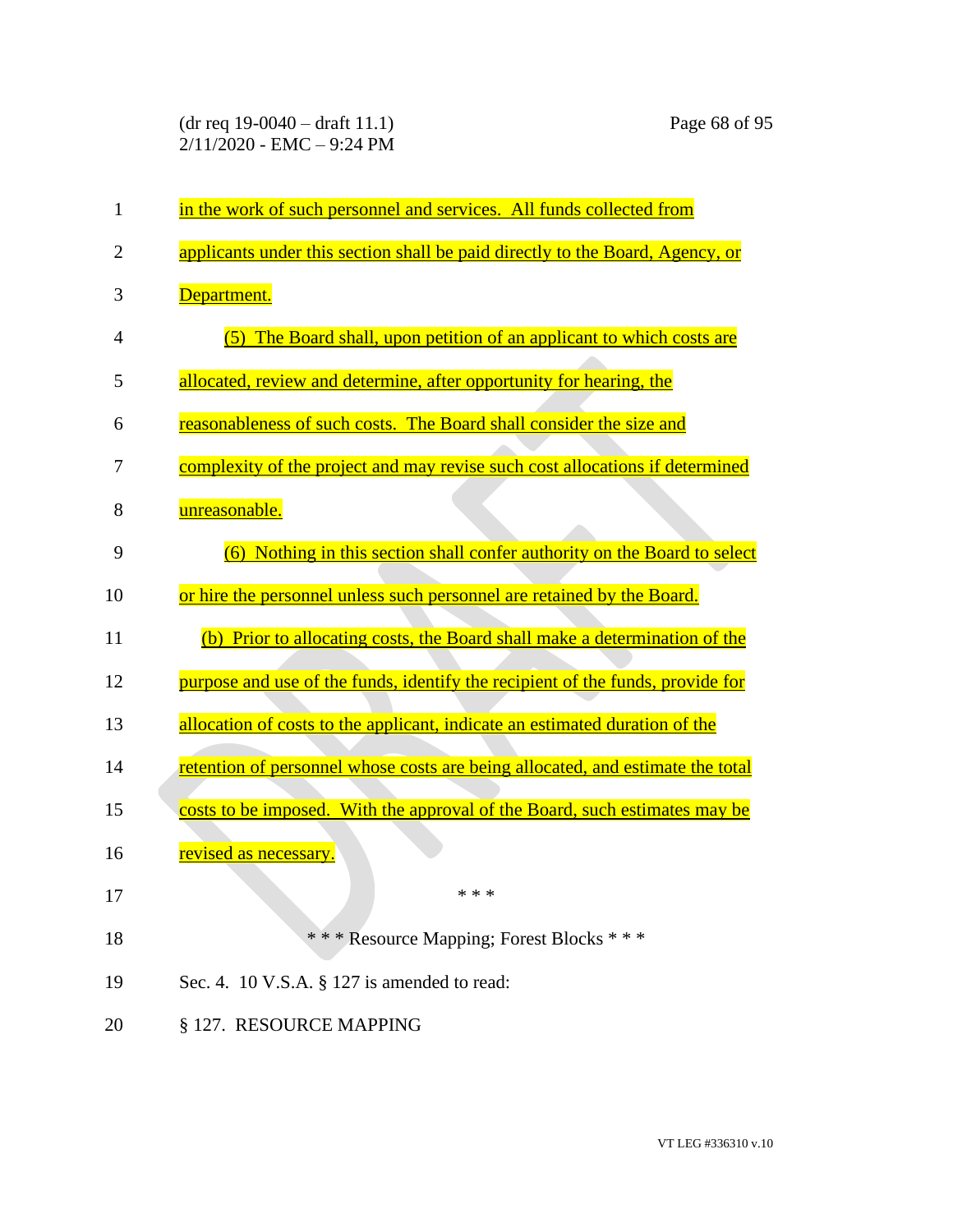| $\mathbf{1}$   | (a) On or before January 15, 2013, the The Secretary of Natural Resources        |
|----------------|----------------------------------------------------------------------------------|
| $\overline{2}$ | (the Secretary) shall complete and maintain resource mapping based on the        |
| 3              | Geographic Information System (GIS) or other technology. The mapping shall       |
| 4              | identify natural resources throughout the State, including forest blocks, that   |
| 5              | may be relevant to the consideration of energy projects and projects subject to  |
| 6              | chapter 151 of this title. The Center for Geographic Information shall be        |
| 7              | available to provide assistance to the Secretary in carrying out the GIS-based   |
| 8              | resource mapping.                                                                |
| 9              | (b) The Secretary of Natural Resources shall consider the GIS-based              |
| 10             | resource maps developed under subsection (a) of this section when providing      |
| 11             | evidence and recommendations to the Public Utility Commission under              |
| 12             | 30 V.S.A. § 248(b)(5) and when commenting on or providing                        |
| 13             | recommendations under chapter 151 of this title to District Commissions on       |
| 14             | other projects.                                                                  |
| 15             | (c) The Secretary shall establish and maintain written procedures that           |
| 16             | include a process and science-based criteria for updating resource maps          |
| 17             | developed under subsection (a) of this section. Before establishing or revising  |
| 18             | these procedures, the Secretary shall provide opportunities for affected parties |
| 19             | and the public to submit relevant information and recommendations.               |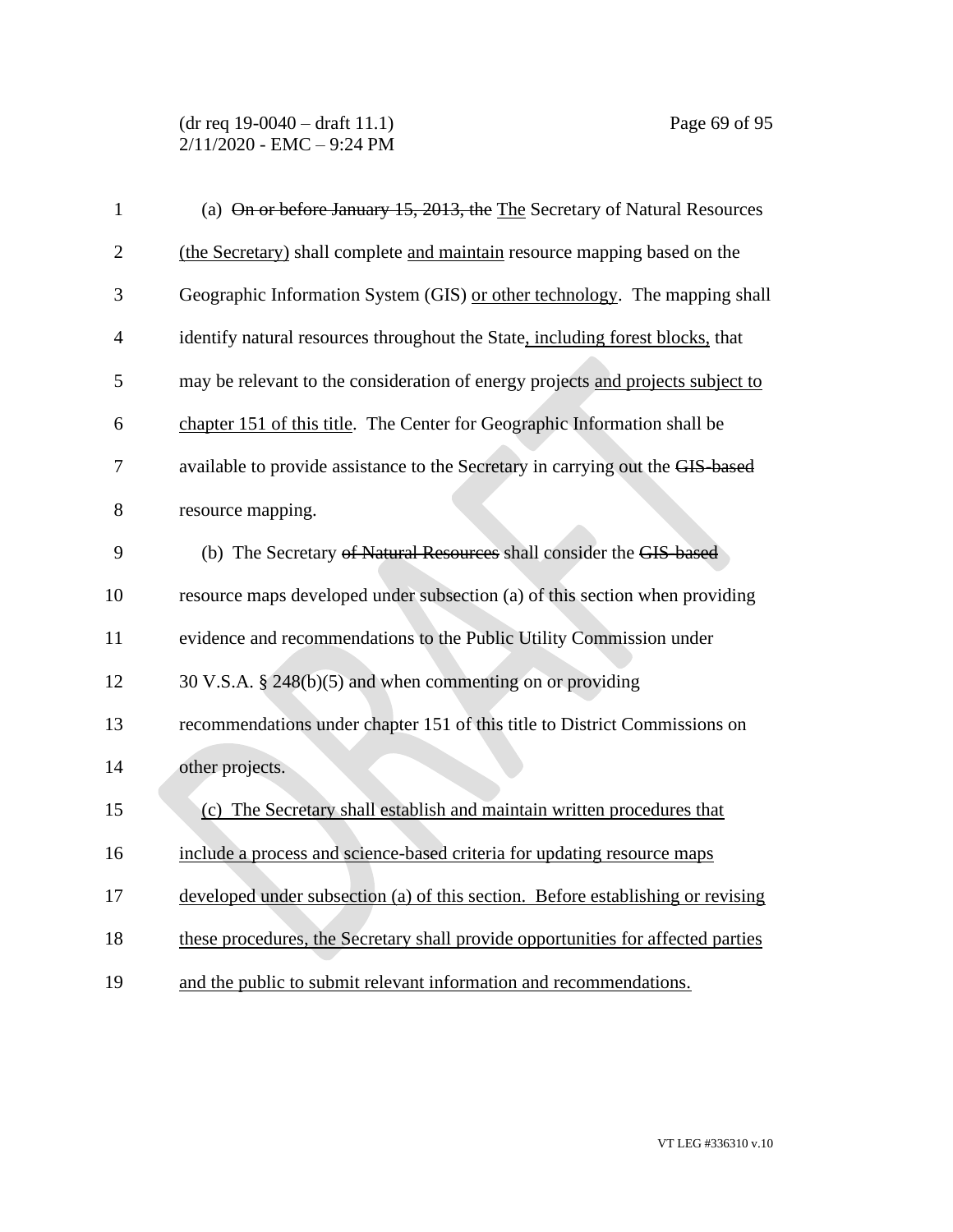| $\mathbf{1}$   | *** Designated Center Appeal ***                                                      |
|----------------|---------------------------------------------------------------------------------------|
| $\overline{2}$ | Sec. 5. 24 V.S.A. § 2798 is amended to read:                                          |
| 3              | § 2798. DESIGNATION DECISIONS; NONAPPEAL APPEAL                                       |
| 4              | (a) The A person aggrieved by a designation decisions decision of the State           |
| 5              | Board under this chapter are not subject to appeal one or more of sections 2793       |
| 6              | through 2793e of this title may appeal to the Natural Resources Board                 |
| 7              | established under 10 V.S.A. chapter 151 within 30 days of the decision. If the        |
| 8              | decision pertains to designation of a growth center under section 2793c of this       |
| 9              | title, the period for filing an appeal shall be tolled by the filing of a request for |
| 10             | reconsideration under that section and shall commence to run in full on the           |
| 11             | State Board's issuance of a decision on that request.                                 |
| 12             | (b) The Natural Resources Board shall conduct a de novo hearing on the                |
| 13             | decision under appeal and shall proceed in accordance with the contested case         |
| 14             | requirements of the Vermont Administrative Procedure Act. The Natural                 |
| 15             | Resources Board shall issue a final decision within 90 days of the filing of the      |
| 16             | appeal. The provisions of 10 V.S.A. $\S$ 6024 regarding assistance to the Natural     |
| 17             | Resources Board from other departments and agencies of the State shall apply          |
| 18             | to appeals under this section.                                                        |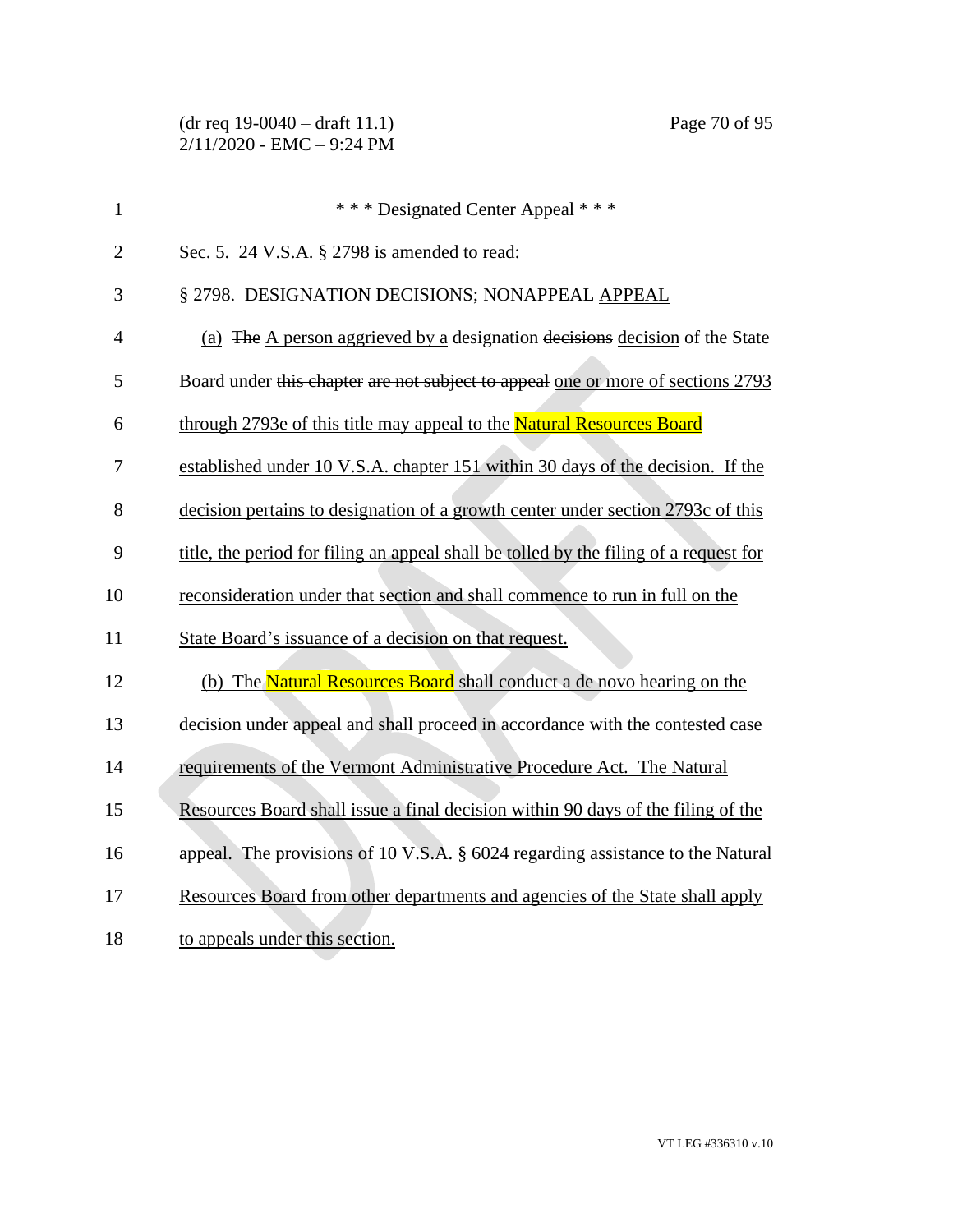(dr req 19-0040 – draft 11.1) Page 71 of 95  $2/11/2020$  - EMC - 9:24 PM

| $\mathbf{1}$   | *** Regional and Municipal Planning ***                                            |
|----------------|------------------------------------------------------------------------------------|
| $\overline{2}$ | Sec. 6. 24 V.S.A. $\S$ 4348(f) is amended to read:                                 |
| 3              | (f) A regional plan or amendment shall be adopted by not less than a               |
| $\overline{4}$ | 60 percent vote of the commissioners representing municipalities, in               |
| 5              | accordance with the bylaws of the regional planning commission, and                |
| 6              | immediately submitted to the legislative bodies of the municipalities that         |
| $\tau$         | comprise the region.                                                               |
| $8\,$          | (1) The plan or amendment shall be considered duly adopted and shall               |
| 9              | take effect 35 days after the date of adoption, unless, within 35 days of the date |
| 10             | of adoption, the regional planning commission receives certification from the      |
| 11             | legislative bodies of a majority of the municipalities in the region vetoing the   |
| 12             | proposed plan or amendment. In case of such a veto, the plan or amendment          |
| 13             | shall be deemed rejected.                                                          |
| 14             | (2) Upon adoption, the regional planning commission shall submit the               |
| 15             | plan or amendment to the Natural Resources Board established under                 |
| 16             | 10 V.S.A. chapter 151, which shall approve the plan or amendment if it             |
| 17             | determines that the plan or amendment is consistent with the goals of section      |
| 18             | 4302 of this title. The plan or amendment shall take effect on the issuance of     |
| 19             | such approval. The Board shall issue its decision within 30 days after             |

20 receiving the plan or amendment.

 $***$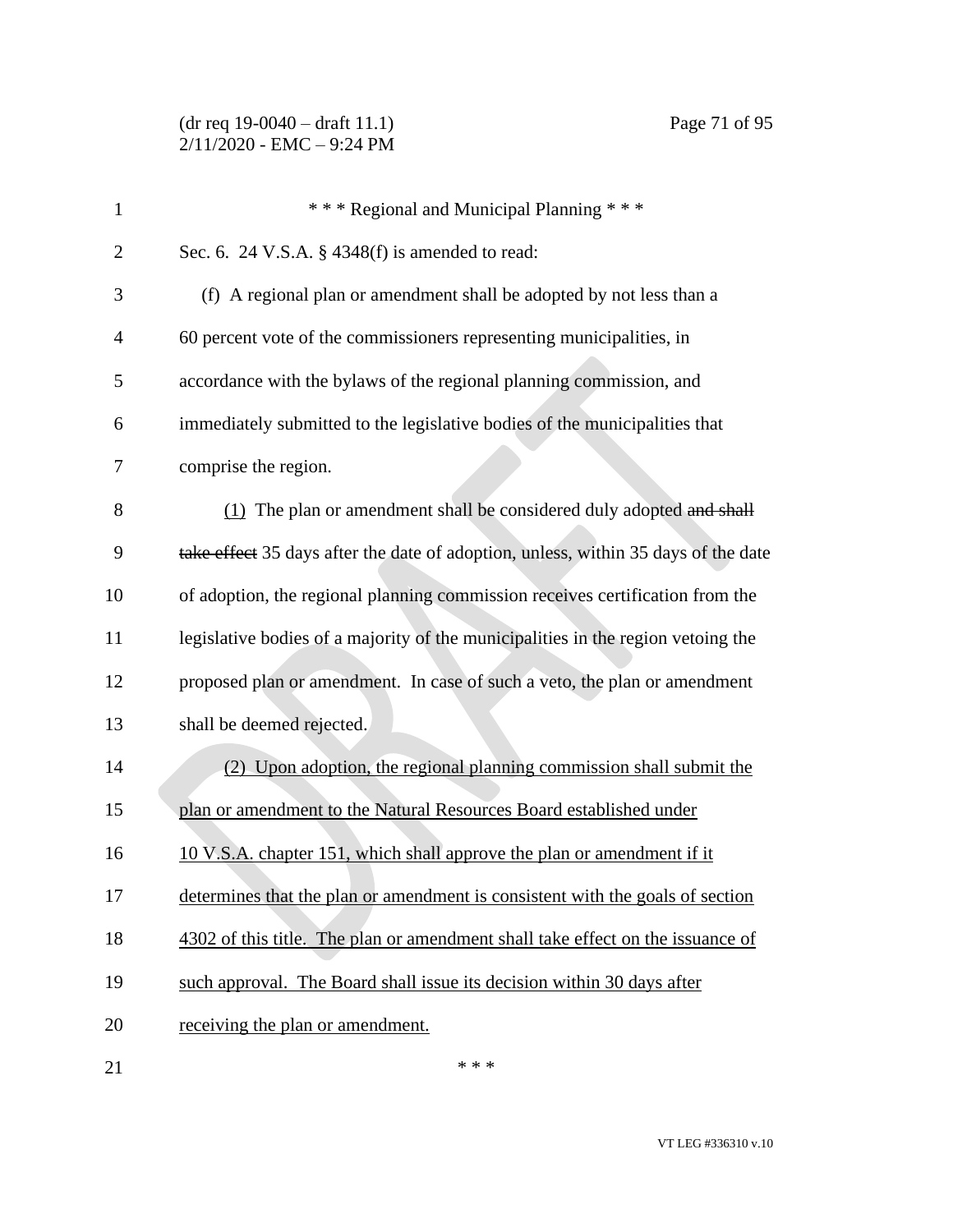(dr req 19-0040 – draft 11.1) Page 72 of 95 2/11/2020 - EMC – 9:24 PM

| $\mathbf{1}$   | Sec. 7. 24 V.S.A. § 4382 is amended to read:                                    |
|----------------|---------------------------------------------------------------------------------|
| $\overline{2}$ | § 4382. THE PLAN FOR A MUNICIPALITY                                             |
| 3              | (a) A plan for a municipality may shall be consistent with the goals            |
| 4              | established in section 4302 of this title and compatible with approved plans of |
| 5              | other municipalities in the region and with the regional plan and shall include |
| 6              | the following:                                                                  |
| 7              | * * *                                                                           |
| 8              | Sec. 8. 24 V.S.A. § 4460 is amended to read:                                    |
| 9              | § 4460. APPROPRIATE MUNICIPAL PANELS                                            |
| 10             | * * *                                                                           |
| 11             | $(f)(1)$ This subsection shall apply to a subdivision or development that:      |
| 12             | (A) was previously permitted pursuant to 10 V.S.A. chapter 151;                 |
| 13             | (B) is located in a downtown development district or neighborhood               |
| 14             | development area designated pursuant to chapter 76A of this title; and          |
| 15             | (C) has applied for a permit or permit amendment required by zoning             |
| 16             | regulations or bylaws adopted pursuant to this subchapter.                      |
| 17             | (2) The appropriate municipal panel reviewing an application for a              |
| 18             | municipal permit or permit amendment pursuant to this subsection shall          |
| 19             | include conditions contained within a permit previously issued pursuant to 10   |
| 20             | V.S.A. chapter 151 unless the panel determines that the permit condition        |
| 21             | pertains to any of the following:                                               |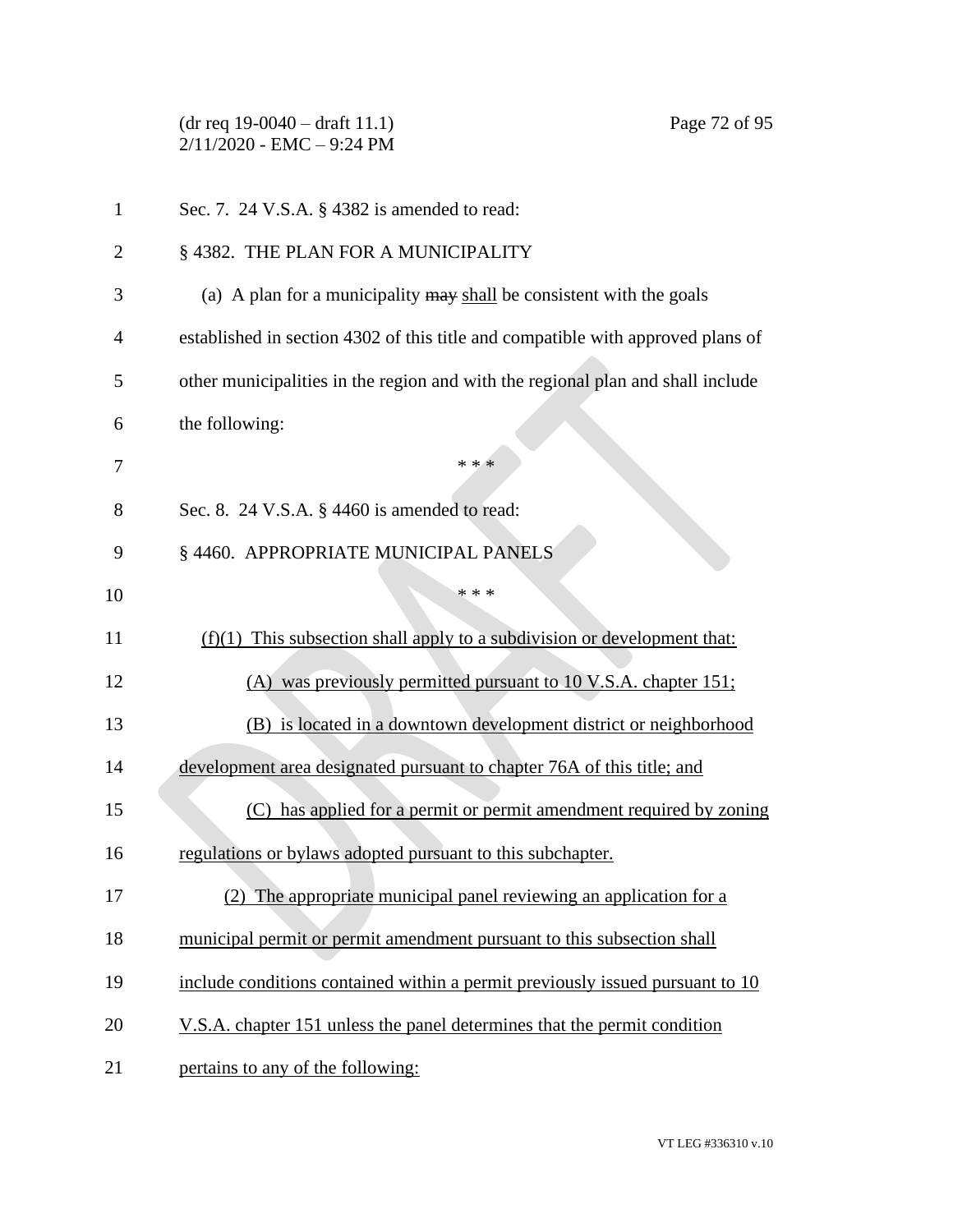## (dr req 19-0040 – draft 11.1) Page 73 of 95 2/11/2020 - EMC – 9:24 PM

| $\mathbf{1}$   | (A) the construction phase of the project that has already been                    |
|----------------|------------------------------------------------------------------------------------|
| $\overline{2}$ | completed;                                                                         |
| 3              | (B) compliance with another State permit that has independent                      |
| 4              | jurisdiction that addresses the condition in the previously issued permit;         |
| 5              | federal or State law that is no longer in effect or applicable;<br>(C)             |
| 6              | (D) an issue that is addressed by municipal regulation, and the project            |
| 7              | will meet the municipal standards; and                                             |
| 8              | (E) a physical or use condition that is no longer in effect or                     |
| 9              | applicable, or that will no longer be in effect or applicable once the new project |
| 10             | is approved.                                                                       |
| 11             | (3) After issuing or amending a permit containing conditions pursuant to           |
| 12             | this subsection, the appropriate municipal panel shall provide notice and a        |
| 13             | copy of the permit to the Natural Resources Board.                                 |
| 14             | (4) The appropriate municipal panel's determinations shall be made                 |
| 15             | following notice and a public hearing as provided in section $4464(a)(1)$ of this  |
| 16             | title and to those persons requiring notice pursuant to 10 V.S.A. § 6084(b). The   |
| 17             | notice shall explicitly reference the existing Act 250 permit.                     |
| 18             | (5) The appropriate municipal panel's decision shall be issued in accord           |
| 19             | with section 4464(b) of this title and shall include specific findings with        |
| 20             | respect to its determinations pursuant to subdivision $(f)(2)$ of this section.    |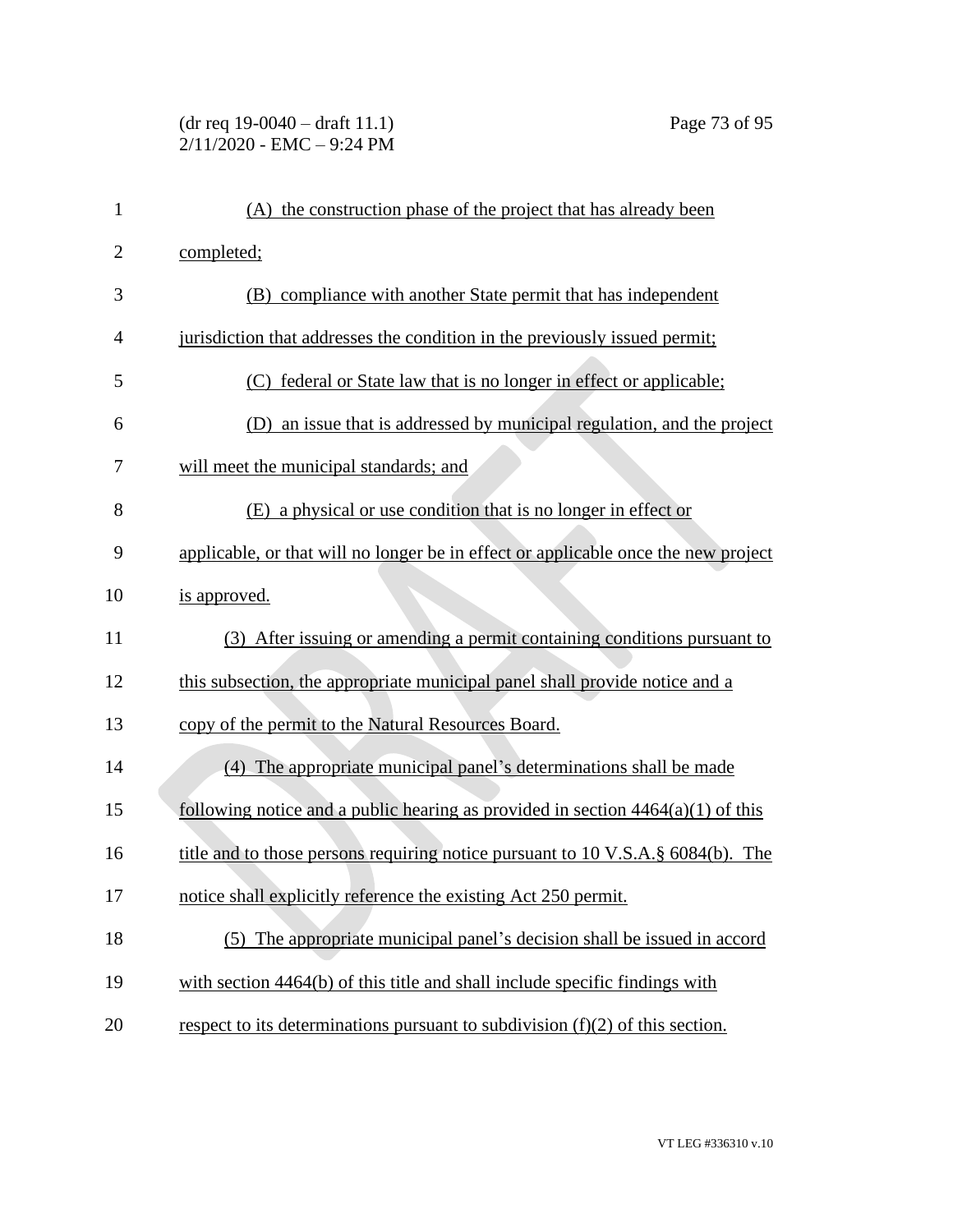(dr req 19-0040 – draft 11.1) Page 74 of 95 2/11/2020 - EMC – 9:24 PM

| 1              | (6) Any final action by the appropriate municipal panel affecting a                |
|----------------|------------------------------------------------------------------------------------|
| $\overline{2}$ | condition of a permit previously issued pursuant to 10 V.S.A. chapter 151 shall    |
| 3              | be recorded in the municipal land records.                                         |
| 4              | Sec. 9. REPEAL                                                                     |
| 5              | 10 V.S.A. § 6086b (downtown development; findings) is repealed.                    |
| 6              | *** Environmental Division ***                                                     |
| 7              | Sec. 10. 10 V.S.A. chapter 220 is amended to read:                                 |
| 8              | CHAPTER 220. CONSOLIDATED ENVIRONMENTAL APPEALS                                    |
| 9              | § 8501. PURPOSE                                                                    |
| 10             | It is the purpose of this chapter to:                                              |
| 11             | (1) consolidate existing appeal routes for municipal zoning and                    |
| 12             | subdivision decisions and acts or decisions of the Secretary of Natural            |
| 13             | Resources, <i>district environmental coordinators, and District Commissions,</i>   |
| 14             | excluding enforcement actions brought pursuant to chapters 201 and 211 of          |
| 15             | this title and the adoption of rules under 3 V.S.A. chapter 25;                    |
| 16             | (2) standardize the appeal periods, the parties who may appeal these acts          |
| 17             | or decisions, and the ability to stay any act or decision upon appeal, taking into |
| 18             | account the nature of the different programs affected;                             |
| 19             | (3) encourage people to get involved in the Act 250 permitting process             |
| 20             | at the initial stages of review by a District Commission by requiring              |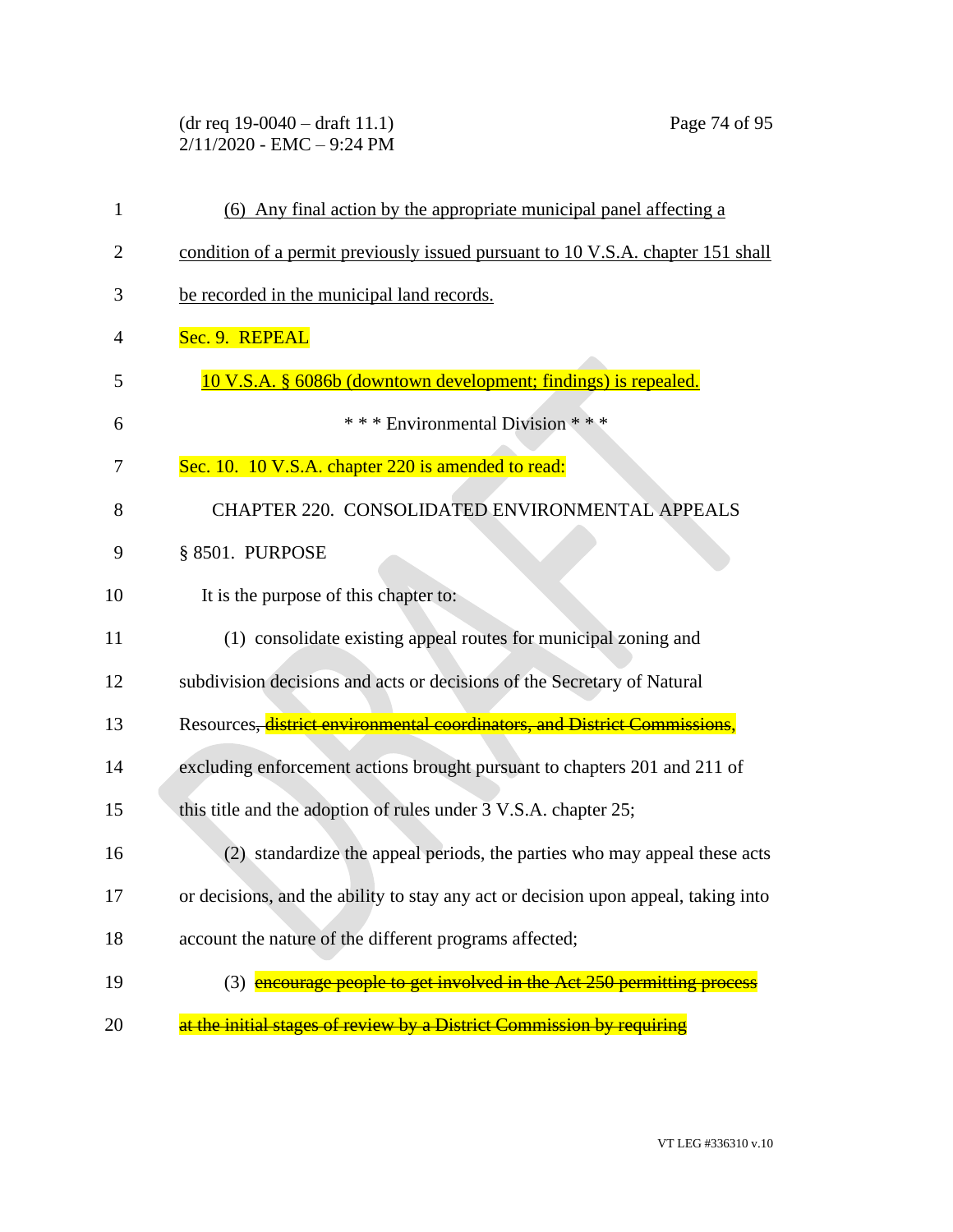| 1  | participation as a prerequisite for an appeal of a District Commission decision         |
|----|-----------------------------------------------------------------------------------------|
| 2  | to the Environmental Division;                                                          |
| 3  | (4) assure ensure that clear appeal routes exist for acts and decisions of              |
| 4  | the Secretary of Natural Resources;                                                     |
| 5  | $\left(\frac{5}{4}\right)$ consolidate appeals of decisions related to renewable energy |
| 6  | generation plants and telecommunications facilities with review under,                  |
| 7  | respectively, 30 V.S.A. §§ 248 and 248a, with appeals and consolidation of              |
| 8  | proceedings pertaining to telecommunications facilities occurring only while            |
| 9  | 30 V.S.A. § 248a remains in effect.                                                     |
| 10 | * * *                                                                                   |
| 11 | § 8503. APPLICABILITY                                                                   |
| 12 | (a) This chapter shall govern all appeals of an act or decision of the                  |
| 13 | Secretary, excluding appeals of enforcement actions under chapters 201 and              |
| 14 | 211 of this title and rulemaking, under:                                                |
| 15 | * * *                                                                                   |
| 16 | (b) This chapter shall govern:                                                          |
| 17 | (1) appeals from an act or decision of a District Commission under                      |
| 18 | chapter 151 of this title.                                                              |
| 19 | (2) appeals from a district coordinator jurisdictional opinion under                    |
| 20 | § 6007(e) of this title.                                                                |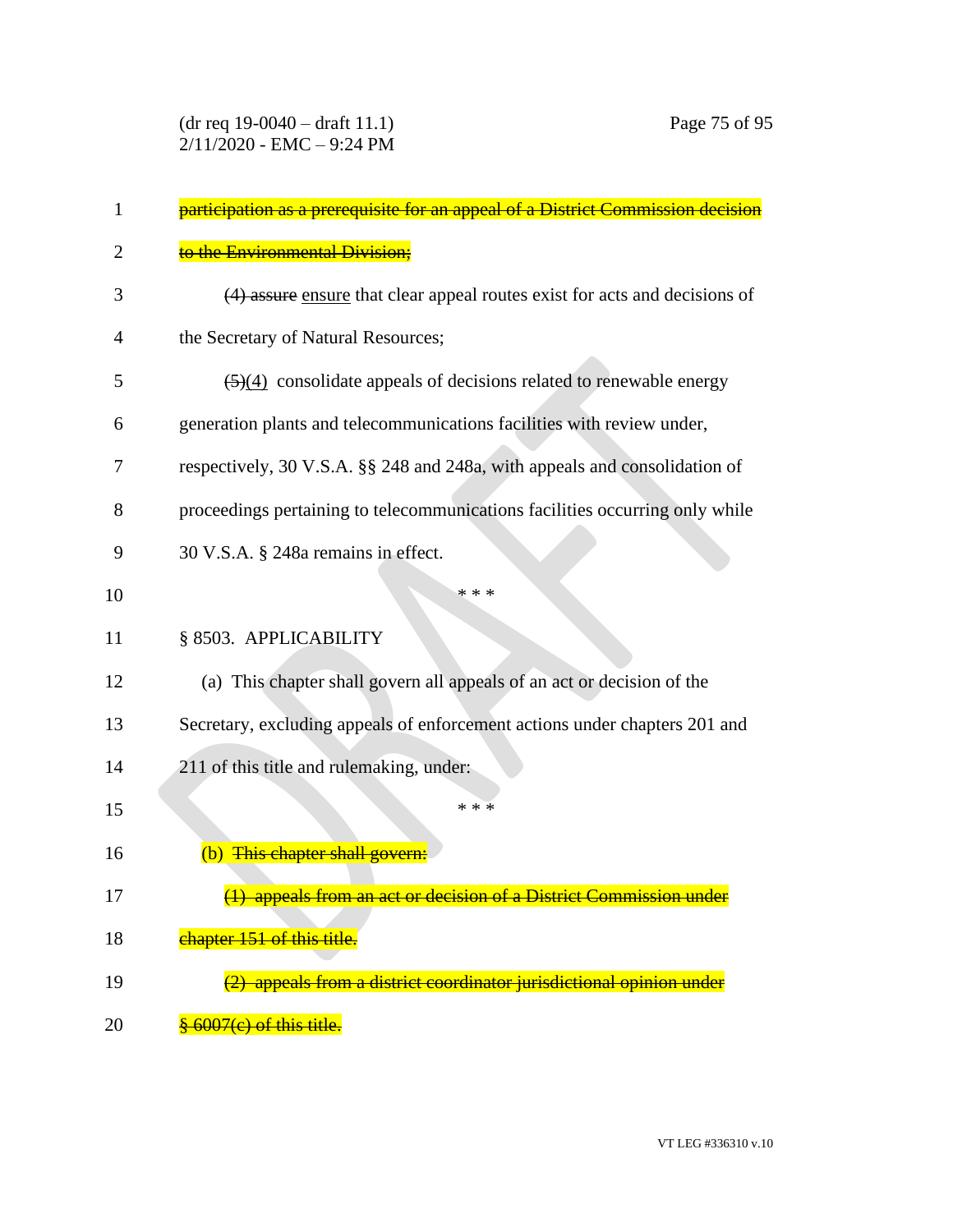(dr req 19-0040 – draft 11.1) Page 76 of 95 2/11/2020 - EMC – 9:24 PM

| 1  | <b>findings of fact and conclusions</b><br><del>law issued by the</del>                                    |
|----|------------------------------------------------------------------------------------------------------------|
| 2  | Natural Resources Board in its review of a designated growth center for                                    |
| 3  | conformance with the criteria of subsection 6086(a) of this title, pursuant to                             |
| 4  | authority granted at 24 V.S.A. § 2793c(f). [Repealed.]                                                     |
| 5  | * * *                                                                                                      |
| 6  | § 8504. APPEALS TO THE ENVIRONMENTAL DIVISION                                                              |
| 7  | (a) $\frac{\text{Act } 250 \text{ and}}{\text{A}$ Agency appeals. Within 30 days of the date of the act or |
| 8  | decision, any person aggrieved by an act or decision of the Secretary <sub>, a</sub> District              |
| 9  | Commission, or a district coordinator under the provisions of law listed in                                |
| 10 | section 8503 of this title, or any party by right, may appeal to the                                       |
| 11 | Environmental Division, except for an act or decision of the Secretary under                               |
| 12 | subdivision $6086b(3)(E)$ of this title or governed by section 8506 of this title.                         |
| 13 | * * *                                                                                                      |
| 14 | (c) Notice of the filing of an appeal.                                                                     |
| 15 | (1) Upon filing an appeal from an act or decision of the District                                          |
| 16 | <u>'ommission, the appellant shall notify all parties who had party status as </u>                         |
| 17 | end of the District Commission proceeding, all friends of the Commission, and                              |
| 18 | the Natural Resources Board that an appeal is being filed. In addition, the                                |
| 19 | appellant shall publish notice not more than 10 days after providing notice as                             |
| 20 | required under this subsection, at the appellant's expense, in a newspaper of                              |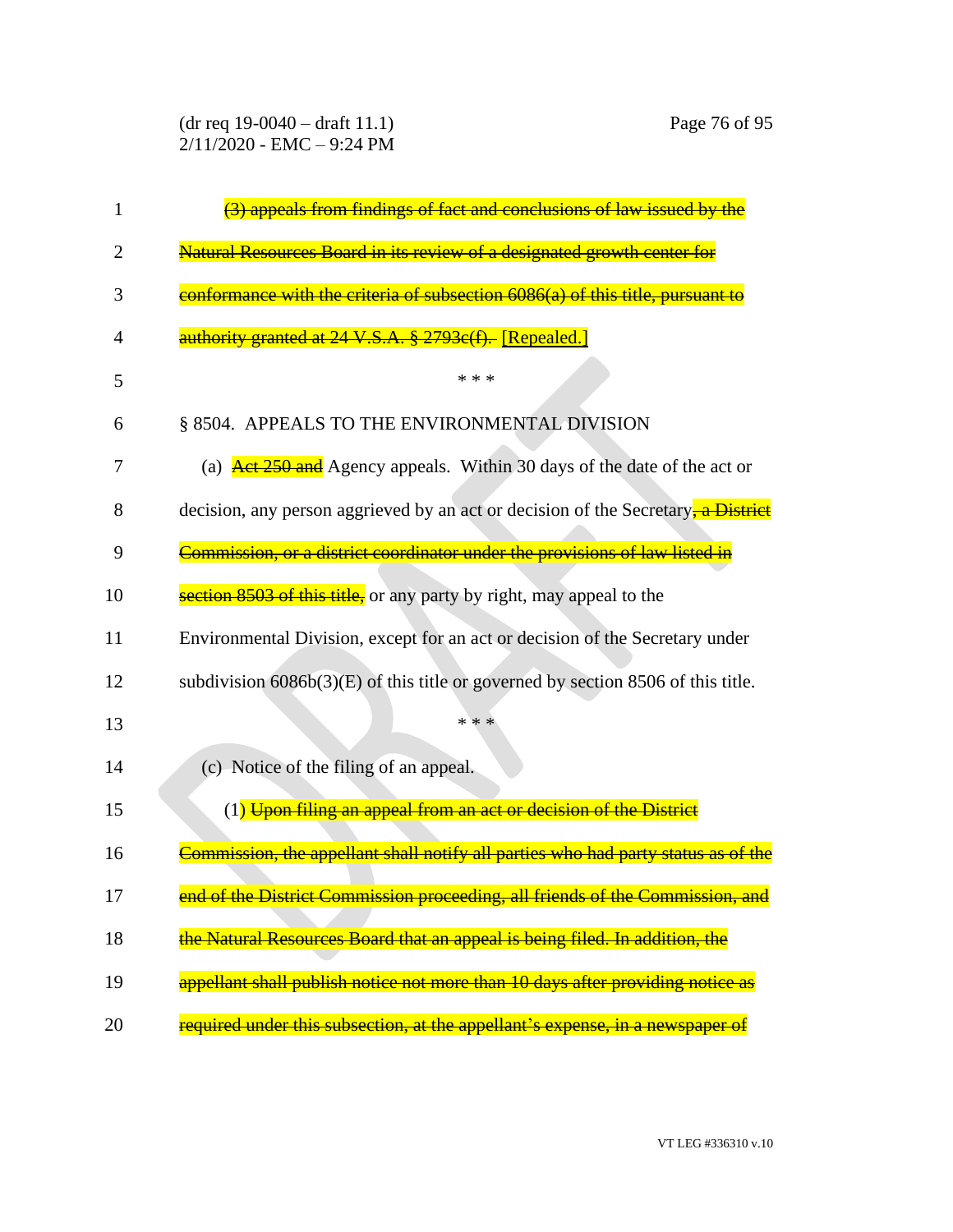## 1 general circulation in the area of the project which is the subject of the 2 decision.

 $\frac{2}{2}$  Upon the filing of an appeal from the act or decision of the Secretary under the provisions of law listed in section 8503 of this title, the appellant shall provide notice of the filing of an appeal to the following persons: the applicant before the Agency of Natural Resources, if other than the appellant; the owner of the land where the project is located if the applicant is not the owner; the municipality in which the project is located; the municipal and regional planning commissions for the municipality in which the project is located; if the project site is located on a boundary, any adjacent Vermont municipality and the municipal and regional planning commissions for that municipality; any State agency affected; the solid waste management district in which the project is located, if the project constitutes a facility pursuant to subdivision 6602(10) of this title; all persons required to receive notice of receipt of an application or notice of the issuance of a draft permit; and all persons on any mailing list for the decision involved. In addition, the appellant shall publish notice not more than 10 days after providing notice as required under this subsection, at the appellant's expense, in a newspaper of general circulation in the area of the project which is the subject of the decision.  $(3)(2)$  In the case of appeals under 24 V.S.A. chapter 117, notice shall be as required under 24 V.S.A. § 4471.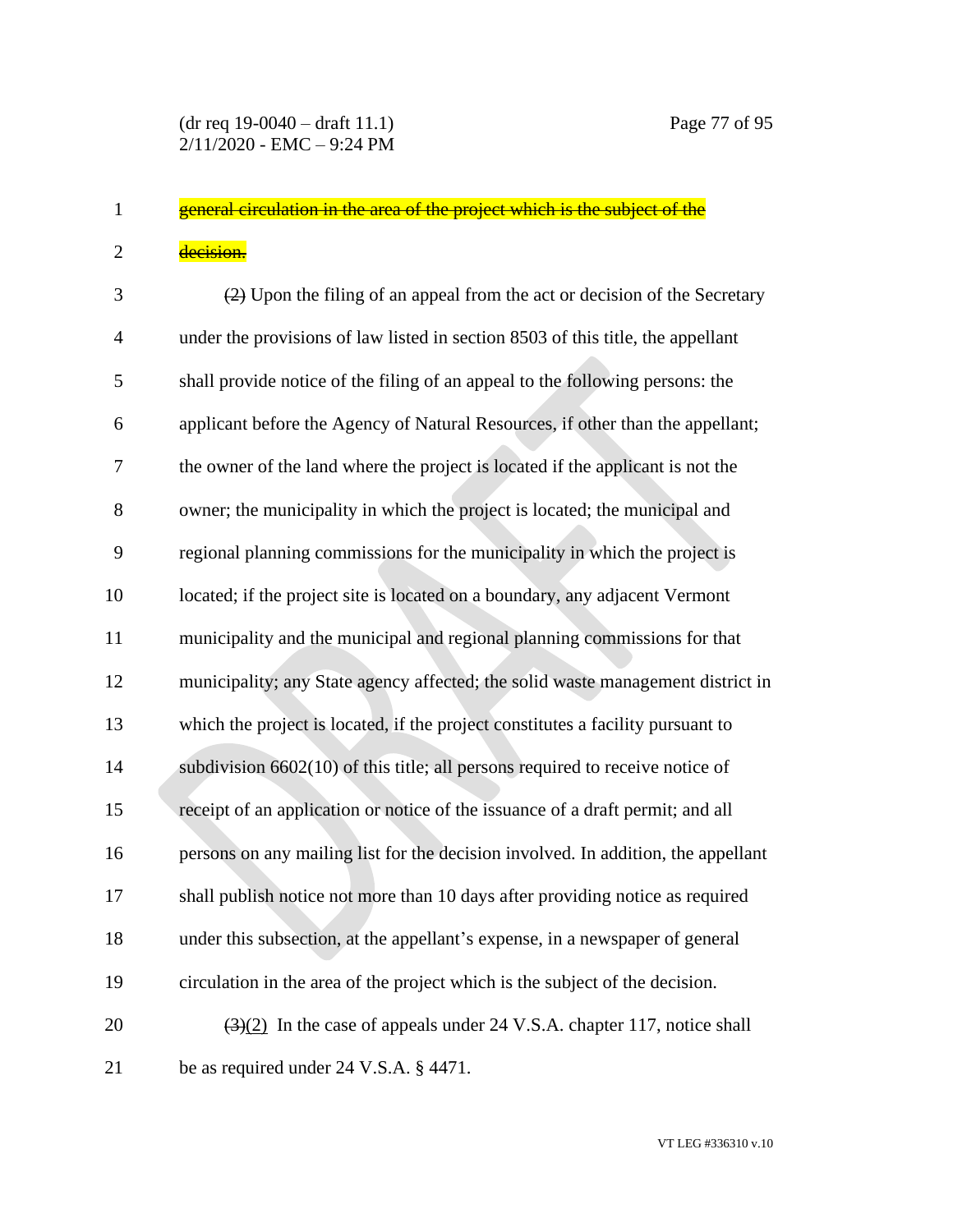| 1  | (d) Requirement to participate before the District Commission or the            |
|----|---------------------------------------------------------------------------------|
| 2  | Secretary.                                                                      |
| 3  | (1) Participation before District Commission. An aggrieved person shall         |
| 4  | not appeal an act or decision that was made by a District Commission unless     |
| 5  | the person was granted party status by the District Commission pursuant to      |
| 6  | subdivision 6085(c)(1)(E) of this title, participated in the proceedings before |
| 7  | the District Commission, and retained party status at the end of the District   |
| 8  | Commission proceedings. In addition, the person may only appeal those issues    |
| 9  | under the criteria with respect to which the person was granted party status.   |
| 10 | However, notwithstanding these limitations, an aggrieved person may appeal      |
| 11 | an act or decision of the District Commission if the Environmental judge        |
| 12 | determines that:                                                                |
| 13 | (A) there was a procedural defect that prevented the person from                |
| 14 | obtaining party status or participating in the proceeding;                      |
| 15 | (B) the decision being appealed is the grant or denial of party status;         |
| 16 | $\overline{\text{or}}$                                                          |
| 17 | (C) some other condition exists which would result in manifest                  |
| 18 | injustice if the person's right to appeal was disallowed.                       |
| 19 | (2) Participation before the Secretary.                                         |
| 20 | $(A)$ An aggrieved person shall not appeal an act or decision of the            |
| 21 | Secretary unless the person submitted to the Secretary a written comment        |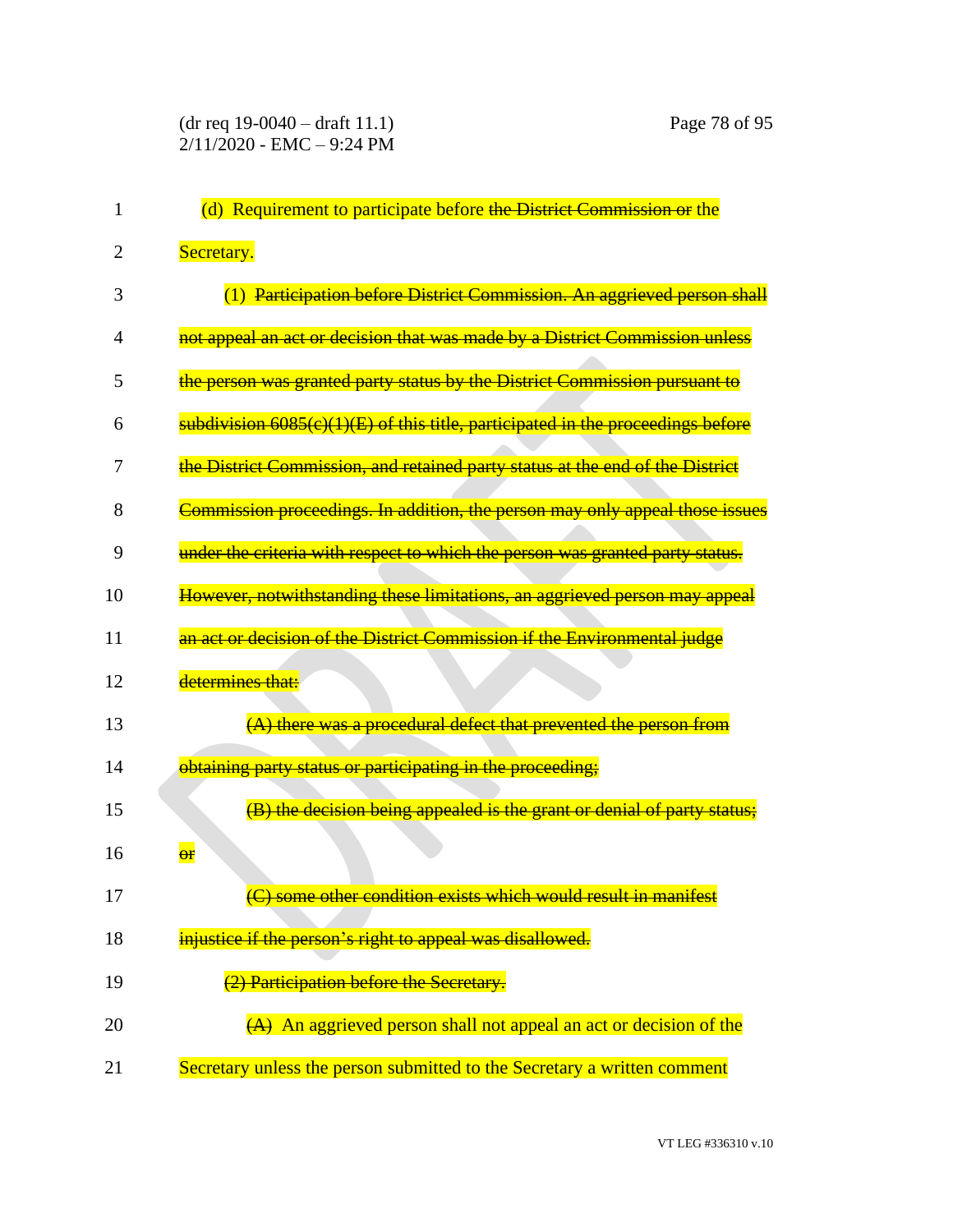(dr req 19-0040 – draft 11.1) Page 79 of 95 2/11/2020 - EMC – 9:24 PM

| $\mathbf{1}$   | during the comment period or an oral comment at the public meeting                                |
|----------------|---------------------------------------------------------------------------------------------------|
| $\overline{2}$ | conducted by the Secretary. In addition, the person may only appeal issues                        |
| 3              | related to the person's comment to the Secretary.                                                 |
| 4              | $\overline{H(A)}$ To be sufficient for the purpose of appeal, a comment to the                    |
| 5              | Secretary shall identify each reasonably ascertainable issue with enough                          |
| 6              | particularity so that a meaningful response can be provided.                                      |
| 7              | $\frac{H_{i}(B)}{H_{i}(B)}$ The appellant shall identify each comment that the                    |
| 8              | appellant submitted to the Secretary that identifies or relates to an issue raised                |
| 9              | in his or her appeal.                                                                             |
| 10             | $\overline{(\overline{\mathbf{iii}})(C)}$ A person moving to dismiss an appeal or an issue raised |
| 11             | by an appeal pursuant to this subdivision $(A)(1)$ shall have the burden to prove                 |
| 12             | that the requirements of this subdivision $(A)(1)$ are not satisfied.                             |
| 13             | $\frac{1}{2}(B)(2)$ Notwithstanding the limitations of subdivision $\frac{2}{2}(A)(1)$ of         |
| 14             | this subsection, an aggrieved person may appeal an act or decision of the                         |
| 15             | Secretary if the Environmental judge determines that:                                             |
| 16             | $\frac{H(A)}{H(A)}$ there was a procedural defect that prevented the person                       |
| 17             | from commenting during the comment period or at the public meeting or                             |
| 18             | otherwise participating in the proceeding;                                                        |
| 19             | $\overline{H}(H)(B)$ the Secretary did not conduct a comment period and did not                   |
| 20             | hold a public meeting;                                                                            |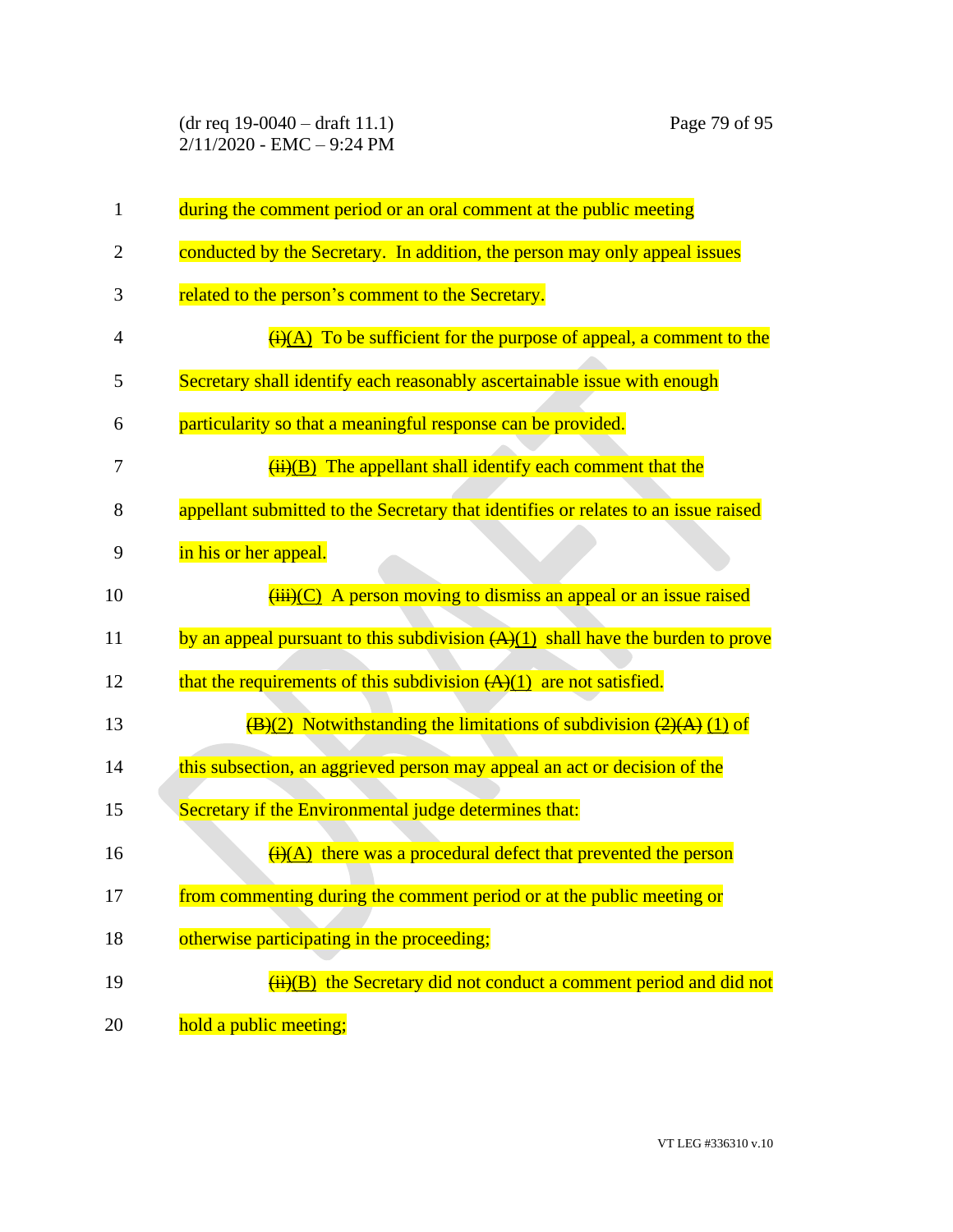(dr req 19-0040 – draft 11.1) Page 80 of 95 2/11/2020 - EMC – 9:24 PM

| 1              | $\overline{(\overline{\text{iii}})(C)}$ the person demonstrates that an issue was not reasonably |
|----------------|--------------------------------------------------------------------------------------------------|
| $\overline{2}$ | ascertainable during the review of an application or other request that led to the               |
| 3              | Secretary's act or decision; or                                                                  |
| 4              | $\overline{(+)}$ (D) some other condition exists which would result in manifest                  |
| 5              | injustice if the person's right to appeal was disallowed.                                        |
| 6              | (e) Act 250 jurisdictional determinations by a district coordinator.                             |
| 7              | $(1)$ The appellant shall provide notice of the filing of an appeal to each                      |
| 8              | person entitled to notice under subdivisions 6085(e)(1)(A) through (D) of this                   |
| 9              | title, to each person on an approved subdivision 6085(e)(1)(E) list, and to the                  |
| 10             | <b>Natural Resources Board.</b>                                                                  |
| 11             | $(2)$ Failure to appeal within the time required under subsection $(a)$ of this                  |
| 12             | section shall render the decision of the district coordinator under subsection                   |
| 13             | 6007(e) of this title the final determination regarding jurisdiction under chapter               |
| 14             | 151 of this title unless the underlying jurisdictional opinion was not properly                  |
| 15             | served on persons listed in subdivisions $6085(c)(1)(A)$ through (D) of this title               |
| 16             | and on persons on a subdivision 6085(c)(1)(E) list approved under subsection                     |
| 17             | 6007(e) of this title.                                                                           |
| 18             | (f) Stays.                                                                                       |
| 19             | (1) The filing of an appeal shall automatically stay the act or decision in                      |
| 20             | the following situations:                                                                        |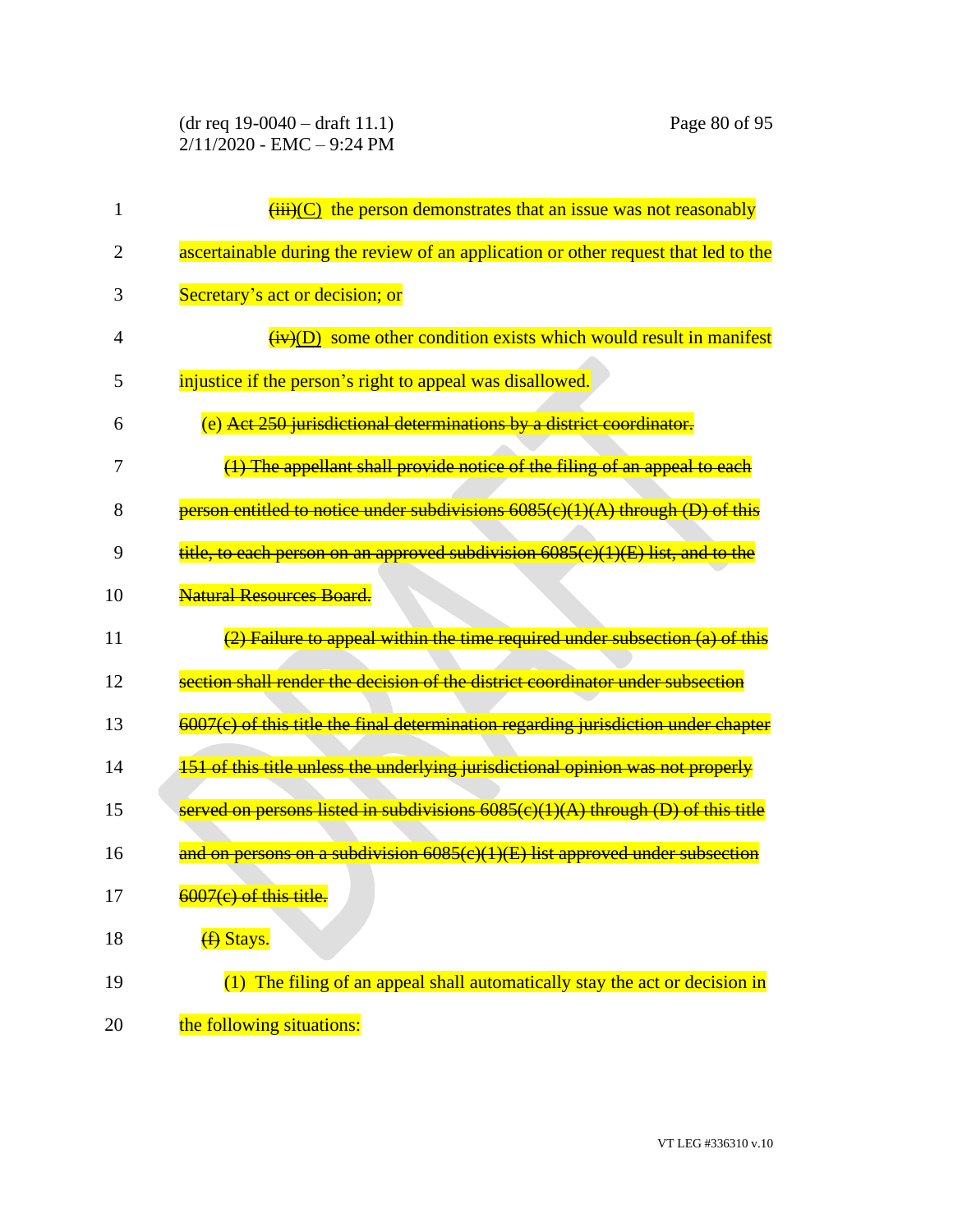| $\mathbf{1}$ | (A) acts or decisions involving stream alteration permits or shoreline                   |
|--------------|------------------------------------------------------------------------------------------|
| 2            | encroachment permits issued by the Secretary;                                            |
| 3            | (B) the denial of interested person status by a board of adjustment,                     |
| 4            | planning commission, or development review board.                                        |
| 5            | (2) Upon petition by a party or upon its own motion for a stay of an act                 |
| 6            | or decision, the Environmental Division shall perform the initial review of the          |
| 7            | request and may grant a stay. Any decision under this subsection to issue a stay         |
| 8            | shall be subject to appeal to the Supreme Court according to the Rules of                |
| 9            | <b>Appellate Procedure.</b>                                                              |
| 10           | $\frac{1}{\sqrt{g}}(f)$ Consolidated appeals. The Environmental Division may consolidate |
| 11           | or coordinate different appeals where those appeals all relate to the same               |
| 12           | project.                                                                                 |
| 13           | $\frac{h(x)}{h(x)}$ De novo hearing. The Environmental Division, applying the            |
| 14           | substantive standards that were applicable before the tribunal appealed from,            |
| 15           | shall hold a de novo hearing on those issues which have been appealed, except            |
| 16           | in the case of:                                                                          |
| 17           | (1) a decision being appealed on the record pursuant to 24 V.S.A.                        |
| 18           | chapter 117;                                                                             |
| 19           | (2) a decision of the Commissioner of Forests, Parks and Recreation                      |
| 20           | under section 2625 of this title being appealed on the record, in which case the         |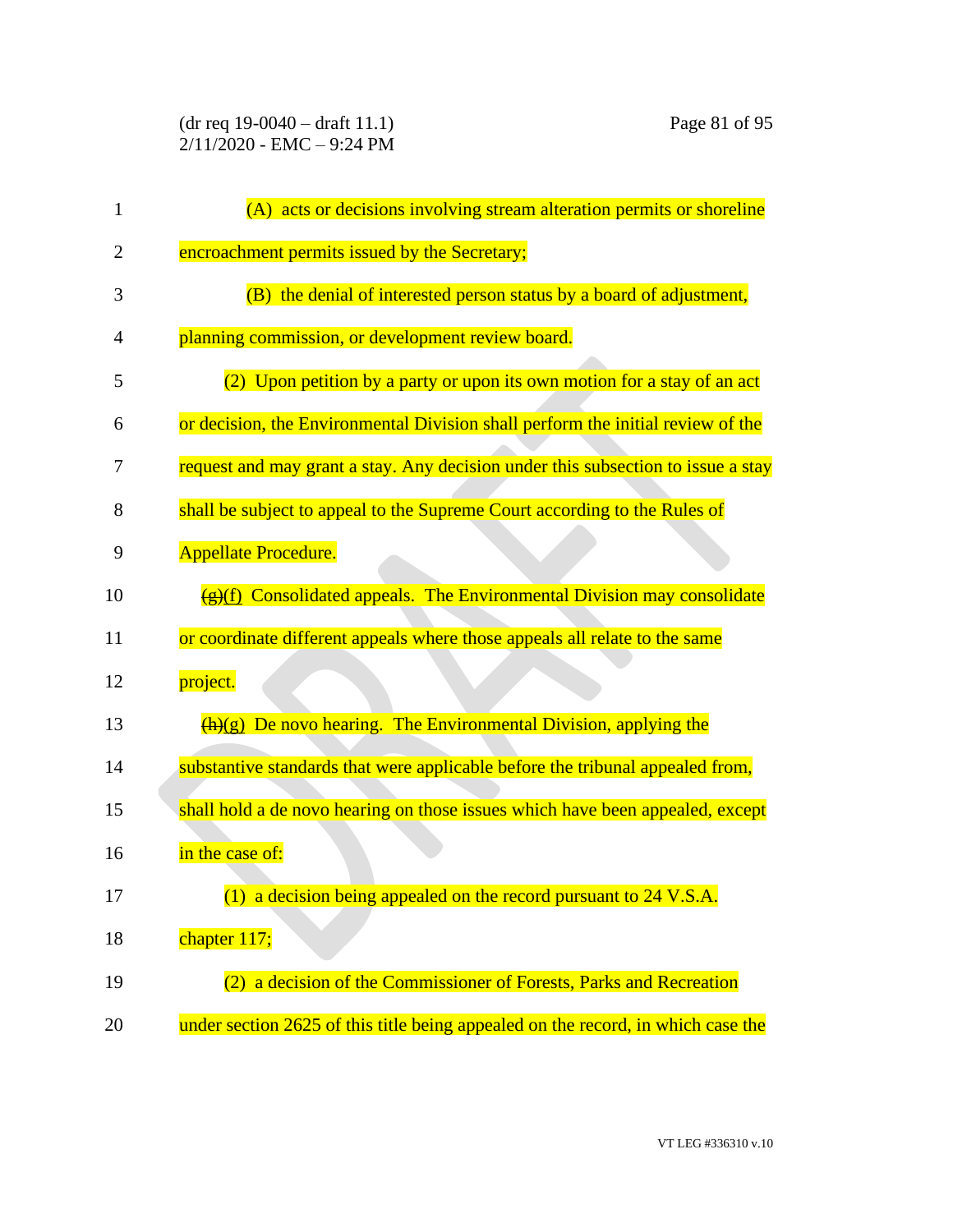(dr req 19-0040 – draft 11.1) Page 82 of 95 2/11/2020 - EMC – 9:24 PM

| 1              | court shall affirm the decision, unless it finds that the Commissioner did not               |
|----------------|----------------------------------------------------------------------------------------------|
| 2              | have reasonable grounds on which to base the decision.                                       |
| 3              | (i) Deference to Agency technical determinations. In the                                     |
| $\overline{4}$ | adjudication of appeals relating to land use permits under chapter 151 of this               |
| 5              | title, technical determinations of the Secretary shall be accorded the same                  |
| 6              | deference as they are accorded by a District Commission under subsection                     |
| 7              | 6086(d) of this title.                                                                       |
| 8              | $\overline{(+)}$ (h) Appeals of authorizations or coverage under a general permit. Any       |
| 9              | appeal of an authorization or coverage under the terms of a general permit shall             |
| 10             | be limited in scope to whether the permitted activity complies with the terms                |
| 11             | and conditions of the general permit.                                                        |
| 12             | $\frac{f(k)(i)}{k}$ Limitations on appeals. Notwithstanding any other provision of this      |
| 13             | section:                                                                                     |
| 14             | (1) there shall be no appeal from a District Commission decision when                        |
| 15             | the Commission has issued a permit and no hearing was requested or held, or                  |
| 16             | no motion to alter was filed following the issuance of an administrative                     |
| 17             | <del>amendment;</del>                                                                        |
| 18             | $\left(\frac{2}{2}\right)$ , a municipal decision regarding whether a particular application |
| 19             | qualifies for a recorded hearing under 24 V.S.A. § 4471(b) shall not be subject              |
| 20             | to appeal;                                                                                   |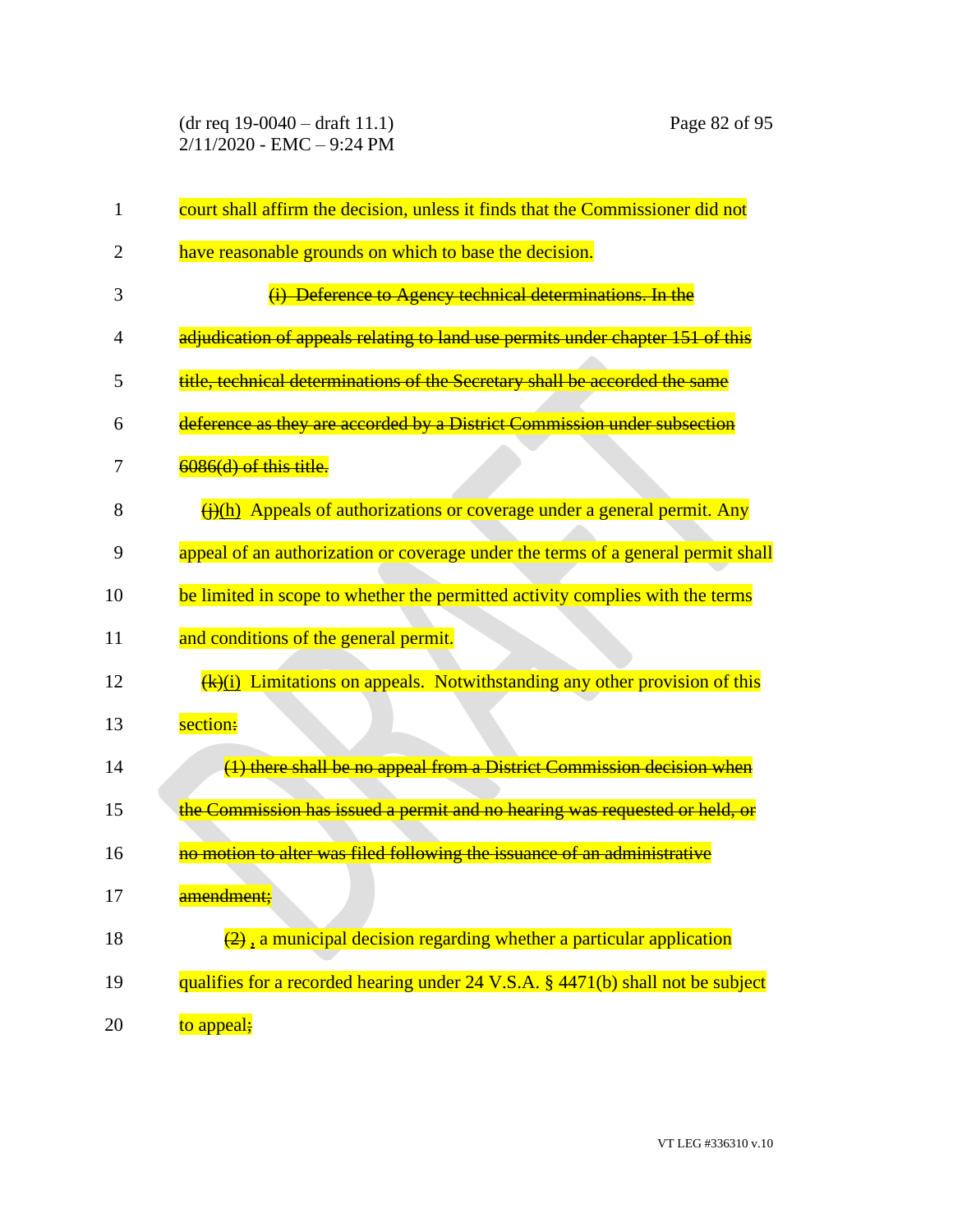(dr req 19-0040 – draft 11.1) Page 83 of 95 2/11/2020 - EMC – 9:24 PM

| 1  | (3) if a District Commission issues a partial decision under subsection                |
|----|----------------------------------------------------------------------------------------|
| 2  | 6086(b) of this title, any appeal of that decision must be taken within 30 days        |
| 3  | of the date of that decision.                                                          |
| 4  | $\frac{H(x)}{H(x)}$ Representation. The Secretary may represent the Agency of Natural  |
| 5  | Resources in all appeals under this section. The Chair of the Natural                  |
| 6  | Resources Board may represent the Board in any appeal under this section,              |
| 7  | unless the Board directs otherwise. If more than one State agency, other than          |
| 8  | the Board, either appeals or seeks to intervene in an appeal under this section,       |
| 9  | only the Attorney General may represent the interests of those agencies of the         |
| 10 | State in the appeal.                                                                   |
| 11 | $\frac{m(x)}{m(x)}$ Precedent. Prior decisions of the Environmental Board, Water       |
| 12 | Resources Board, and Waste Facilities Panel shall be given the same weight             |
| 13 | and consideration as prior decisions of the Environmental Division.                    |
| 14 | $\frac{f(n)(1)}{n}$ Intervention. Any person may intervene in a pending appeal if that |
| 15 | person:                                                                                |
| 16 | appeared as a party in the action appealed from and retained party<br>(1)              |
| 17 | status;                                                                                |
| 18 | is a party by right;                                                                   |
| 19 | (3) is the Natural Resources Board;                                                    |
| 20 | $\left(4\right)$ is a person aggrieved, as defined in this chapter;                    |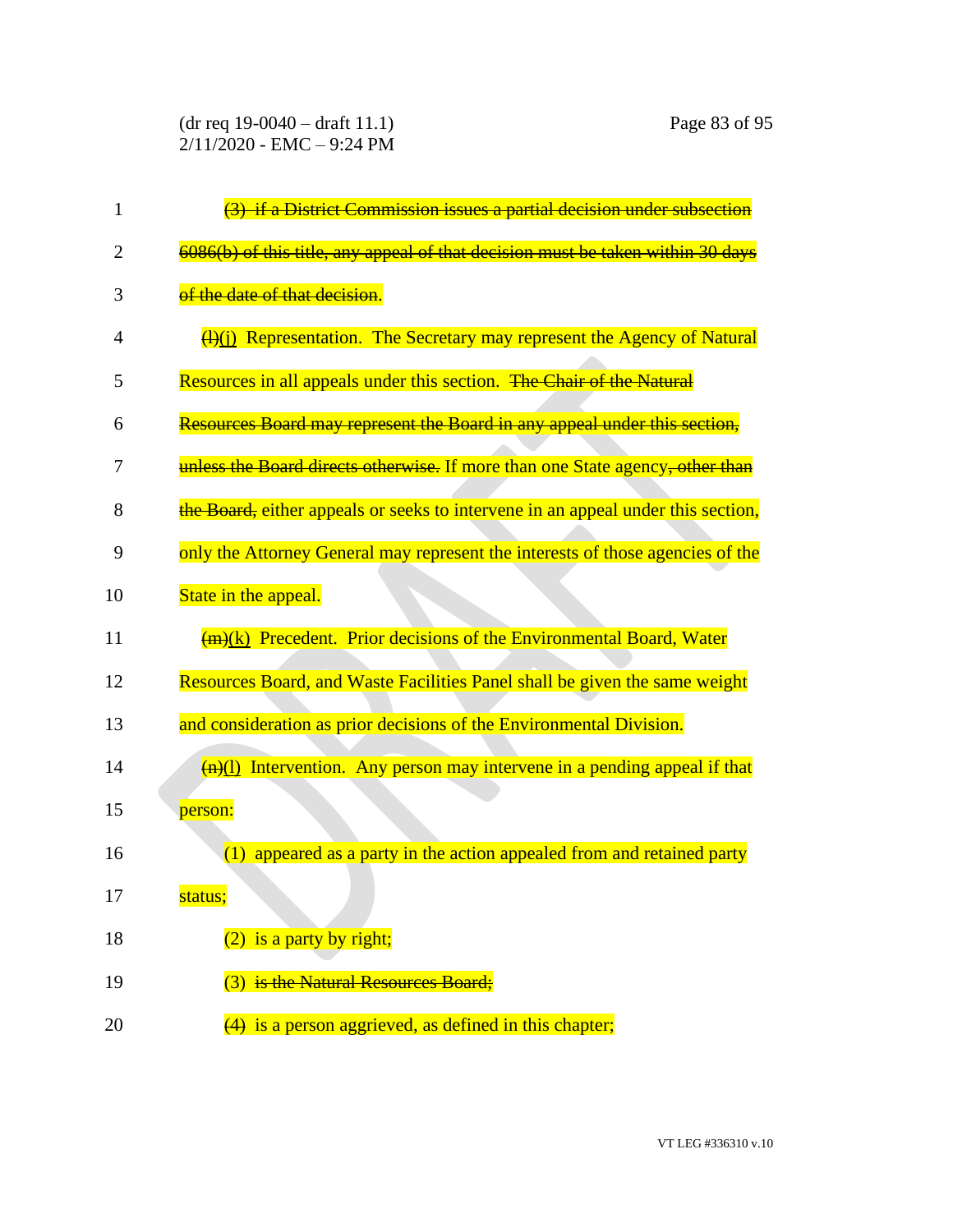(dr req 19-0040 – draft 11.1) Page 84 of 95 2/11/2020 - EMC – 9:24 PM

| $\mathbf{1}$ | $\frac{5(4)}{2}$ qualifies as an "interested person," as established in 24 V.S.A.                               |
|--------------|-----------------------------------------------------------------------------------------------------------------|
| 2            | § 4465, with respect to appeals under 24 V.S.A. chapter 117; or                                                 |
| 3            | $\left(\frac{6}{6}\right)$ meets the standard for intervention established in the Vermont                       |
| 4            | <b>Rules of Civil Procedure.</b>                                                                                |
| 5            | $\frac{1}{2}$ ( $\frac{1}{2}$ ) With respect to review of an act or decision of the Secretary                   |
| 6            | pursuant to 3 V.S.A. § 2809, the Division may reverse the act or decision or                                    |
| 7            | amend an allocation of costs to an applicant only if the Division determines                                    |
| 8            | that the act, decision, or allocation was arbitrary, capricious, or an abuse of                                 |
| 9            | discretion. In the absence of such a determination, the Division shall require                                  |
| 10           | the applicant to pay the Secretary all costs assessed pursuant to 3 V.S.A. §                                    |
| 11           | 2809.                                                                                                           |
| 12           | $\frac{(\mathbf{p})(n)}{(\mathbf{p})(n)}$ Administrative record. The Secretary shall certify the administrative |
| 13           | record as defined in chapter 170 of this title and shall transfer a certified copy                              |
| 14           | of that record to the Environmental Division when:                                                              |
| 15           | $\overline{(4)}$ there is an appeal of an act or decision of the Secretary that is based                        |
| 16           | on that record; or                                                                                              |
| 17           | (2) there is an appeal of a decision of a District Commission and the                                           |
| 18           | applicant used a decision of the Secretary based on that record to create a                                     |
| 19           | presumption under a criterion of subsection 6086(a) of this title that is at issue                              |
| 20           | in the appeal.                                                                                                  |
| 21           | * * *                                                                                                           |

VT LEG #336310 v.10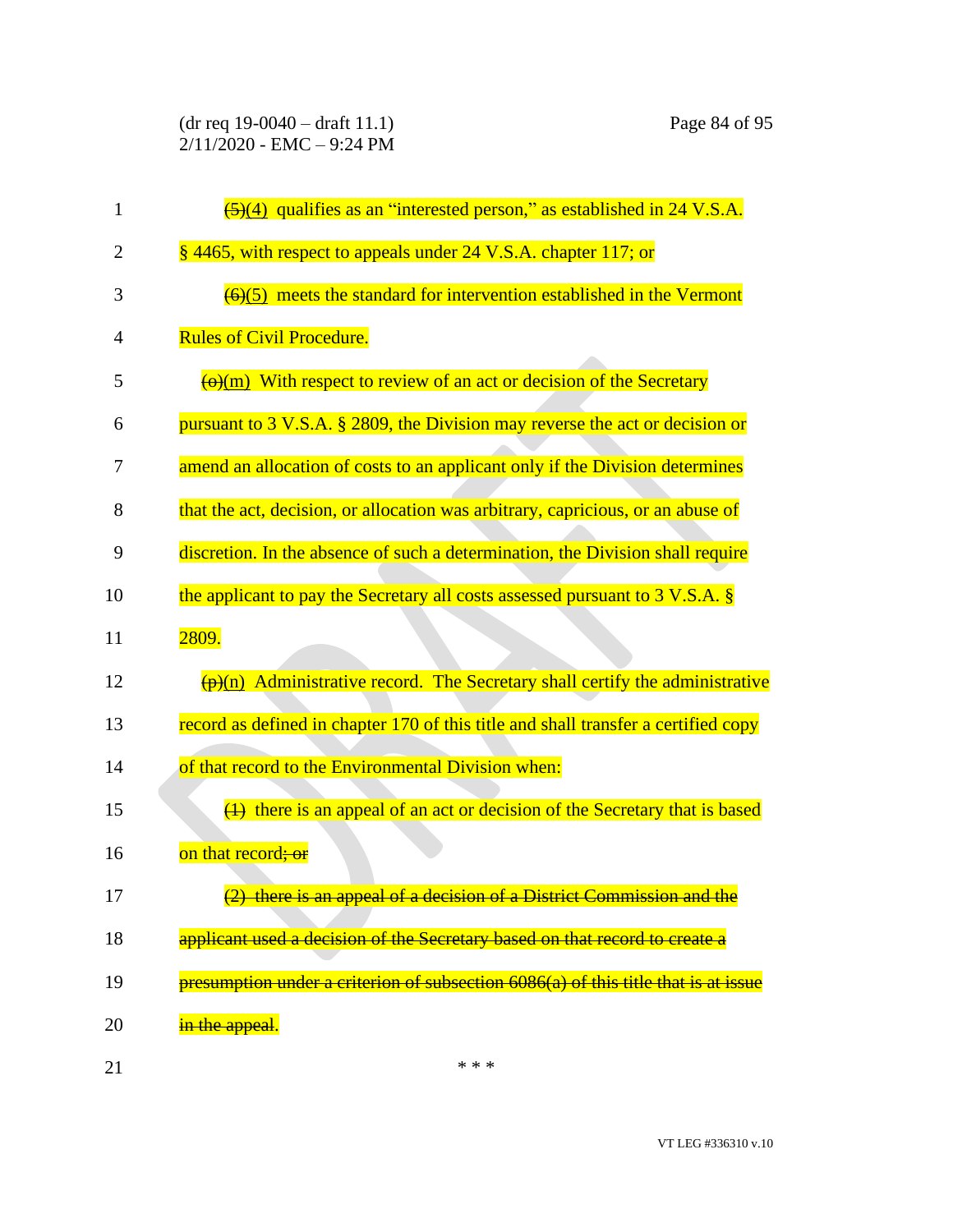|    | $(dr \text{ req } 19-0040 - draft 11.1)$<br>Page 85 of 95<br>$2/11/2020$ - EMC - 9:24 PM |
|----|------------------------------------------------------------------------------------------|
| 1  | *** Environmental Division ***                                                           |
| 2  | Sec. 11. $4$ V.S.A. $\S$ 34 is amended to read:                                          |
| 3  | § 34. JURISDICTION; ENVIRONMENTAL DIVISION                                               |
| 4  | The Environmental Division shall have:                                                   |
| 5  | (1) jurisdiction of matters arising under 10 V.S.A. chapters 201 and 220;                |
| 6  | and                                                                                      |
| 7  | (2) jurisdiction of matters arising under 24 V.S.A. chapter 61,                          |
| 8  | subchapter 12 and chapter 117; and                                                       |
| 9  | original jurisdiction to revoke permits under 10 V.S.A. chapter 151.                     |
| 10 | * * * River Permits * * *                                                                |
| 11 | Sec. 12. 10 V.S.A. § 754 is amended to read:                                             |
| 12 | § 754. FLOOD HAZARD AREA RULES; USES EXEMPT FROM                                         |
| 13 | MUNICIPAL REGULATION                                                                     |
| 14 | (a) Rulemaking authority.                                                                |
| 15 | (1) On or before November 1, 2014, the Secretary shall adopt rules                       |
| 16 | pursuant to 3 V.S.A. chapter 25 that establish requirements for the issuance             |
| 17 | and enforcement of permits applicable to:                                                |
| 18 | $\overline{(i)(A)}$ uses exempt from municipal regulation that are located               |
| 19 | within a flood hazard area or river corridor of a municipality that has adopted a        |
| 20 | flood hazard bylaw or ordinance under 24 V.S.A. chapter 117; and                         |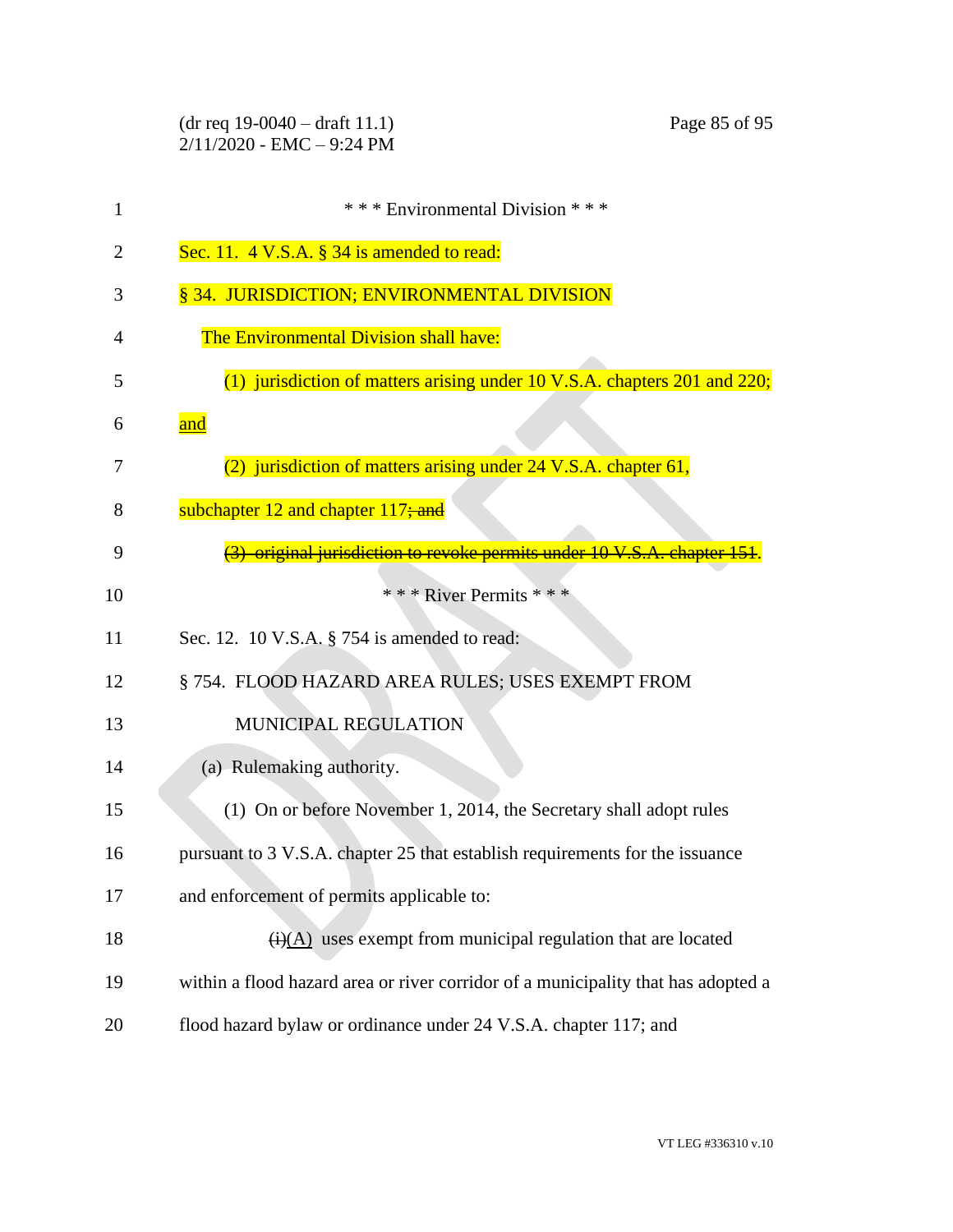(dr req 19-0040 – draft 11.1) Page 86 of 95 2/11/2020 - EMC – 9:24 PM

| $\mathbf{1}$   | (ii)(B) State-owned and State-operated institutions and facilities                        |
|----------------|-------------------------------------------------------------------------------------------|
| $\overline{2}$ | that are located within a flood hazard area or river corridor.                            |
| 3              | (2) On or before November 1, 2022, the Secretary shall adopt rules                        |
| $\overline{4}$ | pursuant to 3 V.S.A. chapter 25 that designate highest priority river corridors           |
| 5              | and establish requirements for the issuance and enforcement of permits                    |
| 6              | applicable to uses located in highest priority river corridors. Highest priority          |
| 7              | river corridors are those that provide or have the potential to provide critical          |
| 8              | floodwater storage or flood energy dissipation thereby protecting adjacent and            |
| 9              | downstream lands and property that are highly vulnerable to flood-related                 |
| 10             | inundation and erosion.                                                                   |
| 11             | (3) The Secretary shall not adopt rules under this subsection that                        |
| 12             | regulate agricultural activities without the consent of the Secretary of                  |
| 13             | Agriculture, Food and Markets, provided that the Secretary of Agriculture,                |
| 14             | Food and Markets shall not withhold consent under this subdivision when lack              |
| 15             | of such consent would result in the State's noncompliance with the National               |
| 16             | Flood Insurance Program.                                                                  |
| 17             | $\left(\frac{3}{4}\right)$ The Secretary shall seek the guidance of the Federal Emergency |
| 18             | Management Agency in developing and drafting the rules required by this                   |
| 19             | section in order to ensure that the rules are sufficient to meet eligibility              |
| 20             | requirements for the National Flood Insurance Program.                                    |
| 21             | * * *                                                                                     |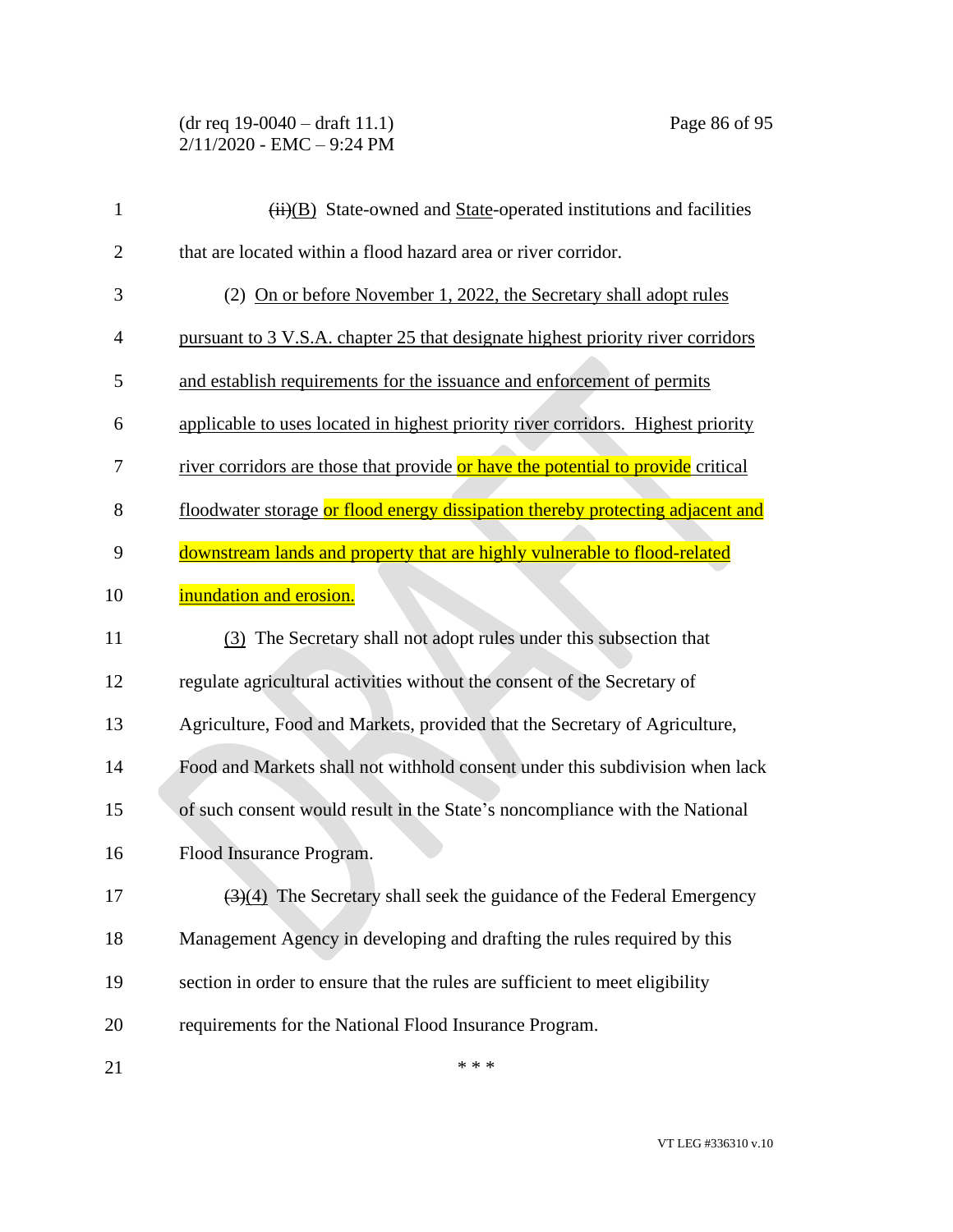## (dr req 19-0040 – draft 11.1) Page 87 of 95 2/11/2020 - EMC – 9:24 PM

| $\mathbf{1}$   | (d) General permit. The rules authorized by this section may establish           |
|----------------|----------------------------------------------------------------------------------|
| $\overline{2}$ | requirements for a general permit to implement the requirements of this          |
| 3              | section, including authorization under the general permit to conduct a specified |
| $\overline{4}$ | use exempt from municipal regulation subject to regulation under this section    |
| 5              | without notifying or reporting to the Secretary or an agency delegated under     |
| 6              | subsection $(g)$ of this section.                                                |
| 7              | * * *                                                                            |
| 8              | $(f)(1)$ Permit requirement.                                                     |
| 9              | (A) A person shall not commence or conduct a use exempt from                     |
| 10             | municipal regulation in a flood hazard area or river corridor in a municipality  |
| 11             | that has adopted a flood hazard area bylaw or ordinance under 24 V.S.A.          |
| 12             | chapter 117 or commence construction of a State-owned and State-operated         |
| 13             | institution or facility located within a flood hazard area or river corridor,    |
| 14             | without a permit issued under the rules required under subsection (a) of this    |
| 15             | section by the Secretary or by a State agency delegated permitting authority     |
| 16             | under subsection (g) of this section. When an application is filed under this    |
| 17             | section, the Secretary or delegated State agency shall proceed in accordance     |
| 18             | with chapter 170 of this title.                                                  |
| 19             | (B) Beginning on November 1, 2021, a person shall not commence                   |
| 20             | construction of a development or subdivision that is subject to a permit under   |
| 21             | chapter 151 of this title without a permit issued pursuant under the rules       |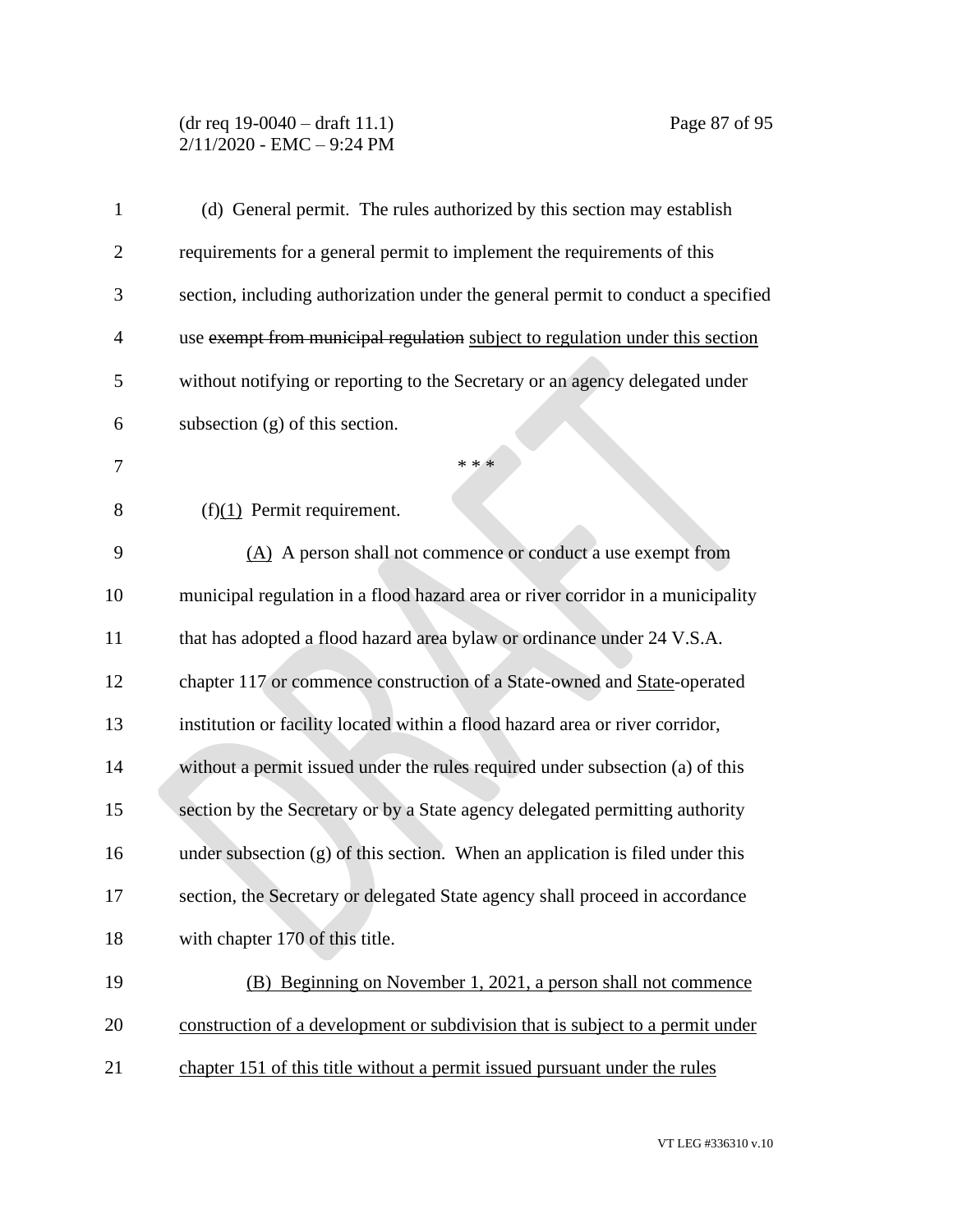(dr req 19-0040 – draft 11.1) Page 88 of 95 2/11/2020 - EMC – 9:24 PM

| $\mathbf{1}$   | required under subsection (a) of this section by the Secretary or by a State           |
|----------------|----------------------------------------------------------------------------------------|
| $\overline{2}$ | agency delegated permitting authority under subsection (g) of this section.            |
| 3              | (C) Beginning on November 1, 2023, a person shall not commence or                      |
| 4              | conduct a use located in a highest priority river corridor without a permit            |
| 5              | issued pursuant under the rules required under subsection (a) of this section by       |
| 6              | the Secretary or by a State agency delegated permitting authority under                |
| 7              | subsection $(g)$ of this section.                                                      |
| 8              | *** Racial Equity Review ***                                                           |
| 9              | Sec. 13. IMPACTS ON RACIAL EQUITY AND DIVERSITY; REVIEW                                |
| 10             | (a) Pursuant to the duties and powers established under 3 V.S.A. chapter               |
| 11             | 68, the Executive Director of Racial Equity, in cooperation with the Racial            |
| 12             | Equity Advisory Panel and the Human Rights Commission, shall conduct a                 |
| 13             | comprehensive review of the processes, procedures, and language of 10 V.S.A.           |
| 14             | chapter 151 (Act 250) to assess the extent to which Act 250 has contributed to         |
| 15             | adverse impacts on racial equity and diversity within the State. The review            |
| 16             | shall:                                                                                 |
| 17             | (1) identify the impacts of acts or decisions made pursuant to Act 250 on              |
| 18             | inequities in <b>home ownership</b> , land ownership, and land distribution within the |
| 19             | State;                                                                                 |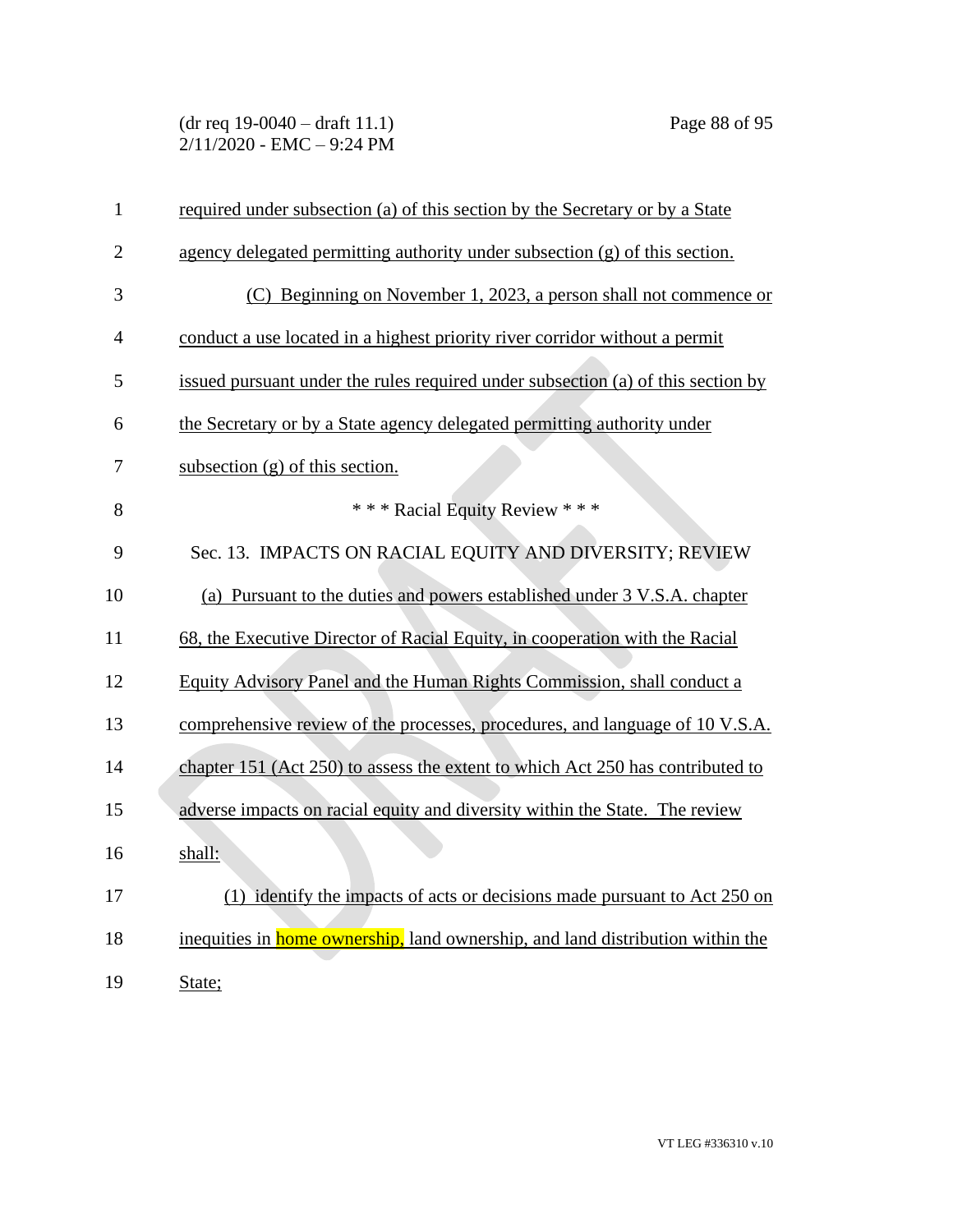## (dr req 19-0040 – draft 11.1) Page 89 of 95 2/11/2020 - EMC – 9:24 PM

| 1              | (2) measure the extent to which minority populations in the State have         |
|----------------|--------------------------------------------------------------------------------|
| $\overline{2}$ | incurred disproportional environmental impacts due to acts or decisions of the |
| 3              | State pursuant to Act 250;                                                     |
| 4              | (3) assess the capability of the current public participation processes,       |
| 5              | notice requirements, and appointment processes under Act 250 to fairly         |
| 6              | represent the interests of minority populations within the State; and          |
| 7              | (4) recommend legislative changes to Act 250 necessary to achieve the          |
| 8              | goals of racial equity and diversity representation for minority population.   |
| 9              | (b) On or before October 15, 2021, the Executive Director of Racial Equity     |
| 10             | shall report to the General Assembly with its findings and any                 |
| 11             | recommendations for legislative action.                                        |
| 12             | *** Planning Review ***                                                        |
| 13             | Sec. 14. VERMONT REGIONAL AND MUNICIPAL PLANNING REVIEW                        |
| 14             | (a) On or before December 15, 2020, the Natural Resources Board, in            |
| 15             | consultation with the Agency of Commerce and Community Development,            |
| 16             | shall submit a draft report, with recommendations, that addresses:             |
| 17             | (1) How Sec. 7 of 1973 Acts and Resolves No. 85 (capability and                |
| 18             | development findings) should be incorporated into 10 V.S.A. chapter 151 and    |
| 19             | what changes should be made, if any, to the capability and development         |
| 20             | findings.                                                                      |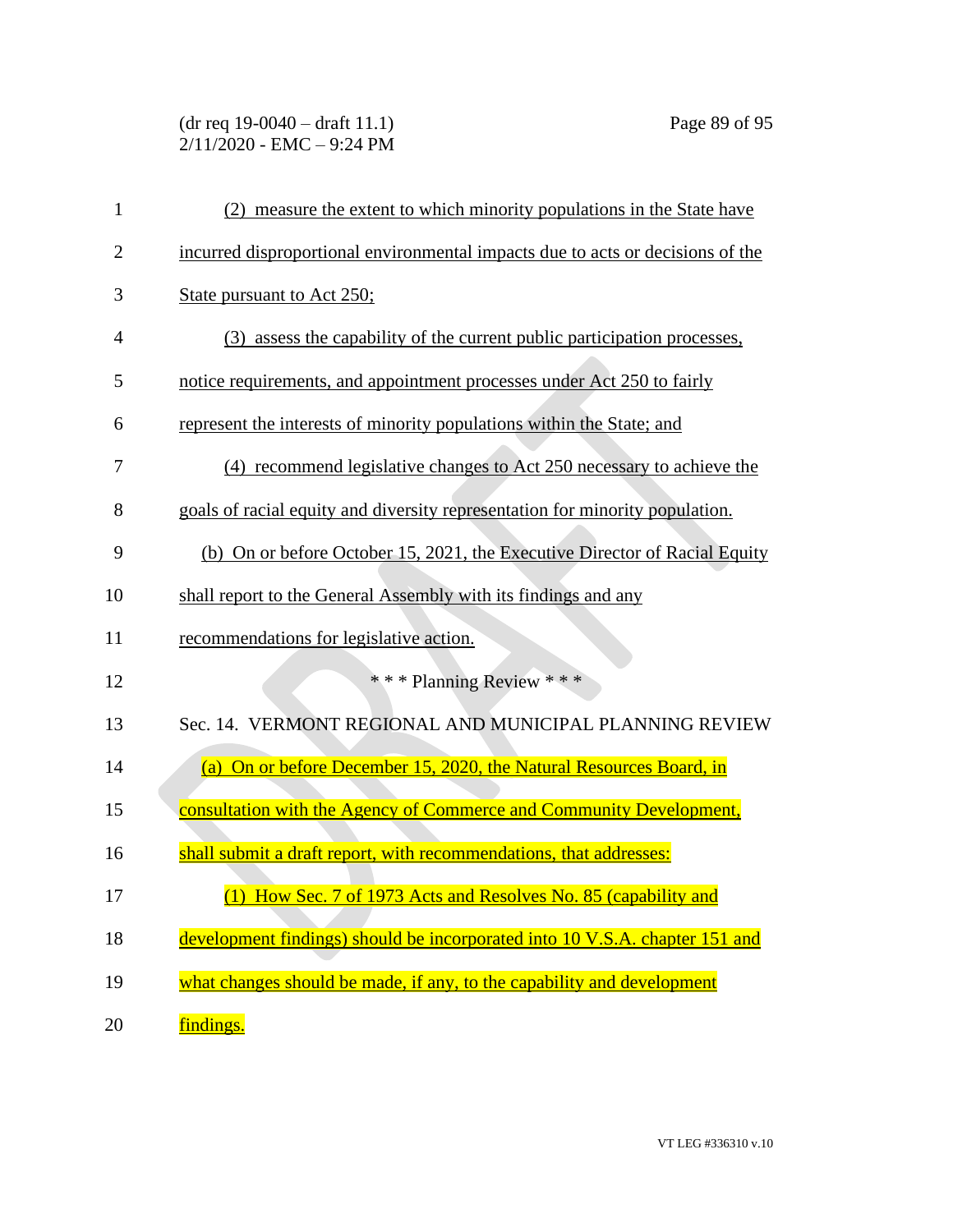(dr req 19-0040 – draft 11.1) Page 90 of 95 2/11/2020 - EMC – 9:24 PM

| $\mathbf{1}$   | (2) How the State should update the capability and development plan               |
|----------------|-----------------------------------------------------------------------------------|
| $\overline{2}$ | authorized by 10 V.S.A. chapter 151, subchapter 3. If the recommendation is       |
| 3              | to update the capabilities and development plan, the Agency shall provide a       |
| 4              | schedule and budget for the proposed update.                                      |
| 5              | (3) Whether 10 V.S.A. chapter 151 should require the creation of                  |
| 6              | capability and development maps. If the recommendation is to require the          |
| 7              | creation of capability and development maps, the Agency shall identify the        |
| 8              | resources and land uses to be mapped and provide a schedule and budget for        |
| 9              | the proposed update.                                                              |
| 10             | How capability and development findings, the capability and<br>(4)                |
| 11             | development plan, and capability and development maps would be used in            |
| 12             | permitting under 10 V.S.A. chapter 151 and how these would relate to the          |
| 13             | criteria considered under 10 V.S.A. § 6086(a).                                    |
| 14             | (5) How regional plans are reviewed and approved, including any                   |
| 15             | existing or new administrative body to conduct that review; if a review is        |
| 16             | recommended, which State agency should perform that review.                       |
| 17             | (6) Whether designations of growth centers and new town centers                   |
| 18             | should be appealable. If these designations are appealable, which tribunal        |
| 19             | should hear the appeal.                                                           |
| 20             | (b) The Natural Resources Board shall have a public comment period of at          |
| 21             | least 30 days on the draft report required by subsection (a) of this section. The |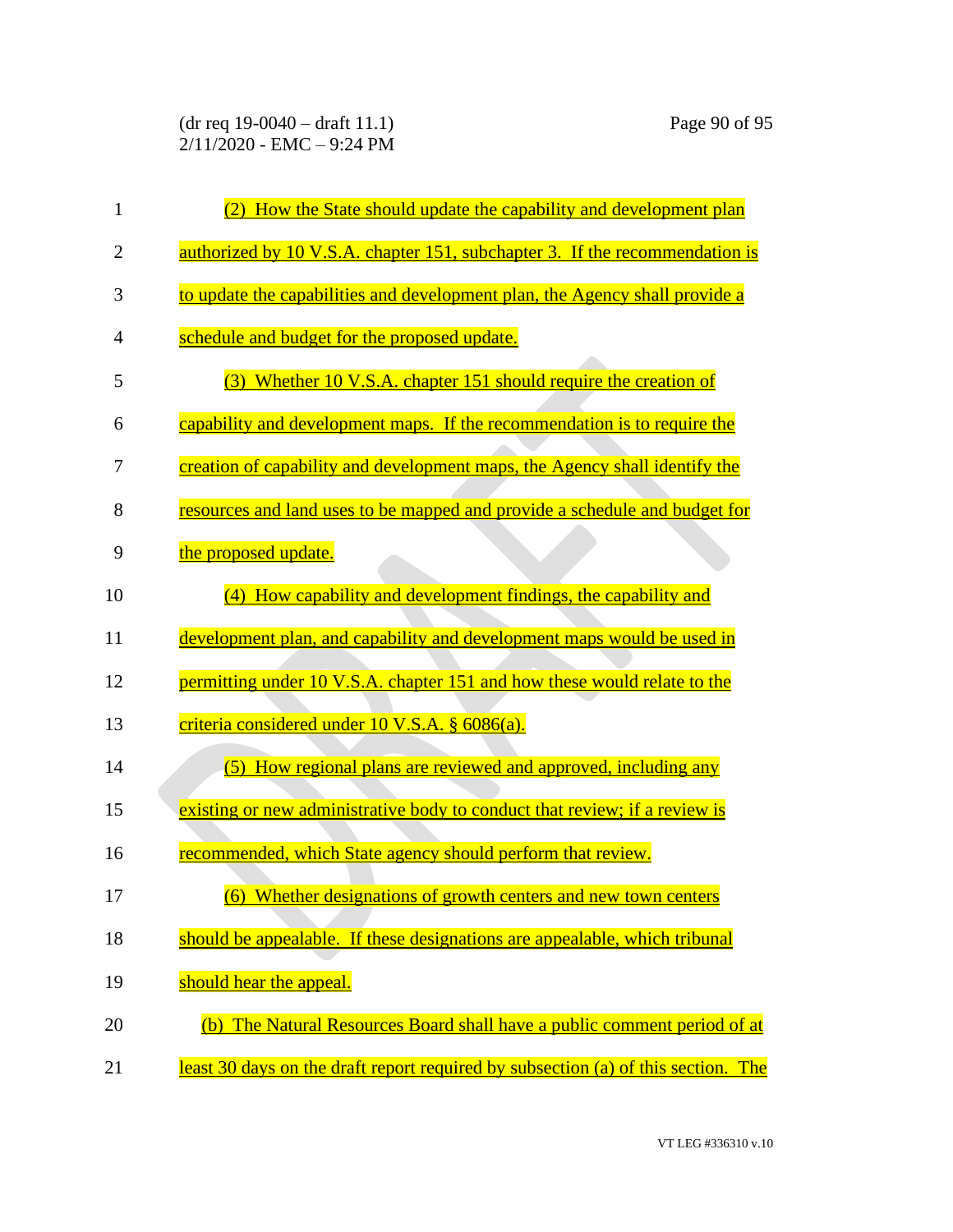(dr req 19-0040 – draft 11.1) Page 91 of 95 2/11/2020 - EMC – 9:24 PM

| $\mathbf{1}$ | Board shall hold at least one public informational meeting on the draft report. |
|--------------|---------------------------------------------------------------------------------|
| 2            | Notice provided by the Board shall include affected State agencies,             |
| 3            | municipalities, regional planning commissions, the Vermont Planners             |
| 4            | <b>Association, the Vermont Planning and Development Association, and other</b> |
| 5            | interested persons.                                                             |
| 6            | (c) On or before March 1, 2021, the Natural Resources Board shall provide       |
| 7            | a final report to the House Committee on Natural Resources and Energy and       |
| 8            | the Senate Committee on Natural Resources and Energy. The final report shall    |
| 9            | incorporate recommendations from the public engagement process under            |
| 10           | subsection (b) of this section and shall contain a response to stakeholder      |
| 11           | comments as a part of the final report.                                         |
| 12           | *** Revision Authority; Transition; Effective Dates ***                         |
| 13           | Sec. 15. REFERENCES; REVISION AUTHORITY                                         |
| 14           | (a) In 10 V.S.A. § 6001 as amended by Sec. 3 of this act, the Office of         |
| 15           | Legislative Council shall:                                                      |
| 16           | $(1)$ in subdivision $(2)$ , replace the reference to "this act" with the       |
| 17           | specific citation to this act as enacted; and                                   |
| 18           | (2) reorganize and renumber the definitions so that they are in                 |
| 19           | alphabetical order and, in the Vermont Statutes Annotated, shall revise all     |
| 20           | cross-references to those definitions accordingly.                              |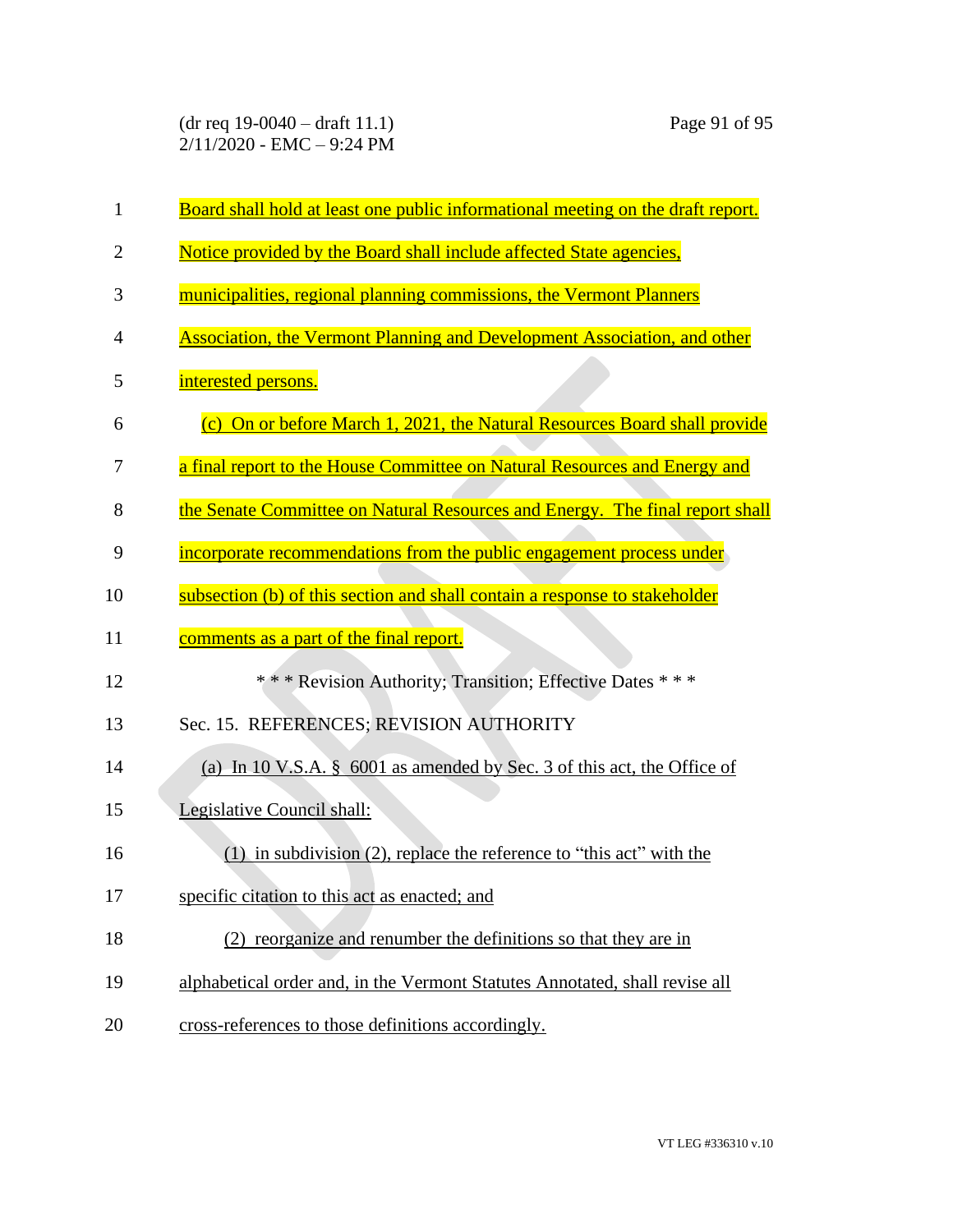(dr req 19-0040 – draft 11.1) Page 92 of 95 2/11/2020 - EMC – 9:24 PM

| $\mathbf{1}$   | (b) In 10 V.S.A. § 6086, the Office of Legislative Council shall insert the      |
|----------------|----------------------------------------------------------------------------------|
| 2              | following subsection and subdivision headings:                                   |
| 3              | (1) in subdivision (a)(4): Soil erosion; capacity of land to hold water.         |
| $\overline{4}$ | $(2)$ in subdivision (a)(6): Educational services.                               |
| 5              | $(3)$ in subdivision (a)(7): Local governmental services.                        |
| 6              | (4) in subsection (b): Partial findings.                                         |
| 7              | (5) in subsection (e): Temporary improvements; film or TV.                       |
| 8              | $(6)$ in subsection $(f)$ : Stay of construction.                                |
| 9              | Sec. 16. RULEMAKING                                                              |
| 10             | (a) The Natural Resources Board (Board), in consultation with the Agency         |
|                |                                                                                  |
| 11             | of Natural Resources shall adopt rules to implement the requirements for the     |
| 12             | administration of 10 V.S.A. $\S$ 6086(a)(8)(C). Rules adopted by the Board shall |
| 13             | include:                                                                         |
| 14             | (1) How forest blocks and connecting habitat are further defined,                |
| 15             | including their size, location, and function, which may include:                 |
| 16             | (A) information that will be available to the public to determine                |
| 17             | where forest blocks and connecting habitat are located; or                       |
| 18             | (B) advisory mapping resources, how they will be made available,                 |
| 19             | how they will be used, and how they will be updated.                             |
| 20             | Standards establishing how fragmentation of forest block or<br>(2)               |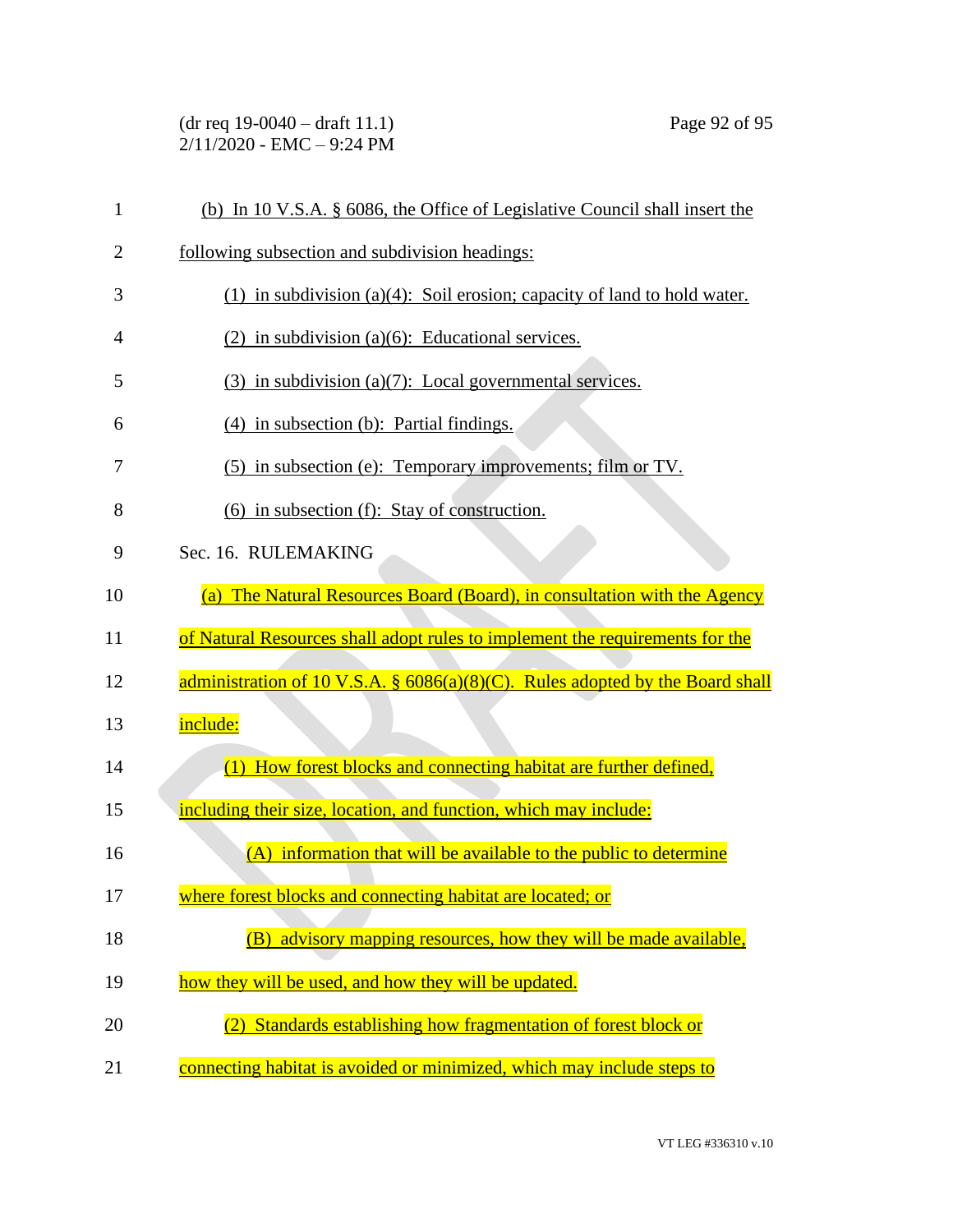(dr req 19-0040 – draft 11.1) Page 93 of 95 2/11/2020 - EMC – 9:24 PM

| $\mathbf{1}$ | promote proactive site design of buildings, roadways and driveways, utility        |
|--------------|------------------------------------------------------------------------------------|
| 2            | location, and location relative to existing features such as roads, tree lines and |
| 3            | fence lines.                                                                       |
| 4            | (3) Criteria to identify when a forest block or connecting habitat is              |
| 5            | eligible for mitigation.                                                           |
| 6            | Standards for how impacts to a forest block or connecting habitat<br>(4)           |
| 7            | may be mitigated. Standards may include:                                           |
| 8            | (A) appropriate ratios for compensation;                                           |
| 9            | appropriate forms of compensation such as conservation<br>(B)                      |
| 10           | easements, fee interests in land, and other forms of compensation; and             |
| 11           | (C) appropriate uses of on-site and off-site mitigation.                           |
| 12           | (b) The Board shall convene a working group to provide input to the rule           |
| 13           | prior to prefiling with the Interagency Committee on Administrative Rules.         |
| 14           | The Board shall convene the working group on or before September 1, 2020.          |
| 15           | (c) The Board shall file a final proposed rule with the Secretary of State         |
| 16           | and Legislative Committee on Administrative Rules on or before September 1,        |
| 17           | <u> 2021.</u>                                                                      |
| 18           | Sec. 17. ENVIRONMENTAL DIVISION; CONTINUED JURISDICTION                            |
| 19           | Notwithstanding the repeal of its jurisdictional authority to hear appeals         |
| 20           | relative to Act 250 permits under Sec. 10 of this act, the Environmental           |
| 21           | Division shall continue to have jurisdiction to complete its consideration of any  |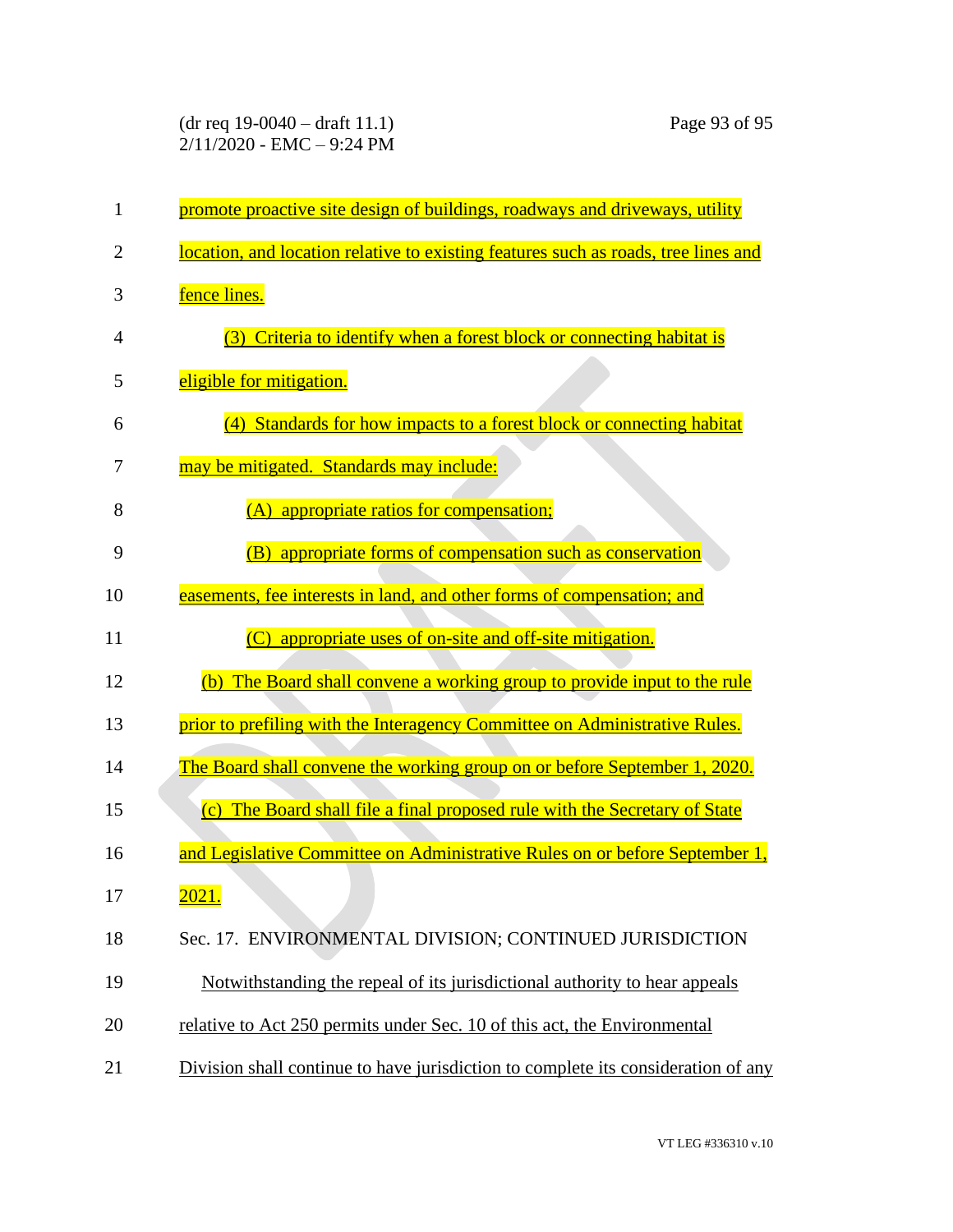| $(dr \text{ req } 19-0040 - draft 11.1)$ |  |
|------------------------------------------|--|
| $2/11/2020$ - EMC $-9:24$ PM             |  |

| $\mathbf{1}$   | such appeal that is pending before it as of February 1, 2021 if, with respect to |
|----------------|----------------------------------------------------------------------------------|
| 2              | such act or appeal, mediation or discovery has commenced, a dispositive          |
| 3              | motion has been filed, or a trial has begun.                                     |
| $\overline{4}$ | *** Effective Dates ***                                                          |
| 5              | Sec. 18. EFFECTIVE DATES                                                         |
| 6              | (a) This section and Sec. 13 (Racial Equity Review) shall take effect on         |
| 7              | passage.                                                                         |
| 8              | (b) Secs. 12 (River Permits) and 14 (Planning Review) and this section           |
| 9              | shall take effect on July 1, 2020.                                               |
| 10             | (c) The remainder of this act shall take effect on February 1, 2021, except:     |
| 11             | (1) the authority to make appointments to the Natural Resources Board            |
| 12             | shall take effect on passage and each such appointment shall be made on or       |
| 13             | before December 15, 2020.                                                        |
| 14             | (2) The authority for municipalities to request modifications to the area        |
| 15             | established pursuant to 10 V.S.A. $\S$ 6003(3)(A)(xiii) shall take effect on     |
| 16             | passage. Any appeal of a decision of a regional planning commission shall be     |
| 17             | calculated as if the decision were made on November 1, 2022.                     |
| 18             | (d) Terms of existing Natural Resources Board members. The terms of any          |
| 19             | Natural Resources Board member not appointed consistent with the                 |
| 20             | requirements of 10 V.S.A. § $6021(a)(1)(A)$ or (B) shall expire on October 31,   |
| 21             | 2022.                                                                            |